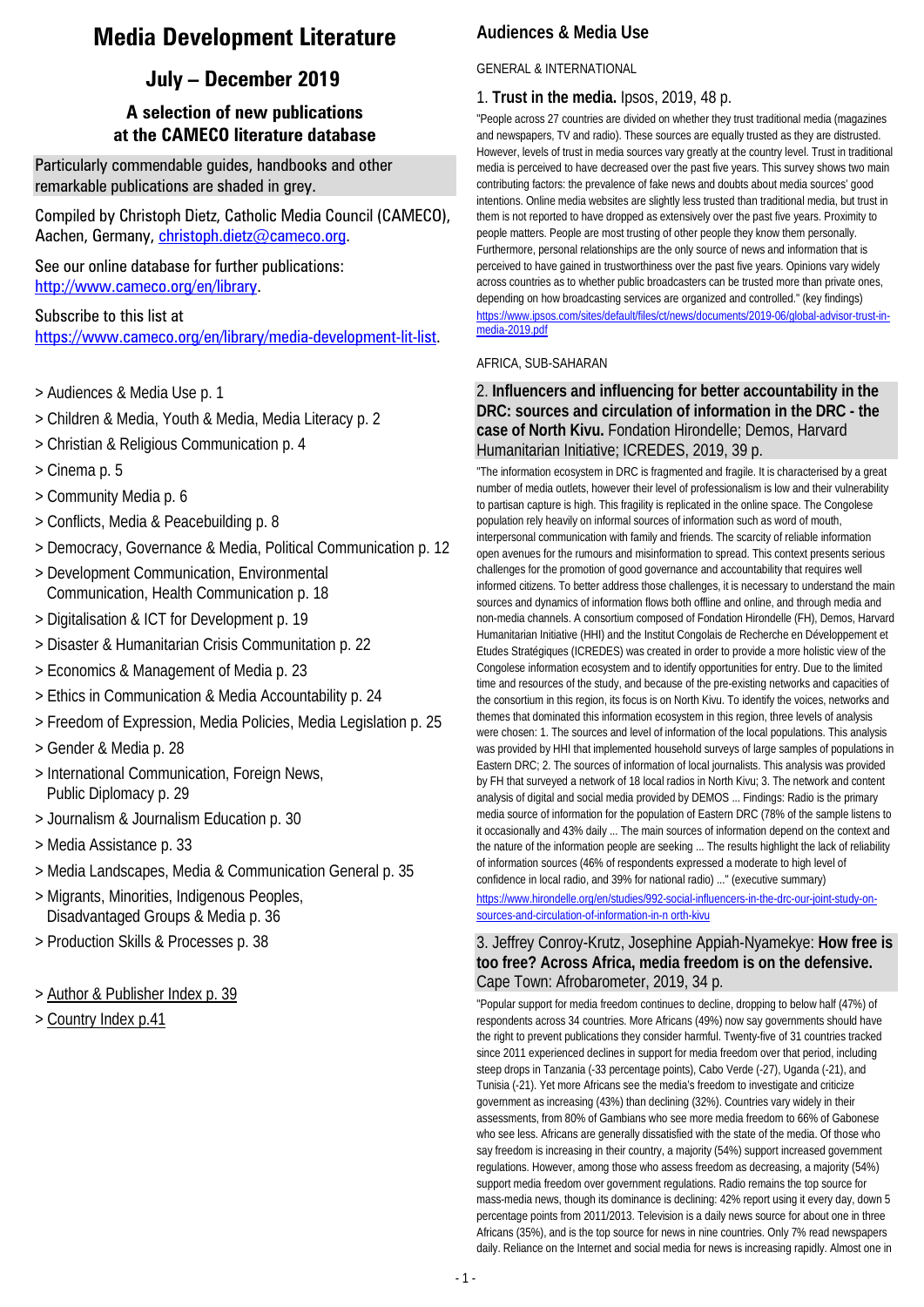five Africans say they use the Internet (18%) and/or social media (19%) daily for news. Use of the Internet and social media for news is significantly higher among younger, urban, and better-educated populations, and there are important differences between countries and regions regarding access." (key findings)

[http://afrobarometer.org/sites/default/files/publications/Policy%20papers/ab\\_r7\\_policypapern](http://afrobarometer.org/sites/default/files/publications/Policy%20papers/ab_r7_policypaperno56_support_for_media_freedom_decline%20s_across_africa_1.pdf) [o56\\_support\\_for\\_media\\_freedom\\_decline s\\_across\\_africa\\_1.pdf](http://afrobarometer.org/sites/default/files/publications/Policy%20papers/ab_r7_policypaperno56_support_for_media_freedom_decline%20s_across_africa_1.pdf)

## 4. **Publics in Africa in a digital age.** In: Journal of Eastern African Studies, vol. 13, nr. 1, 2019, p.1-213

Rethinking publics in Africa in a digital age / Sharath Srinivasan, Stephanie Diepeveen & George Karekwaivanane -- From baraza to cyberbaraza: interrogating publics in the context of the 2015 Zanzibar electoral impasse / Irene Brunotti -- Knowledge and legitimacy: the fragility of digital mobilisation in Sudan / Siri Lamoureaux & Timm Sureau -- 'Tapanduka Zvamuchese': Facebook, 'unruly publics', and Zimbabwean politics / George Hamandishe Karekwaivanane -- Social diary and news production: authorship and readership in social media during Kenya's 2007 elections / Inge Brinkman - Kuchu activism, queer sex-work and "lavender marriages," in Uganda's virtual LGBT safe(r) spaces / Austin Bryan -- Bringing The Daily Mail to Africa: entertainment websites and the creation of a digital youth public in post-genocide Rwanda / Andrea Mariko Grant -- #Whatwouldmagufulido? Kenya's digital "practices" and "individuation" as a (non)political act / George Ogola --News media and political contestation in the Somali territories: defining the parameters of a transnational digital public / Peter Chonka -- The limits of publicity: Facebook and transformations of a public realm in Mombasa, Kenya / Stephanie Diepeveen -- WhatsApp as 'digital publics': the Nakuru Analysts and the evolution of participation in county governance in Kenya / Duncan Omanga - - A tale of two publics? Online politics in Ethiopia's elections / Iginio Gagliardone, Nicole Stremlau & Gerawork Aynekulu.

<https://www.tandfonline.com/toc/rjea20/13/1>

### AMERICAS & CARIBBEAN

### 5. **La radio en los dispositivos móviles.** Lima: CPI, 2019, 4 p.

"Son los jóvenes de 11 a 25 años los que consumen más radio en sus celulares (52% a nivel nacional y 60% en Lima); quedando demostrado que el celular no solo es un medio de comunicación entre personas, sino que además es un medio de distracción en la rutina diaria. En el segmento de 26 a 50 años, si bien es cierto es importante el consumo de radio en celulares, dista mucho del grupo de 11 a 25 años (39% a nivel nacional y 48% en Lima). A partir de los 51 años el alcance decae a menos del 20% a nivel nacional, ya que les cuesta trabajo adaptarse a estos dispositivos y se sienten más cómodos con los aparatos convencionales de radio." (p.2)

subjects: radio use; mobile phone use; mobile phone use: youth - Peru - audience surveys (case studies)

[https://cpi.pe/images/upload/paginaweb/archivo/26/MR\\_201904.pdf](https://cpi.pe/images/upload/paginaweb/archivo/26/MR_201904.pdf)

### ASIA & PACIFIC

6. Than Sin Oo: **Exploring digital and mobile cultures in Myanmar 2019.** Phandeeyar, 2019, 41 p.

<https://www.digitalculturesmm.com/>

### EUROPE

7. Beata Klimkiewicz: **Pluralism in a hybrid media environment from the user perspective.** San Domenico de Fiesole (IT): European University Institute, Robert Schuman Centre for Advanced Studies, 2019, 21 p.

"The analyzed studies and surveys reflect some common trends concerning changing news habits in Europe. First, although the newspapers are still the main original sources for stories and provide institutional basis for high-quality journalism, they are not the primary gateways through which users access the news. The main platform for media use remains the television, while the use of the internet and online social networks grows in the media habits of Europeans. The direct relationship between readers and publishers is weakening with the exception of Nordic countries, where users prefer to access news online directly. Second, comparative data on trust in the news media show the decline in general. Still, trust seems to be higher in traditional news media (radio on the first place and then TV), while lower in the online news media. A large number of users remain concerned about their ability to separate what is real and fake on the internet, and about the impact of disinformation on democracy generally. Third, a significant number of users are worn out about information overload while proportion of users avoiding the news steadily increases. It should be acknowledged at the same time, that there seem to be remarkable differences between countries as well as demographic categories (e.g. young and older, more and less educated) within these patterns." (conclusion)

<https://cadmus.eui.eu/handle/1814/65604>

## **Children & Media, Youth & Media, Media Literacy**

### GENERAL & INTERNATIONAL

### 8. Khalid Aoutail: **Décode la h@ine! Jette la violence! Guide de prévention contre les discours de haine en ligne à l'usage des 12-18 ans.** Rabat: UNESCO, 2019, 76 p.

"Ce guide, conçu à partir d'une collecte des données sur l'expression de la haine en ligne sous toutes ses formes, et de leur analyse, propose des modules simples à comprendre afin d'accompagner celles et ceux qui le souhaitent dans la création d'un réseau virtuel d'échange pacifié. Les recommandations présentes ici ne se limitent pas à l'expression de la haine en ligne mais abordent toutes les formes de violences qui peuvent exister car c'est en prévenant la violence ordinaire qu'il est possible d'enrayer la violence idéologique, principal terreau de la confrontation meurtrière entre les peuples." (préface, p.9)

subjects: countering defamation & harrassment; countering hate speech, disinformation & propaganda; digital literacy: youth - manuals & training materials <https://unesdoc.unesco.org/ark:/48223/pf0000367752.locale=fr>

### 9. Dennis Reineck, Roland Schürhoff, Jan Lublinski: **Zooming in on media and information literacy: a survey-based typology of young media users.** Bonn: Deutsche Welle DW Akademie, 2019, 19 p.

"While global youth is often referred to as a fairly homogeneous generation of digital natives, data drawn from a survey in Jordan, Moldova, and Uganda suggests that this is not the case. Based on an instrument for measuring digital and news literacy, this paper presents a typology of five personae: The MIL Novice, the MIL Intermediate, the MIL Veteran, the Digital Literacy Veteran and the News Literacy Veteran. The descriptions of these five types of media users can be employed as prototypes when developing Media and Information Literacy (MIL) programs and materials for 15 to 35-year-olds." (executive summary) <https://www.dw.com/downloads/50936794/190930dwa-mil3lnderstudieweb.pdf>

### 10. Suruchi Sood, Carmen Cronin, Ami Sengupta, Sarah Stevens, Michelle Gordon, Nina Figueroa, Dawn Thomas: **Technical guidance for communication for development programmes addressing violence against children.** New York: UNICEF, 2019, 104 p.

"This publication presents the basics of researching, planning, monitoring and evaluating Communication for Development (C4D) interventions, and offers guidance on how such interventions can be used to address violence against children (VAC). It covers the stages of the C4D programme cycle, emphasizing the role of research and strategic planning in achieving results." (overview, p.6)

[https://www.unicef.org/cbsc/files/C4D\\_VAC\\_Technical\\_Guidance.pdf](https://www.unicef.org/cbsc/files/C4D_VAC_Technical_Guidance.pdf)

### 11. Nathaniel Raymond, Stuart Campo: **Displaced children and emerging technologies: Save the Children's opportunities for investment and impact.** London: Save the Children; DANIDA, 2019, 36 p.

"The report findings identify numerous potentially transformational and cost-effective technologies that could significantly improve our ability to access and assist vulnerable displaced populations – particularly children. The findings also provide a greater understanding of the programming challenges, child safeguarding risks and ethical dilemmas provoked by these new and often fast-changing technologies. It outlines some of the important steps Save the Children has already made to respond to these developments, but makes clear that there is a lot more we need to do. And whilst the primary focus of the report is Save the Children itself, it is apparent that many of the findings – and the recommendations – apply widely across the aid sector." (website publisher) [https://resourcecentre.savethechildren.net/node/15382/pdf/stc\\_tech\\_innovation\\_study\\_v7\\_di](https://resourcecentre.savethechildren.net/node/15382/pdf/stc_tech_innovation_study_v7_digital.pdf) [gital.pdf](https://resourcecentre.savethechildren.net/node/15382/pdf/stc_tech_innovation_study_v7_digital.pdf)

### 12. Suruchi Sood, Carmen Cronin: **Communication for development approaches to address violence against children: a systematic review.** New York: UNICEF, 2019, 76 p.

"The number of manuscripts (peer-reviewed articles and grey literature) related to the use of C4D approaches to address VAC has steadily increased each year since 2000. Of the 302 manuscripts that were coded, 44 per cent discuss an intervention implemented in a developing country, which speaks to the geographic robustness of this review. A greater proportion of manuscripts discuss interventions in urban contexts as compared to rural contexts. Roughly half of the interventions reviewed do not explicitly reference a conceptual model to underpin the interventions. Those that do, typically cite individual or cognitive conceptual models and a majority (over 80 per cent) focus on the individual level of change. About 11 per cent use community approaches and slightly less than 10 per cent report using an ecological approach. While cognitive and individual-based behaviour change approaches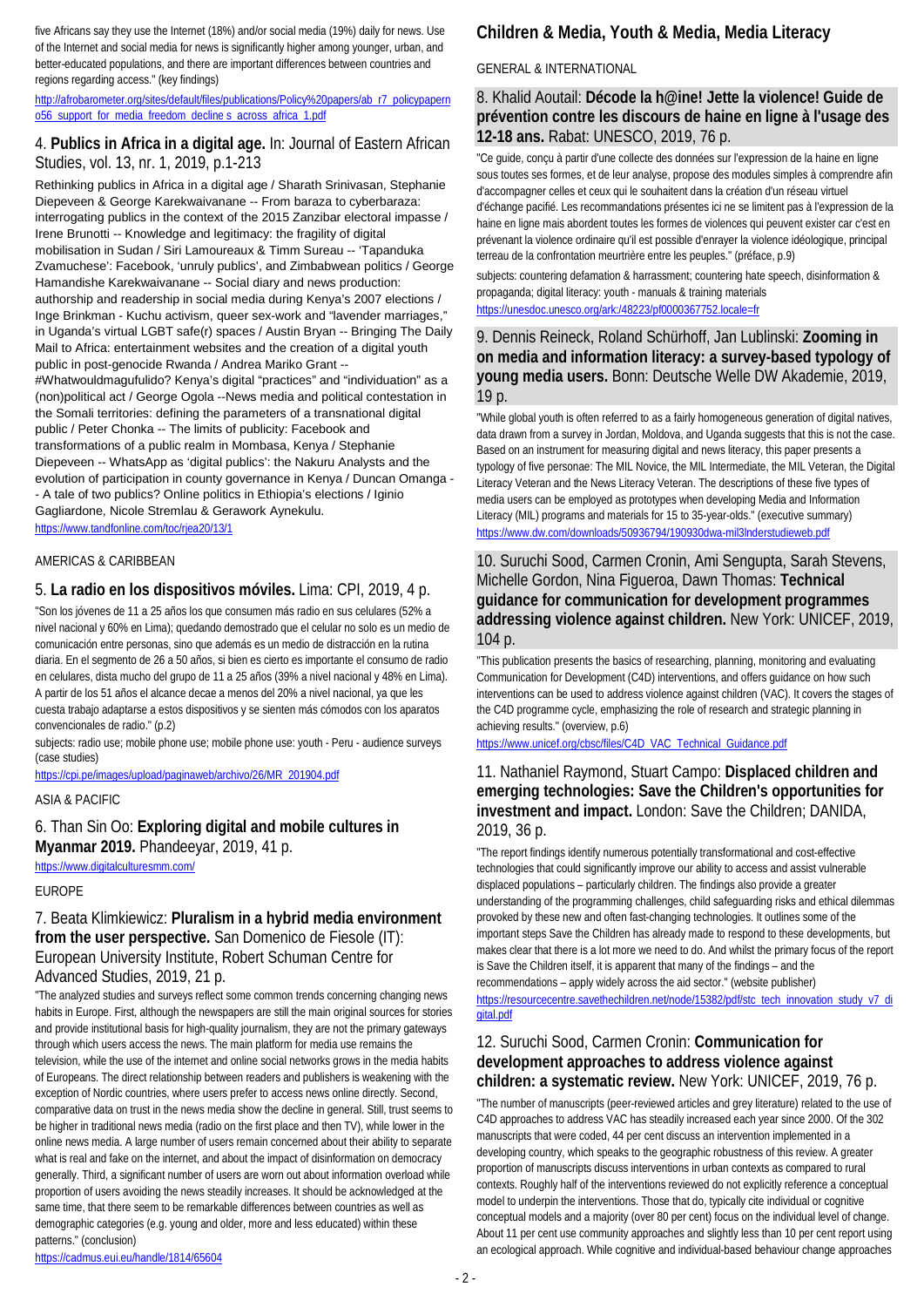are valid and useful in certain contexts, there is a growing realization that individuals are embedded within a larger social system. Effective interventions must keep in mind the interactions between levels in order to effectuate sustainable change. The social ecological model provides a framework to address the interactions between levels. Interventions that cut across the levels of the social ecological model should work towards addressing social, emotional, and behavioural skills (for example, self-efficacy) of individuals and groups, as well as norms, instead of only addressing individual knowledge and attitudes. Manuscripts reviewed did not necessarily explicitly state the use of C4D approaches. However, upon closer examination, it became apparent that the majority of responses to VAC were inherently communicative. Programmes addressing VAC often use C4D approaches to reduce harmful practices using a 'harm reduction' framework. Often in these cases, programme objectives focus on the negative, whereas C4D messages for the same intervention focus on positive changes. Overall programme objectives should be linked to communication objectives, which in turn yield C4D messages." (executive summary, p.9) [https://www.unicef.org/cbsc/files/C4D\\_VAC\\_Systematic\\_Review\\_Report.pdf](https://www.unicef.org/cbsc/files/C4D_VAC_Systematic_Review_Report.pdf)

### AFRICA, SUB-SAHARAN

### 13. **Etude sur les domaines d'intérêt et l'accès à l'information par la jeunesse rurale burkinabé.** Ouagadougou: Initiatives Conseil International; Fondation Hirondelle, 2019, 67 p.

"Cette étude menée dans 5 régions différentes du Burkina-Faso a permis de relever quelques caractéristiques générales des modalités d'informations de la jeunesse rurale et de dégager des grandes thématiques d'intérêt liées aux réalités vécues localement. Il faut néanmoins relever que l'enquête aurait pu révéler des résultats bien différents si elle avait concerné l'ensemble des régions du Burkina. Nous aurions vu apparaître bien d'autres spécificités locales et peut-être quelques thèmes d'intérêt nouveaux. C'est pourquoi, au-delà des résultats spécifiques à chaque région, l'une des conclusions majeures de ce travail est l'impérieuse nécessité de prendre en considération les spécificités locales des différentes régions. Ceci non seulement afin de retenir l'attention de ces jeunes ruraux mais aussi afin de ne pas les amener à fuir l'écoute de la radio. Ces spécificités concernent: - D'une part les activités économiques locales (importance donnée à l'agriculture ou à l'élevage, présence d'activités d'orpaillage, proximité avec des grands pôles économiques comme Ouagadougou ou proximité avec des pays à fort dynamisme économique comme la Côte d'Ivoire ou le Ghana, etc.), Et d'autre part la situation sécuritaire. En ce sens, les informations transmises et le mode de communication ne peut pas être totalement uniforme. Enfin, à travers les réponses à nos questions et à travers les analyses ressorties ci-dessus, il est très clairement apparu que les jeunes sont en attente de médias plus proches d'eux, de leurs préoccupations et de leur réalité. Ils ont partagé leur souhait de participer à des émissions de radio et même de recevoir, dans leurs villages, les studios de production pour réaliser de temps en temps des émissions de radio directement chez eux. Se faire entendre et entendre d'autres jeunes qui leur ressemblent est un vœu partagé par les jeunes que nous avons rencontré au cours de cette enquête." (conclusions, p.41)

subjects: media use: youth; radio use: youth; information needs - Burkina Faso [https://www.hirondelle.org/en/our-news/813-study-on-the-expectations-of-burkinabe-youth](https://www.hirondelle.org/en/our-news/813-study-on-the-expectations-of-burkinabe-youth-and-their-information-needs)[and-their-information-needs](https://www.hirondelle.org/en/our-news/813-study-on-the-expectations-of-burkinabe-youth-and-their-information-needs)

### AMERICAS & CARIBBEAN

### 14. **Libro blanco: competencias mediáticas en Ecuador.** México DF: Pearson; Organización de Estados Iberoamericanos para la Educación, la Ciencia y la Cultura (OEI); Alfamed, 2019, 161 p.

"Este libro realiza un análisis situacional de la alfabetización mediática en Ecuador, a su vez procura agrupar los principales resultados obtenidos a través de numerosos estudios en las regiones y ciudades del país donde se ha determinado el nivel de competencia mediática en varios grupos de la sociedad ecuatoriana: estudiantes y profesores de escuelas, colegios y universidades. Se analiza también, la presencia de contenidos curriculares en los planes de estudio que en algunos casos incrementan el nivel de competencia mediática. Además, se examina la normativa que rige el desarrollo de la competencia mediática, tanto a nivel comunicacional y educativo, su visualización a nivel científico y las distintas aplicaciones y proyectos realizados como intentos de mejorar la situación actual en este tema." (tapa posterior)

subjects: media literacy & education - Ecuador - country surveys <http://bit.ly/2Hn8jSJ>

15. Ignacio Aguaded, Arantxa Vizcaíno-Verdú, Yamile Sandoval-Romero (eds.): **Competencia mediática y digital: del acceso al empoderamiento.** Huelva: Grupo Comunicar; Alfamed, 2019, 321 p.

"El texto se inicia con un trabajo estelar del maestro Ismar de Oliveira-Soares (Brasil), un referente latinoamericano e internacional sobre la Educomunicación durante más de cuatro décadas. Su trabajo "Educomunicación universal: Derechos y deberes ante las pantallas" hace una profunda reflexión basada en su sabiduría sobre la necesidad de fomentar una ciudadanía inteligente ante el macrocosmos de imágenes y pantallas que nos rodean. El

bloque central de este trabajo se centra en "Investigaciones" realizadas en Europa y América de investigadores de Alfamed, en el que se analizan múltiples enfoques y ángulos de un tema complejo que requiere infinitas respuestas. Posiblemente no hay una realidad social tan acuciante que requieran tantas y necesarias alternativas desde la investigación y la academia. Este bloque de "Investigaciones" se distribuye en cuatro secciones: la primera sobre "Enseñanza-aprendizaje", la más numerosa por la trascendencia de la educación formal en el proceso de alfabetización mediática; en segundo lugar, "Comunicación digital: Creación de contenidos", por la creciente importancia del "prosumidor" (prosumer) en los procesos de educación en medios; en tercer lugar, "Empoderamiento", en línea con el gran objetivo de reflexión de este texto que, a su vez, supone un reto social e irremplazable; y finalmente "Acceso y uso" con un análisis sobre las interacciones actuales con los medios. La primera sección "Enseñanza-aprendizaje" se compone de 11 interesantes trabajos provenientes de Europa (España, Italia y Portugal) y América (Bolivia, Brasil, Canadá, Chile, Colombia, Ecuador y Venezuela) ... El segundo bloque dentro de "Investigación", titulado "Comunicación digital: Creación de contenidos", se centra en la nueva comunicación interactiva, bidireccional y multidireccional que permite a cualquier consumidor convertirse en un "prosumidor" (prosumer). La sección se compone de cuatro trabajos firmados por investigadores americanos de Colombia, Cuba, Ecuador y México ... La segunda parte de este amplio y variado bloque se titula "Buenas prácticas" y se ha diseñado como un complemento de la primera, ya que investigación y acción se retroalimentan y no pueden existir una sin la otra, so pena de perder el necesario contexto teórico-práctico que ha de tener la investigación en competencia mediática y digital." (prólogo, p.12-14) subjects: media literacy & education; digital & information literacy; video games; mobile phone use; social media; media literacy & education: children; YouTube; Instagram - Bolivia; Chile; Colombia; Ecuador; Italy; Mexico; Spain; Venezuela

<https://issuu.com/redalfamed/docs/competenciamediaticaydigital-alfamed-2019-online-2>

### 16. Julio-César Mateus, Pablo andrada Sola, María Teresa Quiroz: **Media education in Latin America.** London; New York: Routledge, 2019, 303 p.

1 The State of Media Education in Latin America / Julio-César Mateus, Pablo andrada and María-Teresa Quiroz -- **Part I: National Chapters.** 2 Media Education in Argentina. Balance and Perspectives of a Field Under Construction / Bettina Martino and Silvana Iovanna Caissón -- 3 Media Education in Bolivia. Some Advances and The Need for Comprehensive Proposals / René Zeballos -- 4 Media Education in Brazil. Dilemmas, Limits and Possibilities / Monica Fantin -- 5 Media Education in Chile. A Digital Leap That Abandoned the Study of Media / Pablo andrada, Cristian Cabalin and Rayén Condeza -- 6 Media Education in Colombia. An Inheritance with Possibilities and Challenges for the 21st Century? / Diego Leandro Marín Ossa -- 7 Media Education in Ecuador. Exploration and Description of a Latent Need / Catalina González Cabrera and Cecilia Ugalde -- 8 Media Education in El Salvador. Slow-Paced Footsteps on The Way to Media Literacy? / Amparo Marroquín Parducci, Willian Carballo and Nelly Chévez - - 9 Media Education in Mexico. For the Formation of a Critic Citizenship / Julieta Flores Michel, Alma Elena Gutiérrez Leyton and Rosario Lucero Cavazos Salazar -- 10 Media Education in Peru. A Field Full of Opportunities / Ana-María Cano-Correa and Rosario Nájar-Ortega -- 11 Media Education in Uruguay. Between A Narrow Digital Gap and The Persistence of An Educational Gap / Rosario Sánchez Vilela, María Lucía Gadea and María Laura Rocha -- Chapter Twelve: Media Education in Venezuela. From Frenzy to Contradictions? / Morella Alvarado Miquilena, Alexandra Ranzolin and Cristina Méndez Pardo -- **Part II: Critical Essays.** 13 Educommunication Landmarks in Latin America: What Should Be Considered in The Last 50 Years / Ismar De Oliveira Soares -- 14 Towards A New Literacy Concept / Roxana Morduchowicz -- 15 Constructivist TV Reception in The Children's Classroom / Valerio Fuenzalida -- 16 Media Literacy in Contemporary Learning-Based Societies: Challenges for New Ways of Education / Guillermo Orozco Gómez and José Manuel Corona Rodríguez -- 17 Critical Revision of The Critical Sense / Joan Ferrés -- 18 Transmedia Literacy and Participatory Cultures. A Research Agenda / Carlos A. Scolari -- 19 Tan Lejos Pero Tan Cerca. The Missing Link Between Media Literacy and Educomunicación Michael Hoechsmann. <https://www.taylorfrancis.com/books/e/9780429244469>

### MIDDLE EAST / WESTERN ASIA & NORTH AFRICA

### 17. Madeleine Pastinelli, Francine Saillant, Mouloud Boukala, Célia Forget: **S'engager en ligne.** Paris: UNESCO, 2019, 87 p.

"L'étude suggère que les médias sociaux ne sont pas toujours la panacée pour l'engagement citoyen des jeunes. Internet n'est pas un monde isolé en soi dans le sens où il ne fait que prolonger les usages éprouvés dans la vie citoyenne. Son rôle dans l'essor des Révolutions arabes a quelques fois été surestimé. Sans aucun doute, les médias sociaux permettent aux jeunes hommes et femmes, déjà engagés dans les champs civils et politiques, de se structurer davantage, mais ils peuvent difficilement faire germer des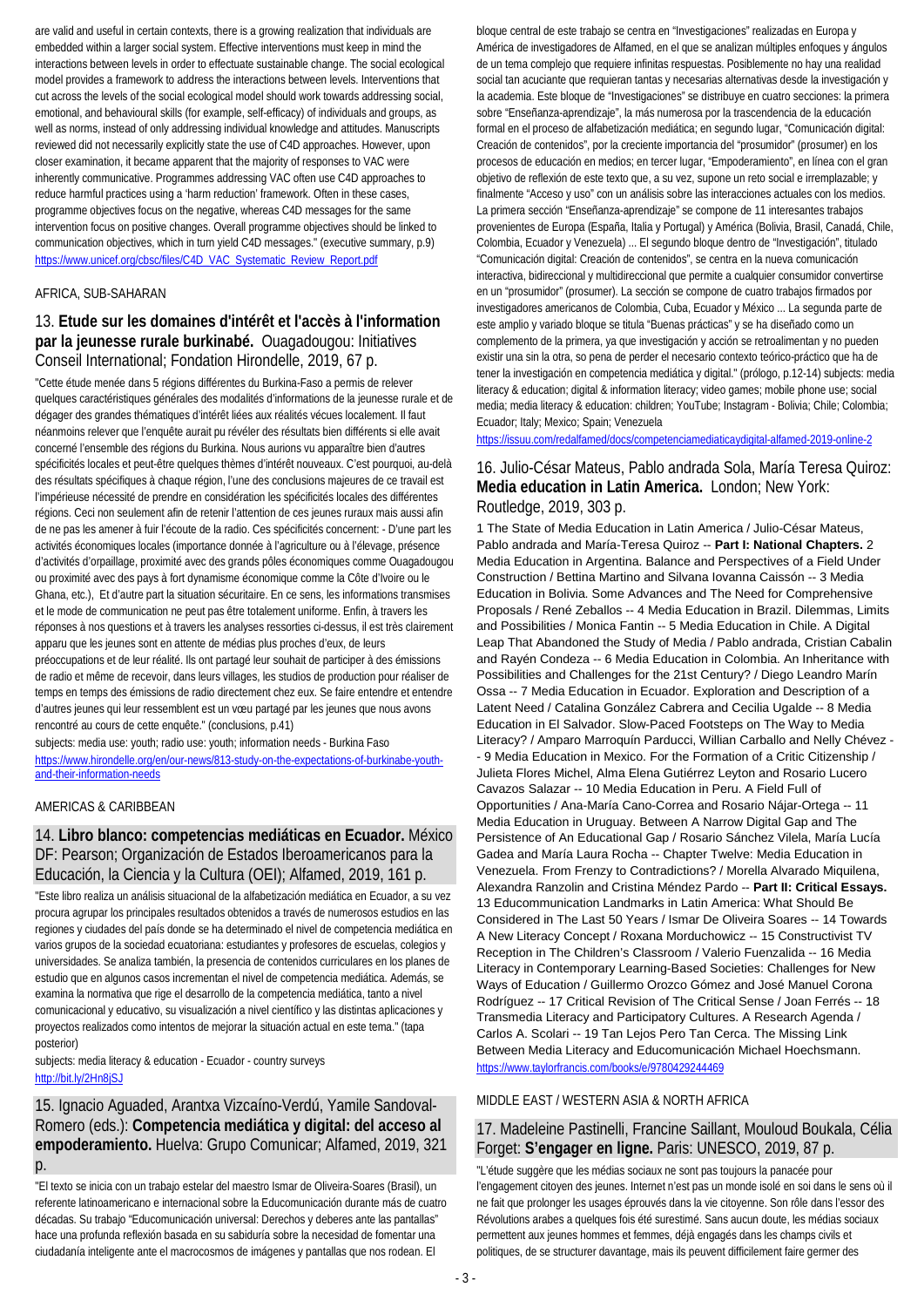vocations nouvelles envers la chose publique, notamment auprès de groupes auto-exclus de la sphère citoyenne comme les jeunes vulnérables, les jeunes femmes ou encore les populations rurales. L'originalité de l'étude tient en premier lieu à l'examen des « contenus participatifs », c'est-à-dire les divers types de contenus et de messages publiés par les usagers des plateformes jugées populaires auprès des jeunes. Ainsi, l'étude analyse savamment les dispositifs techniques ou technologiques, susceptibles d'accroître le succès et l'interactivité des plateformes web dirigées par et pour les jeunes, ainsi que les contenus qui y sont produits et relayés. Elle apporte des enseignements précieux dont la nécessaire agrégation de contenus et de ressources ciblant simultanément différentes tranches d'âges et d'usage, la nécessité de favoriser des sujets relatifs à la situation concrète des jeunes, et l'impératif d'alterner intelligemment des activités en ligne et des actions en présentiel (faceto-face). D'autres facteurs semblent susceptibles de rehausser l'attractivité et le dynamisme des plateformes, comme par exemple, la mise en avant de personnalités influentes et identifiables, la garantie de l'anonymat et de la sécurité des usagers ainsi que la lutte contre la censure, notamment dans les contextes de crise marqués par une réduction des libertés. Fait inattendu, l'étude relativise l'importance, sinon l'attrait, des dimensions graphiques et purement visuelles pour le succès et la pérennité des plateformes." (préface, p.7) subjects: civil society, civic engagement, citizen participation & digital media; civic engagement: youth; digital media use: youth; digital platforms, internet portals; participatory communication - Middle East

<https://unesdoc.unesco.org/ark:/48223/pf0000367582>

### **Christian & Religious Communication**

### GENERAL & INTERNATIONAL

18. Aline Amaro da Silva: **Tutorial: como evangelizar nativos digitais.** In: Aline Amaro da Silva, Antonio Ramos do Prado, Elias Silva, Welder Lancieri Marchini: Escolhendo Jesus: jovens cristãos para uma nova sociedade. Petrópolis (BR): Vozes, 2018, p.57-89

"Primeiro, precisamos de uma 'Metanoia digital', isto é, uma mudança de mentalidade, uma visão de mundo que amplie nossa compreensão da realidade, especialmente no que se refere à fé e à rede. Depois de uma experiência transformadora nós temos a tendência a nos tornarmos seguidores e espalhar a boa nova, pois aquilo que acontece em nós é tão maravilhoso que sentimos a necessidade de compartilhar com os outros. Então, o segundo passo, 'Uma Igreja em saída', é cada um de nós exercer a missão de ser a igreja em saída, como pede Papa Francisco, com o desafio de conectar-se à vida das pessoas. Antes de querermos anunciar qualquer coisa a alguém, precisamos conhecer esse alguém. Aqui entra o terceiro passo, 'Com quem compartilhar?', que traça o perfil desse jovem de quem queremos nos aproximar. Após essa escuta e aprendizado, no quarto passo refletimos sobre duas questões difíceis de separar, pois se interpelam: O que e como compartilhar? Só informações? Não, pois o jovem tem acesso rápido a qualquer conteúdo disponível na internet. Então, o que devemos comunicar? O testemunho de uma vida em Cristo. Por fim, vamos refletir sobre a maneira de nos comunicarmos com a juventude mais comunicativa da história: que linguagens e métodos serão mais eficazes na evangelização da geração net." (p.59)

subjects: youth & Catholic Church; digital media use: youth; missionary communication, media & evangelisation - criteria catalogues, frameworks, guidelines

#### AFRICA, SUB-SAHARAN

### 19. J. J. Carney: **How Uganda's award-winning Catholic radio station is changing the lives of its listeners.** In: America: the Jesuit review, 2019

"Radio Pacis went on the air in October 2004 and quickly became the most popular radio station in the [Arua] region, in part because the station broadcasts on three frequencies in all six local languages: Acholi, Alur, Madi, Kakwa, Lögbara and English. In turn, Radio Pacis has crossed more than just national and linguistic borders; the station's highest listening percentage is in the overwhelmingly Muslim area of Yumbe. Ms. Meyer [the administrator of Radio Pacis] posits that this success across many demographics is because local people of all religious stripes appreciate the station's commitment to "accuracy, truth, and balance" in a media landscape dominated by propaganda, bribery and superficiality. In addition, Ms. Meyer and Father Pasolini refused early pressure to hire only Catholics; Protestants and Muslims serve in prominent management positions at the station. For Father Pasolini, this inter-religious workforce reflects West Nilers' general inter-religious harmony. "We live together! We plan together! We stay together! This is the real Uganda!" he says." [https://www.americamagazine.org/faith/2019/08/09/how-ugandas-award-winning-catholic](https://www.americamagazine.org/faith/2019/08/09/how-ugandas-award-winning-catholic-radio-station-changing-lives-its-listeners)[radio-station-changing-lives-its-listeners](https://www.americamagazine.org/faith/2019/08/09/how-ugandas-award-winning-catholic-radio-station-changing-lives-its-listeners)

### AMERICAS & CARIBBEAN

20. Juan Camilo Díaz: **El audiovisual: una oportunidad para rescatar el valor social de la familia.** In: Revista Católica, nr. Julio-Septiembre, 2019, p.402-411

"En el presente artículo describiremos los fundamentos y el desarrollo del curso "Familia, cine y televisión" impartido por el Instituto de la Familia de la Universidad de La Sabana, Colombia, a más de 200 estudiantes cada semestre. Se trata de una experiencia formativa electiva que congrega a estudiantes de diversas carreras, quienes analizan noticias, programas y películas en donde la singularidad de la persona humana y la importancia y rol de la institución familiar son abordados desde las pantallas." (p.402-411) subjects: families: media coverage; media education: Catholic Church; media literacy & education: families; media use & reception: families - Colombia - experience reports [http://revistacatolica.cl/wp-content/uploads/2019/11/JDIAZ\\_LRC\\_1203.pdf](http://revistacatolica.cl/wp-content/uploads/2019/11/JDIAZ_LRC_1203.pdf)

## 21. María Isabel Gatti: **Comunicación y religión: medios de comunicación católicos en Latinoamérica y el Caribe (1965- 2015).** Buenos Aires: Pontificia Universidad Católica Argentina, Doctoral Thesis, 2019, 315 p.

"Se ofrece una contextualización histórica de los marcos institucionales para el período de referencia (1965-1915) con relación a las definiciones que la institución fue desarrollando sobre la comunicación y los medios de comunicación en el orden internacional y en la región de América Latina y el Caribe. La mencionada región coincide con la articulación regional del CELAM (Consejo Episcopal Latinoamericano) y en consecuencia de todas las instituciones regionales católicas. El CELAM representa los espacios más jerárquicos en la región y para incorporar otras miradas, fue seleccionada SIGNIS ALC que es la única asociación de comunicación católica, predominantemente laica, reconocida por el Pontificio Consejo de los laicos y el de la Comunicación Social. Esta última ha tenido gran incidencia en diversas acciones, particularmente en los años sesenta con el desarrollo de las radios educativas y todas las luchas por las reivindicaciones vinculadas al "Derecho a la comunicación" y "Nuevo orden mundial de la información y la comunicación". Luego, a través de entrevistas en profundidad a referentes de la comunicación católica de la región, mediante la técnica de bola de nieve, se conformó el universo de medios indagados, llegando a un total de setenta y siete. A los directores o principales referentes de los medios, se les aplicó un cuestionario, llegando a un total de cincuenta y cuatro respondientes, es decir el 70,13% del universo total. En segunda instancia se analizaron los textos de las secciones "¿Quiénes somos?" "¿Qué hacemos?" y "Nuestra historia", presentes en las páginas web institucionales de los medios analizados. Cincuenta y cinco medios, un 73,42% del total, nos permitieron realizar este trabajo. Los restantes no poseían estas secciones. Mediante el sistema de codificación que ofrece la teoría fundamentada en datos, pudimos definir seis categorías: Formación, Enfoques comunicacionales, Sostenibilidad, Anuncio, Valores y Relación con lo social; éstas fueron declinadas en subcategorías. Finalmente, integrando la información proveniente de los cuestionarios, con el análisis de las páginas Web, fue posible distinguir perfiles de medios de comunicación católicos. La investigación de De la Torre (2006) presenta perfiles de laicos en Guadalajara, que nos ofrecieron analogías para "leer" los medios de comunicación católicos, ya que ambos afrontan desafíos similares, en cuanto a la articulación entre las propias creencias y el diálogo con lo público. Se ratifica la continuidad de ese análisis con la clasificación utilizada en esta investigación, incorporando a los cinco perfiles propuestos por la autora, que son: 1) Brazo largo de la jerarquía, 2) Laico de la liberación, 3) Laico cívico y moral (más cívico que político), 4) Laico renovado en el espíritu y laico, 5) Laico con una espiritualidad abierta, en la calle, otros tres: 6) Cultural iluminista, 7) Tradicional y 8) de la propia espiritualidad." (resumen) subjects: Catholic media; Church communication history - Latin America

### 22. André Ricardo de Souza, Giulliano Placeres: **Nuanças políticas entre a televisao e a assistência social católicas: Canção Nova e Cáritas Brasileira.** In: Caminhos (Goiânia), vol. 16, nr. 1, 2018, p.141-154

"A atividade assistencial é a mais antiga e tradicional associada à religião como um todo e ao catolicismo em particular, enquanto a atividade televisiva é uma das mais novas e modernas. No Brasil, a maior emissora de TV católica é a Canção Nova, ao passo que a organização vinculada à igreja que mais se dedica ao trabalho assistencial é a unidade nacional da Cáritas. Ambas têm grande abrangência no país, respaldo da Conferência Nacional de Bispos do Brasil (CNBB) e também significativa trajetória relacionada com a política secular. Enquanto a Canção Nova prossegue sendo bastante identificada com Renovação Carismática Católica, a Cáritas Brasileira se pauta em grande medida pela Teologia da libertação. Produzido a partir de trabalho de campo e consulta bibliográfica, o artigo avalia como essas duas importantes entidades católicas expressam atualmente a maleabilidade do catolicismo brasileiro em termos políticos e ideológicos." (resumo) subjects: Canção Nova <Brazil>; Catholic television; Caritas <Catholic relief and social service association>; Catholic theology - Brazil <http://bit.ly/2BIFZY1>

### ASIA & PACIFIC

23. A. Christopher Joseph Cruz: **An analysis of the impact of Madha television: a uses and gratifications approach.** Chennai: Madha Trust, 2019, xiii, 120 p.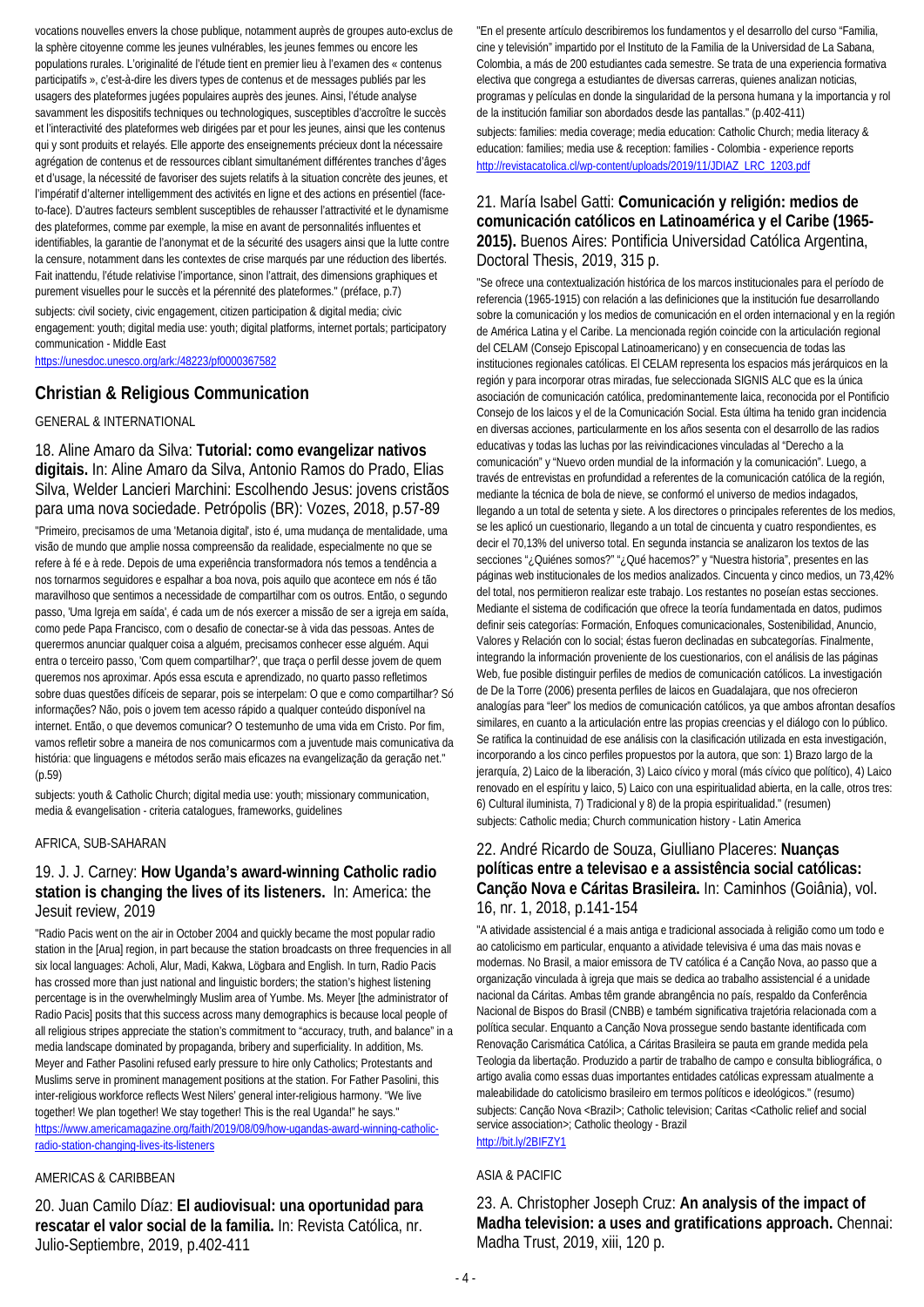"After the completion of five successful years of media ministry and while proceeding into the sixth year, it was decided by the Tamil Nadu Bishops' Conference (TNBC) and the core team of Madha TV to make a study on the impact created by Madha TV and the expectation of its viewers so that we can proceed further more effectively in our media ministry ... Rev. Dr. Christopher and his theam with lots of sacrificeand hard work have collected samples from 10,154 viewers from all walks of life, to make this survey more authentic and scientific." (preface, p.iii-iv)

### 24. Sulochana Peiris: **An introduction to religious pluralism in Sri Lanka.** Colombo: Internews, 2019, 39 p.

"While the first chapter looks at the existing constitutional and legal provisions for the exercise of freedom of religion and religious plurality, the other four chapters reflect upon some of the key sites of religious interface and syncretism that promote inter-religious understanding and plurality, analysis of the post-war context that has seen a marked increase in religiously motivated violence as well as existing opportunities and challenges for practice of religious freedom, examples of national and local level efforts and activities promoting religious plurality, and social media as a platform to engender religious plurality. We hope that the trained journalists will use this booklet as a guide in their new pursuits of improving the focus and coverage of religious freedom and religious plurality." (introduction) [https://internews.org/sites/default/files/2020-](https://internews.org/sites/default/files/2020-01/SriLanka_Handbook_Religious_Freedom_English_2020.pdf)

### [01/SriLanka\\_Handbook\\_Religious\\_Freedom\\_English\\_2020.pdf](https://internews.org/sites/default/files/2020-01/SriLanka_Handbook_Religious_Freedom_English_2020.pdf)

### 25. Xenia Zeiler: **Digital Hinduism.** Milton: Routledge, 2019, 283 p.

Introduction: Digital Hinduism: Studying Hinduism at the intersections of digital media and culture / Xenia Zeiler -- **Part 1 Who belongs? Identity and finding one's place.** 1 Whats(up) with Hinduism? Digital culture and religion among Bengali Hindus / Aparajita De and Rajib Nandi -- 2 Hindu religious identification in India's online matrimonial market / Fritzi-Marie Titzmann -- 3 Automatic rituals and inadvertent audiences: ISKCON, Krishna and the ritual mechanics of Facebook / Nicole Karapanagiotis -- 4 Cultural regrouping in the diaspora: Mediating Hindu identity online / Juli L. Gittinger -- **Part 2. Who defines? Authority and appropriation.** 5 Authors, self-fashioning and online cultural production in the age of Hindu celevision / Pramod K. Nayar -- 6 Instagram your Durga Puja! Social media, hashtags and state-sponsored cultural marketing / Dheepa Sundaram -- 7 Samkhyayoga and the Internet: The website of a contemporary Hindu monastic institution / Knut A. Jacobsen -- 8 Mediatized gurus: Hindu religious and artistic authority and digital culture / Hanna Mannila and Xenia Zeiler -- **Part 3. Who debates? Contest and negotiation.** 9 The Internet: A new marketplace for transacting puja items / Vineeta Sinha -- 10 Taming Hindu Sakta Tantra on the Internet: Online pujas for the goddess Tripurasundari / Sravana Borkataky-Varma -- 11 New media and spiritualism in India: Understanding online spiritualism in convergence cultures / Jesna Jayachandran -- 12 Streaming the divine: Hindu temples' digital journeys / Yael Laza R. -- **Part 4. Critical reflection.** 13 Reflections on digital Hinduism: Sacred images, dominant Hindu narratives and the generational digital divide / Heinz Scheifinger. <https://www.taylorfrancis.com/books/e/9781315107523>

### EUROPE

### 26. Juan Cantavella, José Francisco Serrano Oceja: **Radio confesional en una sociedad pluralista.** Madrid: CEU Ediciones; Fundación COPE, 2019, 163 p.

1. Nunca es una intrusión el que actúen radios confesionales / Antonio Pelayo -- 2. Una radio católica para navegar a mar abierto / José Luis Restán -- 3. La transformación de la cadena COPE: De las emisoras populares a la radio de leas estrellas (1979-1983) / Javier Visiers Lecanda, José María Legorburu Hortelano -- 4. Radio María: directa al corazón del hombre / Luis Fernando de Prada -- 5. Una radio abierta a todo lo humano / Juan Díaz-Bernardo Navarro -- 6. Radiopredicadores bajo el Franquismo / Juan Cantavella -- 7. P. Venancio Marcos: La superación del sermón radiofónico tradicional / Juan Cantavella -- 8. Los guiones radiofónicos del beato Manuel Lozano Garrido, "Lolo" / María Solano Altaba, Mario Alcudia Borreguero.

subjects: Catholic radios; COPE <Catholic radio network, Spain>; Radio Maria <Catholic Radio Network> - Spain

### 27. David G. Ford, Joshua L. Mann, Peter M. Phillips: **The bible and digital millennials.** Milton: Routledge, 2019, 139 p.

Introduction -- The place of the Bible in the lives of British people -- The digital revolution -- The Bible and digital millennials study -- Central argument -- Overview of chapters -- Chapter 1 Digital millennials: their stance towards the Bible -- Digital millennials' feelings towards the Bible -- Words or phrases associated with the Bible -- The role of the Bible in the lives of digital millennials -- Relationship with the Bible -- What would they

ask God about the Bible? -- Paper or digital Bible image? -- Summary -- The emergence of qualified indifference -- Secondary themes -- Conclusion -- Chapter 2 Digital millennials: their Bible use -- Frequency of Bible use -- Reason for Bible use -- Place of Bible use -- Bible format used -- Summary - - Qualified indifference -- Secondary themes -- Conclusion -- Chapter 3 Digital millennials: the Bible and social media -- Frequency of viewing a Bible verse on social media -- Social media platform most frequently used -- Reaction to viewing a Bible verse on social media -- Opinion on sharing Bible verses online -- Reaction to three online images -- Response to three online images -- Summary -- Qualified indifference -- Secondary themes -- Conclusion -- Chapter 4 Bible-centric digital millennials -- The Bible-centric group -- The place of the Bible in their lives -- Evangelicals -- Digital orientation -- Sharing Bible verses -- Conclusion -- Chapter 5 A comparison with the USA -- The Bible in the USA -- The Bible in Britain: a summary --The Bible in America: a summary -- British and American comparison -- Non-Christian millennials in the USA and Britain -- Conclusion -- Chapter 6 Conclusion -- Qualified indifference: summary. <https://www.taylorfrancis.com/books/9780429435768>

MIDDLE EAST / WESTERN ASIA & NORTH AFRICA

### 28. Rita I. Sayah: **La coexistence des médias et du confessionnalisme au Liban: analyse du pouvoir politique et religieux sur les médias libanais.** Paris: L'Harmattan, 2019, 178  $p$ .

Partie 1. Les identités politiques libanaises. Chapitre 1 : Les partis politiques au Liban -- Chapitre 2 : Le charisme des acteurs politiques libanais --Chapitre 3 : Les institutions politiques et les pratiques politiques libanaises - - Chapitre 4 : L'accord de Taef -- Chapitre 5 : Les formes d'engagement politique au Liban -- Partie 2 : Les liens entre les identités politiques et les identités religieuses -- Chapitre 6 : La religion et la politique au Liban --Chapitre 7 : Le féodalisme religieux au Liban -- Chapitre 8 : Les implications religieuses des guerres au Liban -- Chapitre 9 : La répartition géographique de l'ancrage des identités religieuses et politiques -- Partie 3 : Les expressions des identités politiques libanaises. Chapitre 10 : La démocratie et les médias au Liban -- Chapitre 11 : Politique, fiction, et représentation artistique des identités politiques libanaises -- Partie 4: La censure au Liban. Chapitre 12 : Le processus de la censure -- Chapitre 13 : Genres de censure au Liban -- Chapitre 14 : Comment s'opposer à la censure ? subjects: politics and media; religion and politics; religion and communication; censorship -Lebanon

### **Cinema**

### GENERAL & INTERNATIONAL

### 29. Sahar Driver: **The impact field guide and toolkit: from art to impact.** 2nd ed. London et al.: Doc Society, 2019

#### *also published in Arabic, Portuguese and Spanish*

"This guide is about more than just tools and resources, it's about building community. As with the process of evaluation, we saw an opportunity to learn about how impact happens and to track how films are catalysing social change. That's the impetus behind the case studies that make up our Impact Library. We believe that sharing stories of change is inspiring and empowering. This guide is an opportunity for us to learn from each other, to pass on knowledge and equip others in the field." (chapter 6.7: Wrapping Up) <https://impactguide.org/>

### AFRICA, SUB-SAHARAN

### 30. **L'audiovisuel africain et la capitalisme global.** In: Politique africaine, nr. 153, 2019, p.7-159

Afriques audiovisuelles : appréhender les transformations contemporaines au prisme du capitalisme global / Alessandro Jedlowski -- Système D, marginalisation et émancipation dans le cinéma nigérian : Arts de "faire avec" une accumulation d'intermédiaires / Anouk Batard -- The Political Economy of the Hausa Popular Cultural Industries / Abdalla Uba Adamu -- Gombo et enrepreneuriat, ou l'industrie audiovisuelle ivoirienne en devenir / Julie Dénommée -- The Grounds of Circulation: Rethinking African Film and Media / Brian Larkin -- Les évolutions récentes du cinéma nigérian : Nollywood en débat / coordonné par Alessandro Jedlowski -- Les paradigmes universitaires face aux métamorphoses de Nollywood / Jonathan Haynes -- A propos de Nollywood et des recherches sur le cinéma / Akin Adesokan -- Nollywood : le sujet insaisissable / Moradewun Adejunmobi. subjects: cinema; Nollywood; media globalisation - Africa; Nigeria <https://www.cairn.info/revue-politique-africaine-2019-1.htm>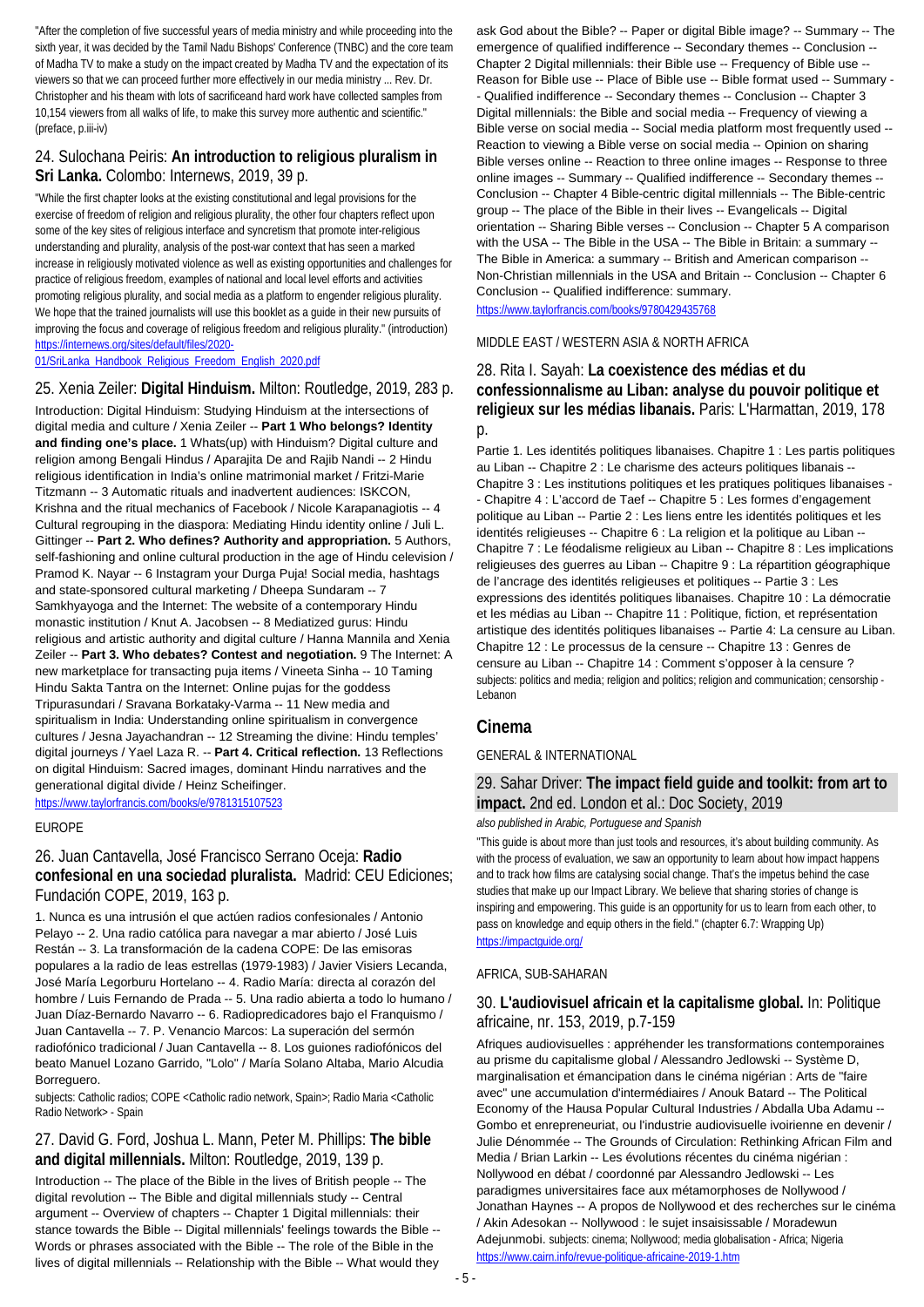## 31. Brian Larkin: **The grounds of circulation: rethinking African film and media.** In: Politique africaine, nr. 153, 2019, p.105-126

"The aesthetic form and financial infrastructures of African popular film has transformed in recent years leading to a revision of the paradigms for thinking African screen media. This paper assesses that rethinking. It examines three things. First, I argue the analysis of the technical, financial, and institutional infrastructures of film has a longer history in studies of African screen media and is, perhaps, one of its most innovative aspects. Second, I expand analyses beyond the dichotomy between traditional African cinema and popular film to take in colonial and postcolonial educational cinemas, the historical and continuing presence of foreign films (U.S., Indian, French, Chinese), and emergent art-world, gallery cinemas. These have all generated rich scholarly debate but are often segregated from each other. I argue we can fruitfully analyse them as part of a single cinematic ecology. Third, I turn from a general discussion of infrastructures of distribution and exhibition to a more narrow focus on "new Nollywood" cinema in Nigeria. I re-examine recent debates about the political effects of these new infrastructures of production and exhibition and their supposed complicity with contemporary neo-liberalism." (abstract)

<https://www.cairn.info/revue-politique-africaine-2019-1-page-105.htm>

## 32. Boukary Sawadogo: **African film studies: an introduction.**  London; New York: Routledge, 2019, xi, 142 p.

What is African cinema? -- Case study: Aristotle's Plot (Jean-Pierre Bekolo, 1996) -- Historical development of cinema in Africa: from colonial import and appropriation of the gaze to the quest for individuality -- Case study: Sanders of the River (Zoltan Korda, 1935) -- Parallel movement: African cinema and African American cinema -- Case Study: Yeelen vs. Daughters of the Dust -- Cinematography: space, time, and rhythm -- Case study: Yaaba (Idrissa Ouédraogo, 1989) -- African film score -- Case Study: La Noire de.(Black Girl) (Ousmane Sembène, 1966) -- Film genres: animation - - Case study: Prince Loseno (Jean-Michel Kibushi, 2004) -- Critical reading lenses in the study of African cinema -- Les Saignantes/The Bloodettes (Jean-Pierre Bekolo, 2005)

<https://www.taylorfrancis.com/books/9780429508066>

### AMERICAS & CARIBBEAN

## 33. Tamara L. Falicov: **Latin American film industries.** London; New York: Bloomsbury; British Film Institute (bfi), 2019, ix, 193 p.

"Focusing on Argentina, Brazil, and Mexico in particular, this book situates Latin American film industries within the global circulation of film production, exhibition, and distribution, charting the changes that the industries have undergone from the sound era to the present day." (back cover)

### 34. Gustavo Procopio Furtado: **Documentary filmmaking in contemporary Brazil: cinematic archives of the present.** New York: Oxford University Press, 2019, viii, 265 p.

"This work examines the vibrant field of documentary filmmaking in Brazil from the transition to democracy in 1985 to the present. Marked by significant efforts toward the democratization of Brazil's highly unequal society, this period also witnessed the documentary's rise to unprecedented vitality in quantity, quality, and diversity of productionincluding polished auteur films as well as rough-hewn collaborative works; films made in major metropolitan regions as well as in remote parts of the Amazon; intimate first-person documentaries as well as films that dive headfirst into struggles for social justice." (publisher) [https://www.oxfordscholarship.com/view/10.1093/oso/9780190867041.001.0001/oso-](https://www.oxfordscholarship.com/view/10.1093/oso/9780190867041.001.0001/oso-9780190867041)[9780190867041](https://www.oxfordscholarship.com/view/10.1093/oso/9780190867041.001.0001/oso-9780190867041)

## 35. Daniela Merolla (ed.): **Les cinémas berbères: de la méconnaissance aux festivals nationaux.** Paris: Karthala, 2019, 210 p.

"Cet ouvrage est le premier à traiter l'ensemble de la production cinématographique berbère. Des histoires qui nous viennent des mythes, de l'histoire contemporaine, des personnages dramatiques ou comiques, qui participent à la représentation et à l'auto-perception d'être Imazighen/Berbères, sont présentés et analysés sous la plume de spécialistes et de jeunes chercheurs en études berbères." (Information sur l'éditeur)

### ASIA & PACIFIC

36. Mon Mon Myat: **Films for dignity.** In: Lisa Brooten, Jane Madlyn McElhone, Gayathry Venkiteswaran (eds.): Myanmar media in transition: legacies, challenges and change. Singapore: ISEAS, 2019, p.307-314

"In 2013 I became the co-organizer of the Human Rights, Human Dignity Film Festival in Yangon. We organized the festival for a simple reason - we were very suspicious of the political reform process initiated by the Thein Sein administration, the transformed military

government. Like many of our fellow citizens, we wanted to push the boundaries of the socalled quasi-civilian rule, by using the human rights film festival as a tool. That's how Myanmar's first international human rights film festival came to be. The landmark human rights event was held in Yangon for five years. A mobile film festival that brought human rights films to audiences across Myanmar also grew in scope. The abolition of prepublication censorship in Myanmar resulted in a certain level of media freedom for the print media, but not for the film industry. In 2014 the film censorship board was recreated as the "Film Classification Board" under the Ministry of Information. In order to screen human rights films in downtown cinemas, authorization was required from the Film Classification Board. Without that official piece of paper, none of the commercial entertainment companies would allow us to host the human rights film festival in their theatres. Therefore, in order to keep the festival running, we did not select overly sensitive films. That might be called self-censorship; yet, in 2013, the first year of the festival, all films submitted to the Film Classification Board including a documentary film about human rights violations in Myanmar prisons based on the story of a political prisoner - got the go-ahead to be publicly screened." (p.307-308) <https://www.degruyter.com/viewbooktoc/product/547269>

## **Community Media**

GENERAL & INTERNATIONAL

### 37. Mélanie Dulong de Rosnay, Félix Tréguer (eds.): **Telecommunications reclaimed: a hands-on guide to networking communities.** Internet Society, 2019, 255 p.

"This book is a guide on how to build a community network, a shared local telecommunications infrastructure, managed as a commons, to access the internet and other digital communications services. It was written collectively by a group of community network pioneers in Europe, activists and researchers during a writing residency week held in Vic, Catalonia in October 2018. It was a time of hard work and fast writing, but also of discussions in a friendly environment. Meant for a wide audience, the book includes practical knowledge illustrated by several hands-on experiences – a set of 32 real-life stories – as well as legal, technical, governance, economic and policy material extracted from netCommons, a three-year-long research project supported by the European Commission. Its goal is to guide the reader through a set of actions aimed at setting up and fostering the growth of a community network, but also, for policy makers, local administrations and the general public, to create the right conditions to let community networks bloom and flourish. Starting with presentations of successful community networks, and an introduction to the importance and the role of community networks, it provides stepby-step guidelines and concrete information on the resources needed to start a community network, get it running, and keep it sustainable in the long term. From technical options to economic models, governance choices, legal requirements, and the various skills involved, this lively resource proposes ways to engage with a local community at every stage of a community network." <https://www.apc.org/sites/default/files/telecom-reclaimed-web-double-page.pdf>

### AFRICA, SUB-SAHARAN

38. Adrien Zerbini: **La radio comme outil de communication opérationnelle et d'engagement avec les communautés.**  Lausanne: Fondation Hirondelle; International Committee of the Red Cross; Dakar: Comité international de la Croix-Rouge, Centre régional de Communication, 2019, 18 p.

"Du 21 au 23 novembre 2018, huit chargés de communication d'Afrique francophone du Comité international de la Croix-Rouge (CICR) dont le mandat est de venir en aide aux populations affectées par les conflits armés, se sont réunis à Dakar pour échanger leurs expériences d'utilisation de la radio comme outil de communication humanitaire, apprendre à évaluer l'impact de leurs programmes avec l'aide d'Adrien Zerbini, formateur de la Fondation Hirondelle. Organisation suisse à but non-lucratif, la Fondation Hirondelle fournit de l'information à des populations confrontées à des crises, pour leur permettre d'agir dans leur vie quotidienne et citoyenne. En décembre 2017, le CICR et la Fondation Hirondelle ont signé un accord de partenariat (MOU) pour favoriser les collaborations entre leurs équipes sur le terrain. Cet atelier fut l'un des fruits de cet accord de partenariat. A son issue, nous voulons garder une trace écrite des bonnes pratiques en la matière et vous proposer deux parties simples, didactiques, dont le but est d'être facilement utilisables: les «dix règles d'or pour une bonne production radio» et le «choix de la bonne production radiophonique et son évaluation»." (introduction)

subjects: radio journalism; community radios; participatory communication; conflict-sensitive radio programmes & journalism - manuals & training materials [https://reliefweb.int/sites/reliefweb.int/files/resources/cicr-guideradio\\_cicr\\_hirondelle.pdf](https://reliefweb.int/sites/reliefweb.int/files/resources/cicr-guideradio_cicr_hirondelle.pdf)

39. **Community media is 10% media and 90% community: a mapping project on the potentials of community media in Cameroon in times of conflict.** Cameroon Community Media Network (CCMN), 2019, 37 p.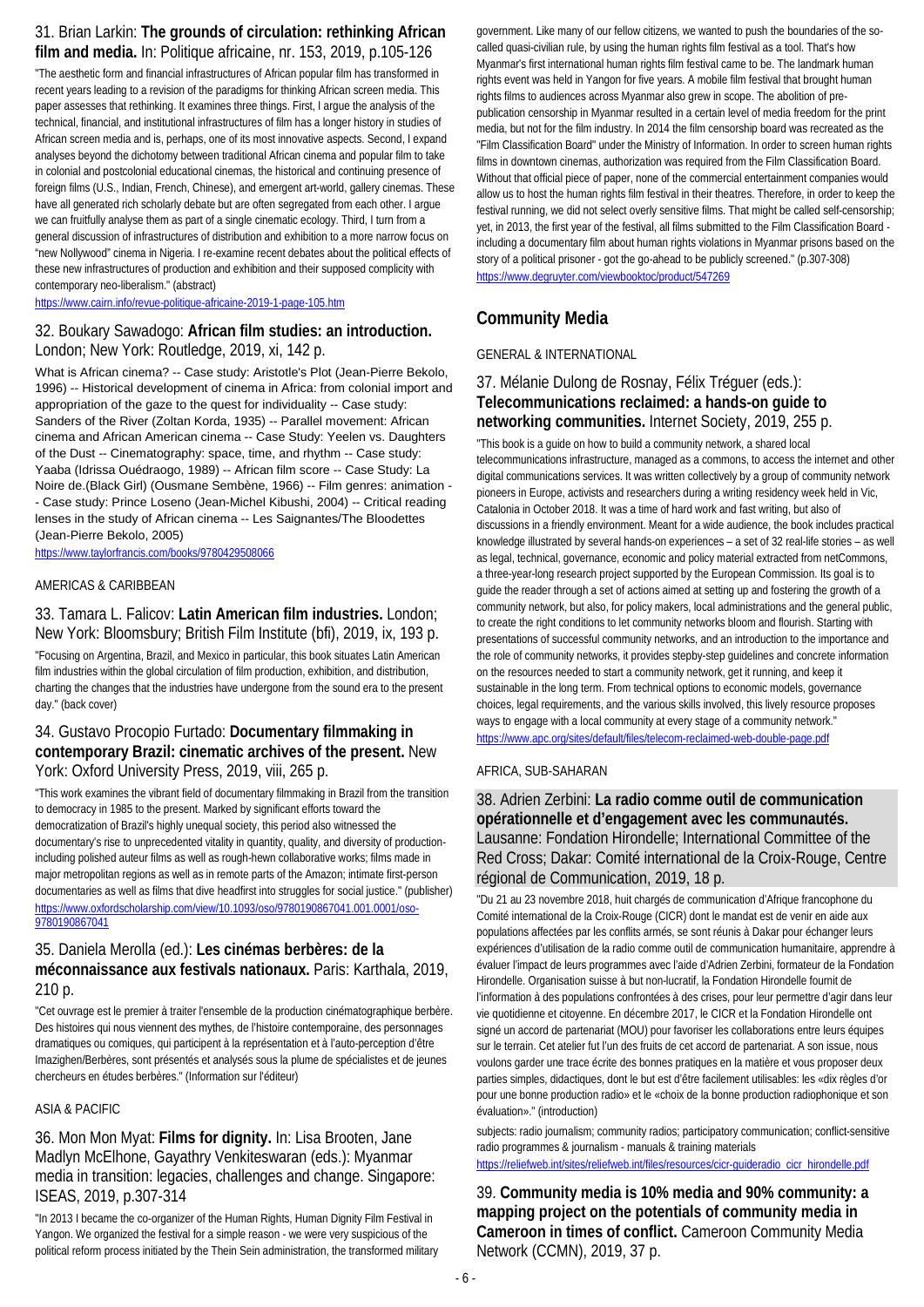Community Media as Conveyer of a peaceful solution to the current Anglophone Crisis / Mokoko Mbue Thomas -- Community Media produce Open Spaces for Communities in Times of War / Clemencia Rodríguez -- Networking and Community Media: a Key for Sustainability / Francesco Diasio -- List of CCMN Members -- We've come a long way! We Need Women's Voices in Media / Comfort Mussa -- Community media are in a perfect position to leverage the principles of peace journalism / Steven Youngblood -- The CCMN built sustainable networks of community media and is an alternative to conventional journalism / Geraldine Fobang -- CCM in Nortwest/West: The Journalist bailout / Rosaline Akah Obah -- The impact of rural radio in Cameroon and the case of Radio Taboo FM / Issa Nyaphaga -- CCMN Program Content.

[https://www.ziviler-friedensdienst.org/sites/ziviler-](https://www.ziviler-friedensdienst.org/sites/ziviler-friedensdienst.org/files/anhang/publikation/zfd-community-media-10-media-and-90-%20community-84456.pdf)

[friedensdienst.org/files/anhang/publikation/zfd-community-media-10-media-and-90](https://www.ziviler-friedensdienst.org/sites/ziviler-friedensdienst.org/files/anhang/publikation/zfd-community-media-10-media-and-90-%20community-84456.pdf) [community-84456.pdf](https://www.ziviler-friedensdienst.org/sites/ziviler-friedensdienst.org/files/anhang/publikation/zfd-community-media-10-media-and-90-%20community-84456.pdf)

## 40. Aude Jimenez: **Survie d'une radio communautaire sénégalaise: le cas de Manoore FM à Dakar.** Paris: L'Harmattan, 2019, 169 p.

"Cet ouvrage propose une incursion au coeur d'une radio communautaire silencieuse, mais résiliente. Mise en place par une association de femmes au début des années 2000, la station Manoore FM a subi plusieurs pannes au cours de la décennie 2010, jusqu'à cesser d'émettre en 2015. Pourtant, la radio survit. Ses défenseurs occupent encore les lieux, bénévolement pour la plupart, tout en conservant un lien fort avec leurs auditeurs et auditrices les plus fidèles. Une enquête de terrain ethnographique menée dans les locaux de la radio nous a permis de creuser les motivations et les relations qui unissent les participants de cette « famille associative », producteurs et auditeurs, évoluant entre liens affectifs et stratégies professionnelles, au sein de leur « radio refuge ». (dos du livre) subjects: community radios; community radio & gender - Senegal

## 41. Jacinta Mwende Maweu: **Community media: building trust and resilience in Kenyan post-election conflicts.** In: African conflict & peacebuilding review, vol. 9, nr. 2, 2019, p.9-32

"This article examines the constructive roles of community and faith-based radio in building resilience and trust in Kenya after post-election violence. Since the 2007/08 post-election violence, Kenya has had two hotly contested elections (2013 and 2017), which have contributed to the lack of trust in electoral institutions and government and the ongoing mistrust between and among different communities. Both mainstream and community media have been criticized for playing destructive roles during post-election violence in Kenya with little focus on any of their constructive roles in the post-conflict period. A key point in this article is that community radio can be used to facilitate peaceful social dialogue and build trust and resilience between and among different communities in Kenya. This is based on the fact that they actually show promising potentials to promote dialogue and better understanding among conflicting communities." (abstract) <https://muse.jhu.edu/article/745406>

## 42. Betina Mawokomayi, Oluyinka O. Osunkunle: **Listeners perceptions of Forte FM's role in facilitating community development in Alice, South Africa.** In: Critical Arts: South-North Cultural and Media Studies, vol. 33, nr. 1, 2019, p.88-100

"This paper examined listeners' perceptions of Forte FM's role in facilitating community development in Alice, which is a small rural town under Raymond Mhlaba Municipality, South Africa. Forte FM is a community radio station located at University of Fort Hare, Alice campus, established to facilitate development in communities within the Amathole District Municipality. The paper adopted a qualitative design in which qualitative questionnaires with open-ended questions were used to collect primary data. The findings revealed that listeners view Forte FM as a community station that facilitates development in Alice in various ways, including providing the community with agricultural information, promoting local culture and local artists as well as creating health awareness among others. The paper further revealed that listeners feel a sense of community ownership towards the radio station and this means that the community is involved in their own development." (abstract) <https://doi.org/10.1080/02560046.2019.1631364>

## 43. Abdourahamane Ousmane: **Formulation d'une approche de regulation des médias communautaires dans l'espace du Liptako-Gourma (Burkina Faso/ Mali/ Niger).** International Media Support (IMS), 2019, 67 p.

"La présente étude ambitionne de formuler une meilleure régulation des radios communautaires à travers une approche descriptive, analytique et prospective. Il s'est agi tout d'abord de dresser un état des lieux des radios communautaires ; ensuite d'analyser la régulation de ces médias dans les trois pays ; et enfin d'entrevoir les voies et moyens pour renforcer les liens organiques entre les radios communautaires et la régulation institutionnelle. La réalisation de l'étude a tenu compte des impacts de l'insécurité sur le

travail quotidien des radios communautaires, des attentes des acteurs médiatiques et des expériences des instances de régulation des médias. Elle a débouché sur la formulation d'une approche de régulation, à la fois innovante et opérante, dont la finalité est de contribuer à consolider les libertés individuelles et collectives dans l'espace du Liptako – Gourma. Le rapport de cette étude pourra servir à alimenter les débats sur la régulation des médias en période de crise en général et sur la régulation des radios communautaires en particulier. Il pourra également servir à renforcer la stratégie de plaidoyer sur la liberté de la presse mise en œuvre au Burkina Faso, au Mali et au Niger par les organisations faîtières des médias, dans le cadre du Programme Sahel." (introduction)

subjects: community radios; community radio legislation & regulation - Burkina Faso; Mali; Niger

## [https://www.mediasupport.org/wp-](https://www.mediasupport.org/wp-content/uploads/2020/02/Etude_IMS_R%C3%A9gulation_for-web.pdf)

[content/uploads/2020/02/Etude\\_IMS\\_R%C3%A9gulation\\_for-web.pdf](https://www.mediasupport.org/wp-content/uploads/2020/02/Etude_IMS_R%C3%A9gulation_for-web.pdf)

### AMERICAS & CARIBBEAN

### 44. Diana Coryat: **Not just surviving but thriving: practices that sustain a new generation of Latin American community media makers.** In: Journal of alternative and community media, vol. 4, nr. 4, 2019, p.66-79

"Over ten years ago, two community media initiatives were founded by young people in their early twenties in Bogota, Colombia and Quito, Ecuador. While the Colombia-based collective, Ojo al Sancocho, has struggled to build bridges among urban and migratory communities uprooted by an entrenched, decades-old armed conflict, the Ecuadorian group, El Churo Comunicación, has fostered audiovisual autonomy and resistance among indigenous, feminist and ecological social movements that have had to defend their rights even though they were supposedly guaranteed by a so-called progressive government. Despite formidable challenges, each has fulfilled a long-held dream - a community movie theater, and the expansion of a radio-based practice to a multiplicity of practices that include community filmmaking, cyberfeminism and capacity-building of communities across Ecuador and Latin America. Together with other collectives, Ojo al Sancocho and El Churo are building a network of community filmmakers across Latin America. Using each organization's 2017 annual gathering as a point of departure, and subsequent meetings in 2018-2019, this article analyzes the characteristics that have led to innovation and sustainability in diverse contexts. It also indicates key challenges they face. This is an engaged, ethnographicallybased, scholarly work." (abstract)

### <https://joacm.org/index.php/JOACM/article/view/1182>

### 45. Pablo Fisher: **By any means: paths to sustainability for Argentina's community radio stations.** In: Journal of alternative and community media, vol. 4, nr. 4, 2019, p.80-92

"During 2016 and 2017 the Centro de Producciones Radiofónicas (CPR-CEPPAS) conducted a research project on the ways 11 community radio stations in Argentina generate and manage financial resources. We selected a comprehensive sample with different types of community radio stations and used UNESCO's Media Development Indicators as a starting point. The main goal of the investigation was to deepen our knowledge about the relationship between community radio stations and the market, taking into account work, financial planning and management. We approached the radio stations with the understanding that their sustainability could be measured on multiple levels, not only financially, but also by putting special attention to the economic aspect of sustainability. We draw regularities, identified strengths and weaknesses, and pointed out creative fundraising methods. Our main conclusion is that the multiplicity and diversity of funding sources is a distinctive element of the definition of community radio." (abstract) <https://joacm.org/index.php/JOACM/article/view/1183>

### 46. Gretchen King, Omme-Salma Rahemtullah: **Community radio contradictions in Canada: learning from volunteers impacted by commercialising policies and practices.** In: Journal of alternative and community media, vol. 4, nr. 4, 2019, p.20-36

"The increasing commercialisation of community radio in Canada, evident in changing station practices and regulatory policies, has resulted in the erosion of volunteer run governance and programming. This article draws on community media, anti-oppression, and third-sector studies literature to investigate the experiences of volunteers from two stations, CHRY in Toronto and Radio Centre-Ville in Montréal. Current Canadian Radio-television and Telecommunications Commission (CRTC) regulations define community radio 'by virtue of its place in the communities served.' This article concludes that reducing the engagement and empowerment of volunteers in community radio programming and governance limits the place of community radio in the community. The authors will also identify best practices that are needed to re-centre community radio within the community while ensuring a sustainable non-profit community broadcasting sector." (abstract) <https://joacm.org/index.php/JOACM/article/view/1179>

47. Nathália Schneider: **Foto Mídia Ninja: creative commons e autoria coletiva.** In: Brazilian Journal of Development, vol. 5, nr. 12, 2019, p.29588-29602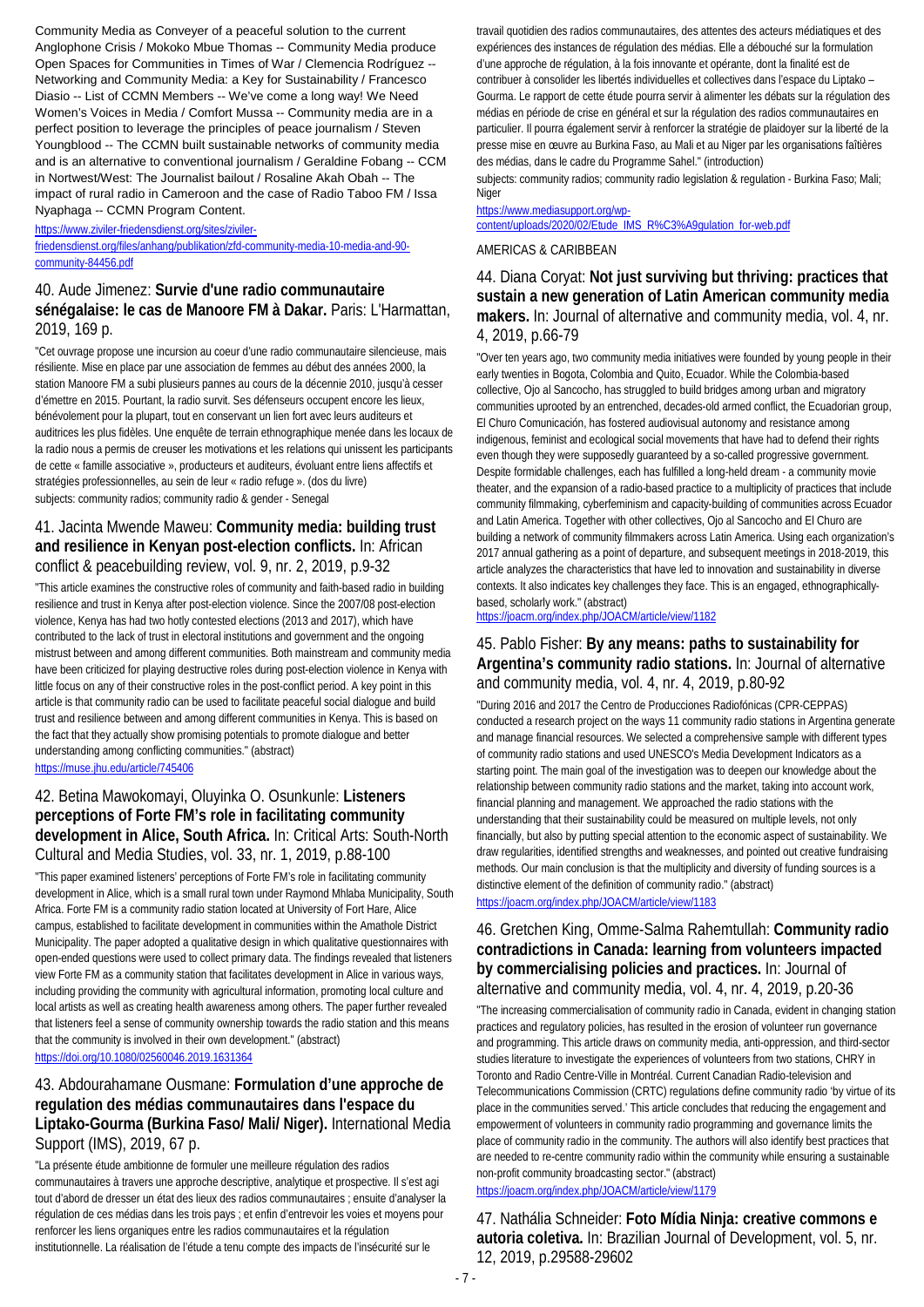"Este artigo propõe uma discussão sobre a autoria coletiva de fotografias do grupo brasileiro Mídia Ninja. Para isso, parte de um diálogo entre alguns movimentos de protesto organizados, especialmente, nos ambientes digitais, passando pela cultura hacker, cultura do compartilhamento e o midialivrismo ciberativista para discutir sobre a autoria coletiva das fotografias da Mídia Ninja. O objetivo é refletir sobre o que significa usar uma autoria coletiva e a licença flexível de direitos autorais Creative Commons, pensando o caso específico da Mídia Ninja, um grupo brasileiro de comunicação independente – formado por midialivristas – que ficou conhecido durante as Jornadas de Junho." (resumo) subjects: Mídia Ninja <digital media initiative, Brazil>; Creative Commons; social photography - Brazil <http://www.brjd.com.br/index.php/BRJD/article/download/5261/4899>

### ASIA & PACIFIC

## 48. Bridget Backhaus: **'Meaningful participation': exploring the value of limited participation for community radio listeners.** In: Radio Journal, vol. 17, nr. 2, 2019, p.253-270

"Community radio represents an opportunity for audiences to play a lead role in the production, dissemination and ownership of media channels and content. The active participation of audiences is one of the primary differences between community radio stations and their commercial and state-run counterparts. The role of participation though is complicated in environments where community radio acts as an instrument for development, as is the case in India where community radio licenses are held by either educational establishments or non-governmental organizations (NGOs). Discussions around defining, encouraging and evaluating participation are extensive, yet little has been written about what defines meaningful participation from the perspective of community members. Drawing on ethnographic fieldwork in India, this article explores what makes participation meaningful and who is able to engage in this meaningful participation with community radio stations. Applying this perspective to community radio, encourages a more qualitative, holistic view of the benefits and outcomes of those who participate. Considering meaningful rather than maximalist or minimalist allows space to explore the impacts of participation in environments where it may be limited or restricted by structural factors. Engaged, invested audiences who regularly and meaningfully participate in their stations can help ensure that community radio remains a collaborative and powerful force within the global media landscape." (abstract) [https://doi.org/10.1386/rjao\\_00008\\_1](https://doi.org/10.1386/rjao_00008_1)

## 49. Charlotte Bedford: **Radio Adelaide: a case study of community radio change and resilience within the non-profit industrial complex.** In: Journal of alternative and community media, vol. 4, nr. 4, 2019, p.4-19

"The Australian community radio sector is a rich source of information for researchers, activists and practitioners working to support and develop community broadcasting worldwide. With a 46-year history, it represents an established and enduring third tier of independent local broadcasting with over 450 non-profit radio services legislated to provide opportunities for community engagement and participation. This article focuses on the political, economic and institutional factors involved in a change of ownership and management of Radio Adelaide, the country's longest running community radio station. The process illustrates the impact and effects of the non-profit industrial complex as stations struggle for financial survival and independence in an increasingly competitive, corporatized environment. It is a case study which questions the contemporary understanding of a strong and resilient sector, highlighting themes to inform community media research and practice internationally." (abstract)

<https://joacm.org/index.php/JOACM/article/view/1178>

### EUROPE

## 50. Janey Gordon: **The smartphone generation of community radio listeners: is FM sustainable?.** In: Journal of alternative and community media, vol. 4, nr. 4, 2019, p.109-124

"This article examines the current environment of audio transmission services in the UK with particular regard to the community radio sector. Community radio stations in the UK are having to consider the extent to which their audiences choose to listen on an FM analogue signal and whether this is sustainable for them. The number of new platforms that a listener is using to access audio programming now includes DAB, SSDAB, TV carriers and online services. There are also developments to the actual receivers that may be used, in particular the use of smartphones to listen via online Wi-Fi or 4G. Currently there are no plans for an FM turn off in the UK and a hybrid system of transmission and reception is the most likely outcome for the foreseeable future. The consequences of this environment for the broadcasters, the listeners and the audio content are discussed in turn. A sample group of twelve community radio stations have been studied to assess current practices. This group are the remaining stations from the original Access Pilot community radio stations that went on air in 2002 and so are the oldest and most established of the UK stations. This article provides baseline definitions where relevant and uses recent data from national audience research, regulatory and other bodies to assess what people are listening to and how, along with examples from public service and commercial radio, as well as community radio." (abstract)

## **Conflicts, Media & Peacebuilding**

## GENERAL & INTERNATIONAL

51. **E-analytics guide: using data and new technology for peacemaking, preventive diplomacy and peacebuilding.** New York: United Nations University Institute on Computing and Society, Department of Political and Peacebuilding Affairs, 2019, 26 p.

"This guide offers an overview of e-analytics in the context of peacemaking and preventive diplomacy. It is rooted in the e-analytics course that the Department of Political and Peacebuilding Affairs has been conducting jointly with Global Pulse and a range of other partners since 2017. The guide presents a summary of e-analytics tools as well as examples from the peace and security field. It includes a data project planning matrix that aims to help facilitate and motivate data-driven analysis. Part of the guide is a glossary on basic terminology related to new technologies." (about this guide)

[https://reliefweb.int/sites/reliefweb.int/files/resources/E](https://reliefweb.int/sites/reliefweb.int/files/resources/E-analytics%20Guide.%20Using%20data%20and%20new%20technology%20for%20%20peacemaking%20and%20peacebuilding.pdf)[analytics%20Guide.%20Using%20data%20and%20new%20technology%20for%20](https://reliefweb.int/sites/reliefweb.int/files/resources/E-analytics%20Guide.%20Using%20data%20and%20new%20technology%20for%20%20peacemaking%20and%20peacebuilding.pdf)  [peacemaking%20and%20peacebuilding.pdf](https://reliefweb.int/sites/reliefweb.int/files/resources/E-analytics%20Guide.%20Using%20data%20and%20new%20technology%20for%20%20peacemaking%20and%20peacebuilding.pdf)

## 52. Elisabeth Eide, Kristin Skare Orgeret, Nil Mutluer (eds.): **Transnational othering – global diversities: media, extremism and free expression.** Göteborg: Nordicom, 2019, 332 p.

1. Global connections / Elisabeth Eide, Kristin Skare Orgeret & Nil Mutluer -- **Part One: Extremism and the media: Shifting sand.** 2. A man I knew became a suicide bomber for IS / Kristin Solberg -- 3. The battle over discourses. Dancing with "ISIS wolves" / Abeer Saady Soliman -- 4. Transnational extremist recruitment through social media / Afshin Ismaeli -- 5. Indonesia: When civil society, government and islamists collide / Ade Armando -- 6. Tunisia: Reporting terrorism / Mohamed Balti -- 7. Bangladesh: Social media, extremism and freedom of expression / Syeda Gulshan Ferdous Jana -- 8. Countering violent extremism in Bangladesh / Julfikar Ali Manik -- **Part Two: Freedom of expression and new challenges.** 9. Pakistan's war on free speech. Challenges and probable solutions / Altaf Ullah Khan -- 10. Who suppresses free speech in Bangladesh? A typology of actors / Mubashar Hasan -- 11. Turkey: How to deal with threats to journalism? / Bora Ataman & Baris Çoban -- 12. Media in Turkey: A reporter's tale / Ayla Albayrak -- 13. Afghanistan: Navigating between enemies and restrictive forces / Abdul Mujeeb Khalvatgar -- 14. Transnational Dialogues: Cartoons, Daesh and the white terrorist / Atta Ansari -- 15. Tunisia: The long path towards freedom of speech / Rym Benarous -- 16. Literature and limits; Stories from Indonesia / Andina Dwifatma -- **Part Three: The changing shades of global diversities.** 17. Gendered, sexualized and ethnicized clashes in Turkey's media / Nil Mutluer -- 18. Indonesia: Diversities and media discrimination / Lestari Nurhajati -- 19. Passenger on the globalisation train / Olga Stokke -- 20. From journalist to refugee – and the long road back / Kristin Skare Orgeret - - 21. Seeing the other, reflections on the we. Globalization and citizenship / Elisabeth Eid[e.](.https:/www.nordicom.gu.se/en/publikationer/transnational-othering-global-diversities)

[https://www.nordicom.gu.se/en/publikationer/transnational-othering-global-diversities](.https:/www.nordicom.gu.se/en/publikationer/transnational-othering-global-diversities)

## 53. Allan Thompson (ed.): **Media and mass atrocity: the Rwanda genocide and beyond.** Waterloo, Ontario: Centre for International Governance Innovation, 2019, x, 637 p.

"The book includes an extensive section on the echoes of Rwanda, which looks at the cases of Darfur, the Central African Republic, Myanmar, and South Sudan, while the impact of social media as a new actor is examined through chapters on social media use by the Islamic State and in Syria and in other contexts across the developing world. It also looks at the aftermath of the genocide: the shifting narrative of the genocide itself, the evolving debate over the role and impact of hate media in Rwanda, the challenge of digitizing archival records of the genocide, and the fostering of free and independent media in atrocity's wake. The volume also probes how journalists themselves confront mass atrocity and examines the preventive function of media through the use of advanced digital technology as well as radio programming in the Lake Chad Basin and the Democratic Republic of Congo." (publisher)

## 54. Peter du Toit: **Handbook: a conflict sensitive approach to reporting on conflict and violent extremism.** Internews, 2019, 143 p.

"The handbook begins with a more general focus on conflict and on the different contributions journalists can make if they adopt a conflict sensitive approach to reporting. Key ideas relating to conflict senstive reporting are spelt out in some detail in Part One and this provides a conceptual basis for the rest of the text. The remainder of the handbook focuses more specifically on how a conflict sensitive approach to reporting can enable journalists to make a constructive contribution when reporting on situations involving violent extremists and terrorists. Readers who are are primarily interested in these issues can skip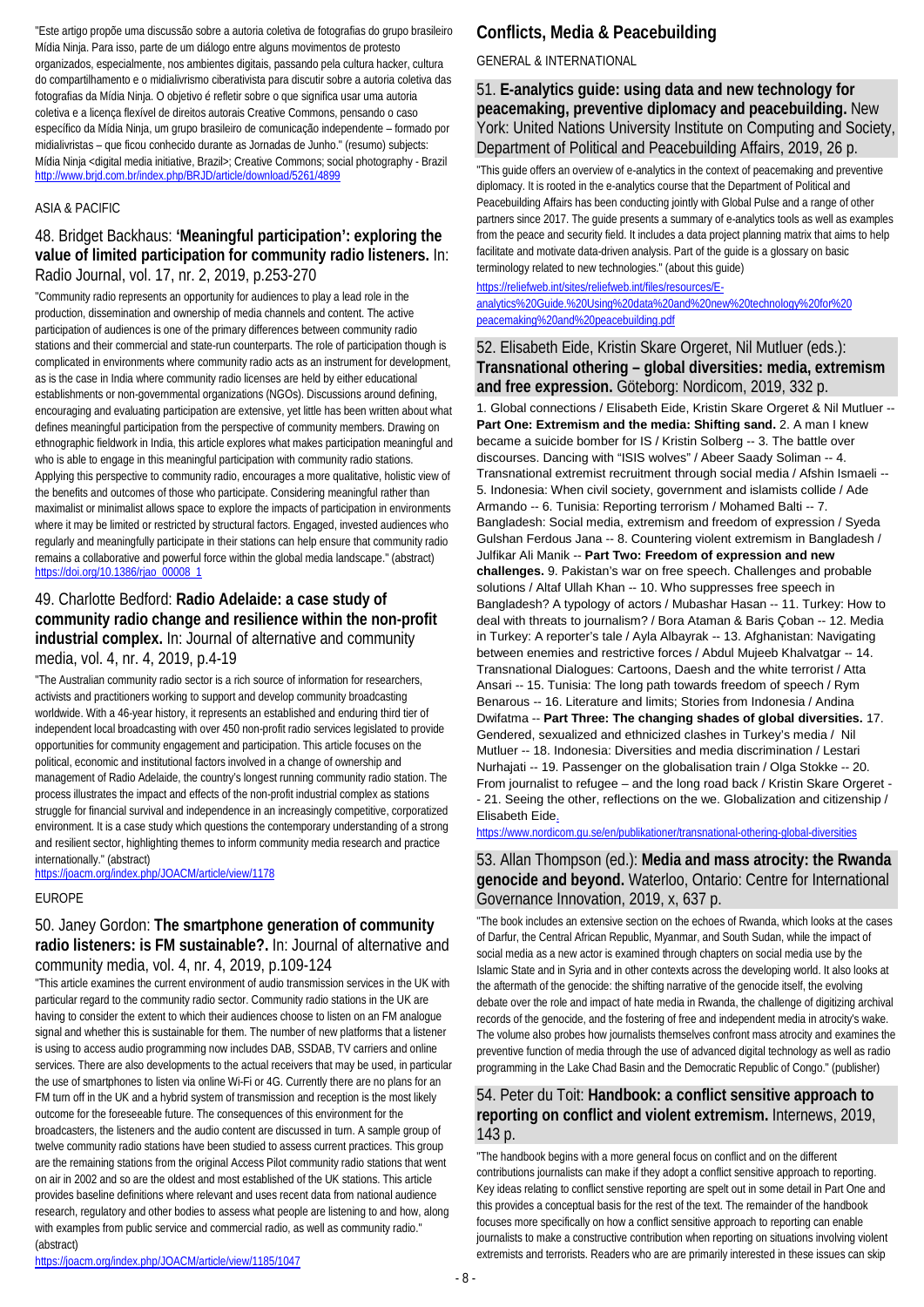Part One and begin their reading at the start of Part Two. That said, many of the ideas discussed in Part One, such as tips for understanding conflict, or interviewing people in conflict situations, would also inform the coverage of extremism and terrorism. One of the corner stones of conflict sensitive reporting is the assumption that the more journalists know about conflict, the better equipped they will be to report constructively on disputes, confrontations, insurgencies and wars. The handbook assumes the same thing when it comes to reporting on extremism and terrorism and consequently provides a detailed discussion of some relevant aspects relating to these manifestation of conflict in Part Two. Part Three looks specifically at things journalists can do when reporiting extremist activities in a community and how, by applying principles of fair, independent and transparent reporting, they can help to limit the harmful effects of these activities. Part Four deals specifically with contributions journalists can make when reporting on actual terrorist attacks, while Part Five, written by Jem Thomas, focuses specifically on violent extremism in the digital world. Part Six: Looking After Yourself, pays attention to question relating to journalists physical safety and psychological well being." (p.6)

[https://internews.org/sites/default/files/2020-](https://internews.org/sites/default/files/2020-01/Handbook_Reporting_Violent_Extremism_eng2020.pdf) [01/Handbook\\_Reporting\\_Violent\\_Extremism\\_eng2020.pdf](https://internews.org/sites/default/files/2020-01/Handbook_Reporting_Violent_Extremism_eng2020.pdf)

## 55. Michelle Betz, Paul Beighley: **Fear, trauma and local journalists: cross-border lessons in psychosocial support for journalists.** International Media Support (IMS), 2019, 16 p.

"95 per cent of journalists killed in armed conflict are locally based journalists. While there has been increasing focus on the physical and digital safety issues these journalists face, there has been less attention towards the need for psychosocial support. Addressing psychosocial needs of local journalists must become a higher priority to better provide for their well-being as they are impacted by psychologically traumatizing events happening around them. The context of local journalists in covering such events is very different from their international correspondent colleagues. This paper will discuss the cross-country lessons, as well as the challenges, surrounding psychosocial issues as part of the holistic theme of safety of journalists. Researchers have shown how journalists, particularly war correspondents, are affected by the work they do. But there has been little examination of the effects on local journalists or fixers for international media who live and work covering violence, conflicts or disasters that impact them directly. This paper will look at how trauma support considered mainstream in Western countries might be adapted for local journalists, examples of psychosocial support that have been used in different contexts such as the Middle East, Asia and Latin America and offer considerations in conducting further research into this area moving forward." (abstract)

### [https://www.mediasupport.org/wp-content/uploads/2019/07/IMS\\_ASSESSMENT-REPORT-](https://www.mediasupport.org/wp-content/uploads/2019/07/IMS_ASSESSMENT-REPORT-JUNE-2019_SCREEN.pdf)[JUNE-2019\\_SCREEN.pdf](https://www.mediasupport.org/wp-content/uploads/2019/07/IMS_ASSESSMENT-REPORT-JUNE-2019_SCREEN.pdf)

### 56. Corneliu Bjola, James Pamment (eds.): **Countering online propaganda and extremism: the dark side of digital diplomacy.**  Abingdon, Oxon (UK); New York: Routledge, 2019, xiv, 213 p.

**Part I: Strategic communication.** 1 Propaganda as reflexive control: the digital dimension / Corneliu Bjola -- 2 Information influence in Western democracies: a model of systemic vulnerabilities / Howard Nothhaft, James Pamment, Henrik Agardh-Twetman and Alicia Fjällhed -- 3 A digital ménage à trois: strategic leaks, propaganda and journalism / Emma L. Briant and Alicia Wanless -- 4 The use of political communication by international organizations: the case of EU and NATO / Eva-Karin Olsson, Charlotte Wagnsson and Kajsa Hammargård -- 5 The unbearable thinness of strategic communication / Cristina Archetti -- **Part II. Countering violent extremism.** 6 The démocratisation of hybrid warfare and practical approaches to defeat violent extremism in the Digital Age / Alicia Kearns -- 7 The aesthetics of violent extremist and counter-violent extremist communication / lian Manor and Rhys Crilley -- 8 Virtual violence: understanding the potential power of ISIS' violent videos to buttress strategic narratives and persuade foreign recruits / Sean Aday -- 9 The battle for the battle of the narratives: sidestepping the double fetish of digital and CVE / Akil N. Awan, Alister Miskimmon and Ben O'Loughlin -- Conclusion: rethinking strategic communication in the Digital Age / James Pamment and Corneliu Bjola.

<https://www.taylorfrancis.com/books/e/9781351264082>

## 57. Wilhelm Kempf: **Concepts and conceptions of peace journalism.** In: conflict & communication online, vol. 18, nr. 2, 2019, 11 p.

"The aim of this essay is to clarify the basic concepts and critically contrast the quite different conceptions of peace journalism on the side of Kempf (1996) and Galtung (1998). As will be shown, the models of Galtung and Kempf are not only based on different concepts of peace, but rather the authors also differ in their understanding of violence and non-violence, as well as in the theoretical foundations of their models of peace journalism. Based on a discussion of Lynch & McGoldrick's (2005) reception of peace journalism, Loyn's (2008) and Hanitzsch's (2004, 2008) criticism is examined, and the compatibility of Kempf's central concept of misperceptions with the social construction of reality is examined and clarified.

The conclusion of the essay is a summary of the main results of previous and the most urgent tasks of future basic research on peace journalism." (abstract) [http://www.cco.regener-online.de/2019\\_2/pdf/kempf2019\\_engl.pdf](http://www.cco.regener-online.de/2019_2/pdf/kempf2019_engl.pdf)

## 58. Steven Livingston, Alice Musabende: **Advanced digital technology and genocide and mass atrocities prevention.** In: Allan Thompson (ed.): Media and mass atrocity: the Rwanda genocide and beyond. Waterloo, Ontario: Centre for International Governance Innovation, 2019, p.557-577

"There is no doubt that technology has improved the ability to document war crimes and human rights abuses, even in otherwise inaccessible locations. The world now sees, often in close to real-time, atrocities that would have been lost to the world only a handful of years ago. But does knowing necessarily translate into doing? Whether such access can be directly linked to changes in international policy-making processes remains undecided. Indeed, there is plenty of evidence to suggest that changes in the technical capacity to gather evidence have had negligible effect on states' willingness to intervene in mass atrocity events. Syria, for example, has been mapped, photographed and crowdsourced in detail for (as of this writing) seven years, yet the war there is expected to continue for years more. Reported war crimes have so far had no clear, unequivocal effect on policy. The use of chemical weapons by the Syrian military underscores the point." (p.569-570)

## 59. Stephanie MacLellan: **"Fake news," dangerous speech and mass violence: challenges for social media in the developing world.** In: Allan Thompson (ed.): Media and mass atrocity: the Rwanda genocide and beyond. Waterloo, Ontario: Centre for International Governance Innovation, 2019, p.483-500

"The cases discussed in this chapter have demonstrated how disinformation and rhetoric that is spread through social media in the developing world often meets the Benesch criteria for dangerous speech. It comes from influential sources, which can include family and friends who share it. It plays on audience fears by persuading them that members of their group are being attacked by a rival group. It sometimes dehumanizes other groups and issues direct calls for violence against them. It happens where there are longstanding ethnic tensions and grievances. And where the media landscape is weak or suppressed, social media becomes a primary source of information, making it an especially influential means of transmission. There are several characteristics shared by developing countries, particularly those with a recent history of conflict and/or government repression, that make them more vulnerable to dangerous speech spread by social media. This includes low media or digital literacy, a lack of available alternative media and the prevalence of untraceable messaging platforms such as WhatsApp." (conclusion)

## 60. Alan MacLeod (ed.): **Propaganda in the information age: still manufacturing consent.** London; New York: Routledge, 2019, x, 171 p.

Introduction: propaganda in the information age / Alan MacLeod -- Still manufacturing consent: an interview with Noam Chomsky -- A propaganda model for the 21st century: structure-agency dynamics and the intersection of class, gender and race / Florian Zollmann -- Assessing the strength of the five filters today / Alan MacLeod -- Fake news, Russian bots and Putin's puppets: the return to prominence of the fifth, anti-Russian filter / Alan MacLeod -- Deflective source propaganda: a Syrian case study / Oliver Boyd Barrett -- Expanding the propaganda model to the entertainment industry: an interview with Matthew Alford -- Still compromising news: obfuscation and evasion as dominant filters in Indian media's coverage of IL&FS financial scandal / Tabassum "Ruhi" Khan -- International public relations and the propaganda model: a critical analysis of Bollywood blockbusters / Azmat Rasul -- Still manufacturing consent in the digital era: disinformation, "fake news" and propaganda in the 2017 elections in Kenya / Jacinta Mwende Maweu -- Working inside the racket: an insider's perspective to the elite media / Matt Kennard -- Conclusion: new media, same old rules / Alan MacLeod.

<https://www.taylorfrancis.com/books/e/9780429430329>

61. Nick Monaco, Carly Nyst: **Patriotic trolling: a survey of statesponsored trolling worldwide.** In: Allan Thompson (ed.): Media and mass atrocity: the Rwanda genocide and beyond. Waterloo, Ontario: Centre for International Governance Innovation, 2019, p.501-529

"In this chapter we begin by surveying the digital political landscape, which has provided a fertile breeding ground for trolling as a state tool for suppression of dissenting ideas. We observe the tactical move by states from an ideology of information scarcity to one of information abundance, which sees "speech itself as a censorial weapon" (Wu 2017). This era of information abundance has enabled states to sponsor and execute trolling attacks using ordinary internet users as well as volunteer, amateur and professional trolling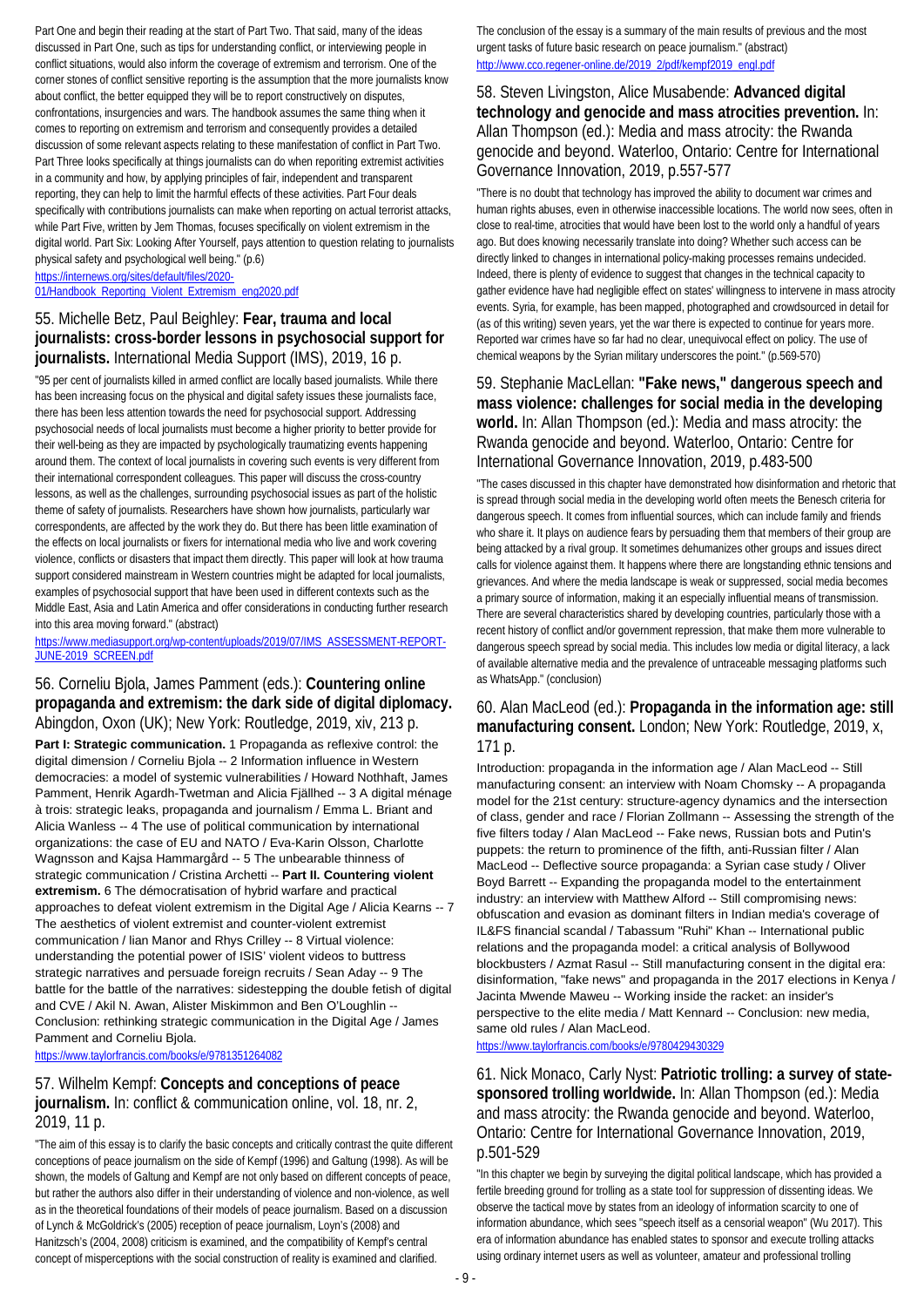institutions. Under the heading "The Anatomy of Patriotic Trolling," we outline salient patterns from more than 15 case studies across seven countries illustrating the common tools and tactics in state-sponsored trolling attacks. Drawing on campaigns across Azerbaijan, Bahrain, Ecuador, the Philippines, Turkey, Venezuela and the United States, we are able to establish the existence of a broader trend within which national variations occur. We then offer a framework for conceptualizing the responsibility of states for such attacks. We argue attribution is critical to elucidating remedies to state-sponsored trolling. As long as the role of governments in instigating or leveraging such campaigns is obscured, it will be impossible to advance effective technological or regulatory solutions. We conclude by offering some preliminary policy proposals, hoping this chapter will prompt a further debate about effective and necessary interventions." (p.503-504)

### AFRICA, SUB-SAHARAN

### 62. Michelle Betz: **Commitment amid conflict: the experience of Central African journalists covering their country's war.** In: Allan Thompson (ed.): Media and mass atrocity: the Rwanda genocide and beyond. Waterloo, Ontario: Centre for International Governance Innovation, 2019, p.275-289

"The trend in international newsgathering is to greater reliance on local journalists and fixers to provide crucial information to a global audience. At the same time, these local journalists are themselves becoming targets of violence. Increasingly, local journalists are being killed in the line of fire. Their deaths create stress for their colleagues, families and communities. It remains a challenge to discern areas in which the global community can provide support to journalists in these circumstances. As long as we continue to rely on fixers and local journalists for news and information from hot spots around the world, we must also provide them with adequate support to mitigate risk, including to their mental health. Local journalists, such as those in the Central African Republic, are one of the most likely groups of journalists to experience psychological trauma, thanks to the implicit risks of their work, combined with public pressure to provide news from these situations. What support can be provided to these journalists and how can it best meet the specific needs of such a community? Can we promote resiliency? The first step is to acknowledge the dearth of relevant research on mental health and psychosocial support for local journalists in conflict or emergency settings.There is a need for research on the kinds of trauma (and resilience) that journalists experience and their causes, including impacts on the individual and colleagues and impacts on the work ... Second, "little has been done to develop treatments based on local coping styles, culture-specific idioms of distress, and culturally appropriate helping methods" (de Jong 2017, 209) … Third, any training efforts of journalists should be accompanied with mental health and psychosocial support … Finally, the United Nations has adopted the UN Plan of Action on the Safety of Journalists and the Issue of Impunity This may at least give some wider symbolic support to journalists who are victims of traumatic attacks. Ultimately, there must be a recognition that the mental health of the journalist can have an impact on their reporting - something that is particularly critical in conflict environments." (conclusion)

## 63. Mark Frohardt, Paula Orlando: **The role of the media in fostering a culture of critical enagement in the context of mass atrocities: examples from Rwanda, Colombia and South Sudan.** In: Allan Thompson (ed.): Media and mass atrocity: the Rwanda genocide and beyond. Waterloo, Ontario: Centre for International Governance Innovation, 2019, p.205-234

"A brief recap of the examples discussed here suggests, among other things, the following considerations: When information circulation is limited due to censorship or security concerns, it may be necessary to restrict information to what is essential for survival. In the case of BBTT in South Sudan, humanitarian information is produced and transmitted by residents of the UN protected sites, in local languages and for local residents only; Likewise, in post-genocide Rwanda, where broadcasting news about atrocities would have been very challenging, the newsreel project provided information and space for discussion for different groups, while creating a conversation that extended beyond each screening and location; BBTT and the newsreels project also demonstrate that closed environments may be the best option to provide information safely and allow for open discussions among individuals affected by violence. By employing the use of listening and discussion groups, the program furthers its goal of engaging residents and extending their participation in the local form of public sphere. These controlled environments are particularly important to encourage the participation of victims, women and other marginalized groups in dialogue; Training and engaging citizens to gather, curate and disseminate content, as BBTT does with community correspondents, is an effective way to provide information that matters to people's lives and to foster a culture of critical engagement. These processes potentially help communities rebuild media structures once the political situation stabilizes; Media outlets that create avenues for interaction and feedback tend to be most successful in providing content that is relevant and engaging to audiences, as in the case of Sawa Shabab in South Sudan; Drama, games, storytelling and other forms of engagement with narratives provide opportunities for individuals to work together, regain social trust, learn about alternate forms of participation and reconstruct symbolic narratives, as demonstrated by the examples in Colombia;

Recognition of the suffering of the victims as well as of their agency in resisting violence is also crucial in a post-atrocities context. This may come in the form of interactive mediamaking by citizens or in initiatives supported by media or research organizations such as the National Center for Historical Memory." (p.226-7)

## 64. Bert Ingelaere: **Radio and Rwandan rebels in the Democratic Republic of Congo.** In: Allan Thompson (ed.): Media and mass atrocity: the Rwanda genocide and beyond. Waterloo, Ontario: Centre for International Governance Innovation, 2019, p.597-611

According to the introduction (p.597), "this chapter presents the findings of a research project undertaken with the objective of understanding the radio-listening habits of Rwandan rebels in the Eastern part of the Democratic Republic of Congo (RDC). The intent was also to understand the impact and appreciation of an educational soap opera called 'Musekeweya', which dramatizes messages on conflict prevention and reconciliation. This radio theatre play is broadcast by Radio Rwanda, the Rwandan state broadcaster. In total, 101 ex-rebels of the Democratic Forces for the Liberation of Rwanda (FDLR) were consulted during severla weeks of fieldwork in 2009." The conclusion (p.607) states: "Although there is no clear evidence that radio or a radio soap such as 'Musekeweya' played a decisive role in the final decision of ex-rebels to return home, it is clear that the radio soap has been somehow at work in a dynamic of competing ideologies and mindsets. Scott Straus is convinced that, in the context of mass violence, ideology and ideas shape decision making in "subtle but profound ways." Ideology played a decisive role in the dynamics that led to genocide against Tutsi and remains important in understanding the post-genocide situation … Since the end of the genocide, the Rwandan Patriotic Front (RPF) is promoting a radically different interpretation of Rwandan history and aims to reconfigure the political and societal narrative. Central is the notion of "Rwandanicity," or "Rwandanness," which asserts that before the arrival of colonialism, Rwandans were one unified people. According to this narrative, the colonial powers divided what had been a harmonious and egalitarian society. This ultimately culminated in the 1994 mass slaughter of Tutsi. This narrative praises the activities of the RPF, stopping the genocide in 1994 and divisionism altogether, and warns for the persistence of this "genocide ideology." But there is a thin line between re-education and political indoctrination, also on this side of the Rwandan border. The attempt to change mindsets can be seen as a strategy to achieve hegemonic control."

### 65. Fredrick Ogenga (ed.): **Peace journalism in East Africa: a manual for media practitioners.** Milton et al.: Routledge, 2019, 111 p.

Introduction / Fredrick Ogenga -- 1 The Peace Journalism Approach / Steve Youngblood -- 2 Peace Journalism in the LRA Conflict / Gloria Laker -- 3 Thinking about Community Radio and Beyond for Conflict Management in The North Rift: A Concept Paper / Fredrick Ogenga -- 4 Hybrid Peace Journalism: Institutional Philosophical Approaches to Peace and Security in Africa / Fredrick Ogenga -- 5 Re-Situating Local Mass Media: A Tool for Peacebuildingamong the Abakuria in Kenya / John Oluoch -- 6 Media and Peace in Kenya: Do Journalists Need Different Skills? / Victor Bwire -- 7 Toward a Peace and Human Rights Approach to Journalism: In Search of Social Justice in Post-Conflict Situations in Africa / Jacinta MwendeMaweu - - Afterword: East Africa Peace Journalism / Steven Youngblood. <https://www.taylorfrancis.com/books/e/9780429285844>

## 66. Joachim J. Savelsberg: **Journalism on Darfur between social fields: global and national forces.** In: Allan Thompson (ed.): Media and mass atrocity: the Rwanda genocide and beyond. Waterloo, Ontario: Centre for International Governance Innovation, 2019, p.237-252

"In presenting some of the findings from an analysis of 3,387 media reports and from interviews with Africa correspondents and other journalists from eight countries, this chapter provides several insights on patterns of media representations of the conflict in Darfur. After initial neglect, peaks in reporting followed political initiatives, especially Kofi Annan's analogical bridging from the Rwandan genocide to Darfur, and the ICC interventions. Judicial interventions increased reporting and citations of the crime frame. While the humanitarian emergency frame featured prominently in early stages, its use declined quickly as continued suffering was no longer news and as the government of Sudan cut off sources of information. Diplomatic representations also declined over time. Patterns of reporting follow similar paths in all countries, but they do so at different levels of intensity. In addition, receptivity to the crime frame and use of the genocide label vary across countries. The causal factors of such variation are country-specific policy preferences and cultural sensitivities, distinct characteristics of media fields and varying strengths, that is, resources, power and prestige, of social fields that surround journalism." (conclusions, p.270)

67. Scott Straus: **What is the relationship between hate radio and violence? Rethinking Rwanda's "Radio Manchete".** In: Allan Thompson (ed.): Media and mass atrocity: the Rwanda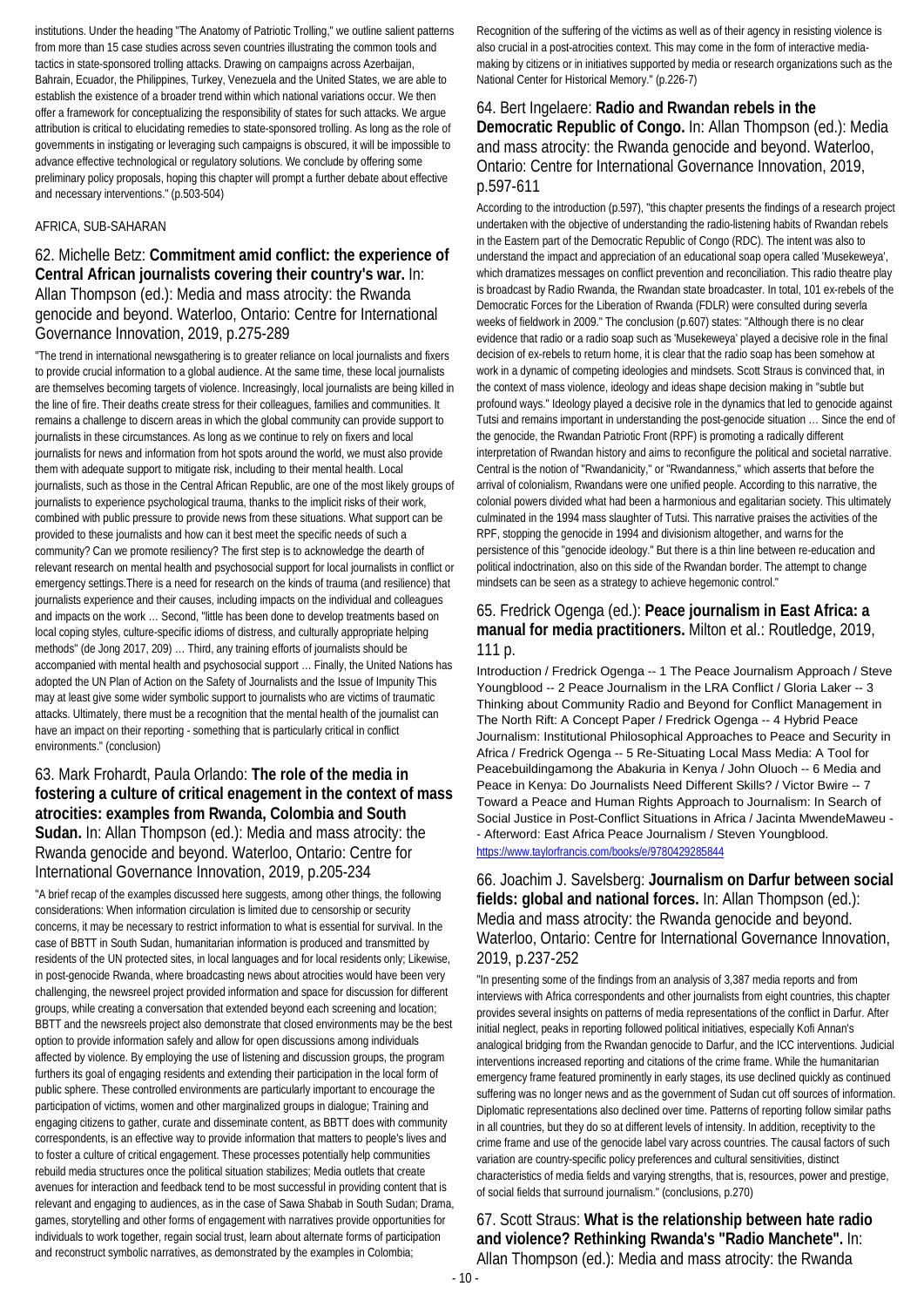## genocide and beyond. Waterloo, Ontario: Centre for International Governance Innovation, 2019, p.97-130

"The evidence amounts to a persuasive refutation of the commonly held beliefs that radio had widespread, direct effects and that hate radio was the primary driver of the genocide and participation in it. That said, the evidence suggests radio had some marginal and conditional effects. RTLM broadcasts instigated certain attacks, particularly in and around the capital. The survey research shows statistically significant correlations between radio incitement and higher levels of violence among perpetrators. From that, it might be deduced that RTLM catalyzed some key agents of violence in some locations. Qualitative analysis additionally shows that a minority of the survey genocide perpetrators believed radio coordinated elites and signaled that authorities wanted the population to fight "the Tutsi enemy." In sum, then, the positive evidence of radio media effects is that radio instigated a limited number of acts of violence, catalyzed some key actors, coordinated elites, and bolstered local messages of violence. Based on these findings, it is plausible to hypothesize that radio had conditional and marginal effects. Radio did not cause the genocide or have direct, massive effects. Rather, radio emboldened hard-liners and reinforced face-to-face mobilization, which helped those who advocated violence assert dominance and carry out the genocide." (p.123)

### 68. J. Siguru Wahutu: **"We have failed as a continent:" Covering an African atrocity for an African audience.** In: Allan Thompson (ed.): Media and mass atrocity: the Rwanda genocide and beyond. Waterloo, Ontario: Centre for International Governance Innovation, 2019, p.237-252

"This ethnic conflict frame performs three functions when used by African journalists. The first is that it works to domesticate the conflict [in Darfur] by relying on already sedimented knowledge among African audiences about identity formation … The second function of this frame is based on knowing that the national media subfields in the three countries [i.e., Kenya, Rwanda, South Afria] have a nuanced understanding of ethnic identities. When asked about the role of ethnicity in Darfur, a Nigerian journalist responded, "It's a factor, religion is a factor as well. Religion shapes ethnicity" (interview with a journalist, Nigeria 2015).This approach alerts us that , as far as African journalists are concerned, ethnicity does not always have a path-deterministic relationship with violence, as some journalists in the Global North have sometimes suggested (Wahutu 2017b, 16-17). The third point is that this ethnic conflict frame works to create a sense of shared affinity between the victims and the audience in Kenya, South Africa and Rwanda while othering those framed as Arab/Muslim as being radically different. This explanation is one that was more present during my interviews with journalists. In both Kenya and South Africa, journalists often viewed as Sudan as not "real Africa." (p.246)

### AMERICAS & CARIBBEAN

### 69. Sandro Macassi: **Conflict management through media: contributory and partisan frames in socioenvironmental conflict coverage.** In: conflict & communication online, vol. 18, nr. 2, 2019, 13 p.

"This article analyzes socio-environmental conflicts in Latin America through a conflict transformation lens, highlighting the contributory role of the media as a secondary- and thirdparty actor in dialogues that address intractable conflicts. This article reviews journalistic coverage of war indicators posited by Johan Galtung, and modified indicators by Lynch and McGoldrick, finding that indicators require further adaptation to analyze socio-environmental conflicts. Using frame theory, this work developed indicators for contributory frames and for the partisan frames. With those indicators the author analyzed the regional and national media and the stages of conflict cycle in three socio-environmental conflicts in Peru." (abstract)

[http://www.cco.regener-online.de/2019\\_2/pdf/macassi2019.pdf](http://www.cco.regener-online.de/2019_2/pdf/macassi2019.pdf)

### ASIA & PACIFIC

## 70. Ario Seto: **Islamist buzzers: message flodding, offline outreach, and astroturfing.** In: Austrian Journal of South-East Asian Studies (ASEAS), vol. 12, nr. 2, 2019, p.187-208

"Based on ethnographic research on Islamist buzzers – social media political operators tasked with making particular online conversation subjects trend – in Indonesia, this article details the process of how the proliferation of insensitive message in both the online and offline realms plays a role in mobilizing those sympathetic to religious fundamental-ism. As this research shows, the interviewed buzzers were one of the driving forces behind the massive success of the fundamentalist Islamic Defenders Front (Front Pembela Islam, FPI) as they mobilized people to participate in the organization's political rallies between 2016 and 2017. Driven by altruistic volunteerism and sense of community, these actors go beyond their duty as click-farmers. They maintain regular contact with sympathizers and convincing them to revive broken weblinks, hang banners on streets as part of astroturfing campaigns and gather masses to attend offline events. Detailing the activity and spatiality of buzzers in crafting new online and offline spaces as part of their innovative bottom-up propaganda

management, this research concludes that right-wing political mobilization and radicalization are not simply the product of ideology but are catalyzed by technically and socially tedious, mediated messaging campaigns." (abstract)

<https://aseas.univie.ac.at/index.php/aseas/article/view/3024/2940>

### EUROPE

## 71. Anna Geis, Katarina Ristic, Vladimir Petrovic: **'Screening' transitional justice in Serbia: ICTY representations and the memory of war crimes in Serb television media.** Osnabrück: Deutsche Stiftung Friedensforschung, 2019, 41 p.

"The visual presentation of the Serb accused in TV news was based on iconic images of the accused combined with symbolic images of the state and its power, with nearly complete absence of visuals of atrocities and victims. In contrast, the visual presentation of the Croatian, Bosniak and Albanian defendants draws meaning mainly from sequences of images displaying victims, war destruction or attacks as "palpable" proof of crimes. This supports a sentiment of collective victimhood of the Serb population and creates the impression of the indicted persons' guilt even after their acquittals by the International Criminal Tribunal for the former Yugoslavia (ICTY). Since the research project has been limited to three Serb TV channels, comparative work on TV media in other states of former Yugoslavia would be required in order to assess how 'special' the case of Serbia is regarding these visual strategies. The much disputed legitimacy of the ICTY and the important role of media have also become obvious in focus groups interviews with students in Serbia: The students displayed a striking lack of knowledge about war crimes; nonetheless, they strongly rejected the ICTY as a biased institution. At the same time, they were perceptive of new facts and interpretations, showing that they have a genuine need to understand the past and obtain objective information. A major problem is that in their perception there are few, if any, objective, neutral institutions which to put trust in. The expert interviews, conducted in Belgrade and The Hague, underlined the critical state of mainstream TV media in Serbia: They were assessed as not really independent, driven by entertainment formats, suspect to governmental pressure and failing in their watchdog functions. The interviewees also expressed a widespread disappointment about the state of affairs of transitional justice in Serbia." (summary)

<https://bundesstiftung-friedensforschung.de/blog/forschung-dsf-no-45/>

### MIDDLE EAST / WESTERN ASIA & NORTH AFRICA

## 72. Amira Galal, Evaline Schot, Natasha Milton (eds.): **Reporting on the evacuation of Kefraya and Fu'aa: constructive journalism frames in the coverage of emerging Syrian media.**

Free Press Unlimited, 2019, 15 p. "This study presents a snapshot of the framing used in reporting on Syria. To ensure a diverse representation, the sample includes a selection of domestic (Syrian) and pan-Arab media organisations, whose alleged preferences towards the dominant parties in the Syrian conflict are mixed. The findings of the research show that many partisan media demonstrate significant polarising in their reporting. These media present biased, graphic and emotive images to their audiences. The black and white portrayal by these media dehumanises groups of people and has the potential to exacerbate tensions in Syria even further. Independent outlets are noticeable for their neutrality in reporting. Also, these media outlets diverge in their use of framing: rather than acting as a mouthpiece for a political actor, they follow their individual organisation's editorial line." (executive summary, p.3)

<http://bit.ly/2Ugpw6i>

### 73. Francesco Marone (ed.): **Digital Jihad: online communication and violent extremism.** Milano: Ledizioni LediPublishing, 2019, 156 p.

1. Violent Extremism and the Internet, Between Foreign Fighters and Terrorist Financing / Francesco Marone -- 2. Seven Premises of Jihadist Activism on the Internet / Manuel R. Torres Soriano -- 3. Follow the White Rabbit - Tracking IS Online and Insights into What Jihadists Share / Ali Fisher, Nico Prucha -- 4. IS and the Others. A Topic Analysis of Pro- and Anti-IS Discourse on Arabic-Speaking Twitter / Matteo Colombo -- 5. Sleeping, but Present: The Cyber Activity Inspired by the Islamic State in Italy / Valerio Mazzoni -- 6. From the Rise of Daesh to the "Legacy of Islamic State" / Marco Lombardi, Daniele Plebani -- 7. Terrorist Content and the Social Media Ecosystem: The Role of Regulation / Patrick Bishop, Stuart Macdonald.

[https://www.ispionline.it/sites/default/files/pubblicazioni/ispi-digitaljihad\\_web.pdf](https://www.ispionline.it/sites/default/files/pubblicazioni/ispi-digitaljihad_web.pdf)

74. Yannick Veilleux-Lepage: **A typology of the Islamic State's social media distribution network.** In: Allan Thompson (ed.): Media and mass atrocity: the Rwanda genocide and beyond.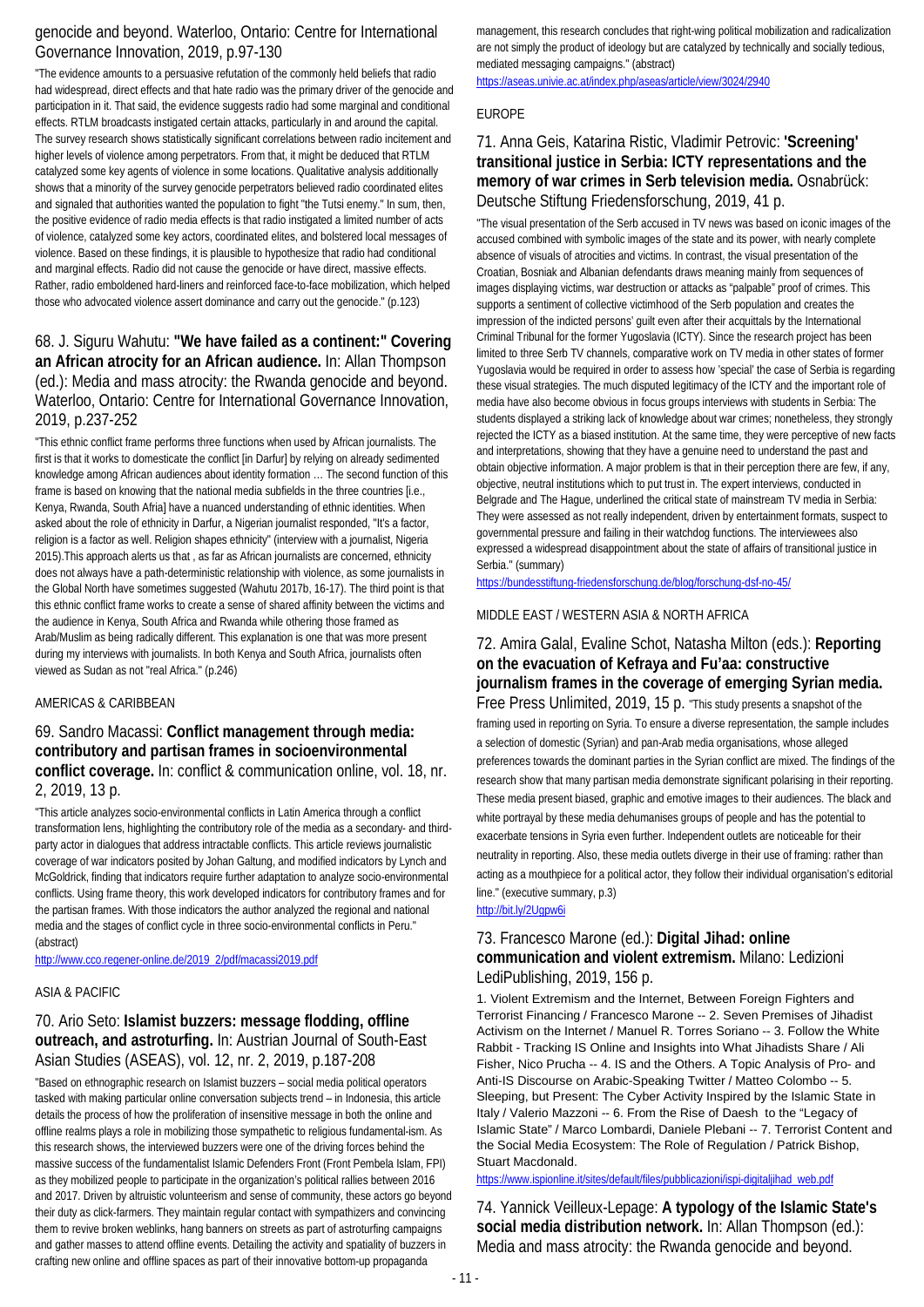## Waterloo, Ontario: Centre for International Governance Innovation, 2019, p.453-482

"The Islamic State's media strategy allows for a message that has been crafted by a handful of IS propaganda agents to be disseminated by a few primary distributors, who in turn can reach thousands of unaffiliated sympathizers, and therefore millions of Twitter users. By means of a conclusion, this chapter offers four short considerations on countering some of the different actors involved in the process. First, given the highly centralized nature of IS media production, which is most likely spearheaded by a handful of well-trained, technologically savvy and talented individuals, IS media production efforts would be very sensitive to the removal of these individuals ... Second, although there is some anecdotal evidence that banning social media accounts is an effective way to curtail the activities of unaffiliated sympathizers, relying solely on social media companies to combat the spread of extremist material on their platforms not only raises questions regarding free speech, but would also give these companies the power to control public knowledge and discourse ... Third, and on a related note, none of the so-called "lone wolf" attacks in Western countries were perpetrated by individuals who were actively involved in disseminating IS propaganda. In fact, it may well be that distributing jihadist material is an alternate mode of participation for individuals who are unwilling to engage in actual violence ... Finally, although the Islamic State's military defeat appears imminent, one of the greatest mistakes of the "War on Terror" was the belief that the destruction of al-Qaeda's training camps and leadership would lead to the demise of the group, its affiliated movements and its ideology." (conclusion)

## 75. Jessica Watkins: **Satellite sectarianisation or plain old partisanship? Inciting violence in the Arab mainstream media.**  London: LSE Middle East Centre, 2019, 23 p.

"This report assesses widespread claims that pan-Arab satellite news channels are responsible for inciting sectarian violence during the Arab uprisings. Based on an empirical study of how the most popular channels (Al-Jazeera Arabic and Al-Arabiya) and a competitive newcomer (Al-Mayadeen) have framed seminal events involving violence between sects in Syria and Iraq, the report finds that while often geo-politically charged, some of these claims are valid. While abusive language and direct promotion of violence are rare in a mainstream context, incitement to sectarian violence has been invoked primarily through linguistic and thematic tropes that forge legitimacy claims and narratives of victimhood. The paper draws on these findings to make recommendations for UK policymaker engagement with the Arab media." (abstract)

[http://eprints.lse.ac.uk/100536/1/Watkins\\_J\\_Satellite\\_Sectarianisation\\_Author\\_2019.pdf](http://eprints.lse.ac.uk/100536/1/Watkins_J_Satellite_Sectarianisation_Author_2019.pdf)

## **Democracy, Governance & Media, Political Communication**

GENERAL & INTERNATIONAL

### 76. Bill Orme: **Supporting access to information: a practical guide for EU delegations.** Brussels: Media4Democracy, 2019, 101 p.

"The Guide shows how support for the principle of public access to information and the practical implementation of access to information (ATI) laws reinforce the EU's work around the world in promoting participatory democracy, good governance, freedom of expression and other fundamental rights, and human development overall. Among other things, it notes regional agreements and instruments relevant to the practical application of access to information principles which are invaluable references, both for the policy guidance they provide to EU Delegations and as potential models for such regulations and systems in other regions where the EU supports progress in this area. There is much to be done – and much that EU Delegations can do to help. These are some of the practical, effective steps that EUDs have already taken to improve public access to information in developing countries: Training journalists in the use of access to information laws; Providing technical IT aid to state agencies running online ATI systems; Supporting public information campaigns about citizens' 'right to know'; Aiding in the drafting of ATI laws, with expert advisers in the field; Sponsoring cross-border consultations of ATI systems specialists; Collaborating in legal training programmes for judges and prosecutors; Assisting countries in measuring local ATI progress in accord with the commitments of SDG16-10, in conjunction with media and civil society. This Practical Guide overall provides tools and hands-on examples for EU Delegations to study and perhaps to emulate, including a review of the EU's own policy guidance and recent history in this area." (purpose of this guide, p.6) [https://media4democracy.eu/wp-content/uploads/2019/04/M4D-Ati-Practical-Guide-web-](https://media4democracy.eu/wp-content/uploads/2019/04/M4D-Ati-Practical-Guide-web-complet.pdf)

[complet.pdf](https://media4democracy.eu/wp-content/uploads/2019/04/M4D-Ati-Practical-Guide-web-complet.pdf)

## 77. Nils B. Weidmann, Espen Geelmuyden Rød: **The internet and political protest in autocracies.** New York: Oxford University Press, 2019, x, 205 p.

"Eight years after the Arab Spring there is still much debate over the link between Internet technology and protest against authoritarian regimes. While the debate has advanced beyond the simple question of whether the Internet is a tool of liberation or one of surveillance and propaganda, theory and empirical data attesting to the circumstances under which technology benefits autocratic governments versus opposition activists is scarce. In this book, Nils B. Weidmann and Espen Geelmuyden Rød offer a broad theory about why and when digital technology is used for one end or another, drawing on detailed empirical analyses of the relationship between the use of Internet technology and protest in autocracies. By leveraging new sub-national data on political protest and Internet penetration, they present analyses at the level of cities in more than 60 autocratic countries. The book also introduces a new methodology for estimating Internet use, developed in collaboration with computer scientists and drawing on large-scale observations of Internet traffic at the local level. Through this data, the authors analyze political protest as a process that unfolds over time and space, where the effect of Internet technology varies at different stages of protest. They show that violent repression and government institutions affect whether Internet technology empowers autocrats or activists, and that the effect of Internet technology on protest varies across different national environments." (publisher) [https://www.oxfordscholarship.com/view/10.1093/oso/9780190918309.001.0001/oso-](https://www.oxfordscholarship.com/view/10.1093/oso/9780190918309.001.0001/oso-9780190918309)[9780190918309](https://www.oxfordscholarship.com/view/10.1093/oso/9780190918309.001.0001/oso-9780190918309)

## 78. **Citizen investigations.** Global Investigative Journalism Network (GIJN), 2019, 44 p.

"This guide seeks to provide useful information from the world of journalism in order to stimulate and instruct the ever-growing number of citizen investigators — the ordinary citizens, members of nongovernmental organizations, and non-journalism professionals interested in using investigative techniques to uncover wrongdoing and expose the invisible." (p.4)

[https://gijn.org/Citizens\\_Investigation\\_Guide.pdf](https://gijn.org/Citizens_Investigation_Guide.pdf)

## 79. **Road to 2030: access to information in the driver's seat.**  Deutsche Welle DW Akademie; Free Press Unlimited; Global Forum for Media Development (GFMD), 2019, 68 + xxxviii p.

"Spotlight report on the state of public access to information in Canada, Indonesia, Mongolia, Pakistan, Serbia, Sierra Leone, South Africa, Tanzania, Tunisia, and Ukraine prepared for the 2019 cycle of the Voluntary National Reviews and the 2019 UN HighLevel Political Forum." (subtitle)

<https://gfmd.info/gfmd-content/uploads/2019/07/Road-to-2030-ATI-in-the-Drivers-Seat.pdf>

## 80. Timothy Garton Ash, Robert Gorwa, Danae metaxa: **Glasnost! Nine ways Facebook can make itself a better forum for free speech and democracy.** Oxford: Reuters Institute for the Study of Journalism, 2019, 27 p.

"Following multiple controversies in the past two years, Facebook is seeking to implement much needed processes for self-regulation and governance to help regain the trust of the public, politicians, and regulatory authorities. Facebook has thus entered a new era of cautious glasnost, inviting researchers to look 'under the hood' of various aspects of its operations, and understand how it formulates and implements its policies. This short report aims to build on these developments by identifying some specific issues concerning political information and speech on Facebook, providing an overview of the major changes that Facebook has made in recent years in response to public criticism, and critically assessing these changes, offering suggestions as to what more the company should do." (publisher) [https://reutersinstitute.politics.ox.ac.uk/sites/default/files/2019-](https://reutersinstitute.politics.ox.ac.uk/sites/default/files/2019-01/Garton_Ash_et_al_Facebook_report_FINAL_0.pdf) [01/Garton\\_Ash\\_et\\_al\\_Facebook\\_report\\_FINAL\\_0.pdf](https://reutersinstitute.politics.ox.ac.uk/sites/default/files/2019-01/Garton_Ash_et_al_Facebook_report_FINAL_0.pdf)

## 81. Zenobia Ismail: **Government communication capacity and media freedom.** Burmingham: University of Birmingham, 2019, 12  $D$ .

"This rapid literature review will focus on the influence of government communication on the government-media relationship. It does not encompass other avenues through which government is able to affect the media environment such as legislation, public policy and political culture. The role of the public media is briefly considered. This rapid literature review was able to find only one study, which examined the role of the government communication on media as part of a broader inquiry on the influence of government communication and public trust in the government of the United States (US) (Liu, Horsley, & Yang, 2012). Liu et al. (2012) found that there was a positive relationship between media interaction and good coverage of the US government. This finding suggests that governments may have an incentive to foster good relations with the media. The other main findings of the review are summarised below: Governments require a positive relationship with the media in order to communicate with the public and build legitimacy for their decisions (OECD, 2016); Media often rely on official government information, especially during war and conflict, and therefore need friendly relations with government to gain access to information (Yuksel, 2013); The engagement between elites, the media and the public is complex and is unlikely to be controlled or dominated by any particular set of actors (Yuksel, 2013); In some countries that were transitioning to democracy, development assistance for media has helped to foster media which is critical of the government, resulting in a tense relationship between media and government (Rub, 1996) ..." (summary, p.2)

[https://gsdrc.org/wp](https://gsdrc.org/wp-content/uploads/2019/08/579_Goverment_Communication_and_Media_Freedom.pdf)[content/uploads/2019/08/579\\_Goverment\\_Communication\\_and\\_Media\\_Freedom.pdf](https://gsdrc.org/wp-content/uploads/2019/08/579_Goverment_Communication_and_Media_Freedom.pdf)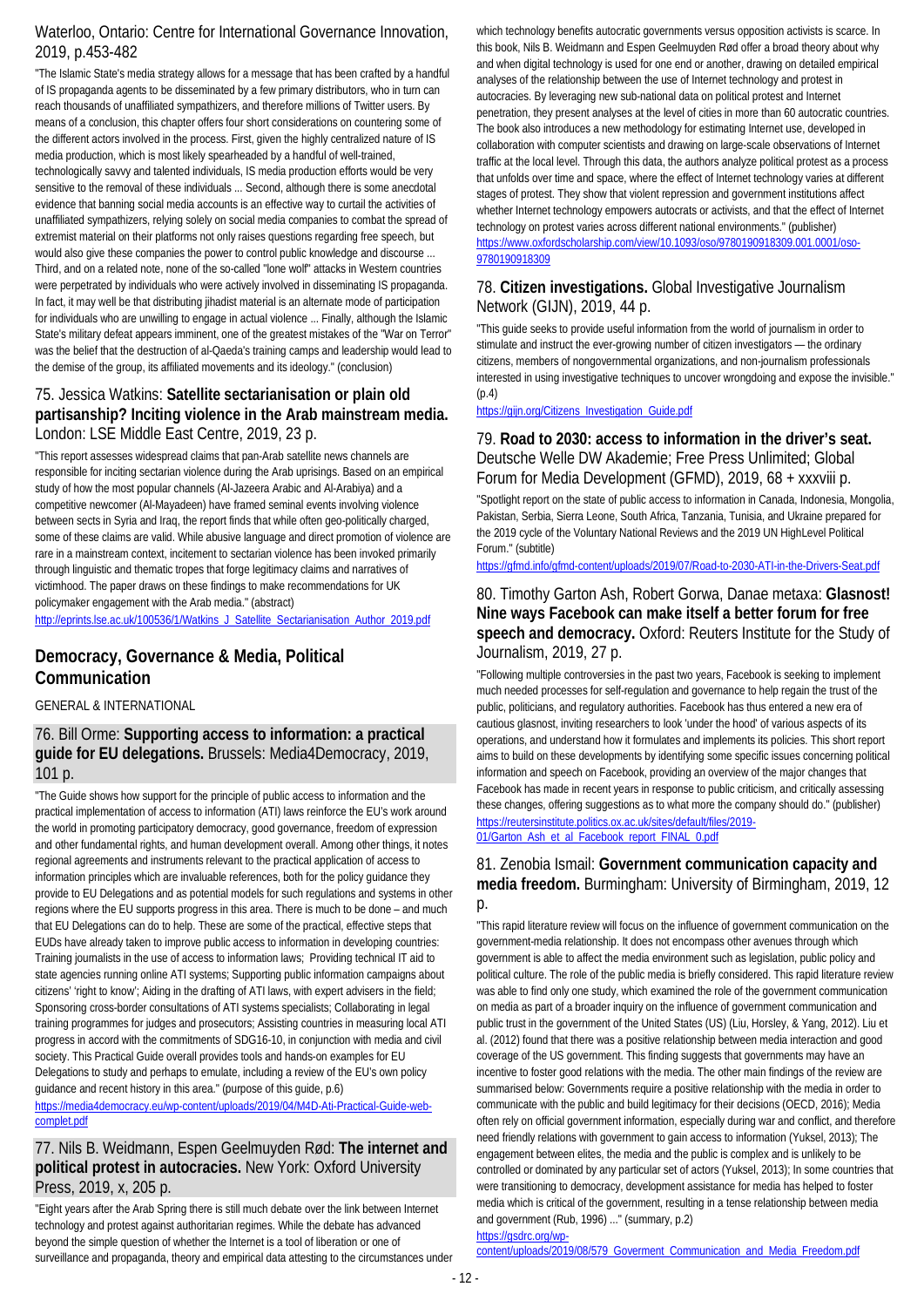## 82. Tarlach McGonagle, Maciek Bednarski, Mariana Francese Coutinho, Arthur Zimin: **Elections and media in digital times.**  Paris: UNESCO, 2019, 67 p.

"The central focus of this study is the dynamic and complex relationship between elections and (digital) media. This choice of focus is explained by the need to safeguard the integrity and credibility of electoral processes, as well as the role of the news media during election periods, in the face of new issues related to the digital environment. These issues include (i) online disinformation; (ii) the digital dimension of the safety of journalists and other media actors, and (iii) disruptive practices in election campaigning and communications." (introduction)

<https://unesdoc.unesco.org/ark:/48223/pf0000371486>

## 83. Andrew Puddephatt: **Social media and elections.** Montevideo: UNESCO, 2019, 27 p.

### *Spanish ed.: Redes sociales y elecciones, 2019*

"This paper analyses the potential impact of social media on the conduct and outcome of elections both to strengthen political participation and knowledge sharing as well as the more harmful effects. It looks at the various harms particularly those relevant in the context of Latin America. It documents the more systematic approaches to election regulation of political parties and social media. It recommends adopting a hybrid system of co-regulation, where the regulator sets the outcomes but does not seek to impose detailed prescriptive requirements on companies (which would probably be beyond its technical expertise). While recognising the value of social media during an election as a way of empowering voters, it suggests the regulator develops a high-level code of practice for social media companies, to be drawn up in consultation with the companies themselves, the political parties and the wider public. The code of practice also should protect freedom of speech and the paper recommends that there be no attempt to impose controls on the consent of election communication which is protected under international human rights and free expression principles." (executive summary)

<https://unesdoc.unesco.org/ark:/48223/pf0000370634>

## 84. Rafael Schmuziger Goldzweig, Bruno Lupion, Michael Meyer-Resende: **Social media monitoring during elections: cases and best practice to inform electoral observation missions.** Open Society Foundations, 2019, 41 p.

"The regulatory gap between online and offline political communication and elections is staggering. Even as monitors track broadcast media and advertising, elections are manipulated online. Initial responses by recent international electoral observation missions in Kenya, Georgia and Nigeria – as described in this report – have aimed to highlight false information or hate speech disseminated during election periods. This approach follows a similar focus by regulators and platforms on uncovering and removing false or harmful content online. Germany's NetzDG and the UK's white paper on Online Harms are examples, as are content oversight boards such as the one established by Facebook. These types of measures can harm free expression and offer only partial solutions ... This scoping report explains why social media is one of the elements of a democratic, rule-of-law based state that observer groups should monitor. It aggregates experience from diverse civil society and non-governmental initiatives that are innovating in this field, and sets out questions to guide the development of new mandates for election observers." (foreword) <https://osf.to/33tmvnq>

### 85. Samuel C. Woolley, Philip N. Howard (eds.): **Computational propaganda: political parties, politicians, and political manipulation on social media.** New York: Oxford University Press, 2019, vi, 263 p.

**Part I. Theoretical Introduction and Analytical Frame.** Introduction: Computational Propaganda Worldwide / Samuel C. Woolley and Philip N. Howard -- **Part II. Country-Specific Case Studies.** 1. Russia: The Origins of Digital Misinformation / Sergey Sanovich -- 2. Ukraine: External Threats and Internal Challenges / Maria Zhdanova and Dariya Orlova -- 3. Canada: Building Bot Typologies / Elizabeth Dubois and Fenwick Mckelvey -- 4. Poland: Unpacking the Ecosystem of Social Media Manipulation / Robert Gorwa -- 5. Taiwan: Digital Democracy Meets Automated Autocracy / Nicholas J . Monaco -- 6. Brazil: Political Bot Intervention During Pivotal Events / Dan Arnaudo -- 7. Germany: A Cautionary Tale / Lisa-Maria N. Neudert -- 8. United States: Manufacturing Consensus Online / Samuel C. Woolley and Douglas Guilbeault -- 9. China: An Alternative Model of a Widespread Practice / Gillian Bolsover -- **Part III. Conclusions.** Conclusion: Political Parties, Politicians, and Computational Propaganda / Samuel C. Woolley And Philip N. Howard.

[https://www.oxfordscholarship.com/view/10.1093/oso/9780190931407.001.0001/oso-](https://www.oxfordscholarship.com/view/10.1093/oso/9780190931407.001.0001/oso-9780190931407)[9780190931407](https://www.oxfordscholarship.com/view/10.1093/oso/9780190931407.001.0001/oso-9780190931407)

### AFRICA, SUB-SAHARAN

### 86. Maggie Dwyer, Thomas Molony (eds.): **Social media and politics in Africa: democracy, censorship and security.** London: Zed Books, 2019, xiii, 299 p.

Mapping the study of politics and social media use in Africa / Maggie Dwyer and Thomas Molony -- '"Igu sawir" gone too far?' Social media and state reconstruction in Somalia / Peter Chonka -- 'We are not just voters, we are citizens': social media, the #ThisFlag campaign and insurgent citizenship in Zimbabwe / George Karekwaivanane and Admire Mare -- Social media and protest movements in South Africa : #FeesMustFall and #ZumaMustFall / Tanja Bosch -- Enemy collaborators: social imaginaries, global frictions, and a gay rights music video in Kenya / Brian Ekdale -- Between excitement and scepticism: the role of WhatsApp in Sierra Leone's 2018 elections / Maggie Dwyer, Jamie Hitchen and Thomas Molony -- Chaos and comedy: social media, activism, and democracy in Senegal / Emily Riley -- Social media and elections in Nigeria: digital influence on election observation, campaigns and administration / Nkwachukwu Orji -- From FM radio stations to Internet 2.0 overnight: information, participation and social media in postfailed coup Burundi / Jean-Benoît Falisse and Hugues Nkengurutse -- Cybercrime and the policing of politics in Tanzania / Charlotte Cross -- A familiar refrain: political discourse and Facebook use in Mombasa, Kenya / Stephanie Diepeveen -- Inside the #OperationUsalamaWatch echo chamber: Twitter as site of disruption or elite conversation? / Alisha Patel -- From whispers to the assemblage: surveillance in post-independence East Africa / Denis Galava -- Postscript: research trajectories in African digital spheres / Bruce Mutsvairo and Kate Wright.

## 87. **The media and participatory governance in Burkina Faso.**

Accra: Media Foundation for West Africa (MFWA), 2019, 9 p. "The paper begins with an introduction on the media landscape in Burkina Faso and explains how they have today become key platforms for citizen-authorities' engagements - where citizens can express their views and also receive information on the implementation and the operationalization of public policies. It also highlights key challenges hindering the media from effectively contributing to participatory, transparent and accountability governance in Burkina Faso and finally makes some recommendations improving the situation." (p.2) [https://www.mfwa.org/wp-content/uploads/2019/09/Final-Policy-brief-on-media-and](https://www.mfwa.org/wp-content/uploads/2019/09/Final-Policy-brief-on-media-and-participatory-governance-in-Burkina-Faso-1.pdf)[participatory-governance-in-Burkina-Faso-1.pdf](https://www.mfwa.org/wp-content/uploads/2019/09/Final-Policy-brief-on-media-and-participatory-governance-in-Burkina-Faso-1.pdf)

### 88. **The media and participatory governance in Senegal: trends and challenges.** Accra: Media Foundation for West Africa (MFWA), 2019, 12 p.

"The paper begins with an introduction on the media landscape in Senegal and explains how they have today become platforms where citizens can get information and express their views on the implementation and the operationalization of public policies. This paper also elaborates on the challenges that hinder the media from effectively contributing to participatory, transparency and accountability from duty bearers. Finally, a set of key recommendations to encourage citizen's participation in governance processes are given." (p.2) [https://www.mfwa.org/wp-content/uploads/2019/11/Senegal-The-Media-and-Participatory-](https://www.mfwa.org/wp-content/uploads/2019/11/Senegal-The-Media-and-Participatory-Governance.pdf)[Governance.pdf](https://www.mfwa.org/wp-content/uploads/2019/11/Senegal-The-Media-and-Participatory-Governance.pdf)

### 89. Siri Lamoureaux, Timm Sureau: **Knowledge and legitimacy: the fragility of digital mobilisation in Sudan.** In: Journal of Eastern African Studies, vol. 13, nr. 1, 2019, p.35-53

"This paper examines digital mobilisation with respect to knowledge production, legitimacy and power in Sudan since new communication and surveillance technologies became widespread. Enthusiasm for digital opposition peaked with the Arab Spring and troughed through the repressive government apparatus. Social media (SMS, Facebook, Twitter) and crowdsourcing technologies can threaten the government's control over the public sphere as participatory practices. To arrive at this finding, we argue the significance of epistemological tools of those who control the representation of digital power, and approach state legitimacy as an ongoing and fragile process of constructing "reality" that requires continuous work to stabilise and uphold. At the same time, the paper describes an international counterpublic of security researchers and hackers who revealed that the Sudanese government invested greatly in controlling the digital landscape. We analyse Nafeer, a local grass-roots initiative for flood-disaster-relief that made use of digital media despite the digital suppression. Nafeer's challenge to the state came from the way it threatened the state-monopoly over knowledge, revealing both the fragility and the power of state legitimacy." (abtsract) <https://doi.org/10.1080/17531055.2018.1547249>

### 90. Romi Sigsworth: **#SpeakUp: using social media to promote police accountability in Kenya, Tanzania and Uganda.** Pretoria: Institute for Security Studies, 2019, 38 p.

"Social media engagement alone can achieve limited results in promoting public accountability for police misconduct in Kenya, Tanzania and Uganda but can and has served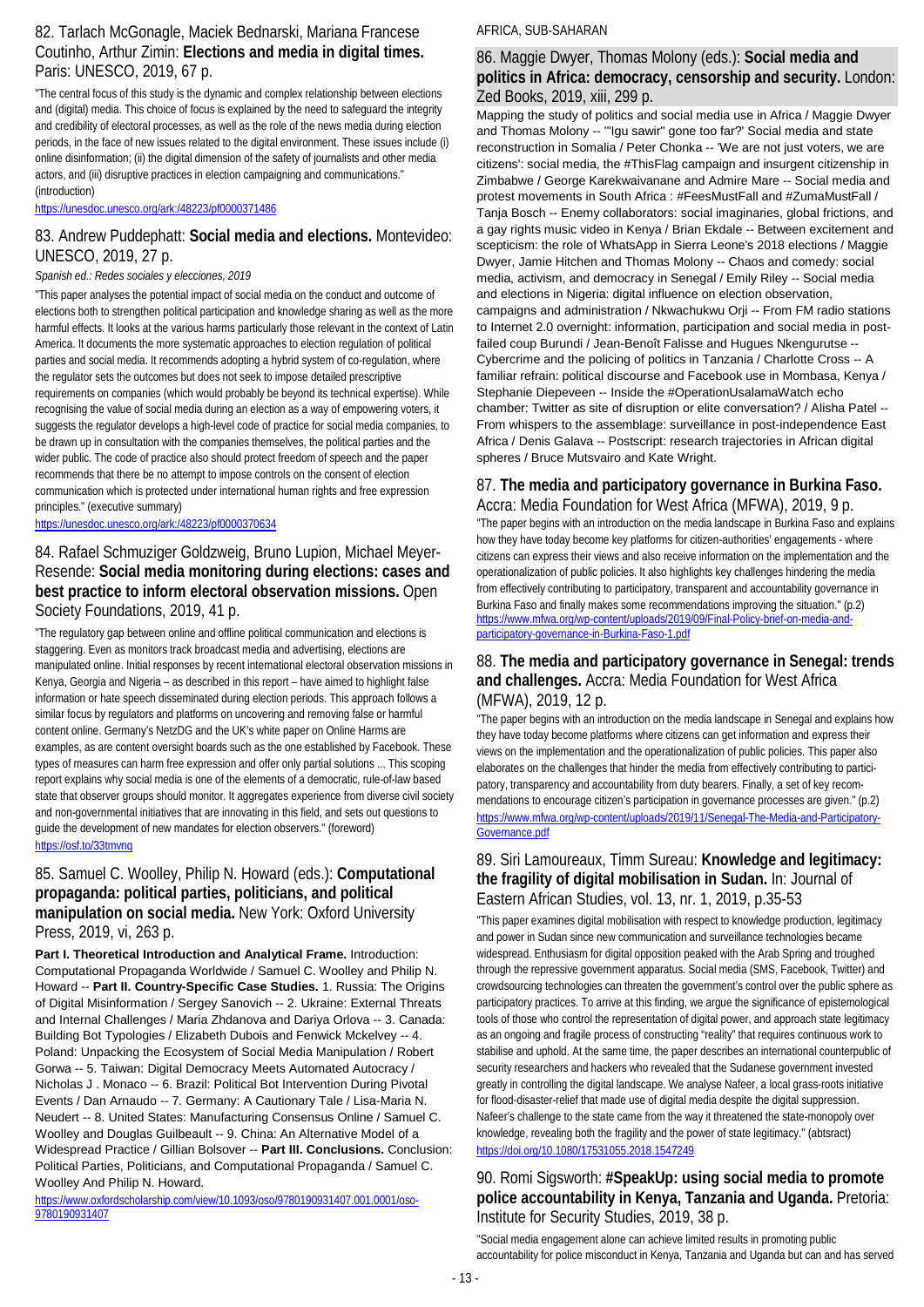as a valuable tool in this endeavour. The percentage of the population in Africa that engages in discussions on social media platforms about the actions and behaviour of the police is currently small. This number has the potential to grow exponentially over the next decade with advances in mobile connectivity and as the public realise the power of harnessing social media as a tool to promote good governance and demand accountability from government. Social media engagement can facilitate communication between police agencies and the public, allowing for information to flow between these groups. Well-coordinated, strategic social media campaigns by civil society in the countries reviewed can mobilise the public, energise large groups of people and achieve tangible results. Civil society can develop systematic strategies to engage with the police in different ways. These strategies include using positive interactions to build trust and open the lines of communication, and using photographs and videos of specific events and incidents of police misconduct gathered through social media to demand accountability." (key findings) <https://issafrica.s3.amazonaws.com/site/uploads/ear-31.pdf>

## 91. Geoffrey York: **Social media in Africa: an emerging force for autocrats and activists.** In: Allan Thompson (ed.): Media and mass atrocity: the Rwanda genocide and beyond. Waterloo, Ontario: Centre for International Governance Innovation, 2019, p.415-430

"The most extreme damage inflicted by social media can be seen in South Sudan. As documented in the chapter by Theo Dolan, social media in South Sudan has contributed to hatred and conflict among ethnic groups. Many investigators, including UN investigators, have warned that South Sudan's social media are triggering violence against ethnic groups. Since the beginning of the civil war in late 2013, social media has fuelled waves of hate speech that have provoked deadly violence and ethnic conflict in South Sudan, including massacres and other atrocities. In that sense, social media has become a new variation of the "hate radio" phenomenon that flourished in Rwanda before and during the 1994 genocide

… Social media is also emerging as a powerful way to harass and intimidate the opponents of a regime or a political party. In this sense, it adds another weapon to the arsenal of a powerful regime that already has multiple weapons at its disposal. A regime can mobilize its supporters to use social media in a targeted way against its foes, or it can use its financial resources to create a fake army of fictional users on social media. In either case, it is tilting the playing field against its enemies. A targeted attack through social media can be more effective than the telephone threats or messages often deployed in the past. The use of social media can be more intimidating because it belittles the targeted person in front of a much bigger audience. The presence of this audience means that the attack is more damaging, more difficult to ignore and has the potential to mobilize large numbers of people against the victim … While social media is often used for anti-democratic purposes in Africa's authoritarian states, it has also been used as a force for reform, accountability and justice. It has helped to safeguard the fairness of elections. It has allowed greater scrutiny of potential threats, such as vote-rigging or violence, allowing citizens to be alerted when there is still a chance to prevent the worst abuses. It has put a spotlight on corruption and political wrongdoing, allowing activists to mobilize pressure on governments to resolve these longneglected problems. In some cases, as it did in the Arab Spring, social media has played a role in toppling an authoritarian state. When an election was called in the small West African state of Gambia, where the dictator Yahya Jammeh had ruled for 22 years, opposition candidates had little access to state-controlled media. So the main opposition party created more than a dozen WhatsApp groups, allowing it to communicate with voters. Other forms of social media also proliferated. A leading independent group, the Gambia Youth and Women's Forum, discussed election issues on a public Facebook group with 55,000 members. The government blocked access to WhatsApp and eventually extended the shutdown to the entire internet, but Gambians used virtual private network (VPN) technology to bypass the shutdown. The opposition won the election and Jammeh was forced to flee the country." (p.419-423)

### AMERICAS & CARIBBEAN

## 92. **Desinformação: ameaça ao direito à comunicação muito além das fake news.** São Paulo: Intervozes, 2019, 46 p.

"A luta contra a desinformação não é nova, mas atingiu proporções inimagináveis há algumas décadas. O volume de conteúdos, a velocidade e o alcance conferiram mudanças qualitativas ao problema, exigindo um esforço para a descoberta de novas formas de enfrentá-lo. Longe de esgotarmos o assunto nesta publicação, procuramos destacar alguns dos aspectos que nos parece ser mais relevantes para a compreensão do fenômeno e para buscar soluções para confrontá-lo. São poucas as soluções globais, mas já existem princípios e dispositivos suficientes para nos orientar no bom caminho da manutenção dos direitos fundamentais, do fortalecimento dos dispositivos democráticos e da

imprescindibilidade da transparência. Fortalecer as soluções coletivas, a busca de regulação dos agentes privados a partir dos dispositivos democráticos e o amplo debate crítico com a sociedade ainda nos parecem ser a melhor abordagem para avançarmos no combate a este problema em consonância com a garantia do direito à comunicação, compreendido em sua interdependência com os demais direitos fundamentais." (conclusão, p.46)

subjects: disinformation, fake news - Brazil

<https://app.rios.org.br/index.php/s/p9HoCNpPoPYQJc5/download>

### 93. Fernanda Vieira, Silva, Ellis Regina Araújo da Bastos: **Identidades do jornalismo cidadão: uma análise da cultura organizacional da Mídia Ninja.** In: III Congresso Brasileiro Científico de Comunicação Organizacional e de Relações Públicas. São Paulo: Associação Brasileira de Pesquisadores de Comunicação Organizacional e de Relações Públicas (Abrapcorp), 2019, 15 p.

"O jornalismo cidadão é um dos principais meios de democratização da comunicação. Entender a cultura organizacional de uma das grandes representantes desse tipo de jornalismo, a Mídia Ninja, é o objetivo do presente trabalho. Por meio da utilização da metodologia triangular com a aplicação de questionários, realização de entrevistas e a observação participante nas sedes da Mídia Ninja Brasília e Mídia Ninja Belo Horizonte foram obtidos como principais resultados que caracterizam o objeto de estudo: o colaborativismo, a utilização das tecnologias para a comunicação interna, a movimentação fluida da equipe." (resumo)

subjects: Mídia Ninja <digital media initiative, Brazil>; cyber advocacy / digital activism; citizen / community journalism; organisational & governing structures of media - Brazil - case studies

http://abrapcorp.org.br/site/manager/arg/(cod2\_22749)FernandaVieiraBastos\_EllisSilva\_EJP Abrapcorp2019.pdf

## 94. Davi Barbosa Cavalcanti, Elder Paes Barreto Bringel, FßbioRegueira Jardelino da Costa, Tassiana Moura de Oliveira, Vinicius Rodrigues Zuccolotto: **Digital activism and indignation nets in Brazil: the pressure groups.** In: Journal of politics in Latin America (JPLA), vol. 11, nr. 1, 2019, p.109-130

"This text, of exploratory stamp, debates the digital activism in contemporary Brazil. Methodologically, we will make a discussion on cyberactivism, digital media, and national pressure groups starting from two examples, Movimento Brasil Livre (The Free Brazil Movement) and Vem pra Rua (Come to The Street movement) – these are key movements in the organisation of the big anti-government mobilisation that took place in 2015–2016 in Brazil. The theme is important because it embraces current and future challenges of the digital activism, once that this field faced significant changes in the last decades, with the development of interactive media and the technological convergence." (abstract) <https://journals.sagepub.com/doi/pdf/10.1177/1866802X19840455>

## 95. Elaine Ford Deza: **El reto de la democracia digital: hacia una ciudadanía interconectada.** Lima: Jurado Nacional de Elecciones (JNE); Oficina Nacional de Procesos Electorales (ONPE); Konrad-Adenauer-Stiftung (KAS); Democracia & Desarrollo Internacional, 2019, 174 p.

"Son cuatro los capítulos que acá se incluyen que reúnen teoría, conceptos, casos, iniciativas, datos, ejemplos y, por supuesto, reflexión y análisis. Los capítulos abarcan: 1. Definiciones sobre Democracia Digital. Se revisa de manera teórica, clara y concisa lo que es la Democracia Digital: qué significa, su alcance y cómo afecta directamente a todos. Se explica la importancia de la e-participación y la deliberación en la era digital. El propósito es demostrar cómo Internet y las TIC pueden aportar favorablemente en la consolidación de la democracia. 2. Ciudadanía Digital: empoderamiento y cambio en la era digital. Se define al Ciudadano 2.0 y se exponen los casos emblemáticos en el Perú sobre cómo la ciudadanía se ha adaptado rápidamente a los procesos de digitalización; así como iniciativas que han logrado cambios y resultados importantes en la sociedad. Además, se destaca la importancia de la relación entre el mundo online y offline. 3. La política en tiempos digitales. Se inicia analizando cómo las redes sociales contribuyen a la polarización, a la desinformación y al surgimiento de populismos. Examina las campañas presidenciales de Obama y Trump; así como el papel de los partidos políticos en el Perú. Incluye los esfuerzos que se han impulsado desde el sector público para implementar las políticas referidas al Gobierno Abierto y la apertura de datos, además, de los procesos de digitalización que se han iniciado para lograr una transformación digital en el sector. 4. Gobernanza de Internet y los Derechos Humanos en línea. Se revisan los conceptos relacionados a la gobernanza de Internet, establecidos en la Cumbre Mundial de la Sociedad de la Información de la Organización de las Naciones Unidas (ONU). Se hace un repaso a los esfuerzos que ya se han emprendido para proteger los derechos humanos online y otros instrumentos internacionales en el marco de la ONU, Unesco y el sistema interamericano a fin de fortalecer el ecosistema digital." (p.26-27)

subjects: civil society, civic engagement, citizen participation & digital media; cyber advocacy / digital activism; e-governance / e-democracy - Peru <http://bit.ly/33dKiI1>

96. Esther Solano, Francisco Brito Cruz, Helena Martins, João Brant, Mariana Valente, Rafael Zanatta: **Secretos y mentiras: WhatsApp y las redes sociales en las elecciones presidenciales de Brasil en 2018.** Buenos Aires: Universidad de Palermo, Facultad de Derecho, Centro de Estudios en Libertad de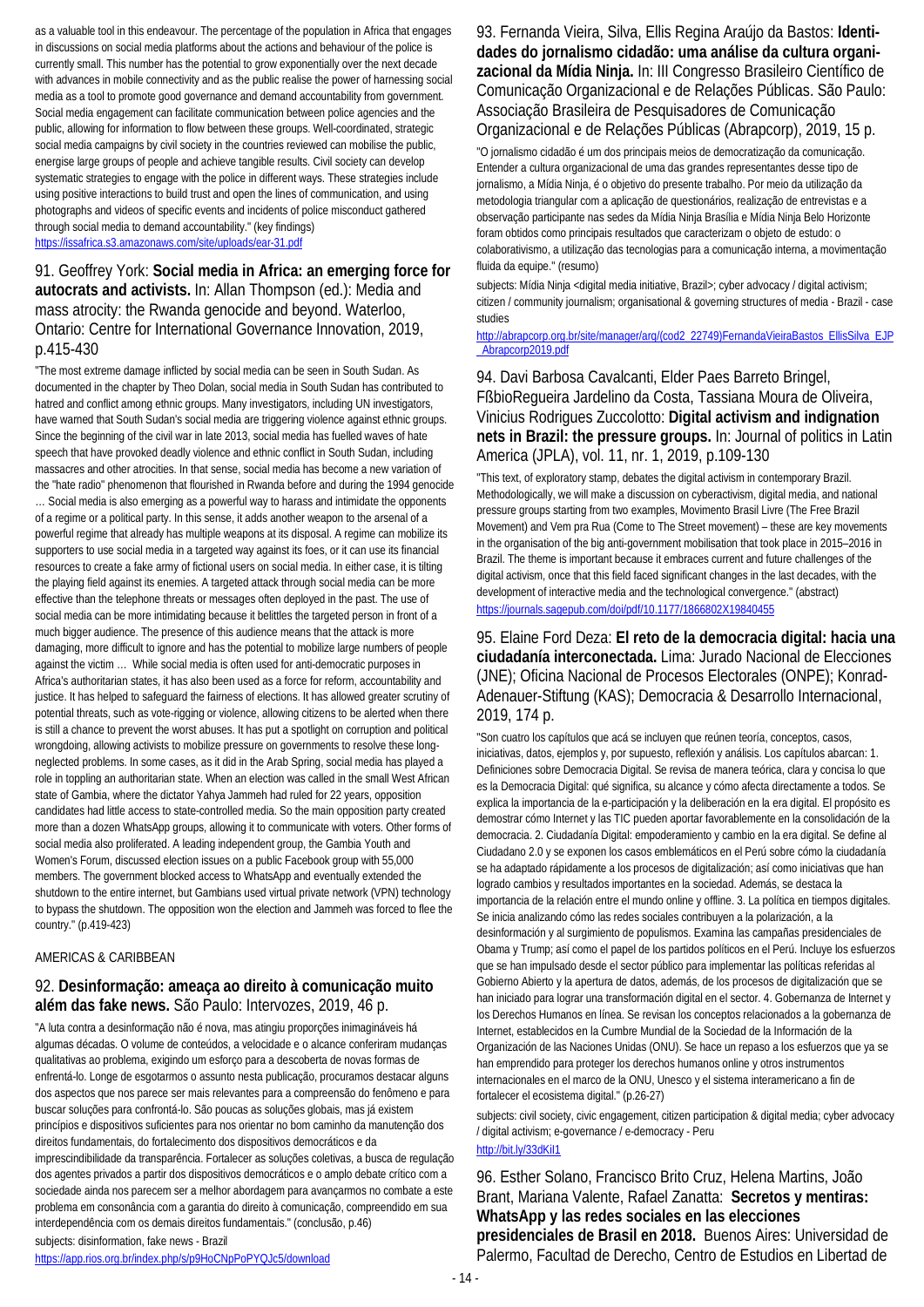## Expresión y Acceso a la Información (CELE), 2019, 19 p.

Este artículo tiene como objetivo describir y analizar el uso de las redes sociales, en especial de WhatsApp, en el reciente proceso electoral brasileño, a partir de las siguientes estrategias: Caracterizar el escenario político y el telón de fondo sobre el que se dieron las elecciones, con el crecimiento de la nueva derecha; describir el modo en que las instituciones brasileñas y las plataformas digitales venían lidiando con la regulación electoral y el debate sobre desinformación y noticias falsas; reportar el resultado de algunos estudios empíricos sobre el uso de WhatsApp durante las elecciones; identificar las áreas de sombra y preguntas no respondidas en relación al uso de WhatsApp en las elecciones; y evaluar los caminos a seguir a fin de proteger y promover la libertad de expresión y garantizar los fundamentos esenciales de la democracia y la dinámica funcional de los procesos electorales" (p.3)

### subjects: election campaigns; Whatsapp - Brazil

[https://www.palermo.edu/Archivos\\_content/2020/cele/febrero/Secretos-y-mentiras-](https://www.palermo.edu/Archivos_content/2020/cele/febrero/Secretos-y-mentiras-WhatsApp-y-las-redes-sociales%20.pdf)[WhatsApp-y-las-redes-sociales%20.pdf](https://www.palermo.edu/Archivos_content/2020/cele/febrero/Secretos-y-mentiras-WhatsApp-y-las-redes-sociales%20.pdf)

### ASIA & PACIFIC

### 97. **Social media and political behaviour.** Delhi: Lokniti – Centre for the Study of Developing Societies (CSDS), 2019, 70 p.

"This collaborative report between the Lokniti programme of the Centre for the Study of Developing Societies and Konrad Adenauer Stiftung analyzes the growth of online social networking sites and apps in India and their role in shaping political preferences and attitudes in the recently concluded 2019 Lok Sabha elections. The report is divided into four sections and relies heavily on Lokniti's survey data." (executive summary) [https://www.csds.in/uploads/custom\\_files/Report-SMPB.pdf](https://www.csds.in/uploads/custom_files/Report-SMPB.pdf)

### 98. Anne Grüne, Kai Hafez, Subekti Priyadharma, Sabrina Schmidt: **Media and transformation in Germany and Indonesia: asymmetrical comparisons and perspectives.** Berlin: Frank & Timme, 2019, 346 p.

**Section I. Media and Political Transformation.** Introduction / Kai Hafez -- A Pressing Tale of Two Countries: Comparing the Media Systems of Indonesia and Germany / Mira Rochyadi-Reetz and Martin Löffelholz -- Public Political Communication: Ideologies, Partisanship and Media Freedom in Indonesia / Ade Armando -- Public Political Communication: The Role of Ideologies and Partisanship in Germany / Oliver Hahn and David Liewehr -- Media and Political Transformation in Comparative Perspective: Report of the Roundtable Discussion / Kai Hafez -- **Section II. Media Representation and Racism.** Introduction / Sabrina Schmidt -- Racism and Public Communication in the Context of Transformation: Theoretical Reflections and Comparative Perspectives on Germany and Indonesia / Sabrina Schmidt -- Negotiating Stereotypes, Re-imagining Differences: Chinese Indonesians and the Burden of Cinematic Representation in Post New Order Indonesia / Ratna Noviani -- Representing Migration – Building National Identity: Pictures of Difference and Enmity in German Media / Margreth Lünenborg -- Media Representation and Migration in Comparative Perspective: Report of the Roundtable Discussion / Sabrina Schmidt -- **Section III. Internet and Counter Public Sphere.** Introduction / Subekti Priyadharma -- Dimensions of Comparison of German/Indonesian Online Public Spheres / Subekti Priyadharma -- Digital Transformation of Counterpublic Spheres / Jeffrey Wimmer -- Internet and Counter Public Sphere in Comparative Perspective: Report of the Roundtable Discussion / Nunik M. Hartoyo -- **Section IV. Popular Culture and Democracy.** Introduction / Anne Grüne -- Popular Culture as Agora: The Extension of Venues of Representation and Participation in and through Popular Culture / Randa Aboubakr -- Dys/Functions of Popular Culture in Democratic Transformation: Comparative Perspectives on Germany and Indonesia / Anne Grüne -- Popular Culture and the Field of Political Contestation in Post-Reformation Indonesia / Yasraf A. Piliang -- Popular Culture and Democracy in Comparative Perspective: Report of the Roundtable Discussion / Anne Grüne.

### 99. Jamie J. Gruffydd-Jones: **Citizens and condemnation: strategic uses of international human rights pressure in authoritarian states.** In: Comparative political studies (CPS), vol. 52, nr. 4, 2019, p.579-612

"Governments with strict control over the information that their citizens hear from foreign sources are regular targets of human rights pressure, but we know little about how this information matters in the domestic realm. I argue that authoritarian regimes strategically pass on certain types of external pressure to their public to "internationalize" human rights violations, making citizens view human rights in terms of defending their nation internationally rather than in terms of individual violations, and making them more likely to be

satisfied with their government's behavior. I find strong support for this model through statistical analysis of Chinese state media reports of external human rights pressure and a survey experiment on Chinese citizens' responses to pressure on women's rights. This analysis demonstrates that authoritarian regimes may be able to manipulate international human rights diplomacy to help them retain the support of their population while suppressing their human rights." (abstract)

https://journals.sagepub.com/doi/10.1177/0010414018784066

### 100. Budi Irawanto: **Making it personal: the campaign battle on social media in Indonesia's 2019 presidential election.**  Singapore: ISEAS - Yusof Ishak Institute, 2019, 11 p.

"Ranked fourth in the number of Facebook users in the world in 2018, Indonesia has witnessed increasing social media usage as a strategic platform for political campaigns since the third direct presidential election in 2014. Due to their accessibility and relatively low cost, social media platforms are extensively used by both the Joko Widodo and Prabowo Subianto camps to broadcast short and punchy messages directly to voters. Prabowo sees social media as the means to offset the incumbent president's advantage of having favourable coverage by the mainstream media. Nevertheless, Widodo still has an edge over Prabowo in the number of online supporters. Reflecting the general nature of Indonesian politics and election campaign dynamics, the social media campaigning by both camps have focused on personal attacks against their opponents while highlighting their own candidates' personal appeal. There is hardly room for meaningful policy discourse; in any case, policyrelated postings draw little enthusiasm from the netizens." (executive summary) [https://www.iseas.edu.sg/images/pdf/ISEAS\\_Perspective\\_2019\\_28.pdf](https://www.iseas.edu.sg/images/pdf/ISEAS_Perspective_2019_28.pdf)

## 101. Carine Jaquet: **Media and the 2015 general elections.** In: Lisa Brooten, Jane Madlyn McElhone, Gayathry Venkiteswaran (eds.): Myanmar media in transition: legacies, challenges and change. Singapore: ISEAS, 2019, p.251-264

"The first section of the chapter provides a brief overview of the legal framework that defines the concept of media space, with a specific focus on election day. Regulations included constraints on journalists' ability to cover the elections, which affected their access to polling stations. The second section presents two very different -and often diametrically opposed views held by the Union Election Commission (UEC) leadership and private media representatives. The root causes of the deeply entrenched mistrust that I observed will be placed in the context of recent private media expansion in the country following the lifting of pre-publication censorship. This includes very different institutional cultures, fundamental disagreements about the role of private media, and diverging political preferences. As a result of the mistrust, there were numerous missed opportunities that could have improved communication among key stakeholders and, in turn, increased awareness about the voting process among the general public. That being said, on election day, media played a fundamental role in legitimizing the vote and enabling a wider acceptance of the results." (p.252)

### <https://www.degruyter.com/viewbooktoc/product/547269>

## 102. Nyi Nyi Kyaw: **Facebooking in Myanmar: from hate speech to fake news to partisan political communication.** Singapore: ISEAS Yusof Ishak Institute, 2019, 10 p.

"Facebook is the Internet in Myanmar, and it presents both opportunities for and challenges to the government, the opposition, and the people in a country that is in transition. Facebook has gained notoriety as a platform for hate speech and fake news in Myanmar over the past seven years. Facebook has removed hundreds of accounts and pages allied with or supportive of the Myanmar military, or engaged in coordinated deceptive behaviour. The National League for Democracy government has sought to control and regulate social media by establishing a social media monitoring body and preparing a cyber law, but without much impact to date. Both Facebook's close monitoring of accounts and defamation suits have made Facebook users in Myanmar more cautious, but supporters of the National League for Democracy, the military and opposition parties still rely heavily on Facebook for partisan political communication." (executive summary)

[https://www.iseas.edu.sg/images/pdf/ISEAS\\_Perspective\\_2019\\_36.pdf](https://www.iseas.edu.sg/images/pdf/ISEAS_Perspective_2019_36.pdf)

### 103. Sangeeta Mahapatra, Johannes Plagemann: **Polarisation and politicisation: the social media strategies of Indian political parties.** Hamburg: GIGA German Institute of Global and Area Studies, 2019, 14 p.

"Ahead of the general election in April and May 2019, Indian political parties are using social media aggressively to propagate their ideology, mobilise public opinion, set policy agendas, and discredit detractors. Since the 2014 general election, India's two major political parties – the Bharatiya Janata Party, which currently leads the coalition government, and the Indian National Congress, the main opposition party – have invested heavily in digital political campaigning." (abstract)

[https://www.giga-hamburg.de/en/system/files/publications/gf\\_asien\\_1903\\_en.pdf](https://www.giga-hamburg.de/en/system/files/publications/gf_asien_1903_en.pdf)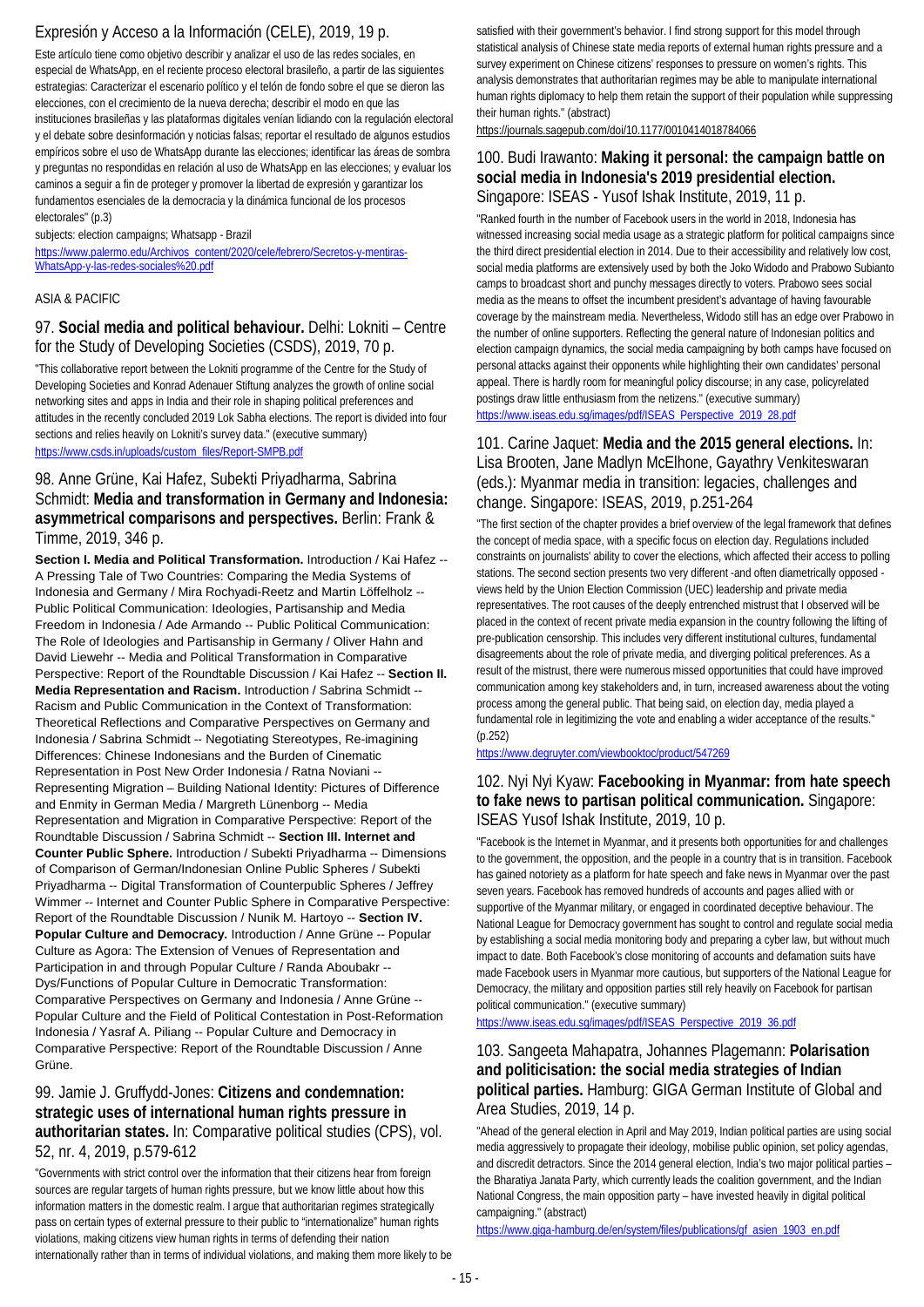104. Silvia Majó-Vázquez, Subhayan Mukerjee, Taberez Ahmed Neyazi, Rasmus Kleis Nielsen: **Online audience engagement with legacy and digital-born news media in the 2019 Indian elections.** Oxford: Reuters Institute for the Study of Journalism, 2019, 16 p.

"In this factsheet, we study online audience engagement with legacy and digital-born news media across social media platforms (Facebook and Twitter) and the open web during the 2019 Indian General Election on the basis of data collected between 11 April and 19 May. We analyse cross-platform online audience engagement with a sample of 101 major Indian news media during an election in which more than five thousand candidates ran for the 543 available seats in the Lok Sabha, the lower house of the Indian parliament, and nine hundred million eligible voters were called to the polls in the largest democratic election in the world." (publisher)

### [https://reutersinstitute.politics.ox.ac.uk/sites/default/files/2019-06/Maj%C3%B3-](https://reutersinstitute.politics.ox.ac.uk/sites/default/files/2019-06/Maj%C3%B3-V%C3%A1zquez_Social_media_and_news_in_the_Indian%20_election_FINAL.pdf) V%C3%A1zquez\_Social\_media\_and\_news\_in\_the\_Indian\_election\_FINAL.pdf

## 105. Heiko Pleines: **Berichterstattung über öffentliche Proteste in Kasachstan: Medienkontrolle als Quelle politischer Macht.**  In: Zentralasien-Analysen, vol. 138, 2019, p.2-5

"Die Berichterstattung der kasachstanischen Massenmedien über Proteste im Lande folgt einer klaren Linie. Kleinere Proteste werden ignoriert. Wenn über größere Demonstrationen berichtet wird, kommen ihre Vertreter nicht zu Wort und ihre Forderungen werden nicht erwähnt. Stattdessen werden der illegale Charakter der Proteste und das friedliche Verhalten der Polizei betont. So gibt es auf Seiten der Polizei Verletzte, auf Seiten der Demonstranten nur Verhaftete, also potentielle Täter. Gleichzeitig inszeniert sich der Präsident des Landes als Versöhner, der die Polizei mäßigt und einen Dialog anbietet. Das Maximum an innerhalb Kasachstans möglicher kritischer Distanz demonstriert die Wirtschaftszeitschrift Ekspert-Kasachstan. Sie widerspricht aber nicht der offiziellen Linie, sondern verzichtet nur auf ihre Wiedergabe. Ihre distanzierte Berichterstattung ist deshalb ohne Vorwissen nicht einzuordnen. Die vereinzelten kritischen Stimmen bei Wremja und Megapolis gehen in der Menge entgegengesetzter Stellungnahmen ebenfalls unter, wenn nicht von vornherein eine kritische Haltung beim Leser vorhanden ist." (p.5)

<https://www.laender-analysen.de/zentralasien-analysen/138/ZentralasienAnalysen138.pdf>

## 106. Talal Raza: **Mapping digital disinformation around elections: a case study of Pakistan's 2018 general elections.**  Washigton, DC: Center for International Media Assistance (CIMA), 2019

"The 2018 general election represented one of the first times digital disinformation occurred on a massive scale in Pakistan. This report examines different forms of disinformation that circulated online in the lead up to the 2018 elections and its impact on the country's political discourse, and considers methods to counter disinformation in Pakistan and elsewhere. Ultimately, combating this growing problem will require a variety of stakeholders to work toward a multi-pronged, collaborative response. Around 65 percent of Pakistanis aged 16-34 consume news through the internet. The rapid spread of disinformation online enables an arsenal of falsities, then used by individuals or groups to target a political candidate. Setting the record straight once disinformation begins circulating online is incredibly hard to do." (key findings[\) https://www.cima.ned.org/publication/mapping-online-disinformation-around](https://www.cima.ned.org/publication/mapping-online-disinformation-around-pakistans-2018-general-elections/)[pakistans-2018-general-elections/](https://www.cima.ned.org/publication/mapping-online-disinformation-around-pakistans-2018-general-elections/)

### 107. Ronojoy Sen, Katharina Naumann, Vani Swarupa Murali: **The impact of digital media on the 2019 Indian general election.**  Singapore: Institute of South Asian Studies; Konrad-Adenauer-Stiftung (KAS), 2019, 28 p.

"The 2019 Indian general election saw the widespread and innovative use of digital media and technology. Most political parties employed digital media extensively for campaigning and voter mobilisation. This extensive use of digital media was due to nearly half of India's 900 million eligible voters having access to the Internet and social media. The country has around 300 million Facebook users and over 200 million on WhatsApp, which is more than any other country. Indeed, the 2019 election was dubbed by many as the 'WhatsApp' election. In addition, millions in India use other media platforms such as the regional language platform ShareChat and the globally popular TikTok. The Institute of South Asian Studies at the National University of Singapore and the Konrad Adenauer Stiftung organised a joint workshop titled 'Digital Media, Politics and Elections in India' on 28 June 2019. The event brought together researchers, policymakers and representatives of digital media companies. This report largely draws upon the discussions at the workshop. It focuses on two key areas. First, the new campaign strategies used in 2019, such as different types of political rhetoric, the use of vernacular language mediums and the seamless transition between the online and offline space. Second, the imperatives of regulation and how they relate to artificial intelligence, ethics and state institutions." (executive summary) [https://www.isas.nus.edu.sg/wp-content/uploads/2019/11/ISAS-Special-Report-Impact-of-](https://www.isas.nus.edu.sg/wp-content/uploads/2019/11/ISAS-Special-Report-Impact-of-Digital-Media-Full.pdf)[Digital-Media-Full.pdf](https://www.isas.nus.edu.sg/wp-content/uploads/2019/11/ISAS-Special-Report-Impact-of-Digital-Media-Full.pdf)

## 108. Johannes Vüllers, Elisa Schwarz: **The power of words: state reactions to protest announcements.** In: Comparative political studies, vol. 52, nr. 3, 2019, p.347-381

"Organizations often announce their protest activities prior to their implementation to mobilize awareness, recruit supporters, and receive media attention. We are interested in the effectiveness of protest announcements—that is, under what conditions governments make concessions to avoid having an announced protest take place. Governments assess the costs and benefits of providing concessions by taking into account the level of credible threat of the announced protest and the costs related to concessions. We test these assumptions with a unique data set on protest announcements and concessions in Nepal (2007-2010). Using cross-sectional regressions, we demonstrate that protest announcements by unions, announcements with highly threatening tactics and announcements with minimal demands will bring about concessions from the government. We contribute to the growing literature on different protest tactics by providing systematic empirical evidence, for the first time, on the effectiveness of mere protest announcements." (abstract) <https://doi.org/10.1177/0010414018784059>

### EUROPE

109. Darija Fabijanic, Hendrik Sittig (eds.): **A pillar of democracy on shaky ground: public service media in South East Europe.**  Konrad-Adenauer-Stiftung (KAS); Media Programme South East Europe, 2019, vi, 236 p.

Public Service Media and Its Future: Legitimacy in the Digital Age (the German case) / Daphne Wolter -- Survey on the Perception of Public Service Media in South East Europe -- Public Broadcasting in Albania: Between Legacy and Future Opportunities / ilda Londo -- Public Service Media in Bosnia-Herzegovina: A Crisis of Legitimacy and Sustainability / Lejla Turcilo -- Public Service Media in Bulgaria: Lack of Sustainability / Orlin Spassov -- Public Service Radio and Television in Croatia: at the Service of the Public or Politics? / Viktorija Car -- Kosovo's Public Broadcaster: Insufficient Editorial Independence and Management Competence / Driton Qeriqi -- The Story of an Unfinished Transformation to True Public Service Media: The Case of Teleradio Moldova / Nadine Gogu - - Public Service Media in Montenegro: a Leaf Aflutter in the Wind / Nataša Ružic -- Macedonian Radio Television in Need of New Professional Standards / Dragan Sekulovski -- Public Service Media in Romania: The Battle for Independence from Politics / Romina Surugiu, Liana Ionescu -- Public Service Media in Serbia: A State of Flux / Miroljub Radojkovic. <http://bit.ly/2xEoFox>

### 110. Paul Butcher: **Disinformation and democracy: the home front in the information war.** Brussels: European Policy Centre, 2019, 22 p.

"Efforts to fight the spread of disinformation have had mixed results. Self-regulation by online platforms such as Twitter or Facebook puts a great deal of power in their hands, with potentially negative effects on independent news outlets that depend on social media for their outreach. State regulation, meanwhile, raises concerns of censorship. There is a danger that methods intended to reduce disinformation, implemented clumsily or without sufficient regard for their effects, will actually exacerbate the anti-establishment feeling that drives disinformation in the first place. Just as the disinformation problem can, to a great extent, be traced back to wider structural faults in the political system, the solution, too, must be partly structural. There must be a shift in commercial practices to disrupt the commercial motivations driving disinformation, make online platforms more fair, transparent and open, and reduce the pressure on media outlets to compete for attention." (executive summary) [https://wms.flexious.be/editor/plugins/imagemanager/content/2140/PDF/2019/190130\\_Disinf](https://wms.flexious.be/editor/plugins/imagemanager/content/2140/PDF/2019/190130_Disinformationdemocracy_PB.pdf) [ormationdemocracy\\_PB.pdf](https://wms.flexious.be/editor/plugins/imagemanager/content/2140/PDF/2019/190130_Disinformationdemocracy_PB.pdf)

### 111. Marius Dragomir: **Media capture in Europe.** Media Development Investment Fund (MDIF), 2019, 25 p.

"The collusion between the political class and media owners [in Central and Eastern Europe] has reached unprecedented levels, leading to a phenomenon known as media capture, a situation where most or all of the news media institutions are operating as part of a government-business cartel that controls and manipulates the flow of information with the aim of protecting their unrestricted and exclusive access to public resources." (back cover) [https://www.mdif.org/wp-content/uploads/2019/07/MDIF-Report-Media-Capture-in-](https://www.mdif.org/wp-content/uploads/2019/07/MDIF-Report-Media-Capture-in-Europe.pdf)[Europe.pdf](https://www.mdif.org/wp-content/uploads/2019/07/MDIF-Report-Media-Capture-in-Europe.pdf)

## 112. Semir Dzebo: **The business of misinformation: Bosnia and Herzegovina. Lying for profit.** Budapest: Center for Media, Data and Society (CMDS), 2019, 8 p.

"The websites creating misinformation content in Bosnia and Herzegovina can be classified into four categories based on their financial and/or political motivations and the extent to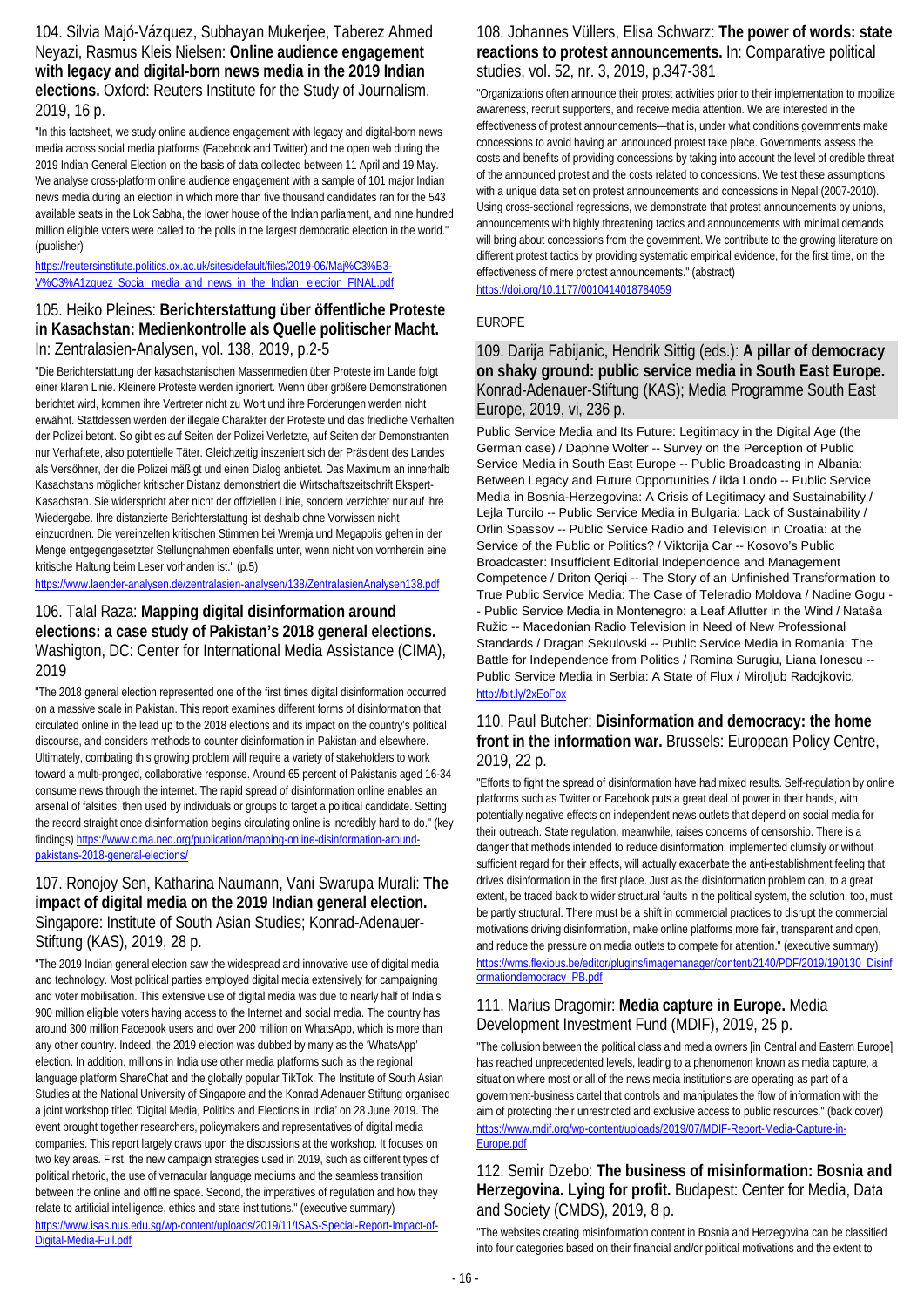which they provide valuable journalistic contributions. The majority of misinformation websites are motivated solely by profit which they generate via Google AdSense. Established media outlets engage in misinformation practices either to compete for readers` attention or on behalf of their political patrons. Two relatively secretive websites have established themselves as influential leaders in misinformative propaganda, primarily preoccupied with benefiting their political patrons rather than obtaining profits. Due to secrecy and lack of regulation, it is extremely difficult to establish the financial background of these websites." (Main findings, p.1)

### [https://cmds.ceu.edu/sites/cmcs.ceu.hu/files/attachment/basicpage/1652/businessofmisinfor](https://cmds.ceu.edu/sites/cmcs.ceu.hu/files/attachment/basicpage/1652/businessofmisinformationbosnia.pdf) [mationbosnia.pdf](https://cmds.ceu.edu/sites/cmcs.ceu.hu/files/attachment/basicpage/1652/businessofmisinformationbosnia.pdf)

### 113. Richard Fletcher, Joy Jenkins: **Polarisation and the news media in Europe.** European Parliamentary Research Service (EPRS), 2019, 49 p.

"Across Europe there is as yet little evidence to support the idea that increased exposure to news featuring like-minded or opposing views leads to the widespread polarisation of attitudes. Although some studies have found that both can strengthen the attitudes of a minority who already hold strong views. Most studies of news use on social media have failed to find evidence of echo chambers and/or 'filter bubbles', where people are overexposed to like-minded views. Some studies even find evidence that it increases the likelihood of exposure to opposing views. The extent to which people self-select news sources in Europe based on their political preferences, as well as the extent to which news outlets produce partisan coverage, still varies greatly by country. In addition to differences between European countries, comparative research often tends to show that the United States of America has much higher levels of partisan news production, consumption and polarisation, making it difficult to generalise from these findings. There are large gaps in our understanding of the relationship between the news media and polarisation, particularly outside Western and Northern Europe, and particularly concerning our knowledge of new, more partisan digital-born news sources." (

[https://reutersinstitute.politics.ox.ac.uk/sites/default/files/2019-](https://reutersinstitute.politics.ox.ac.uk/sites/default/files/2019-03/Polarisation_and_the_news_media_in_Europe.pdf) [03/Polarisation\\_and\\_the\\_news\\_media\\_in\\_Europe.pdf](https://reutersinstitute.politics.ox.ac.uk/sites/default/files/2019-03/Polarisation_and_the_news_media_in_Europe.pdf)

### 114. Jozef Michal Mintal, Alex Rusnák: **The business of misinformation: Slovakia. Snake oil spills onto the web.**  Budapest: Center for Media, Data and Society (CMDS), 2019, 12 p.

"The presented report looks at 49 major Slovak disinformation and misinformation websites and sketches out their ownership as well as financial background. The report succeeds in identifying the ownership or operational structure behind 35 websites. In terms of financial data, the report canvasses four sources of income: tax designation, e-commerce, crowdfunding, and advertising. In conclusion, the Slovak misinformation and disinformation website scene appears to be run by multiple independent entities using various business models to sustain operation. Transparency and accountability remain an issue in most of the cases: Most of the websites with an unclear or concealed background are health and lifestyle related; 57% of websites were established during 2013-2016; Out of 14 health and lifestyle websites only one does not display ads or sells goods and services; Out of 49 websites, 38 either display ads or sell goods and services." (main findings, p.1) <https://cmds.ceu.edu/business-misinformation-slovakia-snake-oil-spills-web>

115. Natalja Rjabinska: **Die ukrainische Medienlandschaft:** 

# **divers, aber politisiert.** In: Ukraine-Analysen, nr. 215, 2019, p.2-5

"Laut ukrainischen Journalisten und Medienaktivisten hat sich die Lage der Medien in der Ukraine seit dem Euromaidan 2013/2014 in einigen Aspekten verbessert. Die Medien können freier berichten, die Regierung aktiver kontrollieren und sie fühlen sich vom Staat weniger unter Druck gesetzt. Gleichzeitig bestehen nennenswerte Einschränkungen, z. B. hinsichtlich der Unabhängigkeit und Pluralität der Medien. Einige Probleme sind heute gar akuter als vor fünf Jahren." (Zusammenfassung)

subjects: media landscapes & media systems; freedom of expression - Ukraine <https://www.laender-analysen.de/ukraine/pdf/UkraineAnalysen215.pdf>

## 116. Hendrik Sittig, Darija Fabijanic (eds.): **Strong majority in South East Europe: public service media are important for democracy. Results of KAS Media Programme's survey on significance of public service media in ten countries of South East Europe.** Konrad-Adenauer-Stiftung (KAS), Media Programme South East Europe, 2019, 5 p.

"The Media Programme South East Europe of the Konrad-Adenauer-Stiftung (KAS) has taken a closer look at the current situation and developments of public service media in South East Europe the last couple of months. In a current representative opinion poll, over 10 000 people from all ten countries, which are covered by the Media Programme, were interviewed. How important do people find public service media for democracy? How much do they trust them? How should they be financed and what content shall be broadcast? And are PSM considered politically independent? ...Hereinafter you'll find the summarised results for the entire region and some special findings for the individual countries." (p.1) <http://bit.ly/2xtVR1E>

## 117. Denis Stukal, Sergey Sanovich, Richard A. Bonneau, Joshua A. Tucker: **The use of Twitter bots in Russian political communication.** Washington, DC: PONARS Eurasia, 2019, 10 p.

"Our analysis of millions of Russian tweets over 2014-2018 reveals that bots make up a large proportion of the Russian political Twittersphere. However, an important lesson from our region is that one cannot assume that simply because there are bots present in the Russian political Twittersphere that they are pro-Kremlin. Instead, as it turns out, pro-opposition, pro-Kiev, and neutral bots proliferate as well. We therefore also developed machine learning models that allow us to distinguish between three major groups of political bots in Russia at scale, including pro-Kremlin, pro-opposition, and pro-Kyiv bots. It is worth noting, though, that the fourth residual category of bots that we call neutral actually make up a plurality of these bot-orientation types. Our preliminary analysis of bot activity shows that across the entire data set, bots mainly seem to be being used to amplify political messages. In the case of neutral bots, amplification is conducted via tweeting repetitive texts, whereas non-neutral bots achieve this via retweeting. It appears that the sources of retweets from Russian political bots are either mass media with strong political orientation or prominent political figures. Exciting topics for future research would include more deeply diving into the topics of the messages shared by bots, better understanding whether the target audience for these shared messages are humans or other computer algorithms (e.g., to influence search rankings), and testing hypotheses related to over-time variation in the use of political bots, both in Russia and beyond." (conclusion)

[http://www.ponarseurasia.org/sites/default/files/policy-memos-pdf/Pepm564\\_Stukal-](http://www.ponarseurasia.org/sites/default/files/policy-memos-pdf/Pepm564_Stukal-Sanovich-Bonneau-Tucker_Jan2019_0.pdf)[Sanovich-Bonneau-Tucker\\_Jan2019\\_0.pdf](http://www.ponarseurasia.org/sites/default/files/policy-memos-pdf/Pepm564_Stukal-Sanovich-Bonneau-Tucker_Jan2019_0.pdf)

## 118. Judit Szakács: **The business of misinformation: Hungary. Pushing politics, picking pockets.** Budapest: Center for Media, Data and Society (CMDS), 2019, 20 p.

"It is almost impossible to obtain information about who is behind Hungarian misinformation websites;

financial information about them is even harder to come by; Hungarian misinformation websites fall on the spectrum from purely ideological sites to simple moneymaking machines; Facebook appears to be the almost exclusive source of traffic for misinformation websites in Hungary; Misinformation websites focusing on generating income are often abandoned and then brought back to life using a different domain name; The Facebook page of misinformation websites is stable and keeps directing users to the ever-changing urls of the websites; The websites' posts are spread via Facebook pages and groups that often bear names unrelated to the website. In a lot of cases, this can be because the websites' names have changed. But we also found signs of an underground trade of Facebook groups and pages; The revenue generated by placing ads on a website may not be significant, but Hungarian misinformation websites appear to have at least a couple of sister-sites; At the money-making end of the spectrum, lots of misinformation websites appear to be controlled by few individuals/groups, and some individuals/groups appear to run a high number of misinformation websites; One of the groups identified as operating a number of misinformation websites can be linked to a network of political organizations that have been accused of fraud in the 2014 and 2018 general elections in Hungary." (main findings, p.1) [https://cmds.ceu.edu/sites/cmcs.ceu.hu/files/attachment/basicpage/1676/businessofmisinfor](https://cmds.ceu.edu/sites/cmcs.ceu.hu/files/attachment/basicpage/1676/businessofmisinformationhungaryfinal.pdf) [mationhungaryfinal.pdf](https://cmds.ceu.edu/sites/cmcs.ceu.hu/files/attachment/basicpage/1676/businessofmisinformationhungaryfinal.pdf)

### MIDDLE EAST / WESTERN ASIA & NORTH AFRICA

## 119. G Harindranath, Yingqin Zheng Evronia Azer: **Revisiting leadership in information and communication technology (ICT)-enabled activism: a study of Egypt's grassroots human rights groups.** In: new media & society, vol. 21, nr. 5, 2019, p.1141-1169

"Scholars argue that contemporary movements in the age of social media are leaderless and self-organised. However, the concept of connective leadership has been put forward to highlight the need for movements to have figures who connect entities together. This study conducts a qualitative research of 30 interviews of human rights groups in the 2011 Egyptian revolution to address the question of how leadership is performed in information and communication technology–enabled activism. The article reconceptualises connective leadership as decentred, emergent and collectively performed, and provides a broader and richer account of leaders' roles, characteristics and challenges." (abstract) <https://doi.org/10.1177/1461444818821375>

## 120. Nirvana El Saied: **Satire and protest: the Middle East through Egyptian cartoons.** Oxford: Reuters Institute for the Study of Journalism, 2019, 23 p.

"This paper aims at examining how Egyptian popular culture shapes perception of the Israeli – Palestinian conflict through the widespread medium of political cartoons. The paper examines cartoons published in Egyptian newspapers after the American president, Donald Trump, announced in 2017 that the USA move its embassy in Israel to Jerusalem." (p.2) [https://reutersinstitute.politics.ox.ac.uk/sites/default/files/2019-](https://reutersinstitute.politics.ox.ac.uk/sites/default/files/2019-08/Nirvana%20Egyptian%20cartoons.pdf) [08/Nirvana%20Egyptian%20cartoons.pdf](https://reutersinstitute.politics.ox.ac.uk/sites/default/files/2019-08/Nirvana%20Egyptian%20cartoons.pdf)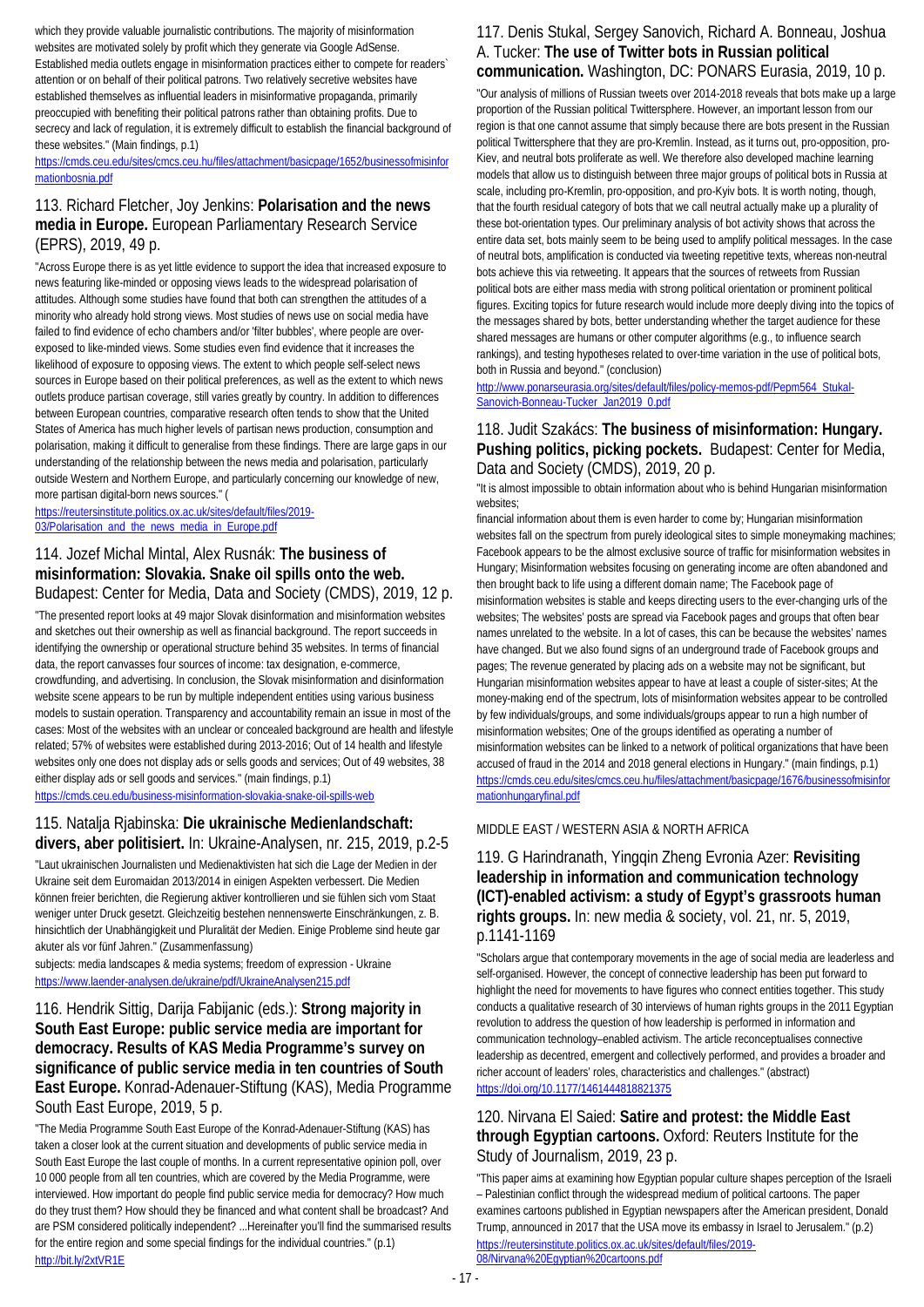## **Development Communication, Environmental Communication, Health Communication**

### GENERAL & INTERNATIONAL

### 121. **Journalists' toolkit on sustainable lifestyles: with inspirations, writing tips and visual aids.** Brussels: CIDSE, 2019, 19 p. *also published in French, German, Portuguese and Spanish*

"This toolkit is for all journalists and communicators who would like to approach and delve into the topic of sustainable lifestyles. In here you will find advice from people working in the field who shared their perspective on finding the most compelling stories, visually representing them, and reaching out to editors. Additionally, professional communicators shared in this toolkit their experience on how to talk to broad audiences about sustainable lifestyles, how to catch their attention, and raise awareness. This document was developed by CIDSE, the international family of Catholic social justice organizations, in the framework of the sustainable lifestyles campaign "Change for the Planet - Care for the People". CIDSE has been involved in climate justice for years, but only more recently we started focusing more closely on sustainable lifestyles. It seemed more and more urgent to stress that, additionally to the changes needed at the political level, we also need to radically shift our behaviors and personify that change that we want to see and communication plays a crucial role in supporting and provoking such a shift. While still being active at global level and lobbying for justice in the political system managing climate, we also believe in the power of people to create massive change with their coordinated personal efforts." (introduction) [https://www.cidse.org/wp-content/uploads/2019/10/EN-Journalists-Toolkit-Sustainable](https://www.cidse.org/wp-content/uploads/2019/10/EN-Journalists-Toolkit-Sustainable-lifestyles-March-2019.pdf)[lifestyles-March-2019.pdf](https://www.cidse.org/wp-content/uploads/2019/10/EN-Journalists-Toolkit-Sustainable-lifestyles-March-2019.pdf)

## 122. Alex Iván Arévalo Salinas, Griselda Vilar Sastre, Marcial García López (eds.): **Comunicación y cambio social.** Valencia: Tirant Humanidades, 2019, 241 p.

**Parte I. Comunicación para el cambio social y la sensibilización.** ¿A qué nos referimos cuando hablamos de comunicación, ciudadanía y cambio social? / Alejandro Barranquero Carretero -- Principios y valores inspiradores de una comunicación para el cambio social en las organizaciones / Juan I. Pagola Carte, Javier Erro Sala, Lohitzune Zuloaga Lojo -- Reflexiones en torno a la educación para la ciudadanía global (ECG) para construir una cultura de paz / María Martínez Lirola -- Representación de modelos familiares en la publicidad convencional. La inclusión como estrategia comunicativa / Marta Gil Ramírez, Ruth Gómez de Travesedo Rojas -- Publicidad transmedia en campañas de concienciación social: Una estrategia eficaz para movilizar al usuario / Cristina González Oñate, Carlos Fanjul Peyró -- La iniciativa ¿Hablamos?, ¿Parlem?, Un ejemplo de participación ciudadana por la paz social / Paloma López-Villafranca, Isabel Ruiz-Mora, Silvia Olmedo-Salar -- Las redes sociales como mecanismo de empoderamiento de las ONGD. El caso de Acción contra el Hambre, Ayuda en Acción y Oxfam Intermón / Raquel Martínez Sanz, Judith Arrillaga Pérez -- **Parte II. Comunicación y conflictos.** El corresponsal de guerra de hotel: ¿ficción o realidad? / Eva Lavín de las Heras -- Deficiencias en comunicación frente al terrorismo yihadista / Carlos Igualada Tolosa -- Utilización persuasiva de los recursos retóricos en redes sociales por parte de la prensa convencional: la guerra en Siria a través de Twitter / María Solano Altaba, José Francisco Serrano Oceja -- El Conflicto Político de la Postverdad. El caso de Donald Trump en Twitter / Concha Pérez Curiel, Miguel Ángel Martín López, Antonio Montoya Sánchez -- La criminalización radical del enemigo como estrategia del Estado nacional y las élites en la lucha por las tierras indígenas / Carlos del Valle Rojas -- Los migrantes y la construcción de su identidad cultural a través de las TIC. El caso de los migrantes mexicanos en Estados Unidos / Enrique Vaquerizo Domínguez -- **Parte III. Imagen, comunicación audiovisual y transformación social.** Ken Loach: La voz de los desheredados, señas de identidad de un humanista / Mercedes Miguel Borrás, Alberto Úbeda-Portugués -- Un conflicto social: La violencia de género en el cortometraje de ficción español / Ana Isabel Cea Navas -- Plataforma de Afectados por las Hipotecas y sus videos de Youtube: Un análisis de los formatos y sus principales tendencias / Alex Iván Arévalo Salinas, Griselda Vilar Sastre -- La "paz" representada en los bancos de imágenes en Internet. Estudio de casos / Javier Trabadela Robles.

subjects: communication for social change; conflict-sensitive / peace communication; nonprofit public relations - Spain

123. Sarah Cummings, Nancy White, Michiel Schoenmakers, Victor van Reijswoud, Martine Koopman, Chris Zielinski, Cavin Mugarura, Ramin Assaand, Srividya Harish: **Checklist for the development of portals for international development.** In: Knowledge Management for Development Journal, vol. 14, nr. 1, 2019, p.83-94

"This guideline has been developed by the authors in a collaborative manner over the period May 2018-May 2019 in consultation with the Knowledge Management for Development (KM4Dev) community. It is designed to provide guidance for development organizations who are setting up portals –also known as knowledge portals, hubs and websites– as a way of counteracting what is known as portal proliferation syndrome. The guideline provides a checklist of issues which are important in the development of portals, covering what to take into account before starting, during the design phase and implementation, and technical standards and specifications. The checklist will be further developed to identify the most important issues." (p.83)

<https://www.km4djournal.org/index.php/km4dj/article/view/384>

## 124. Michael Lawrence, Rachel Tavernor (eds.): **Global humanitarianism and media culture.** Manchester: Manchester University Press, 2019, x, 288 p.

Introduction: Global humanitarianism and media culture / Michael Lawrence and Rachel Tavernor -- **Part I: Histories of humanity.** 1 'United Nations children' in Hollywood cinema: Juvenile actors and humanitarian sentiment in the 1940s / Michael Lawrence -- 2 Classical antiquity as humanitarian narrative: The Marshall Plan films about Greece / Katerina Loukopoulou -- 3 'The mot potent public relations tool ever devised'? The United States Peace Corps in the early 1960s / Agnieszka Sobocinska -- **Part II: Narratives of humanitarianism.** 4 The naive republic of aid: Grassroots exceptionalism in humanitarian memoir / Emily Bauman -- 5 'Telegenically dead Palestinians': Cinema, news media and perception management of the Gaza conflicts / Shohini Chaudhuri -- 6 The Unknown Famine: Television and the politics of British humanitarianism / Andrew Jones -- **Part III: Reporting refuge and risk.** 7 European borderscapes: The management of migration between care and control / Pierluigi Musarò -- 8 The role of aid agencies in the media portrayal of children in Za'atari refugee camp / Toby Fricker -- 9 Selling the lottery to earn salvation: Journalism practice, risk and humanitarian communication / Jairo Lugo-Ocando and Gabriel Andrade -- **Part IV: Capitalism, consumption and charity.** 10 Consumption, global humanitarianism and childhood / Laura Suski -- 11 Liking visuals and visually liking on Facebook: From starving children to satirical saviours / Rachel Tavernor -- 12 The corporate karma carnival: Offline and online games, branding and humanitarianism at the Roskilde Festival / Lene Bull Christiansen and Mette Fog Olwig. <http://www.oapen.org/search?identifier=1004271>

## 125. Kaarina Nikunen: **Media solidarities: emotions, power and justice in the digital age.** Los Angeles: Sage, 2019, viii, 199 p.

"Drawing on social theory, political economy and cultural studies, 'Media Solidarities' explores the way in which media can both enable and obstruct meaningful bonds of solidarity and positive social change. Written in a highly approachable style, it ties theory to contemporary world events and media discourses through a series of examples and case studies. The book offers an analytical toolkit to critically understand media narratives of representation, participation and production." (back cover) <http://dx.doi.org/10.4135/9781529715019>

## 126. Donnalyn Pompper: **Climate and sustainability communication: global perspectives.** paperback ed. London; New York: Routledge, 2019, x, 149 p.

Introduction – Beyond the Business Case: Building Upon Traditional Approaches and Opening New Spaces for Multiple Perspectives on Climate and Sustainability Communication / Donnalyn Pompper -- 1. Mass Communication Research in Sustainability Science: Moving Toward an Engaged Approach to Address Society's Sustainability Dilemma / Hollie Smith, Brianne Suldovsky, and Laura Lindenfeld -- 2. Who Is Responsible for Climate Change? Attribution of Responsibility, News Media, and South Koreans' Perceived Risk of Climate Change / Jeongheon JC Chang, Sei-Hill Kim, Jae Chul Shim, and Dong Hoon Ma -- 3. Marketplace Advocacy by the U.S. Fossil Fuel Industries: Issues of Representation and Environmental Discourse / Barbara Miller Gaither and T. Kenn Gaither -- 4. Digital Media, Cycle of Contention, and Sustainability of Environmental Activism: The Case of Anti-PX Protests in China / Jun Liu -- 5. Media's Role in Enhancing Sustainable Development in Zambia / Carrie Young and Katherine McComas -- 6. "Maybe Yes, Maybe No?": Testing the Indirect Relationship of News Use through Ambivalence and Strength of Policy Position on Public Engagement with Climate Change / Jay D. Hmielowski and Erik C. Nisbet -- 7. Communicating Sustainability Online: An Examination of Corporate, Nonprofit, and University Websites / Holly Ott, Ruoxu Wang, and Denise Bortree.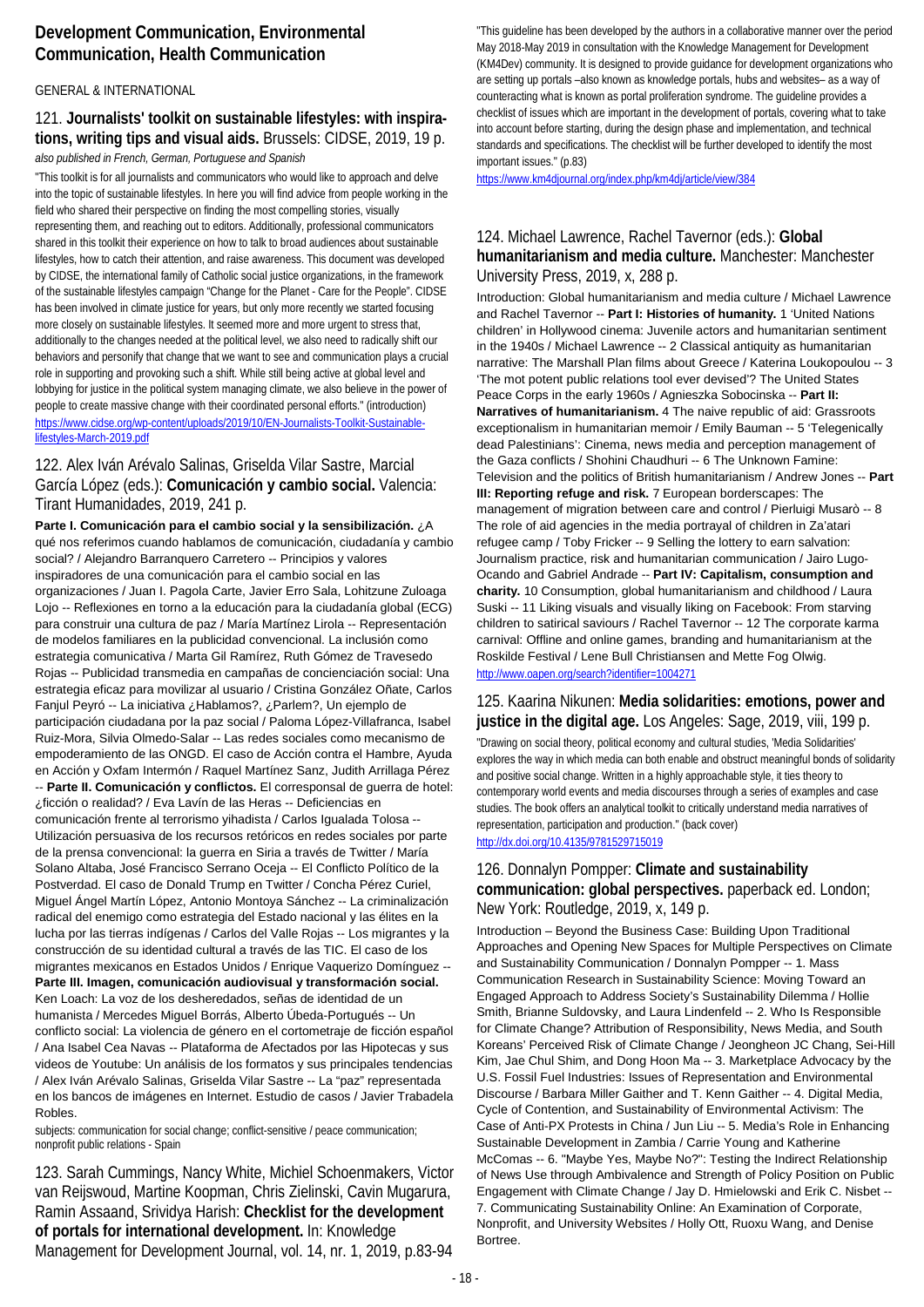### 127. Pradip Thomas: **Communication for social change: context, social movements and the digital.** Los Angeles et al.: Sage, 2019, viii, 216 p.

**Section 1: Dealing with Context.** Accounting for Context in Communication for Social Change -- Anti-Context: Infrastructure Struggles in India: Between Maoism and the State -- **Section 2: What Can CSC Theory Learn from Social Movements.** Social Movements, Communications and Social Change: An Introduction -- Learning from a Social Movement: The Case of the Right to Information Movement -- **Section 3: Digital Interventions in Social Change: Opportunities and Challenges.** Digital Humanitarianism: Challenges and Opportunities -- Contemporary Digital Alternatives: Community Informatics, The Case of Telecomunicaciones Indigenas Communitarias and the Information Commons -- Making the Digital Count: E-Government, Public Sector Software and Social Change -- The Other Side of the Digital: E-Waste. <http://dx.doi.org/10.4135/9789353287658>

### AFRICA, SUB-SAHARAN

### 128. Abhijit Banerjee, Eliana La Ferrara, Victor H. Orozco-Olvera: **The entertaining way to behavioral change: fighting HIV with MTV.** Washington, DC: World Bank Group, 2019, 45 p.

"This paper tests the effectiveness of an entertainment education television series, MTV Shuga, aimed at providing information and changing attitudes and behaviors related to HIV/AIDS. Using a simple model, the paper shows that "edutainment" can work through an individual or a social channel. This study is a randomized controlled trial conducted in urban Nigeria, where young viewers were exposed to MTV Shuga or a placebo television series. Among those exposed to MTV Shuga, the trial created additional variation in the social messages they received and the people with whom they watched the show. The study finds significant improvements in knowledge and attitudes toward HIV and risky sexual behavior. Treated subjects are twice as likely to get tested for HIV eight months after the intervention. The study also finds reductions in sexually transmitted diseases among women. These effects are stronger for viewers who reported being more involved with the narrative, consistent with the psychological underpinnings of edutainment." (abstract)

[http://documents.worldbank.org/curated/en/518151568049461993/pdf/The-Entertaining-](http://documents.worldbank.org/curated/en/518151568049461993/pdf/The-Entertaining-Way-to-Behavioral-Change-Fighting-HIV-with-MTV%20.pdf)[Way-to-Behavioral-Change-Fighting-HIV-with-MTV .pdf](http://documents.worldbank.org/curated/en/518151568049461993/pdf/The-Entertaining-Way-to-Behavioral-Change-Fighting-HIV-with-MTV%20.pdf)

### 129. Leyla Tavernaro-Haidarian: **Makeovers made over: Ubuntu and decolonization in reality TV.** In: Television & New Media, 2019

"Narratives about Africa are often shaped by deficit discourses that frame "development" as an instrument for advancing the interests of global capitalism. From within this neoliberal view, Africa has to "catch up" to and "be taught" how to emulate and achieve the standards promulgated in mainstream media. Through the lens of an alternative realism, however, such narratives can be reshaped. The African philosophy of ubuntu is one example of a deeply relational ethic from within which development can be reconceptualized as "freedom" in terms of democratic ideals and which can be used as a guiding principle for media work and the refashioning of (reality television) images." (abstract) <https://doi.org/10.1177/1527476419836677>

### 130. Gilbert K. M. Tietaah, Margaret I. Amoakohene, Marquita S. Smith: **Continuity in change: a history of radio for national development.** In: Radio Journal, vol. 17, nr. 2, 2019, p.217-234

"In this article, we assert and demonstrate a particular and enduring adaptability of radio in tandem with observable temporal shifts in development communication theory and practice in Africa. Specifically, we use the historical research method to explore and explain the ideological discourses, polity contours and social forces that have overlain the role of radio as both an index and an instrument of development in Ghana. The evidence reveals that radio has transitioned through three key milestones in how the technology has been appropriated and applied to national development efforts: from transplantation, through transmission, to transaction. Each of these phases coincides, incidentally, with paradigm shifts in development communication theorizing: from modernization through diffusion to participation. They also coincide, broadly, with three distinctive epochs of ideological shifts in the historical accounting on radio for development in Ghana: from British imperial hegemony, through post-independence command-and-control, to contemporary liberal pluralism." (abstract)

[https://doi.org/10.1386/rjao\\_00006\\_1](https://doi.org/10.1386/rjao_00006_1)

### ASIA & PACIFIC

131. Kalinga Seneviratne (ed.): **Mindful communication for sustainable development: perspectives from Asia.** New Delhi et al.: Sage, 2018, xiv, 353 p.

"The model of journalism we practice in Asia is an adversarial one driven by conflict reporting, a model we have borrowed from the West. This book is an outcome of a project implemented by the Faculty of Communication Arts of Chulalongkorn University and funded by the International Program for the Development of Communications (IPDC) of UNESCO. The project incorporates Asian philosophical ideas and communication theories emanating from Buddhist, Hindu, and Confucius teachings for developing a curriculum to train Asian journalists. It is designed to frame a new paradigm of reporting tha could form a new approach to development communication. It covers areas such as realizing social harmony, protecting nature and environment, respecting cultural diversity, and encouraging sufficiency economic models. This book focuses on using such a path of communication to promote sustainable development." (preface)

### <http://dx.doi.org/10.4135/9789353280697>

132. Susan Banki, Ja Seng Ing: **Precarity and risk in Myanmar's media: a longitudinal analysis of natural disaster coverage by 'The Irrawaddy'.** In: Lisa Brooten, Jane Madlyn McElhone, Gayathry Venkiteswaran (eds.): Myanmar media in transition: legacies, challenges and change. Singapore: ISEAS, 2019, p.177- 200

"In this chapter we use the twin concepts of precarity and mobilization to explore the tensions associated with media reporting about Myanmar over time, analysing the reporting of the (formerly) exiled media publication The Irrawaddy. The chapter explores coverage through an examination of the sources utilized and the substantive content and tone of the articles.We begin by reviewing The Irrawaddy's history and then position it through the lenses of mobility and precarity. After a discussion of methods, we compare the coverage in The Irrawaddy of three natural disasters, in both the English and the Burmese editions, and supplement our analysis with interviews with members of staff. Our findings indicate that risks associated with reporting have lessened considerably, but tension remains as The Irrawaddy is harmstrung by conflicting goals that influence its coverage." (p.177-178) <https://www.degruyter.com/viewbooktoc/product/547269>

## 133. Kellee S. Tsai, Qingyan Wang: **Charitable crowdfunding in China: an emergent channel for setting policy agendas?.** In: The China Quarterly, nr. 240, 2019, p.936-966

"Social media in China has not only become a popular means of communication, but also expanded the interaction between the government and online citizens. Why have some charitable crowdfunding campaigns had agenda-setting influence on public policy, while others have had limited or no impact? Based on an original database of 188 charitable crowdfunding projects currently active on Sina Weibo, we observe that over 80 per cent of long-term campaigns do not have explicit policy aspirations. Among those pursuing policy objectives, however, nearly two-thirds have had either agenda-setting influence or contributed to policy change. Such campaigns complement, rather than challenge existing government priorities. Based on field interviews (listed in Appendix A), case studies of four micro-charities – Free Lunch for Children, Love Save Pneumoconiosis, Support Relief of Rare Diseases, and Water Safety Program of China – are presented to highlight factors that contributed to their variation in public outcomes at the national level. The study suggests that charitable crowdfunding may be viewed as an "input institution" in the context of responsive authoritarianism in China, albeit within closely monitored parameters." (abstract) <http://bit.ly/3b1tgzs>

## **Digitalisation & ICT for Development**

### GENERAL & INTERNATIONAL

134. **BMZ Toolkit 2.0: Digitalisierung in der Entwicklungszusammenarbeit.** Bonn, Berlin: Bundesministerium für wirtschaftliche Zusammenarbeit und Entwicklung (BMZ), 2019, 221 p.

1 Überblick: Digitalisierung in der Entwicklungszusammenarbeit -- 2 Inspirierende Projekte: Proaxisbeispiele zur Anwendung von Digitalprojekten innerhalb und außerhalb der deutschen Entwicklungszusammenarbeit -- 3 Management von Digitalprojekten: Arbeitshilfen zur strategischen Planung und Umsetzung -- 4 methoden, Tools und Ansätze: Möglichkeiten, den digitalen Wandel für Ihre Ansätze zu nutzen -- 5 Ressourcen: Partner und Publikationen im Themebereich. subjects: ICT development assistance - international scope - manuals & training materials; case studies

### <http://bit.ly/2udlnXy>

### 135. **Gerechtigkeit 4.0: Auswirkungen der Digitalisierung auf den Globalen Süden.** Berlin: Brot für die Welt, 2019, 74 p.

"Führende Tech-Konzerne, allen voran die aus dem Silicon Valley, instrumentalisieren zunehmend das Handelsrecht für ihre Interessen, wie die von der US-Regierung im Jahre 2000 verabschiedete Digitale Agenda zeigt. Dabei geht es längst nicht mehr nur um die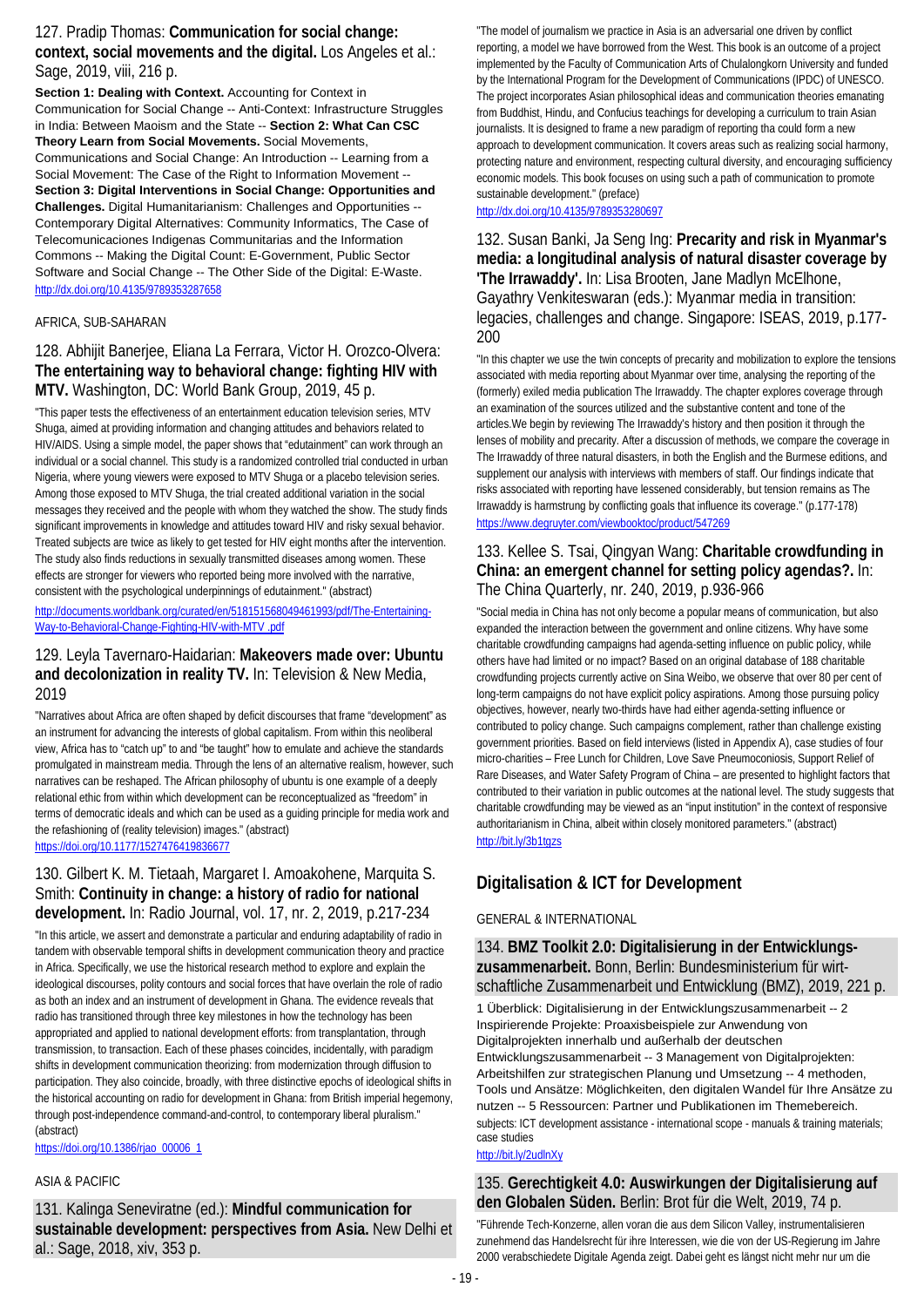Reduzierung von Zöllen auf digitale Produkte wie Software oder einheitliche Standards für Telekommunikationsdienste. Patente auf Künstliche Intelligenz sowie die (Nicht)Regulierung von Datenflüssen sind inzwischen auch Bestandteil handelsrechtlicher Regelungen und Gegenstand kontroverser Debatten in der Welthandelsorganisation WTO. Für die Länder des Globalen Südens - aber nicht nur für sie - steht dabei viel auf dem Spiel, einschließlich der Gefahr eines neuen, digitalen Kolonialismus. Die Publikation untersucht, wo die Potenziale und Grenzen digitaler Lösungsansätze liegen. Sie analysiert, was sich aus vermeintlichen Vorzeigeprojekten wie dem mobilen Bezahlsystem M-Pesa oder der Verbreitung des bargeldlosen Bezahlens in Indien lernen lässt. Die Autoren untersuchen auch, ob die Digitalisierung transnationaler Lieferketten nicht nur die Transparenz erhöht, sondern auch die Wertschöpfung bei den Arbeiterinnen und Arbeitern auf den Kaffee- und Sojaplantagen oder in Fabriken. Für eine faire Gestaltung der Digitalisierung müssen vor allem folgende Fragen beachtet werden: Wie können benachteilige Bevölkerungsgruppen in den ländlichen Regionen Afrikas oder Bewohnerinnen und Bewohner von Armenvierteln in den Megacities einen besseren Zugang zu Arbeit und Grunddienstleistungen erhalten? Welcher Maßnahmen bedarf es, um für Menschen in Asien und Lateinamerika die Risiken des digitalen Wandels zu minimieren und dessen Potenziale zu erweitern? Die Studie schließt deswegen mit neun Bausteinen zum Aufbau einer fairen Digitalisierung." (Vorwort) subjects: electronic commerce; industry 4.0 <decentralised industry production with digital tehcnologies>; digital economies; data banks; data protection (computer software); data protection (legal aspects) - position papers & recommendations

#### [https://www.brot-fuer-die-](https://www.brot-fuer-die-welt.de/fileadmin/mediapool/downloads/fachpublikationen/analyse/Analyse_85_Gerechtigkeit_4.0.pdf)

[welt.de/fileadmin/mediapool/downloads/fachpublikationen/analyse/Analyse\\_85\\_Gerechtigkeit](https://www.brot-fuer-die-welt.de/fileadmin/mediapool/downloads/fachpublikationen/analyse/Analyse_85_Gerechtigkeit_4.0.pdf) [\\_4.0.pdf](https://www.brot-fuer-die-welt.de/fileadmin/mediapool/downloads/fachpublikationen/analyse/Analyse_85_Gerechtigkeit_4.0.pdf)

### 136. **Global information society watch 2019. Artificial intelligence: human rights, social justice and development.** Association for Progressive Communications (APC); Article 19; Swedish International Development Cooperation Agency (Sida), 2019, 87 p.

"Artificial intelligence (AI) is now receiving unprecedented global attention as it finds widespread practical application in multiple spheres of activity. But what are the human rights, social justice and development implications of AI when used in areas such as health, education and social services, or in building "smart cities"? How does algorithmic decision making impact on marginalised people and the poor? This edition of Global Information Society Watch (GISWatch) provides a perspective from the global South on the application of AI to our everyday lives. It includes 40 country reports from countries as diverse as Benin, Argentina, India, Russia and Ukraine, as well as three regional reports. These are framed by eight thematic reports dealing with topics such as data governance, food sovereignty, AI in the workplace, and so-called "killer robots". While pointing to the positive use of AI to enable rights in ways that were not easily possible before, this edition of GISWatch highlights the real threats that we need to pay attention to if we are going to build an AI-embedded future that enables human dignity." (back cover)

[https://www.apc.org/sites/default/files/gisw2019\\_artificial\\_intelligence.pdf](https://www.apc.org/sites/default/files/gisw2019_artificial_intelligence.pdf)

## 137. Payal Arora: **The next billion users: digital life beyond the West.** Cambridge, Mass. (US); London: Harvard University Press, 2019, 269 p.

"The Next Billion Users reveals that many assumptions about internet use in developing countries are wrong. After immersing herself in factory towns, slums, townships, and favelas, Payal Arora assesses real patterns of internet usage in India, China, South Africa, Brazil, and the Middle East. She finds Himalayan teens growing closer by sharing a single computer with common passwords and profiles. In China's gaming factories, the line between work and leisure disappears. In Riyadh, a group of young women organize a YouTube fashion show. Why do citizens of states with strict surveillance policies appear to care so little about their digital privacy? Why do Brazilians eschew geo-tagging on social media? What drives young Indians to friend "foreign" strangers on Facebook and give "missed calls" to people? The Next Billion Users answers these questions and many more. Through extensive fieldwork, Arora demonstrates that the global poor are far from virtuous utilitarians who mainly go online to study, find jobs, and obtain health information. She reveals habits of use bound to intrigue everyone from casual internet users to developers of global digital platforms to organizations seeking to reach the next billion internet users." (publisher)

## 138. Mark Graham (ed.): **Digital economies at global margins.**  Cambridge, Mass.; London: MIT Press; Ottawa: International Development Research Centre (IDRC), 2019, x, 378 p.

1 Changing Connectivity and Digital Economies at Global Margins / Mark Graham -- Marginal Benefits at the Global Margins: The Unfulfilled Potential of Digital Technologies / Uwe Deichmann and Deepak Mishra -- Toward the Transformative Power of Universal Connectivity / Bitange Ndemo -- A Data-Driven Approach to Closing the Internet Inclusion Gap / Robert Pepper and Molly Jackman -- Digital Services and Industrial Inclusion: Growing Africa's Technological Complexity / Calestous Juma -- Platforms at the Margins / Jonathan Donner and Chris Locke -- Digital Economies at Global Margins: A Warning from the Dark Side / Tim Unwin -- Digital Globality and Economic Margins—Unpacking Myths, Recovering Materialities / Anita Gurumurthy -- **I**  **Digitalization at Global Margins.** Making Sense of Digital Disintermediation and Development: The Case of the Mombasa Tea Auction / Christopher Poster, Mark Graham, and Timothy Mwolo Waema -- Development or Divide? Information and Communication Technologies in Commercial Small-Scale Farming in East Africa / Madien Krone and Peter Dannenberg -- Digital Indusion, Female Entrepreneurship, and the Production of Neoliberal Subjects—Views from Chile and Tanzania / Hannah McCarrick and Dorothea Kleine -- "Let the Private Sector Take Care of This ": The PhilanthroCapitalism of Digital Humanitarianism / Ryan Burns -- The Digitalization of Anti-poverty Programs: Aadhaar and the Reform of Social Protection in India / Silvia Masiero -- The Myth of Market Price Information: Mobile Phones and the Application of Economic Knowledge in ICTD / Jenna Burreil and Elisa Oreglia -- **II Digital Production at Global Margins.** Hope and Hype in Africa's Digital Economy: The Rise of Innovation Hubs / Nicolas Friederici -- 9 Hackathons and the Cultivation of Platform Dependence / Lilly Irani -- Meeting Social Objectives with Offshore Service Work: Evaluating Impact Sourcing in the Philippines / Jorien Oprins and Niels Beerepoot -- Digital Labor and Development: Impacts of Global Digital Labor Platforms and the Gig Economy on Worker Livelihoods / Mark Graham, Isis Hjorth, and Vili Lehdonvirta -- 12 Geographie Discrimination in the Gig Economy / Hernan Galperin and Catrihel Greppi -- Margins at the Center: Alternative Digital Economies in Shenzhen, China / Jack Linchuan Qiu and Julie Yujie Chen -- African Economies: Simply Connect? Problematizing the Discourse on Connectivity in Logistics and Communication / Stefan Ouma, Julian Stenmanns, and Julia Verne.

[https://www.idrc.ca/sites/default/files/sp/Images/idl-57429\\_2.pdf](https://www.idrc.ca/sites/default/files/sp/Images/idl-57429_2.pdf)

### 139. **Glossar: Digitalisierung in der Entwicklungszusammenarbeit. Fachbegriffe aus der digitalen Welt für die Entwicklungszusammenarbeit.** Bonn, Berlin: Bundesministerium für wirtschaftliche Zusammenarbeit und Entwicklung (BMZ), 2019, 108 p.

3D-Druck -- Applikation (App) -- Big Data -- Blockchain -- Cloud (Computing) -- Crowdsourcing -- Datenschutz (Digitale Privatsphäre) -- Digitale Inklusion -- Digitale Kluft (Digital Divide) -- Digitale Rechte (Digital Rights) -- Digital Finance -- Digital Readiness -- Digital Storytelling -- Digitale Technologien -- Drohnen (Unmanned Aerial Vehicles, UAV) -- E-Agriculture -- E-Governance -- E-Health -- E-Learning -- E-Literacy (Digital Literacy) -- E-Partizipation -- E-Payment -- E-Skills -- E-Waste (E-Schrott) -- Gamification -- Gender und Internet -- Geoinformationssystem (GIS) -- Hackathon -- Industrie 4.0: Vernetzte Produktion -- Information Management System (IMS) -- Innovation Hubs -- Internet der Dinge (Internet of Things, IoT) -- Internetfreiheit (auch Netztneutralität) -- Internet Governance -- IT-Sicherheit (Cyber Security) -- Künstliche Intelligenz -- Mobilfunk -- Massive Open Online Course (MOOC) -- Media Viability -- M-Pesa -- Open Government -- Open Source -- Smart Cities -- Smartphones -- SMS -- Soziale Netzwerke -- Tech-Start-Ups -- Ushahidi -- Zugang (Access). subjects: ICT development assistance - subject dictionaries & encyclopedias [https://www.bmz.de/de/mediathek/publikationen/reihen/strategiepapiere/Glossar-](https://www.bmz.de/de/mediathek/publikationen/reihen/strategiepapiere/Glossar-Digitalisierung-und-nachhaltige-Entwicklung.pdf)[Digitalisierung-und-nachhaltige-Entwicklung.pdf](https://www.bmz.de/de/mediathek/publikationen/reihen/strategiepapiere/Glossar-Digitalisierung-und-nachhaltige-Entwicklung.pdf)

## 140. **Sustainable digitalization: guidelines for a digitalization we need for the future we want.** Berlin: German NGO Forum on Environment and Development, 2019, 8 p.

"If digitalization truly is an element of great social change, it has to be sustainable, fair, and relevant to all people and working for the common good. Without proper discussions on benefits or risk, without democratic control and regulations, technologies have the potential to lead to more and new social, economic and ecological problems. Important first steps have been made to discuss the role of technology and the digital world. Yet we have to continue to actively shape the path of a truly sustainable digitalization. As a framework, in this paper we propose one of the most comprehensive sustainability concepts ever agreed on by the world: The 2030 Agenda with its Sustainable Development Goals (SDGs)." (p.1) <https://www.forumue.de/wp-content/uploads/2019/11/SDigiG-online.pdf>

## 141. Michel Bauwens, Vasilis Kostakis, Alex Pazaitis: **Peer to peer: the commons manifesto.** London: University of Westminster Press, 2019, 91 p.

"As capitalism faces a series of structural crises, a new social, political and economic dynamic is emerging: peer to peer. What is peer to peer (P2P)? Why is it essential for building a commons-centric future? How could this happen? These are the questions we try to answer, by tying together four of its aspects: 1. P2P is a type of social relations in human networks, where participants have maximum freedom to connect. 2. P2P is also a technological infrastructure that makes the generalization and scaling up of such relations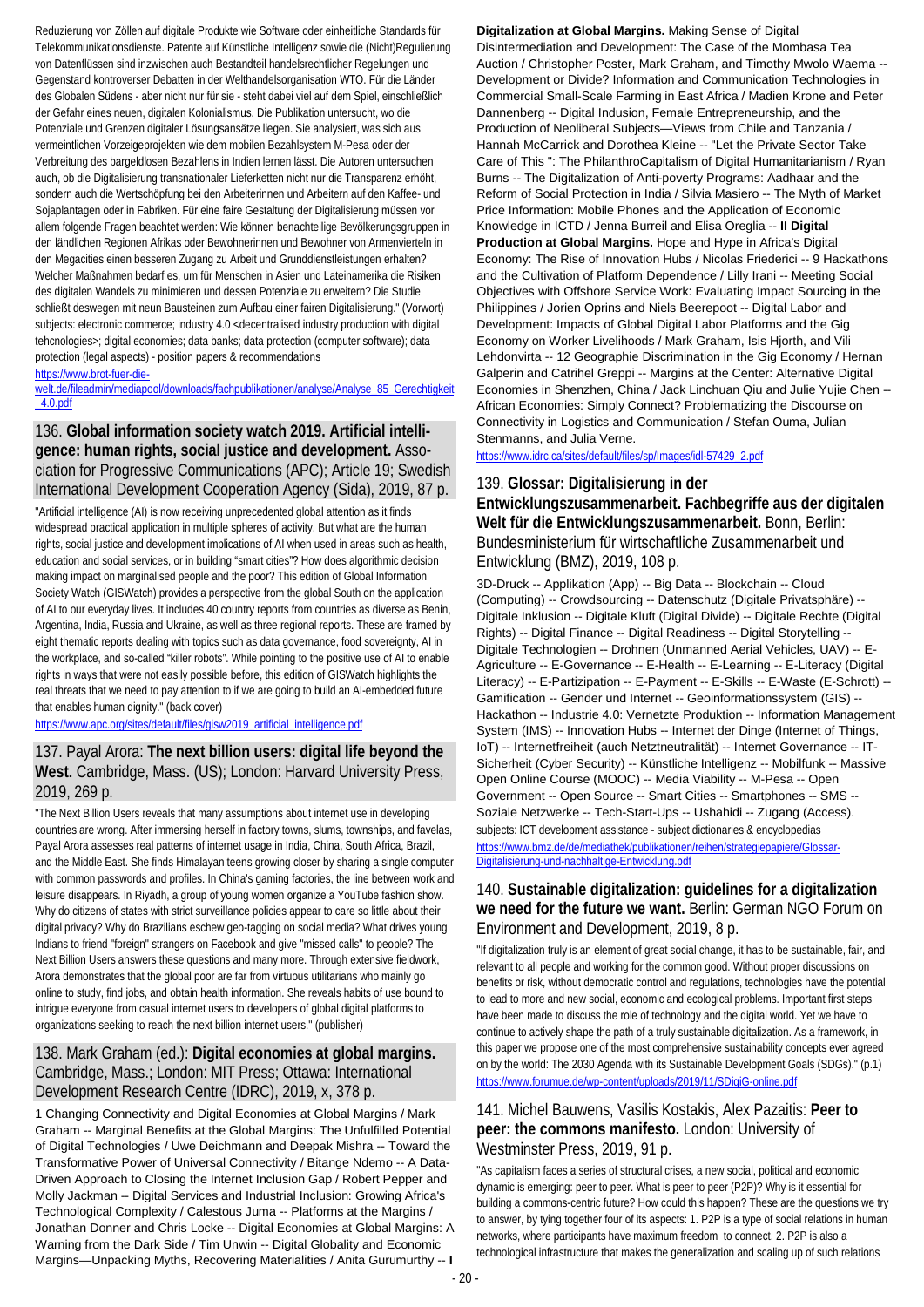possible. 3. P2P thus enables a new mode of production and property. 4. P2P creates the potential for a transition to an economy that can be generative towards people and nature. We believe that these four aspects will profoundly change human society. P2P ideally describes systems in which any human being can contribute to the creation and maintenance of a shared resource while benefiting from it. There is an enormous variety of such systems: from the free encyclopedia Wikipedia to free and open-source software projects, to open design and hardware communities, to relocalization initiatives and community currencies." (introduction)

<https://www.uwestminsterpress.co.uk/site/books/10.16997/book33/>

### 142. Didier Bigo, Engin F. Isin, Evelyn Ruppert (eds.): **Data politics: worlds, subjects, rights.** London, New York: Routledge, 2019, ix, 293 p.

**Part I. Conditions of possibility of data politics.** Knowledge infrastructures under siege: climate data as memory, truce, and target / Paul N. Edwards -- Against infrasomatization: towards a critical theory of algorithms / David M. Berry -- Surveillance capitalism, surveillance culture and data politics / David Lyon -- **Part II. Worlds.** Mutual entanglement and complex sovereignty in cyberspace / Ronald J. Deibert and Louis W. Pauly - - Digital data and the transnational intelligence space / Didier Bigo and Laurent Bonelli -- From fake to junk news: the data politics of online virality / Tommaso Venturini -- Seeing like Big Tech: security assemblages, technology, and the future of state bureaucracy / Félix Tréguer -- **Part III. Subjects.** Towards data justice: bridging anti-surveillance and social justice activism / Lina Dencik, Arne Hintz and Jonathan Cable -- Theses on automation and labour / Brett Neilson and Ned Rossiter -- Data's empire: postcolonial data politics / Engin Isin and Evelyn Ruppert -- **Part IV. Rights.** The right to data oblivion / Giovanni Ziccardi -- Data citizens: how to reinvent rights / Jennifer Gabrys -- Data rights: claiming privacy rights through international institutions / Elspeth Guild. <https://www.taylorfrancis.com/books/e/9781315167305>

## 143. Werner Bogula: **Digitale Plattformen für internationale Kulturbeziehungen: sichere Kommunikation und Kooperation im Netz.** Stuttgart: Institut für Auslandsbeziehungen (ifa), 2019, 87 p.

"Die vorliegende Studie untersucht, mit welchen Mitteln der ursprüngliche emanzipatorische Anspruch der erhofften neuen Freiräume mit Hilfe digitaler Instrumente eingelöst werden kann. Es werden digitale Plattformen für Projekte der Auswärtigen Kultur- und Bildungspolitik (AKBP) analysiert sowie neueste noch in der Entwicklung befindliche dezentrale Technologien aufgezeigt, die für negative Entwicklungen des Netzes neue Lösungen anbieten." (S.6) subjects: digital platforms, internet portals

<http://dx.doi.org/10.17901/AKBP1.08.2019>

## 144. Hugues Ferreboeuf (ed.): **Lean ICT: towards digital sobriety.** Shift Project, 2019, 89 p.

"The current trend for digital overconsumption in the world is not sustainable with respect to the supply of energy and materials it requires. Digital transition as it is implemented at present results from a considerable expansion of the direct energy footprint of digital technologies, with an annual growth of from 9% to 10% according to the different hypotheses. This hyper-growth, occurring in spite of regular advances made up to now in the energy efficiency of digital devices and systems, is resulting in: The appropriation of a progressively disproportionate share of available electricity, increasing tension on the buildup of non-carbon production sources; The increase by half in 5 years of digital technology in GHG emissions (2.5% to 3.7% between 2013 and 2018) and a twofold increase of this ratio from now to 2025 (if data traffic continues to grow by 30% a year); Increasing demand for rare and critical metals of which many are essential for low carbon energy technologies, hence a risk of tension regarding supplies, exacerbated by the almost monopolistic position of China with respect to most of these metals ... So that digital transition can contribute to reducing the global energy consumption of a system, it is vital to change our consumption patterns and integrating digital technology in our projects, by applying the following recommendations: 1. Adopt digital sobriety as a principle of action; 2. Inform and spread awareness; 3. Mobilize the lever of public purchasing; 4. Allow companies and organizations to manage the environmental dimension of their digital transition; 5. Carry out a carbon balance of digital projects to facilitate their prioritization; 6. Improve consideration of the systemic dimensions of digital technology; 7. Work at the European scale and with international organizations." (conclusions, p.60-63)

[https://theshiftproject.org/wp-content/uploads/2019/03/Lean-ICT-Report\\_The-Shift-](https://theshiftproject.org/wp-content/uploads/2019/03/Lean-ICT-Report_The-Shift-Project_2019.pdf)[Project\\_2019.pdf](https://theshiftproject.org/wp-content/uploads/2019/03/Lean-ICT-Report_The-Shift-Project_2019.pdf)

145. Anja Höfner, Vivian Frick (eds.): **Was Bits und Bäume verbindet: Digitalisierung nachhaltig gestalten.** München: oekom Verlag, 2019, 144 p.

1. Sozial-ökologische Auswirkungen der Digitalisierung: Wer hat die Last

unseres digitalen Lebens zu tragen? Eine Reise in den Globalen Süden, zu den Produktionsstätten Chinas und den Konsument\*innen digitaler Technologien -- 2. Datenschutz und Umweltschutz: Wie kann ein nachhaltiger Umgang mit Daten aussehen? Ist es smart, so viele Daten wie möglich zu sammeln und zu verarbeiten? Wie soll der Datenzugang gestaltet werden? -- 3. Macht, Märkte, Monopole: Wem gehört das Internet? Wie wirken sich digitale Anwendungen auf unser Wirtschaftssystem, die Vermögens- und Machtverteilung aus? -- 4. Alternatives Wirtschaften: Wie können wir im Kontext der Digitalisierung eine nachhaltige und demokratische digitale Wirtschaft gestalten? -- 5. Nachhaltigkeits- und Tech-Bewegung: Wie können sich die verschiedenen Akteure weiter

vernetzen, gemeinsame Forderungen entwickeln und für eine nachhaltige Digitalisierung einsetzen?

subjects: digitalization; sustainable development; data protection (legal aspects); internet governance; alternative economy

[https://germanwatch.org/sites/germanwatch.org/files/Was%20Bits%20&%20B%C3%A4ume](https://germanwatch.org/sites/germanwatch.org/files/Was%20Bits%20&%20B%C3%A4ume%20verbindet%20-%20Buch.pdf) [%20verbindet%20-%20Buch.pdf](https://germanwatch.org/sites/germanwatch.org/files/Was%20Bits%20&%20B%C3%A4ume%20verbindet%20-%20Buch.pdf)

### 146. Mozilla Foundation: **Internet health report 2019.** Bielefeld: transcript, 2019, 116 p.

"This report is structured according to five overlapping themes that we consider a helpful framework for assessing internet health: privacy and security, openness, digital inclusion, web literacy, and decentralization, but it's designed so you can read the articles in any order." (introduction)

<https://www.transcript-verlag.de/978-3-8376-4946-8/internet-health-report-2019/>

### AFRICA, SUB-SAHARAN

147. Dabié Désiré Axel Nassa (eds.): **Numérique, espaces et sociétés en Afrique.** Paris: L'Harmattan, 2019, 403 p. table of contents: http://scans.hebis.de/44/99/99/44999997toc.pdf subjects: telecommunication markets; agricultural information & extension; mobile banking & commerce; electronic commerce; mobile phones - Côte d'Ivoire / Ivory Coast; Tanzania; Togo

### AMERICAS & CARIBBEAN

### 148. **Assessing internet development in Brazil: using UNESCO's Internet Universality Indicators.** Paris: UNESCO; Brazilian Network Information Center (NIC.br); Regional Center for Studies on the Development of the Information Society (Cetic.br), 2019, 197 p.

"The development of the national environment of the Internet in Brazil is strong and positive, and in line with international standards when considering the regulatory framework. However, there are enforcement problems in some areas and significant shortcomings in access and connectivity for citizens. Although there has been an increase in access to the Internet for Brazilians, there are still inequalities in the conditions for use and appropriation of ICTs, which can be pointed out as one of the most critical national issues for Internet development." (executive summary, p.17)

<https://unesdoc.unesco.org/ark:/48223/pf0000372330.locale=en>

### 149. Ana Rivoir, María Julia Morales (coord.): **Tecnologías digitales: miradas críticas de la apropiación en América Latina.** Buenos Aires: CLACSO; Montevideo: RIAT, 2019, 405 p.

Sección I. Revisiones y aportes conceptuales sobre apropiación de tecnologías digitales -- Sección II. Tecnologías digitales en la educación y la infancia -- Sección III. Territorios y apropiación digital -- Sección IV. Apropiaciones en la economía y el gobierno -- Sección V. Apropiación digital para la participación y en los movimientos sociales.

subjects: internet & social media use; internet & social media use: older adults; digital media use: children; mobile phone use; educational use of ICTs / internet; media use: minorities & disadvantaged groups; electronic commerce; e-governance / e-democracy; gender advocacy; social movements; cyber advocacy / digital activism - Latin America; Argentina; Chile; Mexico; Uruguay

<http://biblioteca.clacso.edu.ar/clacso/se/20191128031455/Tecnologias-digitales.pdf>

### 150. Luis M. Romero Rodríguez, Diana Rivera Rogel (comp.): **La comunicación en el escenario digital: actualidad, retos y prospectivas.** Lima: Pearson Educación de Perú, 2019, 879 p.

"Esta obra colectiva de 25 capítulos cuenta con la visión de más de 60 expertos de la comunicación digital de cinco países y está avalada por grupos de investigación de universidades de primer nivel, así como de resultados de proyectos de investigación europeos e iberoamericanos. Asistimos a un replanteamiento de las bases del periodismo,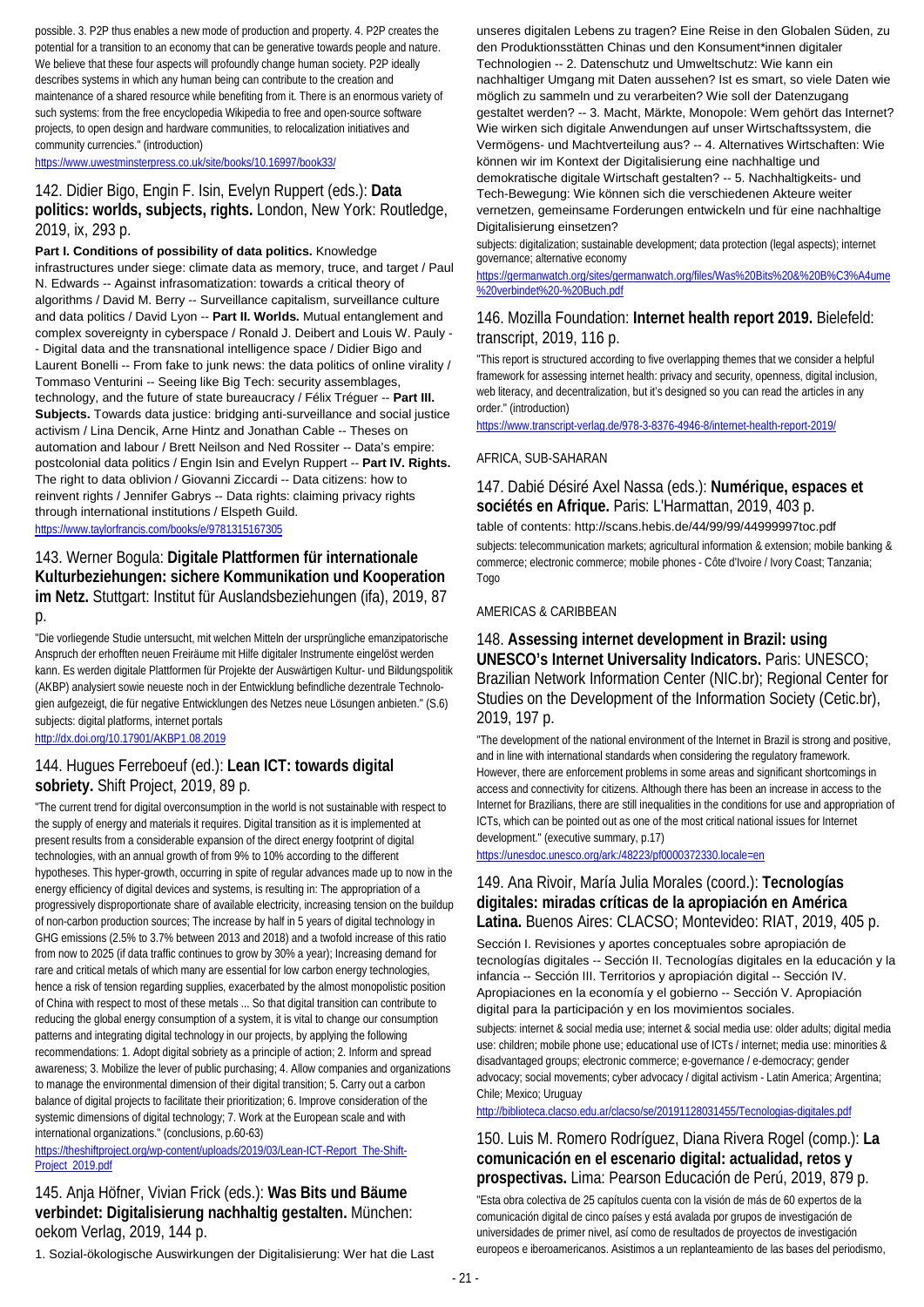de la gestión y transmisión de la información, de los formatos y géneros con los cuales se puede contar, incluso de cómo se hacen las noticias o de quiénes las cuentan; a la vez de explorar los fenómenos más actuales de la comunicación como la posverdad, las fake news, el storytelling, los influencers, la gamificación, el machine-learning y el big data, entre otros." (tapa posterior)

subjects: digitalization; prosumers; digital journalism, online journalism; internet & social media use; digital radio; entertainment media industries; sport programmes; infotainment / politainment; advertising industries & markets; algorithms & big data - Latin America; Spain

## 151. María Ángeles Rubio, Jorge Albarracín: **Las TIC en la agricultura boliviana: nuevas oportunidades para todos los productores?.** La Paz: Universidad Mayor de San Andrés (UMSA), CIDES, 2019, 205 p.

I. Características del contexto boliviano -- II. Caracterización del entorno TIC en la agricultura boliviana: Entorno TIC dirigido a la agricultura; Las TIC responden a la necesidades de información de la agricultura; Perspectivas de las TIC en la agricultura latinoamericana; Entorno TIC en el medio rural boliviano; Infraestructuras de comunicación facilitando la conectividad; Investigación y desarrollo: generande y transmitiendo innovación; Actores del proceso: predisposición de la población y capacitación en TIC -- III. Introducción de las TIC en la agricultura boliviana: Necesidades de información en el campo boliviano; Software TIC para la agricultura, una oferta todavía incipiente; Usuarios y potenciales usuarios: tejiendo una red de demanda -- Conclusiones. subjects: agricultural information & extension; eagriculture / ICTs and agriculture - Bolivia

## 152. Caroline Stratton, David Nemer: **ICTD research in Latin America: literature review, scholar feedback, and recommendations.** In: Information Technology for Development, 2019

"Reviews of the ICTD literature have noted a scarcity of studies about Latin American countries. We investigate (1) what are the alternatives to ICTD and English-language ICTD publication venues researchers utilize to disseminate their work and why they may do so, and (2) what methodological, theoretical, and contextual characteristics these researchers bring to their publications. The study takes a two-pronged approach to answer these questions: a survey of researchers who have conducted ICTD research in Latin America and an analysis of their ICTD publications. We find that researchers use an array of specific alternative and additional terms to describe ICTD research, that methodological and theoretical characteristics of the literature resemble ICTD in general, and that contextual coverage of the region is lacking. Our results prompt a set of recommendations for better incorporating scholarship about Latin America in the ICTD field as well as improving global coverage of the ICTD community." (abstract) <https://doi.org/10.1080/02681102.2019.1701970>

## ASIA & PACIFIC

153. Htaike Htaike Aung, Wai Myo Htut: **From blogging to digital rights: Telecommunications reform in Myanmar.** In: Lisa Brooten, Jane Madlyn McElhone, Gayathry Venkiteswaran (eds.): Myanmar media in transition: legacies, challenges and change. Singapore: ISEAS, 2019, p.366-376

"The uptake of telecommunications technology in Myanmar has been nothing short of dramatic. After years of restricted access to information and freedom of expression, it has been a remarkable journey for civil society groups like MIDO to witness the growing interest and demand, especially among the youth, to use smartphones to engage politically and socially. Yet the challenges are still there, not only because of the restrictive laws but also because of the threats resulting from hate speech and misleading information that affect people's right to know. There are still missing pieces in terms of privacy and data protection, which will be crucial if the government goes ahead with its plans to introduce e-government systems and digital identification methods. If private telecommunication operators succeed in amending their licensing agreements so they are no longer responsible for offering coverage to all areas of the country, especially those with ongoing conflicts, it will mean that communities or individuals that most need connectivity will not have access through mobile telephones. It is becoming increasingly important to demand governmental and corporate transparency, as well as meaningful public participation, in the formulation of policies and laws for the telecommunications sector." (p.374)

<https://www.degruyter.com/viewbooktoc/product/547269>

## **Disaster & Humanitarian Crisis Communication**

### GENERAL & INTERNATIONAL

154. **CDAC facilitator's guide for technical training.** London: Communicating with Disaster Affected Communities (CDAC), 2019, 21 p.

"The core document of CDAC's technical training is the facilitator's guide – a document that leads facilitators, agencies and staff through an all-inclusive journey in communication and community engagement best practice. The guide aspires to: Provide information for people affected by disaster to save lives, mitigate risk and enable people to take the best possible action by being as informed as possible; Set up mechanisms for two-way communication between humanitarian actors and the people they seek to serve to engage communities and enable humanitarian programmes to be informed by communities, to enable their participation in humanitarian response and to hold actors to account; Enable communication between disaster-affected people themselves to help people's coping mechanisms and so that people can help each other; and Engage in collaboration across different humanitarian actors, with different humanitarian actors to harness different experiences, skills and expertise." (cdacnetwork.org)

<http://www.cdacnetwork.org/tools-and-resources/i/20190902085439-tnop6>

### 155. Johannes Paulmann: **Humanitarianism and media: 1900 to the present.** New York; Oxford: Berghahn, 2019, viii, 305 p.

Humanitarianism and Media: Introduction to an Entangled History / Johannes Paulmann -- **Part I: Humanitarian Imagery.** 1. Promoting Distant Children in Need: Christian Imagery in the Late Nineteenth and Early Twentieth Centuries / Katharina Stornig -- 2. "Make the Situation Real to Us without Stressing the Horrors": Children, Photography and Humanitarianism in the Spanish Civil War / Rose Holmes -- 3. Humanitarianism on the Screen: The ICRC Films, 1921–1965 [Appendix: ICRC 'Humanitarian' Films] / Daniel Palmieri -- 4. "People Who Once were Human Beings Like You and Me": Why Allied Atrocity Films of Liberated Nazi Concentration Camps in 1944–46 Maximized the Horror and Universalized the Victims / Ulrike Weckel -- 5. The Polemics of Pity: British Photographs of Berlin, 1945–1947 / Paul Betts -- 6. The Human Gaze: Photography after 1945 / Tobias Weidner -- **Part II: Humanitarian Media Regimes.** 7. On Fishing in Other People's Ponds: The Freedom from Hunger Campaign, International Fundraising, and the Ethics of NGO Publicity / Heike Wieters -- 8. Advocacy Strategies of Western Humanitarian NGOs from the 1960s to the 1990s / Valérie Gorin -- 9. Humanitarianism and Revolution: Samed, the Palestine Red Crescent Society, and the Work of Liberation / Ilana Feldman -- 10. Mediatization of Disasters and Humanitarian Aid in the Federal Republic of Germany / Patrick Merziger -- 11. NGOs, Celebrity Humanitarianism, and the Media: Negotiating Conflicting Perceptions of Aid and Development during the "Ethiopian Famine" / Matthias Kuhnert -- 12. The Audience of Distant Suffering and the Question of (In)Action / Maria Kyriakidou.

## 156. Barnaby Willitts-King, John Bryant, Kerrie Holloway: **The humanitarian 'digital divide'.** Overseas Development Institute (ODI), Humanitarian Policy Group (HPG), 2019, 31 p.

"Technology has driven major change in some areas of humanitarian response, but its use can also be biased and blind to risks. A tendency towards techno-optimism risks avoiding fundamental questions around the limits of technology, the role of the private sector (including local and regional technology entrepreneurs) and identifying when technology is and is not useful. Technology is not inclusive by nature. The humanitarian digital divide exists and there is growing awareness of this, but the humanitarian system is currently focused mainly on digital risks, meaning insufficient attention is placed on questions of how to root digital tools in a more inclusive framework. We need to go beyond token moves to more inclusive digital approaches and really delve into what is required for genuine change." (conclusions, p.23)

[https://www.odi.org/sites/odi.org.uk/files/resource](https://www.odi.org/sites/odi.org.uk/files/resource-documents/digital_divide_lit_review_web_0.pdf)[documents/digital\\_divide\\_lit\\_review\\_web\\_0.pdf](https://www.odi.org/sites/odi.org.uk/files/resource-documents/digital_divide_lit_review_web_0.pdf)

### 157. Glenda Cooper: **Reporting humanitarian disasters in a social media age.** New York: Routledge, 2018, 252 p.

"Drawing on more than 100 in-depth interviews with journalists and aid agency press officers, participant observations at the Guardian, BBC and Save the Children UK, as well as the ordinary people who created the words and pictures that framed these disasters, this book reveals how humanitarian disasters are covered in the 21st century – and the potential consequences for those who posted a tweet, a video or photo, without ever realising how far it would go." (publisher)

<https://www.taylorfrancis.com/books/9781351054546>

### AFRICA, SUB-SAHARAN

158. C. Fricke: **We need to talk: effective Ebola risk communication requires respect and transparency and remains as vital as ever. An assessment of changing communication needs and preferences in Beni, North Kivu.**  Translators Without Borders, 2019, 43 p. *also published in French*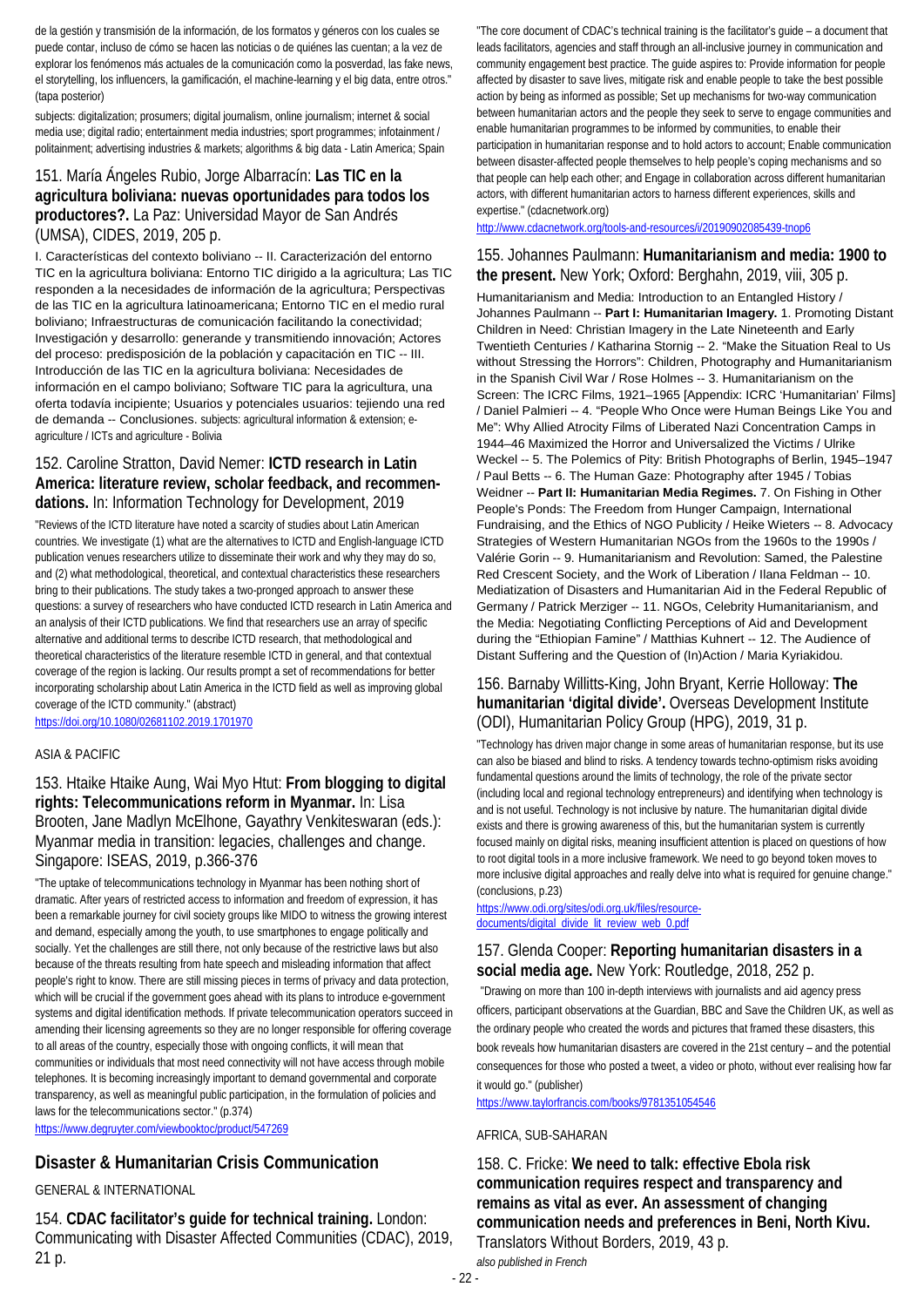"Interviews with health communicators and residents in September 2019 found that language barriers impede understanding of critical information on Ebola. Information in French and Swahili does not reach everyone. People misunderstand seemingly simple medical words in French. Swahili is best understood in the version local to Beni, while women and older people in the Beni area need information in localized Nande. Military personnel and their families need information in Lingala. To effectively communicate about Ebola, information needs to be relayed in all four languages. The use of technical terminology presents its own language barrier. Key terms related to Ebola are in French and are not consistently translated. Health communicators themselves misunderstand them. Study participants explained that some words related to the outbreak are socially and culturally unacceptable. People consider those words harsh and offensive, especially words they associate with death. As a result, many people are reluctant to use those words. Health communicators replace them with their own euphemistic explanations. These alternatives can be inconsistent and vague, potentially leading to misunderstandings. Health communicators need support to translate Ebola-related terms in a socially acceptable and consistent way. The content of the information provided is also problematic. Current messages on Ebola offer only basic information and instructions. They do not provide information that will help people to better understand why and how the prevention and treatment of Ebola works. People's questions have evolved with the dynamics of the outbreak and changes in the response strategy. Study participants asked for complex and transparent information in a language and style that is familiar to them. They want in-depth explanations that relate to the latest developments. Yet health communicators lack communication tools and training adapted to these developments, and struggle to provide clear and consistent answers. The resulting misunderstandings and contradictions confuse people, and the lack of detailed explanations creates further doubt and frustration." (summary)

[https://translatorswithoutborders.org/wp-](https://translatorswithoutborders.org/wp-content/uploads/2019/12/CR_DRC_BeniAssessment_EN_FINAL.pdf)

[content/uploads/2019/12/CR\\_DRC\\_BeniAssessment\\_EN\\_FINAL.pdf](https://translatorswithoutborders.org/wp-content/uploads/2019/12/CR_DRC_BeniAssessment_EN_FINAL.pdf)

### ASIA & PACIFIC

### 159. Matt Abud, Syed Zain Al-Mahmood, Rezaur Rahman, Hasan James: **Information needs assessment: Rohingya and host communities, Cox's Bazaar, Bangladesh.** Internews, 2019, 60 p.

"This Information Ecosystem Assessment builds on the previous study conducted by Internews and the Emergency Telecoms Sector in late 2017. It targets both refugee and host communities, through an extensive quantitative survey and select Focus Group Discussions. The standout change between the two Assessments is the dramatic increase in the number of refugees who say they now have enough information to make decisions about their daily lives: the percentage jumped from 23% in 2017 to 92% in the recent study. This is evidence that the efforts to provide information, by Internews, BBC Media Action, Translators Without Borders, and a range of humanitarian organisations, has had real impact in meeting information needs. Upon close examination, however, the increase is not a straightforward win. Large numbers of refugees still report confusion over how to access several services and meet basic needs, with 40% saying they were unsure how to obtain more or better food. Similarly large percentages needed information about financial support, water supplies aid registration general information about events around the camps, what was happening in Myanmar / Rakhine, and long-term options for their and their children's futures. As discussed in the report, it is possible that refugees don't identify the lack of answers to these questions as an 'information gap' that affects their ability to make decisions, but rather a simple lack of options that better information can't resolve." (executive summary)

[https://internews.org/sites/default/files/2019-](https://internews.org/sites/default/files/2019-08/Rohingya_Info_Needs_Assessment_2019.pdf) [08/Rohingya\\_Info\\_Needs\\_Assessment\\_2019.pdf](https://internews.org/sites/default/files/2019-08/Rohingya_Info_Needs_Assessment_2019.pdf)

### **Economics & Management of Media**

### AMERICAS & CARIBBEAN

## 160. Gabriel Kaplún (coord.): **Vivir o sobrevivir? Sostenibilidad de las alternativas mediáticas en Uruguay.** Montevideo: Friedrich-Ebert-Stiftung (FES), 2019, 67 p.

"Presentamos aquí datos básicos de los 13 casos analizados, principalmente desde la perspectiva de sus responsables. La Diaria, fundado en 2006, es un periódico impreso ... Portal 180 es un portal web informativo que opera con una lógica empresarial basada en la venta de espacios publicitarios ... Sudestada es un portal web que busca focalizarse en «la investigación periodística, el periodismo de datos y las coberturas de contexto» ... Canal U es una señal de televisión que se emite en sistemas para abonados («cables») nacionales y regionales ... Giro TV fue un proyecto empresarial que se conformó entre La Diaria y un conjunto de realizadores audiovisuales para presentarse al llamado a televisión digital terrestre comercial en 2013 ... Mi Canal, un proyecto de la central de trabajadores PIT-CNT, también se presentó y obtuvo una frecuencia en el llamado de televisión digital terrestre de 2013 ... Parking Films es una productora audiovisual de cine y televisión, proyecto unipersonal reciente (2014) de un realizador con trayectoria previa en otras productoras ... Coral Films-Efecto Cine es una empresa dedicada a la realización de películas con potencialidad de difusión masiva (Coral) y a la proyección itinerante en pantalla inflable en

espacios públicos de filmes propios y de otros realizadores uruguayos (Efecto Cine) ... Tiranos Temblad difundía semanal o quincenalmente en YouTube acontecimientos uruguayos seleccionados de los videos subidos a esa red por los usuarios ... El responsable del semanario impreso San José Hoy transitó una experiencia anterior, el periódico cooperativo Hechos de San José, que en sus tres años de existencia en los 80 empataba las cuentas ... La Asociación de Radios del Interior (RAMI) reúne a 140 emisoras distribuidas en todo el interior del país ... Las radios comunitarias uruguayas surgieron en la década de los 90 y se mantuvieron en la ilegalidad hasta la aprobación de una ley que inició un proceso de regularización que ha amparado hasta ahora a 165 ... Televisión Nacional de Uruguay (TNU), el canal estatal fundado en 1965, cubre casi todo el territorio nacional gracias a una red de repetidoras locales." (p.11-13)

subjects: financial sustainability of media; nonprofit media; alternative media; citizen / community journalism; community media sustainability - Uruguay <http://library.fes.de/pdf-files/bueros/uruguay/15739-20191204.pdf>

### ASIA & PACIFIC

### 161. Chanpreet Arora: **The evolving Indian media market: succeeding through localisation.** Oxford: Reuters Institute for the Study of Journalism, 2019, 44 p.

"India, with about 1.3 billion people, has a teledensity of 91% with 1.7 billion mobile connections and 700 million unique subscribers. There are 525 million internet users led by mobile internet. Mobile, therefore, is now the primary screen in India. It is disrupting media consumption patterns as it has created an ecosystem for personalised single user entertainment. India has the second largest population of internet users in the world and one of the highest per capita video consumption. 325 million individuals accessed video entertainment, 245 million individuals consumed news online and 150 million individuals tuned into audio streaming platforms in 2018. The mobile user is demonstrating unprecedented behaviour that cannot be anticipated based on empirical data. This digital disruption is challenging the way media companies develop brands and business models."  $(p.1)$ 

[https://reutersinstitute.politics.ox.ac.uk/sites/default/files/2019-](https://reutersinstitute.politics.ox.ac.uk/sites/default/files/2019-09/Chanpreet_Arora_Journalist_Fellow_paper.pdf) [09/Chanpreet\\_Arora\\_Journalist\\_Fellow\\_paper.pdf](https://reutersinstitute.politics.ox.ac.uk/sites/default/files/2019-09/Chanpreet_Arora_Journalist_Fellow_paper.pdf)

### 162. Giorgi Jangiani: **Media influence matrix: Georgia. Funding journalism.** Budapest: Center for Media, Data and Society (CMDS), 2019, 24 p.

"The largest funders in the Georgian media are the government (through the state budget) and the banking sector with their associated companies (through advertising spending). In 2018, public broadcasters received the largest portion of public money, over GEL 60m, which is worth nearly 75% of the entire television ad market. The amount of annual funding that public media get from the state budget is regulated by legislation: the broadcasting law says that this subsidy should be equal to at least 0.14% of the country's Gross Domestic Product (GDP).[1] The two broadcasters that receive state funding are GPB and Adjara TV.[2] Two other key sources of public investment in the media are political advertising and government spending on buying press services. Although news is a product in high demand, the news media is hardly a lucrative business in Georgia. The advertising market has declined in recent years. In 2018, the television ad spending declined to GEL 56m (US\$ 22m) from GEL 68m (US\$ 27.2m) in the previous year. Between 2016 and 2018, six of the ten largest television companies on the market incurred losses. Of all media though, the print media sector has experienced the most dramatic decline in advertising revenues and paid circulation in recent years." (p.2)

[https://cmds.ceu.edu/sites/cmcs.ceu.hu/files/attachment/basicpage/1435/mimreportgeorgiare](https://cmds.ceu.edu/sites/cmcs.ceu.hu/files/attachment/basicpage/1435/mimreportgeorgiaregulation.pdf) [gulation.pdf](https://cmds.ceu.edu/sites/cmcs.ceu.hu/files/attachment/basicpage/1435/mimreportgeorgiaregulation.pdf)

### 163. Gulnura Toralieva: **Media influence matrix: Kyrgyzstan. Funding Journalism.** Budapest: Central European University, Center for Media, Data and Society (CMDS), 2019, 22 p.

"The media sector in Kyrgyzstan is heavily dominated by the government through both ownership and funding. The government funds a large pool of state-owned media companies, including newspapers, radio broadcasters and the public service operator KTRK. According to our estimates, the government spent some US\$ 7.6m in the media in 2018, more than 75% of which was accounted for by the state budget allocation for KTRK. On top of that, in a move aimed at gaining loyalty of media outlets, it is believed that the government is using state-owned companies, mainly banks and mining firms, or other public institutions, to fund more media. The value of these contributions is not publicly available. According to our calculations, and interviews with experts and journalists carried out for this report, we estimate the value of government funding in the media to be upwards of US\$ 10m, which is equivalent to roughly half the value of the advertising market in Kyrgyzstan. Such an overly dominant position of the government in the media harms the country's journalism in many ways. First, most of the media that relies on government cash is biased in its reporting. KTRK, one of the most influential broadcasters in Kyrgyzstan thanks partly to its nationwide coverage, is a devoted promoter of state policies and rarely provides alternative points of view. More than a third of KTRK's airtime is filled with state propaganda, recent studies showed. Second, the government's intervention in the media has a distorting effect on the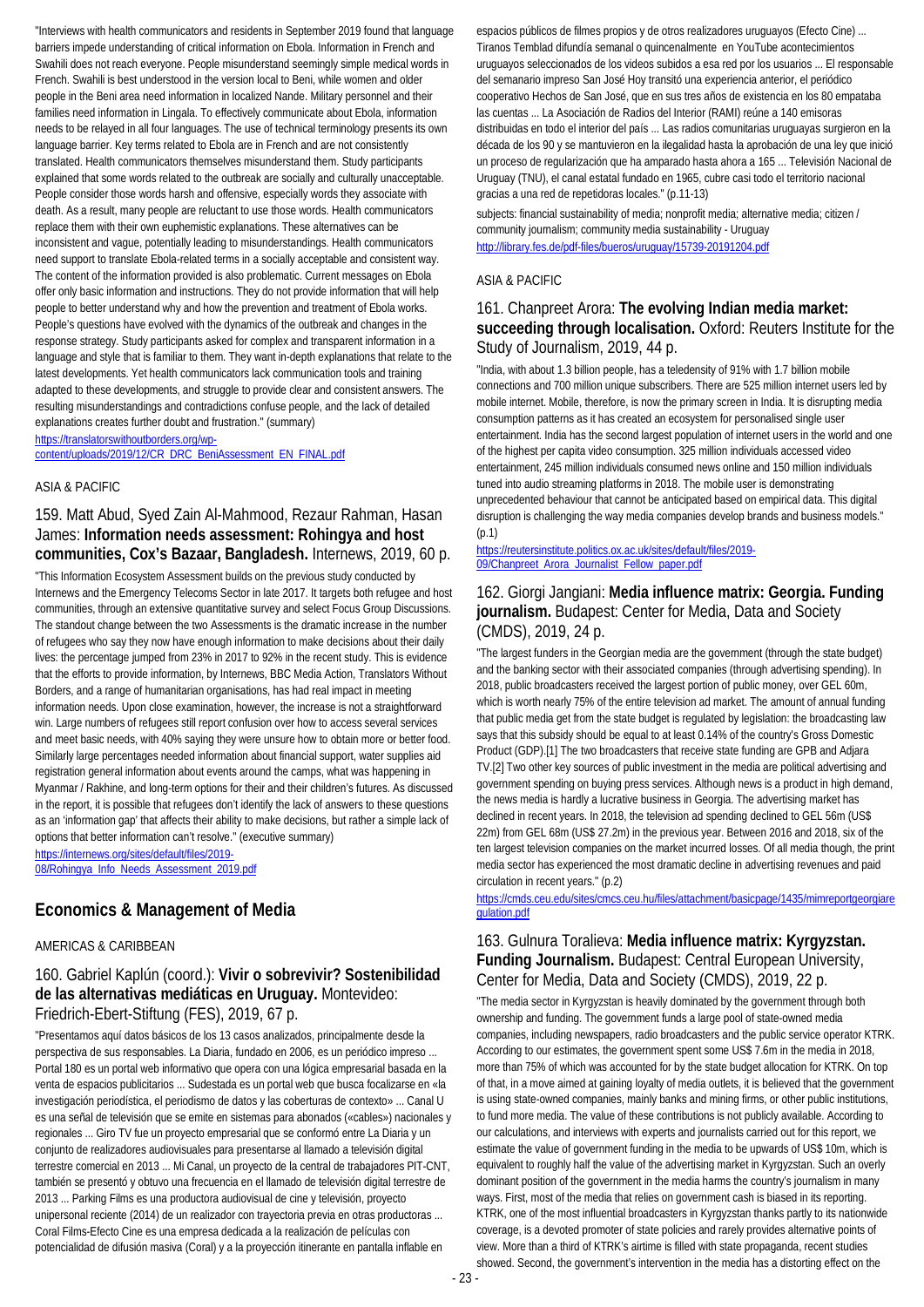market, discouraging investments and stymieing innovation and experimentation. Besides government funding, a major source of revenue for the media is the informal financing, comprising ad hoc contributions made by people or companies to media outlets as a way to buy their allegiance ... Philanthropy remains the sole source of support for independent media. However, its contribution is a pittance compared to the other sources of media funding. The philanthropy funding in the Kyrgyz media during the past decade, some US\$ 6.1m, is less than two-thirds of the state spending in one year alone." (p.4) [https://cmds.ceu.edu/sites/cmcs.ceu.hu/files/attachment/basicpage/1622/mimkyrgyzstanfund](https://cmds.ceu.edu/sites/cmcs.ceu.hu/files/attachment/basicpage/1622/mimkyrgyzstanfunding.pdf) [ing.pdf](https://cmds.ceu.edu/sites/cmcs.ceu.hu/files/attachment/basicpage/1622/mimkyrgyzstanfunding.pdf)

### EUROPE

### 164. **CANnual report 2019: Changing landscapes. The past five years of the advertising industry of Central and Eastern Europe.** 5th annual report Budapest: WeCAN Communications, 2019, 177 p.

subjects: advertising industries & markets - Baltic States; Bosnia-Herzegovina; Bulgaria; Croatia; Czech Republic; Hungary; Poland; Romania; Russia; Serbia; Slovakia; Slovenia; Ukraine - country surveys

<https://wecan.net/cannual-report/>

### 165. Christopher Buschow, Christian Wellbrock: **Money for nothing and content for free? Zahlungsbereitschaft für digitaljournalistische Inhalte.** Düsseldorf: Landesanstalt für Medien Nordrhein-Westfalen (LfM), 2019, 42 p.

"Die vorliegende Studie untersucht, wie etablierte Medienunternehmen und journalistische Neugründungen in Deutschland nutzerseitige Zahlungsbereitschaft für digitaljournalistische Inhalte besser identifizieren, fördern und abschöpfen können. Auf Grundlage einer für die deutsche Online-Bevölkerung repräsentativen Befragung mit rund 6.000 Teilnehmerinnen und Teilnehmern und acht vertiefenden Gruppendiskussionen gelangt die Studie zu folgenden Kernergebnissen: 1. Nutzerinnen und Nutzer zahlen am liebsten für "harten" Journalismus ... 2. Nutzerinnen und Nutzer wünschen sich Orientierungshilfe im Inhalte-Dschungel ... 3. Digitaler Journalismus wird (immer noch) häufig als "Katze im Sack" wahrgenommen ... 4. Digitaler Journalismus ist Nutzerinnen und Nutzern zu teuer ... 5. Nutzerinnen und Nutzer sollten in der Lage sein, vertrauenswürdigen und demokratisch wertvollen Journalismus erkennen zu können." (executive summary)

subjects: digital journalism, online journalism; financial sustainability of media - Germany interviews & surveys

[https://publikationen.medienanstalt-nrw.de/modules/pdf\\_download.php?products\\_id=586](https://publikationen.medienanstalt-nrw.de/modules/pdf_download.php?products_id=586)

### 166. Guido Vogt: **Fernsehsender beraten: Organisationsentwicklung, Innovationsstrategien und Change Management.**  Baden-Baden: Nomos, 2019, 306 p.

"Das Fernsehen ist angesichts des digitalen Wandels und allgegenwärtiger Bewegtbildinhalte einer existentiellen Bewährungsprobe ausgesetzt. Nur die Neuentwicklung von Geschäftsmodellen und Formaten, die echte "Originals" darstellen, kann das langfristige Überleben der Sender sichern. Gleichzeitig gilt es eine systematische Technologie-Früherkennung und Implementierung zu betreiben. Der Band stellt ein geeignetes Innovations- und Veränderungsmanagement vor, um professionelle Content-Kreationen und Technologie-Lösungen qualitäts-, termin- und kostengerecht bereitzustellen. Dabei wird besonders den Möglichkeiten zum kreativen Arbeiten Rechnung getragen. Denn Kreativität ist am Ende entscheidend für den Erfolg im TV-Markt." (Verlagsinformation) subjects: television management; organizational development; change & process management; coaching; consulting - Germany

<https://doi.org/10.5771/9783845290188>

## **Ethics in Communication & Media Accountability**

## GENERAL & INTERNATIONAL

## 167. Ann Luce (ed.): **Ethical reporting of sensitive topics.**  London; New York: Routledge, 2019, xiv, 294 p.

Introduction / Ann Luce -- Ethics, Responsibility and Self-Care. Journalism Standards on the Job / Chris Frost -- Learning to Cope with the Tough Times / Lyn Barnes -- Reporting Sensitive Topics. Reporting Child Sexual Abuse / Amanda Gearing -- Reporting Suicide / Ann Luce -- Reporting Violence. Reporting Mass Shootings / Glynn Greensmith -- Reporting Urban Violence and Gangs / Mathew Charles -- Reporting Health. Reporting "Critical" Health Journalism / John Lister -- Reporting on Drugs, Diets, Devices and Other Health Interventions / Kim Walsh-Childers -- Reporting Science and the Environment. Reporting Controversial Science / Shelley Thompson & Hilary Stepien -- Reporting Climate Change / Bob Wyss -- Reporting Natural Disasters in the Digital Age / Amanda Gearing --

Reporting Cultural, Ethnic and Geographical Difference. Reporting on "Other" Cultures / Alex Wake -- Reporting on International Migration / Jeremaiah Opiniano -- Conclusion: Further Hints and Tips. <https://www.taylorfrancis.com/books/e/9781351166324>

## 168. **The state of deepfakes: landscape, threats, and impact.**  Amsterdam: Deeptrace, 2019, 20 p.

"Our research revealed that the deepfake phenomenon is growing rapidly online, with the number of deepfake videos almost doubling over the last seven months to 14,678. This increase is supported by the growing commodification of tools and services that lower the barrier for non-experts to create deepfakes. Perhaps unsurprisingly, we observed a significant contribution to the creation and use of synthetic media tools from web users in China and South Korea, despite the totality of our sources coming from the English-speaking Internet. Another key trend we identified is the prominence of non-consensual deepfake pornography, which accounted for 96% of the total deepfake videos online. We also found that the top four websites dedicated to deepfake pornography received more than 134 million views on videos targeting hundreds of female celebrities worldwide. This significant viewership demonstrates a market for websites creating and hosting deepfake pornography, a trend that will continue to grow unless decisive action is taken. Deepfakes are also making a significant impact on the political sphere. Two landmark cases from Gabon and Malaysia that received minimal Western media coverage saw deepfakes linked to an alleged government cover-up and a political smear campaign. One of these cases was related to an attempted military coup, while the other continues to threaten a highprofile politician with imprisonment. Seen together, these examples are possibly the most powerful indications of how deepfakes are already destabilizing political processes. Without defensive countermeasures, the integrity of democracies around the world are at risk." <https://storage.googleapis.com/deeptrace-public/Deeptrace-the-State-of-Deepfakes-2019.pdf>

## 169. Roberto Aparici, David García-Marín (eds.): **La posverdad: una cartografía de los medios, las redes y la política.**  Barcelona: Gedisa, 2019, 185 p.

**Primera parte. La posverdad en la era de redes.** 1. Historia de la mentira: más allá de Derrida / Roberto Aparici y David García-Marín -- 2. La posverdad: el software de nuestra era / David García-Marín y Roberto Aparici -- 3. Viejos, nuevos medios y Democracia 2.0 / Michael Hoechsmann, Paul R. Carr y Gina Thésée -- 4. La posverdad es mentira. Un aporte conceptual sobre fake news y periodismo / Leonardo Murolo -- 5. Los influencers, oráculos del liderazgo, chamanes en las redes sociales / José Antonio Gabelas y Carmen Marta-Lazo -- **Segunda parte. Periodismo y poder.** 6. Propaganda, manipulación y uso emocional del lenguaje político / Andrea Pérez Ruiz y Manuel Aguilar Gutiérrez -- 7. Estrategias de la posverdad y política-cyborg / David García-Marín y Roberto Aparici -- 8. El periodismo de datos como antídoto de la posverdad / Ángel L. Rubio Moraga y Andrea Donofrio -- 9. Posverdad y comunicación política: infoxicación y fact-checking / María Luisa Cárdenas Rica y David Polo Serrano -- 10. El futuro del periodismo en tiempos de posverdad / Ángel L. Rubio Moraga y José Luis Dader -- 11. La sociedad de la mentira / David García-Marín y Roberto Aparici.

subjects: disinformation, fake news; influencer (social media); propaganda; data journalism / computer-assisted investigative reporting; fact checking & verification of sources

## 170. Anette Forsberg: **Violated or comforted - and then abandoned: ethical dimensions of relationships between journalists and vulnerable news sources.** In: Journal of Media Ethics, vol. 34, nr. 4, 2019, p.193-204

"This article focuses on ethical challenges for journalists when contacting and interviewing vulnerable sources about grief in connection with crime and accidents. The study is based on in-depth interviews, with bereaved closely related to the deceased, about their encounters with journalists. Results suggest editorial structures can contribute to violations, and the media attention can disturb and postpone the grieving process. When journalists no longer are interested, mourning relatives can feel abandoned. Paradoxically, proper ethical behavior from journalists can make this worse since respondents can feel more abandoned and even betrayed by journalists they consider sympathetic." (abstract)

<https://doi.org/10.1080/23736992.2019.1673756>

### 171. Kate M. Ott: **Christian ethics for a digital society.** Lanham et al.: Rowman & Littlefield, 2019, xi, 177 p.

"Instead of just worrying about the next technological gadget or app, it s time we consider what Christianity has to offer a world increasingly reimagined in a digital landscape. This book provides a new perspective on how to assess digital technology use, development, and expansion through a lens of Christian values. The purpose of this book is to begin a conversation about the massive ecosystem change that digital technologies push in our lives through a focus on the ethics of everyday practices." (publisher)

table of contents: http://swbplus.bsz-bw.de/bsz1644754649inh.htm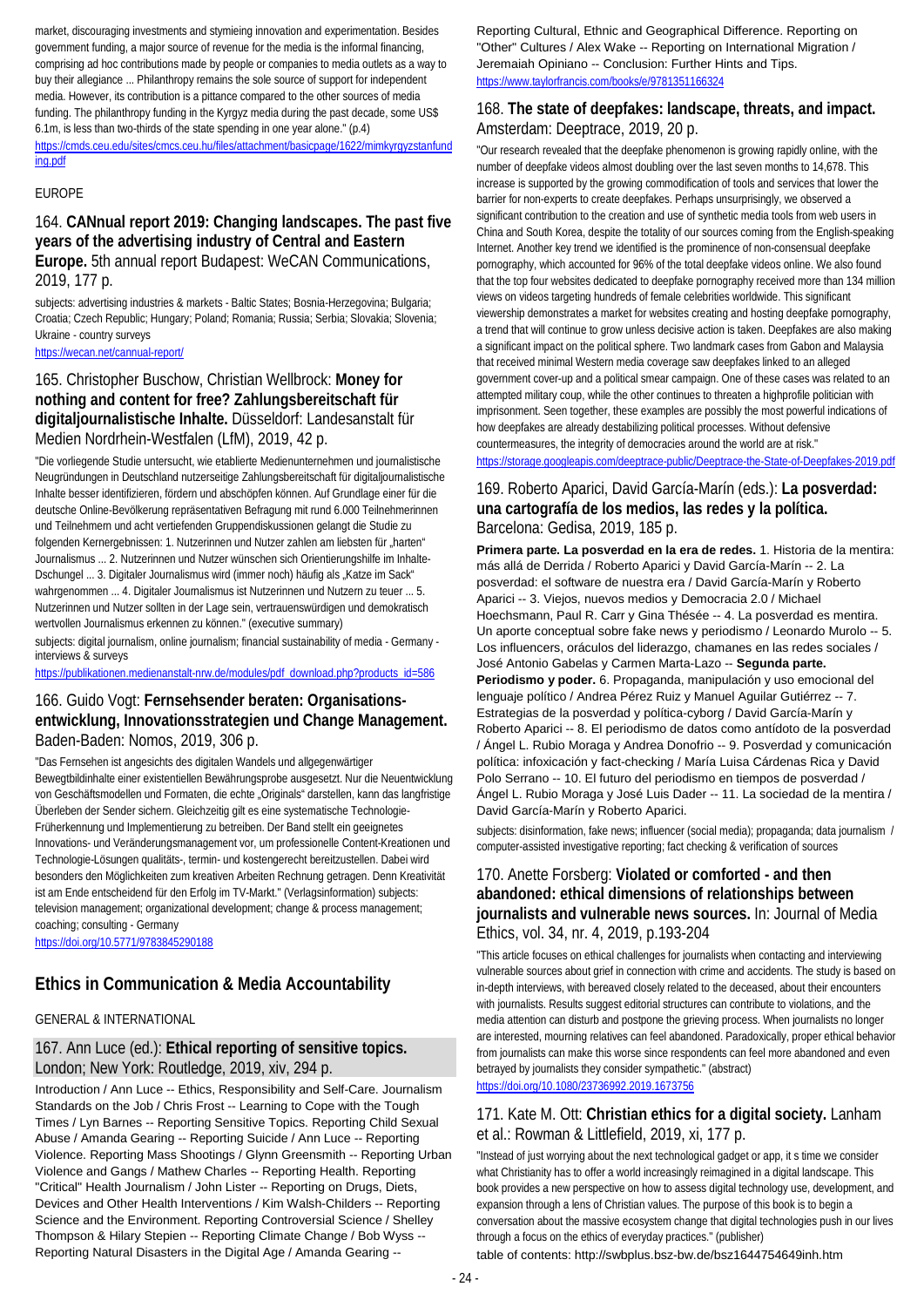### AFRICA, SUB-SAHARAN

### 172. Amin Alhassan, Muhammed Abdulai: **Cultural and moral implications of soli and its effects on journalism in Northern Ghana.** In: Journal of Media Ethics, vol. 34, nr. 1, 2019, p.41-51

"The issue of soli (Soli is a Ghanaian journalistic parlance referring to the practice where journalists accept money or other forms of gifts as sitting allowance after covering an event.) or content-influencing gifts and its relations to the professional practice of journalist and other media workers has become a subject of discussion among academic researchers and general audiences. It is against this background that this article examines media practitioners' understanding of the culture and moral implications of soli and its effects on professional journalism in the northern region of Ghana. Using qualitative approaches, the study revealed that in Ghana, soli is both a moral and cultural problem, and when accepted, it undermines objective, balanced, and independent news reportage. This project concludes that any discourse on soli must take into consideration the cultural and philosophical foundations of journalism within a developmental context, as well as the various global sociocultural institutions Ghanaians are exposed to." (abstract) <https://doi.org/10.1080/23736992.2018.1564311>

## 173. Michael Yao Wodui Serwornoo: **An examination of journalistic codes of ethics in anglophone West Africa.** In: Journal of Media Ethics, vol. 34, nr. 1, 2019, p.29-40

"Ethical scandals involving journalists in English-speaking West African countries have been documented to include conflict of interest, freebies, intellectual theft, deception, carelessness, kowtowing to advertisers and politicians, use of dubious evidence, and outright bias. This study explores how pronounced and clear the rules relating to these breaches are in the codes of these countries and whether the similarities and dissimilarities in wording indicate the influence of individual actors involved in writing them. Relying on thematic and qualitative document analysis methods, the study found that rules in the codes addressing the ethical breaches are pronounced and clear. Although largely similar in content, the codes also feature important differences that are strongly related to the composition of the groups that wrote them. This study discusses why ethical challenges in these countries persist in the midst well-written code of ethics." (abstract)

<https://doi.org/10.1080/23736992.2018.1564313>

### ASIA & PACIFIC

### 174. Shafiq Ahmad Kamboh, Muhammad Ittefaq: **Newspaper suicide reporting in a Muslim country: analysis of violations and compliance with international guidelines.** In: Journal of Media Ethics, vol. 34, nr. 1, 2019, p.2-14

"Suicide attempt rates are on the rise in predominantly Islamic Republic of Pakistan. However, there exists an indigenous academic apathy toward exploring media-suicide relationships. This study, using content analysis and interviews, examines the lack of compliance with international ethical guidelines for suicide reporting by Pakistani newspapers. In 553 reported suicide cases, 2,355 guideline violations were detected. The overall tone of suicide news stories remained overwhelmingly irresponsible, and analysis indicates that both Urdu and English language newspapers made similar violations. Largely ignorant of international standards, Pakistani journalists report attempted suicide cases just like any other crime. This study suggests a prompt action on the part of appropriate bodies to amend relevant codes of ethics and eventually educate relevant journalist fraternities to report suicides in a socially responsible way." (abstract)

<https://doi.org/10.1080/23736992.2019.1568252>

### EUROPE

## 175. **Journalism Trust Initiative.** European Committee for Standardization (CEN), 2019, 54 p.

"We define journalism as the gathering, production and dissemination of information in a framework of ethical values. Its purpose is to provide citizens with information that empowers them to fully participate in society. We commit ourselves to four primary indicators of ethical quality in journalistic work: ethical practice in editorial activity; good governance in the ownership and management of news media; respect for principles of self-regulation and active engagement with the public." (preamble, p.6)

<https://www.cen.eu/news/workshops/Pages/WS-2019-018.aspx>

## **Freedom of Expression, Media Policies, Media Legislation**

## GENERAL & INTERNATIONAL

## 176. **Access to information: a new promise for sustainable development.** Paris: UNESCO, 2019, 54 p.

"The central aim of this study is to unpack the major trends in the field of access to information laws and their implementation. In order to understand the trends, the report examines the activities of trendsetters. It focuses on awareness-raising by UNESCO, Member State recommendations in the Universal Periodic Review, the commitments of the Open Government Partnership, actions of civil society organizations, and the standardsetting activities of such regional intergovernmental organizations as the Council of Europe, the African Union and the Organization of American States." (scope of the study, p.8) https://unesdoc.unesco.org/ark:/48223/pf0000371485

## 177. **Freedom on the net 2019: the crisis of social media.**  Washington, DC; New York: Freedom House, 2019, 32 p.

subjects: internet control / censorship / filtering; social media; social media in political communication; disinformation, fake news - Africa; Asia; Europe; Latin America; Oceania / Pacific Islands - comparative analyses

[https://www.freedomonthenet.org/sites/default/files/2019-](https://www.freedomonthenet.org/sites/default/files/2019-11/11042019_Report_FH_FOTN_2019_final_Public_Download.pdf) [11/11042019\\_Report\\_FH\\_FOTN\\_2019\\_final\\_Public\\_Download.pdf](https://www.freedomonthenet.org/sites/default/files/2019-11/11042019_Report_FH_FOTN_2019_final_Public_Download.pdf)

## 178. Roxana Radu: **Negotiating internet governance.** Oxford (UK); New York: Oxford University Press, 2019, xix, 228 p.

"This book provides an incisive analysis of the emergence and evolution of global Internet governance, revealing its mechanisms, key actors and dominant community practices. Based on extensive empirical analysis covering more than four decades, it presents the evolution of Internet regulation from the early days of networking to more recent debates on algorithms and artificial intelligence, putting into perspective its politically-mediated system of rules built on technical features and power differentials. For anyone interested in understanding contemporary global developments, this book is a primer on how norms of behaviour online and Internet regulation are renegotiated in numerous fora by a variety of actors - including governments, businesses, international organisations, civil society, technical and academic experts - and what that means for everyday users." (publisher) <https://doi.org/10.1093/oso/9780198833079.001.0001>

## 179. **#journodefender: turning trolling against journalists on its head.** Kalmar: Fojo Media Institute, 2019, 83 p.

"This report describes and analyses how online propaganda against journalists across the world - through hate, harassment, threats and fabricated news – undermines independent reporting, sows doubt among the public and makes journalists, in particular female journalists, open for online attacks and physical abuse to the detriment of freedom of expression and open, democratic societies. To stem the tidal wave of mostly anonymous online propaganda against journalists, in particularly female journalists across the world who are exposed to unacceptable amounts of online sexual abuse, Fojo Media Institute, the publisher of this report, plans to set up #journodefender, a global hub to monitor, investigate and take action against the-endsjustifies-the-means trolling with particular focus on assisting journalism in countries that are particularly badly affected." (prologue) <https://fojo.se/publications/journodefender/>

## 180. **Direito á informação em África: manual para a sociedade civil.** Windhoek: Friedrich-Ebert-Stiftung (FES); Centro Africano para a Liberdade de Informação (AFIC), 2019, 151 p.

"Este manual destina-se a apresentar um quadro de formação para as OSC envolvidas em trabalho de apoio à promoção e protecção dos direitos humanos. O manual estabelece uma norma para o conteúdo de formação sobre o direito à informação para as OSC em África. O manual também serve de ferramenta de referência/ informação para formação das OSC em África sobre o direito à informação; Ferramenta para a formação de formadores sobre o direito à informação; e um guia para formação de formadores sobre metodologias e abordagens de formação. Este manual destina-se a intervenientes da sociedade civil que trabalham para promover questões de transparência e responsabilidade, boa governação, direitos humanos, estado de direito e prestação de serviços, entre outros. O manual também pode ser usado por organizações comunitárias, grupos de agricultores e todas as organizações e indivíduos que possam ou devam requerer informação de qualquer organismo público ou órgão privado detentor de informação pública." (objectivo do manual) subjects: freedom of information (access to public information) - criteria catalogues, frameworks, guidelines

<http://library.fes.de/pdf-files/bueros/africa-media/15710.pdf>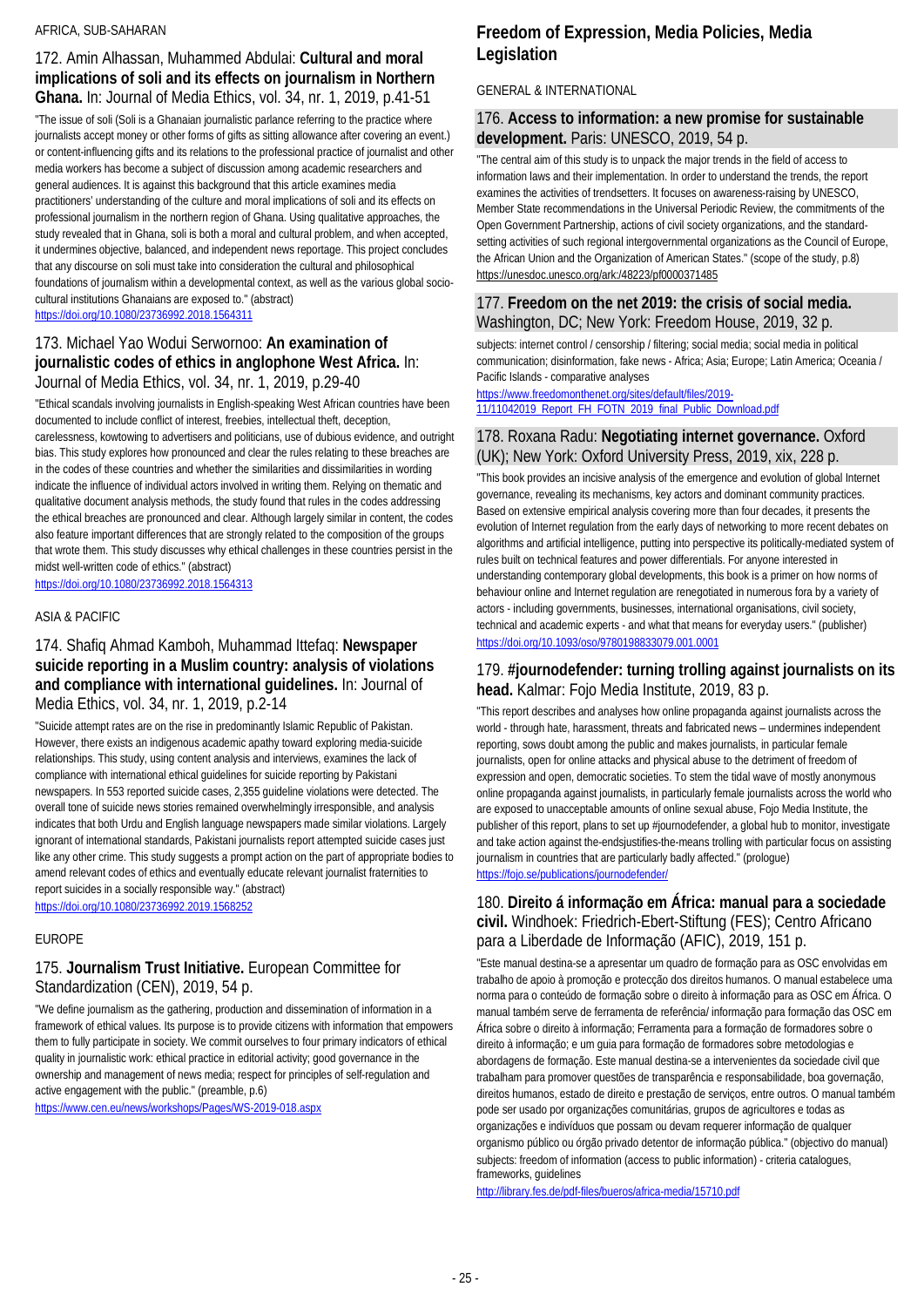181. **Direito á informação em África: manual para jornalistas.**  Windhoek: Friedrich-Ebert-Stiftung (FES); Africa Freedom of Information Centre (AFIC); Centre for Law and Democracy (CLD), 2019, 75 p.

"Este manual de formação visa alargar os conhecimentos dos participantes sobre o direito à informação; Estimular uma interpretação do direito à informação como ferramenta para o jornalismo de investigação; Desenvolver a capacidade dos participantes na promoção do direito à informação; Espelhar a aplicação prática de leis do direito à informação nos países dos participantes; e definir o papel dos jornalistas na promoção do direito à informação." (introdução)

subjects: freedom of information (access to public information) - criteria catalogues, frameworks, guidelines

<http://library.fes.de/pdf-files/bueros/africa-media/15711.pdf>

## 182. **Intensified attacks, new defences: developments in the fight to protect journalists and end impunity.** Paris: UNESCO, 2019, 70 p.

"The period between 2014 through the end of 2018 has seen 495 journalists killed, according to UNESCO data, which represents an 18% increase in the number of killings as compared to the preceding 5-year period (2009-2013). Based on the number of killings, the most dangerous regions for journalists are the Arab States region, the Latin America and Caribbean region and the Asia and the Pacific region. Across all regions the vast majority of killings were of local journalists, rather than foreign reporters. The five-year period saw an inversion in the proportion of journalists being killed outside of conflict zones. While in 2014 a majority of journalist killings occurred in conflict regions, in 2017 and 2018 more killings (55% in both years) occurred outside conflict regions. This trend reflects the changing nature of violence against journalists, who were increasingly silenced for reporting on issues of corruption, crime and politics. Although the vast majority of journalists killed are men, killings of women journalists almost doubled relative to the previous 5-year period (24 female journalists were killed in 2009-2013, compared to 46 in 2014-2018). The issue of impunity remains widespread, with only 131 cases of journalists' killings reported by Member States as being resolved since 2006, representing an overall impunity rate of 88%." (executive summary, p.8)

<https://unesdoc.unesco.org/ark:/48223/pf0000371487.locale=en>

## 183. Michelle Betz: **Safer together: considerations for cooperation to address safety in the media support, humanitarian and human rights sectors.** International Media Support (IMS), 2019, 31 p.

"Every year, hundreds of human rights defenders, humanitarian workers and journalists and media workers are killed around the world – simply for doing their job. Hundreds more are threatened, sexually harassed, kidnapped, arrested, imprisoned or otherwise tar-geted. This briefing paper is the preliminary output of research undertaken in an effort to inform or inspire action among the media support, human rights and humanitarian sectors to address pressing safety and protection issues. The paper seeks not only to identify com-monalities between these sectors, but to identify possible areas for future collaboration and cooperation to address issues of safety and impunity." (publisher)

[https://www.mediasupport.org/wp-content/uploads/2019/12/2908-Safer\\_together.FINAL\\_.pdf](https://www.mediasupport.org/wp-content/uploads/2019/12/2908-Safer_together.FINAL_.pdf)

184. Susan J. Brison, Katharine Gelber (eds.): **Free speech in the digital age.** New York: Oxford University Press, 2019, xvi, 259 p.

Introduction / Susan J. Brison and Katharine Gelber -- 1. Digital Dualism and the "Speech as Thought" Paradox / Katharine Gelber and Susan J. Brison -- 2. Search Engines and Free Speech Coverage / Heather M. Whitney and Robert Mark Simpson -- 3. Cyber Harassment and Free Speech: Drawing the Line Online / James Weinstein -- 4. Recipes, Plans, Instructions, and the Free Speech Implications of Words that are Tools / Frederick Schauer -- 5. Free Speech Categories in the Digital Age / Ashutosh Bhagwat -- 6. Privacy, Speech, and the Digital Imagination / Robert C. Post -- 7. Restricting Speech to protect it / Danielle Keats Citron --8. "Not Where Bodies Live": The Abstraction of Internet Expression / Mary Anne Franks -- 9. Demographics, Design, and Free Speech: How Demographics Have Produced Social Media Optimized for Abuse and the Silencing of Marginalized Voices / Soraya Chemaly -- 10. Unmasking Hate on Twitter: Disrupting Anonymity By Tracking Trolls 170 Diana L. Ascher And Safiya Umoja Noble Contents 11. Online Dating Sites As Public Accommodations: Facilitating Racial Discrimination / Sonu Bedi -- 12. The Meaning of Silence in Cyberspace: The Authority Problem and Online Hate Speech / Alexander Brown -- 13. Regulating Online Speech: Keeping Humans, and Human Rights, at the Core / Dinah Pokempner. [https://www.oxfordscholarship.com/view/10.1093/oso/9780190883591.001.0001/oso-](https://www.oxfordscholarship.com/view/10.1093/oso/9780190883591.001.0001/oso-9780190883591)[9780190883591](https://www.oxfordscholarship.com/view/10.1093/oso/9780190883591.001.0001/oso-9780190883591)

### 185. Kristin Skare Orgeret, Roy Krøvel: **Safety of journalists covering conflict & sensitive issues.** In: conflict & communication online, vol. 18, nr. 1, 2019

Introduction: Where are we now? – (Almost) a decade with the UN Plan of Action on the Safety of Journalists and the Issue of Impunity / Ingrid Fadnes, Roy Krøvel & Kristin Skare Orgeret -- Getting from the global to the local: Norms and systems for protecting journalists in the times of the sustainable development goals / Guy Berger -- Afghan journalists in a balancing act: Coping with deteriorating safety / Elisabeth Eide, Abdul Mujeeb Khalvatgar & Hasina Shirzad -- Safety culture changing visual representations of wars? The case of Afghanistan / Saumava Mitra -- Fixers in corporate media: Pashtun journalists under threat in North Western Pakistan / Altaf Khan -- Digital security awareness and practices of journalists in Turkey: A descriptive study / Behlül Çaliskan -- When online commentary turns into violence: The role of Twitter in slander against journalists in Colombia / Marta Milena Barrios, Lina María Vega-Estarita & Luis M. Gil. http://www.cco.regener-online.de/

### AFRICA, SUB-SAHARAN

### 186. **Ethiopia: reflections on media reform.** Kalmar: Fojo Media Institute, 2019, 60 p.

Requirements for media reform -- Media law -- Is self-regulation necessary? -- Ensuring all voices are heard in the media -- Advancing media literacy & freedom in a digital age -- Media businesses: survival of the fittest. <https://fojo.se/publications/ethiopia-reflections-on-media-reform-english/>

### 187. **The price we pay: targeted for dissent by the Tanzanian state.** London: Amnesty International, 2019, 36 p.

"Since President John Magufuli took office in November 2015, the state has applied a raft of repressive laws restricting the rights of opposition politicians, human rights defenders, activists, researchers, journalists, bloggers and other online users. Cumulatively, the application of these laws has had a chilling effect on the rights to freedom of expression. association and peaceful assembly, with people's censoring actions perceived as critical of government for fear of prosecution or other reprisals ... Restrictions on media freedom have also intensified under the 2016 Media Services Act which enhances censorship, violates the right to information and limits scrutiny of government policies and programmes. Between 2016 and the time of writing this report, the Tanzania government has used the Media Service Act to close, fine and suspend at least six media outlets for publishing reports on allegations of corruption and human rights violations and the state of Tanzania's economy. Since 2018, Tanzania's government has also brought in sweeping powers to police the internet. The Electronic Postal Communications (Online Content) Regulations enacted in March 2018 broadly restricts online content, requires bloggers to register and permit surveillance of cybercafés without judicial oversight. Together with the 2015 Cybercrimes Act, which criminalizes publication of "false" information, these laws undermine privacy of internet users and stifle freedom of expression. While it is too early to know how these new, restrictive laws will be applied and enforced, people are increasingly afraid of freely expressing themselves online." (executive summary)

<https://www.amnesty.org/download/Documents/AFR5603012019ENGLISH.pdf>

## 188. **"As long as I am quiet, I am safe": threats to independent media and civil society in Tanzania.** Human Rights Watch, 2019, 63 p.

" This publication documents how authorities have stepped up censorship of the media and arbitrarily arrested and, in some cases, prosecuted journalists and activists perceived to be government critics. They have also exerted tighter control over NGOs and political opposition parties. The repression has effectively silenced critics and activists. The report calls on the Tanzanian government to take steps to protect the rights of freedom of expression and association, particularly ahead of elections, including by refraining from public rhetoric hostile to human rights issues; urgently reversing the pattern of repression and taking measures to stop the arbitrary arrest and harassment of journalists, NGO representatives and other activists, and political opposition members; and reforming repressive laws." (back cover) [https://www.hrw.org/sites/default/files/report\\_pdf/tanzania1019\\_web\\_2.pdf](https://www.hrw.org/sites/default/files/report_pdf/tanzania1019_web_2.pdf)

### AMERICAS & CARIBBEAN

### 189. **Direito à comunicação no Brasil 2018.** São Paulo: Intervozes, 2019, 80 p.

Apresentação -- Violência contra ativistas e comunicadores compromete liberdade de expressão em 2018 -- Banalização do ódio e ódio político online marcam 2018 e ameaçam liberdade de expressão -- Desinformação: violação do direito à comunicação e arma contra a democracia -- Donos de rádio e TV se beneficiam eleitoralmente das concessões públicas -- Proteção de dados: lei apresenta avanços, mas não esgota desafios à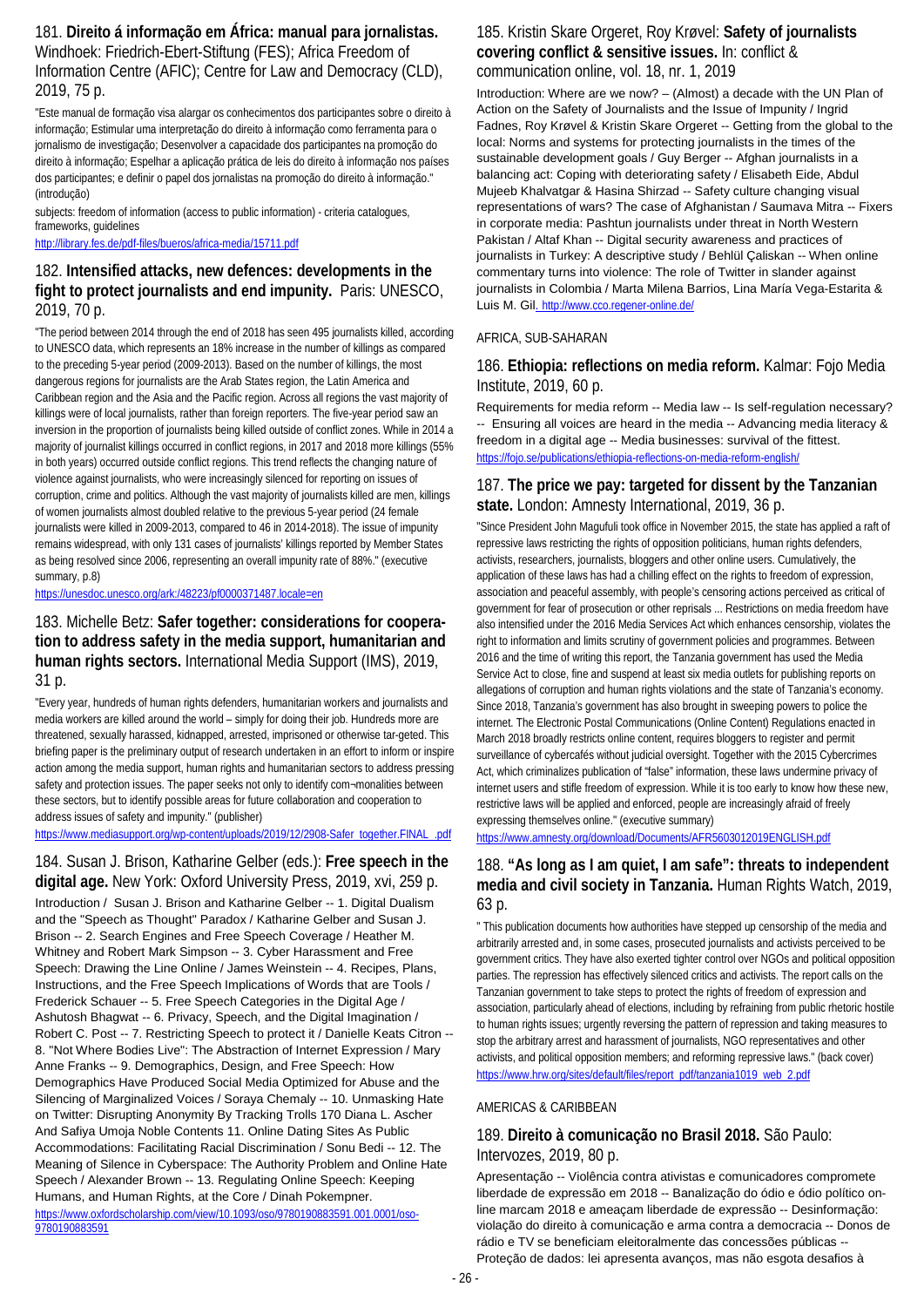privacidade e liberdade de expressão -- Do sequestro ao extermínio: os difíceis momentos da comunicação pública no Brasil -- Telecomunicações: universalização segue distante, limitando o exercício de direitos -- Desafios e recomendações para a garantia do Direito Humano à Comunicação no Brasil.

subjects: freedom of expression; hate speech; disinformation, fake news; digital privacy & security; telecommunications regulation; public service broadcasting - Brazil <https://intervozes.org.br/arquivos/interliv013dircom8.pdf>

## 190. William Carballo, Nancy Sáenz: **La emboscada: asesinato y memoria de cuatro periodistas holandeses en El Salvador.** San Salvador: Fundación Comunicándonos, 2019, xxiv, 228 p.

"Este libro, como pocos, cuenta la historia de todo aquello que el periodismo debería ser y, al mismo tiempo, de todas sus debilidades. Cuatro valientes guerreros de la libertad de expresión, ejerciendo su función fundamental de lanzar luz sobre graves violaciones de derechos humanos, son permanentemente silenciados. Al buscar la verdad, terminan ellos mismos por ser protagonistas de un trágico episodio. Esta investigación, ejemplo sin par de un proceso de memoria y verdad, estoy seguro es, a la vez, una herramienta para poner fin a la impunidad en el caso particular ilustrado por el libro y fuente de inspiración para procurar justicia en otros casos de asesinatos de periodistas que siguen sin dar castigo a los victimarios. Memoria, verdad, justicia, violaciones de derechos humanos, investigación, impunidad, palabras clave que acompañan el ejercicio del periodismo y que componen el hilo conductor de este brillante trabajo." (Guilherme Canela, Consejero regional de Comunicación e Información de la UNESCO, en la tapa posterior del libro) subjects: violence against journalists / media personnel; freedom of the press - El Salvador <http://comunicandonos.org.sv/especial-la-emboscada/libro-la-emboscada.pdf>

### ASIA & PACIFIC

### 191. **"To speak out is dangerous": the criminalization of peaceful expression in Thailand.** Human Rights Watch, 2019, 136 p.

"Focusing on the period between the 2014 coup and flawed elections in March 2019, "To Speak Out is Dangerous" draws on interviews with individuals prosecuted for exercising their rights to speech or assembly, lawyers, journalists, students, and activists, and examination of police charge sheets, court documents, news reports, and official statements. The report provides an in-depth analysis of the overly broad and vaguely worded laws that the Thai government has most frequently used to violate internationally protected rights to freedom of expression, association, and peaceful assembly. Human Rights Watch calls on the Thai government to stop using criminal laws against peaceful speech and protest; repeal all remaining NCPO orders restricting basic rights; and bring Thailand's laws, policies, and practices into conformity with international human rights law and standards for the protection of freedom of expression, association, and assembly." (back cover) [https://www.hrw.org/sites/default/files/report\\_pdf/thailand1019\\_web.pdf](https://www.hrw.org/sites/default/files/report_pdf/thailand1019_web.pdf)

## 192. Ilias Alami, Nangyalay Tanai, Mahmood Mobarez: **Supporting safety of journalists in Afghanistan: an assessment based on UNESCO's Journalists' Safety Indicators.** Paris: UNESCO; International Programme for the Development of Communications (IPDC), 2019, 129 p.

<https://unesdoc.unesco.org/ark:/48223/pf0000372371.locale=en>

### 193. Ifra Asad, Mackenzie Nelson: **Media influence matrix: Pakistan. technology, public sphere and journalism.** Budapest: Center for Media, Data and Society (CMDS), 2019, 20 p.

"With particularly low internet penetration rates, intense state censorship and heavy Chinese investment, Pakistan presents elements of an authoritarian internet culture where surveillance is a barely-questioned norm, unless probed by civil society organizations or journalists. Social media giants such as Facebook and Twitter have come into minor clashes with the Pakistani government where enforcing content blockage/regulation is concerned. For example, the government in 2018 expanded the remit of the Pakistan Telecommunication Authority (PTA) to allow the regulator to block various types of content.[1] Journalists have begun to self-censor out of threats to their lives. Nearly 88% of Pakistan's journalists said that they selfcensored, according to a 2018 survey carried out by Media Matters for Democracy, a local NGO. China, with its China-Pakistan Economic Corridor and One Belt One Road initiative, is exporting its regulatory model of surveillance to Pakistan, thus worsening the situation. A handful of digital human rights civil society organizations have sprung up over the past few years such as Media Matters for Democracy, Digital Rights Foundation and Bytes4All, all with the aim of fighting back against invasion of privacy, freedom of speech, and safety of journalists, and raising awareness about the issue of internet and human rights in Pakistan." (p.4)

[https://cmds.ceu.edu/sites/cmcs.ceu.hu/files/attachment/basicpage/1613/mimpakistantech.p](https://cmds.ceu.edu/sites/cmcs.ceu.hu/files/attachment/basicpage/1613/mimpakistantech.pdf) [df](https://cmds.ceu.edu/sites/cmcs.ceu.hu/files/attachment/basicpage/1613/mimpakistantech.pdf)

### 194. Nat Kretchun: **The need for a new US information strategy for North Korea.** Washington, DC: United States Institute of Peace (USIP), 2019, 19 p.

subjects: censorship; internet control / censorship / filtering; media in (semi) authoritarian regimes & dictatorships; censorship circumvention tools & strategies - North Korea [https://www.usip.org/sites/default/files/2019-07/sr\\_451](https://www.usip.org/sites/default/files/2019-07/sr_451-the_need_for_a_new_u.s._information_strategy_for_north_korea.pdf) [the\\_need\\_for\\_a\\_new\\_u.s.\\_information\\_strategy\\_for\\_north\\_korea.pdf](https://www.usip.org/sites/default/files/2019-07/sr_451-the_need_for_a_new_u.s._information_strategy_for_north_korea.pdf)

### 195. Jennifer Leehey: **Silencing a snakehead fish: a case study in local media, rural-based activism, and defamation litigation in Southern Myanmar.** In: Lisa Brooten, Jane Madlyn McElhone, Gayathry Venkiteswaran (eds.): Myanmar media in transition: legacies, challenges and change. Singapore: ISEAS, 2019, p.151- 176

"My focus in this chapter is on civil society mobilization in Tanintharyi Region in southern Myanmar, and particularly in Kanbauk, a village of about 1,500 households in the Tanintharyi Hills, eighty kilometres north of the regional capital, Dawei. In recent years, Kanbauk villagers have contended with Delco Ltd, a Yangon-based company that runs a tin and tungsten mine in their area in a production-sharing agreement with the government-owned Mining Enterprise No. 2. Villagers have been seeking to assert some influence over company practices, especially regarding the release of wastewater into local streams. Tensions intensified after an accident in September 2015 in which a tailing pond embankment collapsed causing a flash flood that led to the death of a child and the destruction of many villagers' houses. I discuss the resistance effort that emerged in the village and the company's strategies to suppress and dismiss it. Specifically, I focus on the work of a Kanbauk writer and activist, Aung Lwin, and an evocative essay he wrote, published in May 2016 in Tanintharyi Weekly, a small regional publication. Written from the perspective of a fish dying in a stream polluted by mining waste, Aung Lwin's essay offers a sardonic view of events in the village and hints at a possible arrangement between the company and local government officials. As part of its larger effort to quash local resistance to the mine, Delco filed (and won) a lawsuit against Aung Lwin for criminal defamation under Article 500 of the Myanmar Penal Code. The case reveals the complexities of the current moment in Myanmar and the uncertain spaces in which actors in civil society are operating. It reveals as well the fraught dynamics of media, as authoritarian forces remain active and unpredictable. Although this particular lawsuit was brought against the writer rather than the publication, it has wider implications for Myanmar media, especially for smaller, more vulnerable, regional outlets." (p.152)

<https://www.degruyter.com/viewbooktoc/product/547269>

### 196. Gulnura Toralieva: **Media influence matrix: Kyrgyzstan. Government, politics and regulation.** Budapest: Center for Media, Data and Society (CMDS), 2019, 22 p.

[https://cmds.ceu.edu/sites/cmcs.ceu.hu/files/attachment/basicpage/1622/mimkyrgyzstanfund](https://cmds.ceu.edu/sites/cmcs.ceu.hu/files/attachment/basicpage/1622/mimkyrgyzstanfunding.pdf) [ing.pdf](https://cmds.ceu.edu/sites/cmcs.ceu.hu/files/attachment/basicpage/1622/mimkyrgyzstanfunding.pdf)

### EUROPE

## 197. Ulrike Gruska: **Taking control? Internet censorship and surveillance in Russia.** Berlin: Reporters Without Borders, 2019, 77 p.

*also published in German*

"The present report traces the development from the first bans on content in 2012 to the present day. It shows how critical editorial teams are put under pressure and how the authorities attempt to silence individual journalists and bloggers. It provides information about new online media that report on societal ills against all odds, and it raises the question about the relevance of international platforms for the freedom of expression in Russia. This report is based on about 30 interviews with journalists and activists, lawyers and human rights defenders conducted by Reporters Without Borders (RSF) Germany press officer Ulrike Gruska and RSF Germany board member Gemma Pörzgen in Moscow and Berlin." (preface)

[https://www.reporter-ohne-](https://www.reporter-ohne-grenzen.de/fileadmin/Redaktion/Downloads/Berichte/2019/russiareport_web_updated.pdf)

[grenzen.de/fileadmin/Redaktion/Downloads/Berichte/2019/russiareport\\_web\\_updated.pdf](https://www.reporter-ohne-grenzen.de/fileadmin/Redaktion/Downloads/Berichte/2019/russiareport_web_updated.pdf)

198. Dumitrita Holdis: **Media influence matrix: Romania. Government, politics and regulation.** Budapest: Center for Media, Data and Society (CMDS), 2019, 21 p.

[https://cmds.ceu.edu/sites/cmcs.ceu.hu/files/attachment/article/1728/mimromaniafullreport.p](https://cmds.ceu.edu/sites/cmcs.ceu.hu/files/attachment/article/1728/mimromaniafullreport.pdf) [df](https://cmds.ceu.edu/sites/cmcs.ceu.hu/files/attachment/article/1728/mimromaniafullreport.pdf)

199. Andrej A. Soldatov: **Security first, technology second: Putin tightens his grip on Russia's internet, with China's help.**  Berlin: Deutsche Gesellschaft für auswärtige Politik (DGAP), 2019, 5 p.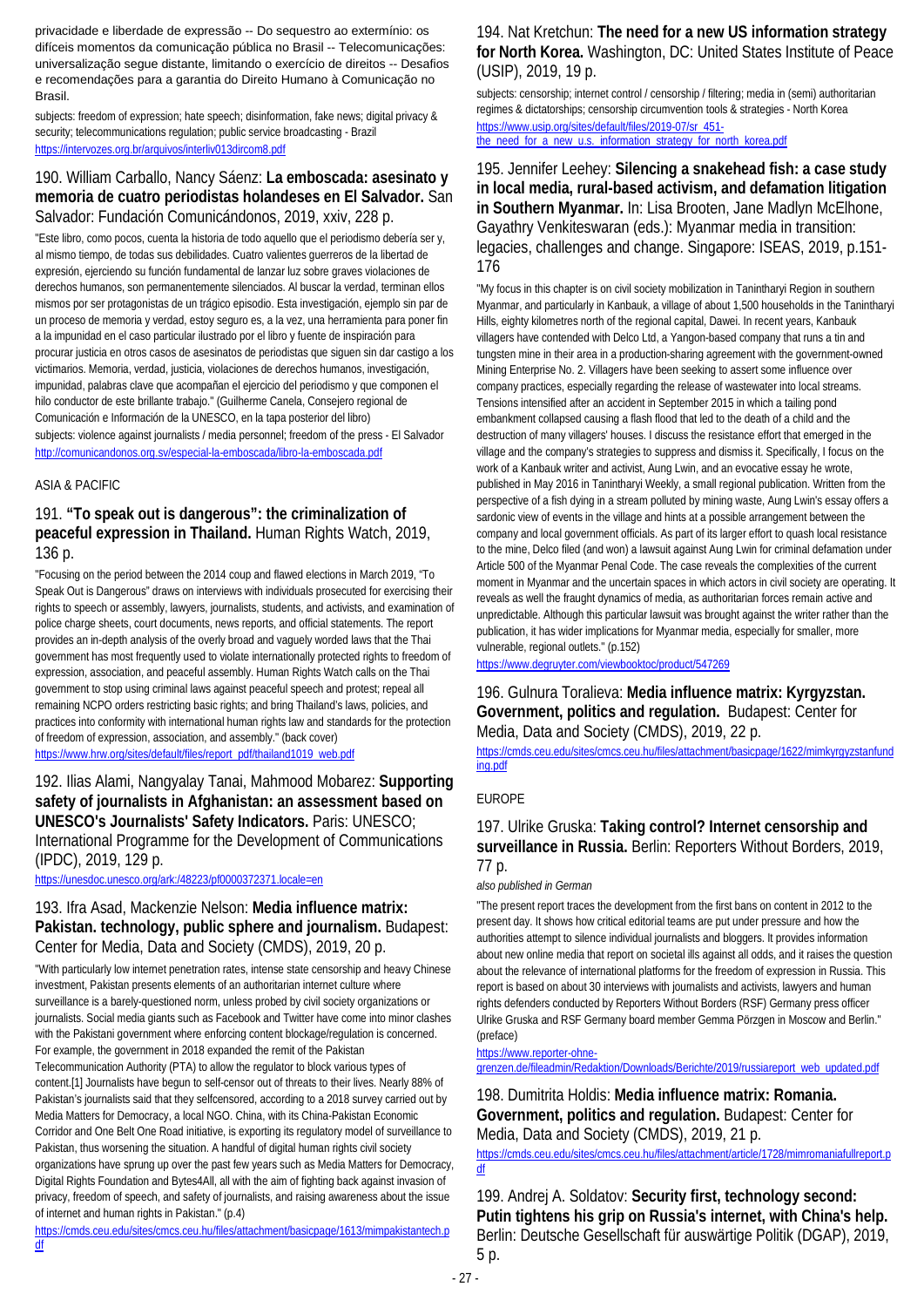"Over the past seven years, the Russian government has employed various methods from censorship and surveillance to the intimidation of internet companies to tighten its control over the internet. The Kremlin undoubtedly considers the costs of control insignificant compared to the costs of political instability – even if this means slowing down the pace of innovation in Russia's digital economy. Close cooperation with China increases its technical capabilities to restrict the freedom of internet. But just how much control the Kremlin is willing to relinquish to Chinese companies in order to better control Russian society will remain the key question for the years to come." (conclusion)

[https://dgap.org/system/files/article\\_pdfs/2019-03-dgapkompakt.pdf](https://dgap.org/system/files/article_pdfs/2019-03-dgapkompakt.pdf)

#### MIDDLE EAST / WESTERN ASIA & NORTH AFRICA

200. Ibrahim Al Saraji: **Supporting safety of journalists in Iraq: an assessment based on UNESCO's Journalists' Safety Indicators.** Paris: UNESCO; International Programme for the Development of Communications (IPDC), 2019, 71 p. <https://unesdoc.unesco.org/ark:/48223/pf0000372373.locale=en>

201. Ian Graham: **Media influence matrix: Jordan. Government, politics and regulation.** Budapest: Center for Media, Data and Society (CMDS), 2019, 22 p.

[https://cmds.ceu.edu/sites/cmcs.ceu.hu/files/attachment/basicpage/1487/mimjordanregulatio](https://cmds.ceu.edu/sites/cmcs.ceu.hu/files/attachment/basicpage/1487/mimjordanregulationfinal.pdf) [nfinal.pdf](https://cmds.ceu.edu/sites/cmcs.ceu.hu/files/attachment/basicpage/1487/mimjordanregulationfinal.pdf)

## 202. Jehanne Henry: **"There is a price to pay": the criminalization of peaceful speech in Lebanon.** New York: Human Rights Watch, 2019, 122 p.

"Over the past few years, Lebanon has witnessed an alarming increase in attacks on peaceful speech and expression. The country's criminal defamation laws, which authorize imprisonment up to three years for peaceful speech, have been used against citizens who have written about pressing social issues, including corruption. Government data indicates a 325% increase in defamation cases for online speech between 2015 and 2018. Based on research conducted over the course of a year and extensive interviews with defendants in criminal defamation cases, lawyers, government officials, and civil society, Human Rights Watch found that the prosecution, security agencies, and judiciary behaved in ways that suggested bias in favour of the complainants. These patterns illustrate the potential for public officials, religious groups, and security agencies to misuse criminal defamation laws as a tool for retaliation and repression. Individuals who had been sued faced a number of serious consequences as a result of the criminal process, including physical abuse and privacy violations during interrogations, pretrial detention, family separation, and considerable mental and financial stress. The increasing use of criminal defamation laws has had a chilling effect on free speech in Lebanon." (back cover)

[https://www.hrw.org/sites/default/files/report\\_pdf/lebanon1119\\_web.pdf](https://www.hrw.org/sites/default/files/report_pdf/lebanon1119_web.pdf)

## 203. Steffen Krüger: **The right of access to information: an important step in the fight against corruption in Morocco?.** In: KAS International Reports, nr. 4, 2019, p.52-63

*also published in German*

"Morocco is no stranger to the global problem of corruption and the associated lack of public trust in the country's administration. Public pressure, especially during the Arab Spring, resulted in a constitutional amendment in 2011 and people being given the right of access to information. Citizens now have the right to request non-public information held by the administration, while at the same time public bodies are required to proactively provide citizens with more information. Morocco's Access to Information Act has been in force since March 2019, however, its adoption has been postponed until 2020." (introduction) <http://bit.ly/36rh5sT>

### **Gender & Media**

### GENERAL & INTERNATIONAL

### 204. Anne-Marie Impe: **Reporting on violence against women and girls: a handbook for journalists.** Paris: UNESCO, 2019, 160 p.

*French ed.: Informer sur les violences à l'égard des filles et des femmes: manuel pour les journalistes. Paris: UNESCO, 2019*

"Adequate media coverage of gender-based violence should enable the public to fully appreciate and better understand the phenomenon. Calling it by its correct name, explaining its context, recalling some key figures and legal texts, talking about it sufficiently and providing useful information to female victims of violence (telephone numbers and contact details of associations and support services, etc.) helps to prevent and tackle gender-based violence, and to assist victims. To help journalists with their reporting work, this handbook brings together the advice of experienced reporters, charters of good practice from many

media outlets around the world, and recommendations for journalists from institutions such as the Dart Center for Journalism & Trauma, the International Federation of Journalists, the Ethical Journalism Network (EJN), the United Nations Population Fund (UNFPA), the World Health Organization (WHO), UNESCO, the United Nations Children's Fund (UNICEF) and others. This publication therefore contains very practical advice, particularly about avoiding certain pitfalls when reporting on gender-based violence." (objectives, p.11) <https://unesdoc.unesco.org/ark:/48223/pf0000371524>

### 205. Silvia Chocarro (comp.): **The safety of women journalists: breaking the cycle of silence and violence. An overview of nine countries.** Copenhagen: International Media Support (IMS), 2019, 58 p.

"This report assesses the question of how women in media are being targeted and how journalism is impacted by gender specific harassment and violence. It also looks at to what extent this issue is being effectively addressed on a national level and supported by the international community since the launch in 2012 of the UN Plan of Action for the Safety of Journalists and the Issue of Impunity. The study discusses the challenges and existing efforts to improve the safety and protection of women journalists in nine countries with a view to informing debate and actions by media owners and editors, policy makers, press freedom organisations and journalists." (back cover)

#### [https://www.mediasupport.org/wp-content/uploads/2019/10/2871-Gender](https://www.mediasupport.org/wp-content/uploads/2019/10/2871-Gender-safety_FINAL_31.10.19_spreads-1.pdf)[safety\\_FINAL\\_31.10.19\\_spreads-1.pdf](https://www.mediasupport.org/wp-content/uploads/2019/10/2871-Gender-safety_FINAL_31.10.19_spreads-1.pdf)

### 206. Dina Deligiorgis, Manal Benkirane et al.: **The big conversation: handbook to address violence against women in and through the media.** Paris: UNESCO; United Nations Entity for Gender Equality and the Empowerment of Women, 2019, 90 p. *also published in French*

"This handbook provides guidance, tools and promising practices from countries across the globe for those working with and within media. It is our intention that this handbook provides entry points for accelerating progress towards gender equality in the systems and structures of organizations. We hope that it leverages what we know works in order to promote the values of diversity, equality and non-violence in the content that media produces." (foreword) <https://unesdoc.unesco.org/ark:/48223/pf0000369853>

### AFRICA, SUB-SAHARAN

### 207. Abhijit Banerjee, Eliana La Ferrara, Victor Orozco: **Entertainment, education, and attitudes toward domestic violence.**  In: AEA Papers and Proceedings, nr. 109, 2019, p.133–137

"Entertainment education ("edutainment") is a communication strategy that works through mass entertainment media with the aim of promoting a better context for behavior change than the delivery of information alone. We experimentally evaluate season 3 of the edutainment TV series MTV Shuga, produced by MTV Staying Alive Foundation and filmed in Nigeria. Shuga 3 consists of eight episodes of 22 minutes each. While the main focus of the series is HIV, a subplot involves a married couple with a violent husband. In this paper we focus on this theme and assess the impact of Shuga on attitudes toward domestic violence. We find broadly positive effects. Moreover, the effect seems to be concentrated among people who recall the show and the narrative around the characters well, consistent with the idea of edutainment. We contribute to the nonexperimental literature on the impact of commercial TV on gender outcomes (e.g., Chong and La Ferrara 2009; Jensen and Oster 2009; La Ferrara, Chong, and Duryea 2012; Kearney and Levine 2015) and to recent experimental work that uses edutainment for public policy (e.g., Banerjee, Barnhardt, and Duflo 2015; Ravallion et al. 2015; Berg and Zia 2017). We differ from the latter in focusing on changing norms toward gender based violence."

[https://openknowledge.worldbank.org/bitstream/handle/10986/31722/pandp.20191073.pdf?s](https://openknowledge.worldbank.org/bitstream/handle/10986/31722/pandp.20191073.pdf?sequence=1&isAllowed=y) [equence=1&isAllowed=y](https://openknowledge.worldbank.org/bitstream/handle/10986/31722/pandp.20191073.pdf?sequence=1&isAllowed=y)

## 208. Emma Heywood: **Assessment of Studio Kalangou's impact on women's rights and empowerment in Niger.** Fondation Hirondelle; University of Sheffield, 2019, 45 p.

### *also published in French*

This study was conducted between April 2018 and July 2019 with the aim of assessing the impact of Studio Kalangou's radio broadcasts on women's rights and empowerment in Niger. It comprised: A content analysis of approximately 60 hours of radio programmes broadcast in 2018 by Studio Kalangou in Niger; A series of 40 focus groups, 20 conducted before, and 20 after, the programmes were broadcast; Two knowledge exchange workshops in Niger with representatives from the media, civil society organisations, NGOs, and donors, held before and after the programmes were broadcast; A third and final knowledge exchange workshop, on completion of the research ... Radio remains a main source of information in Niger and, based on the data collected during the study, is accessed primarily by mobile phone. Use of social media to access sources of information, including radio, remains limited. Whilst radio remains the main source of information amongst older focus group respondents, younger participants demonstrate little interest in radio, preferring social media. A generational divide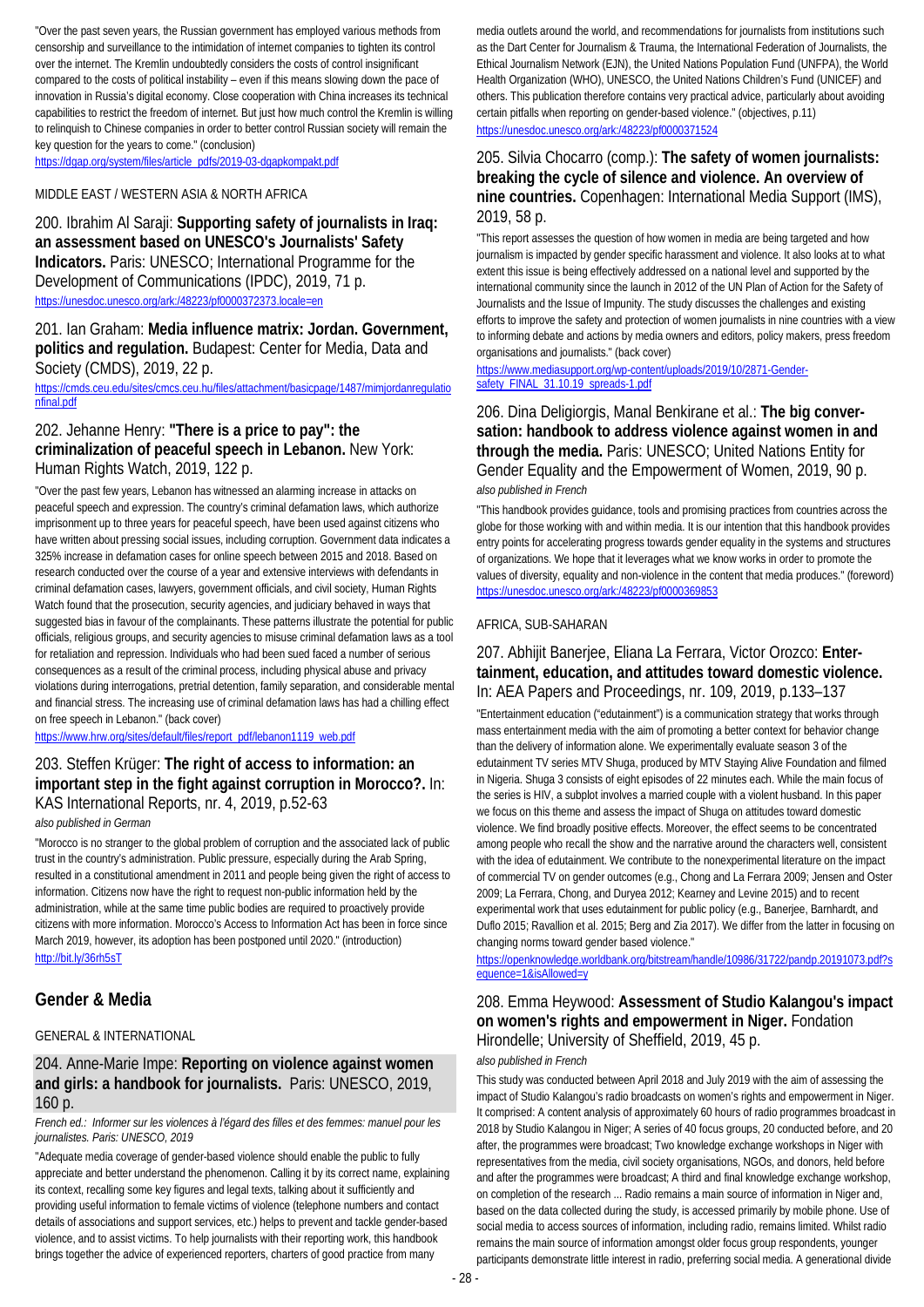exists between older and younger listeners. Older listeners are adamant about what youth should be doing, what they should like and what they should enjoy listening to. This does not chime with what young people want or are interested in. Female empowerment, according to the broadcasts, is a long-term process and affects women as part of a group. In contrast, according to listeners, empowerment must affect their daily lives and be on a personal, more micro level. Women-focused programmes, whilst necessary and beneficial, may serve to isolate information and themes as they depart from the normal expectations of a maledominated society. Gender equality, which already emerges in Studio Kalangou's mainstream broadcasts, needs to be encouraged and extended throughout the schedule to impact all listeners. There is evidence of changes in behaviour amongst listeners as a result of Studio Kalangou broadcasts. Improvements in general and specific awareness of subject matter and themes emerge strongly. There are differences in editorial priorities between what Studio Kalangou offers and what the listeners want." (p.4-5)

[https://www.hirondelle.org/images/pdf/Etudes/Studio\\_Kalangou\\_Assessment\\_Emma\\_Heywo](https://www.hirondelle.org/images/pdf/Etudes/Studio_Kalangou_Assessment_Emma_Heywood.pdf) [od.pdf](https://www.hirondelle.org/images/pdf/Etudes/Studio_Kalangou_Assessment_Emma_Heywood.pdf)

### ASIA & PACIFIC

### 209. Thin Lei Win: **Cracking the glass ceiling in Myanmar media.** In: Lisa Brooten, Jane Madlyn McElhone, Gayathry Venkiteswaran (eds.): Myanmar media in transition: legacies, challenges and change. Singapore: ISEAS, 2019, p.243-250

"Pre-publication censorship has been abolished, private journals and papers abound (although the issue of consolidation caused by financial strains is another matter) and, depending on your calculations, there are between 2,000 and 5,000 accredited journalists in Myanmar, at least half of whom are women. Yet you could count on one hand the number of women in leadership positions in the local media landscape … In the words of Nai Nai, a former journalist who worked first for the Southeast Asian Press Alliance and now FOJO (and conducted the interview with Ye Naing Moe in this volume), "The hardest challenge of all is the attitude from male senior staff who do not want to accept and respect the effort and capacity of women. The top-down communication and 'don't talk back' culture is a huge issue to tackle." Women journalists, instead of being respected, are seen as "incapable, burdensome, emotional and unable to reason", added Nai Nai. Her family of journalistic talent also includes a younger sister who left her job as a producer with a television station to give birth, becoming yet another statistic of female journalists whose careers were cut short after choosing to start a family." (p.243-244)

<https://www.degruyter.com/viewbooktoc/product/547269>

#### EUROPE

210. **Money - power - stereotypes: does gender equality in the media really matter? International comparative gender study in Georgia, Moldova and Russia.** Kalmar (SE): Fojo Media Institute; Russian Academy of Sciences (ISESP RAS), 2019, 19 p. *also published in Russian*

"One interesting trend to follow is the feminisation of the journalism profession. The trend is global but especially prominent in the countries covered by this study: the findings indicate that the gender balance is shifting in Moldova and Georgia, whereas women are now dominating among media professionals in general in Russia and Belarus. According to the experts interviewed this is not a result of a growing sector with more women coming in but rather about an outflow of men. It seems like the journalistic profession has become less attractive (to men) due to economic restraints (lower wages) and political pressure that makes it harder to exercise independent journalism. Judging from the gender ratio in enrollment for higher education in journalism and communication (over 70 per cent women in some European countries), this trend is likely to carry on. If the curve of this graph will not change we will (again) end up with a skewed gender balance and need to consider possible implications for diversity of voices and what stories are told. The study also confirms that women are taking on more of decision-making roles, especially in regional and in independent media (in Georgia and Moldova there is no gender asymmetry according to the study). However, there is still a gender gap when it comes to distribution of power in national media with high circulation/audience, likely related to the fact that the most influential media are still most often managed by men. Interestingly enough, female respondents in Moldova had low career expectations, although in practice the study indicates that women have better chances of building a career in the media than men. In Georgia, on the other hand, female media professionals are often overqualified, and show the most dissatisfaction with their jobs. The much-debated issue of sexual harassment at work is also covered by the study. In Russia on average three out of ten of the respondents claimed to have experienced sexual harassment in job related environments. Overall, the results of the survey indicate that the journalistic profession is quite dangerous for women, because they risk being subjected to sexual harassment literally everywhere, by colleagues or superiors at the office, as well as while reporting on the ground. " (preface)

[http://media.fojo.nu/2019/04/ECER\\_Gender\\_report\\_2018\\_en-1.pdf](http://media.fojo.nu/2019/04/ECER_Gender_report_2018_en-1.pdf)

### 211. Claudia Vaccarone: **All things being equal: gender equality guidelines from public service media.** Geneva: European Broadcasting Union (EBU), 2019, 57 p.

"This report reflects a shared ambition to lead the way in achieving gender equality in the media workplace, recognizing that the very existence of PSM relies on its ability to: accurately reflect the experiences of the audiences it serves; increase innovation and productivity through the building of diverse teams; attract and retain the best talent from the available global pool. EBU data shows that Members have different starting points and are facing different challenges. However, an increasing number are making gender equality a priority and achieving impressive results, leading to a change in their cultures. This report stresses particularly the importance of working toward a sustainable culture in which women and men have equal opportunities to progress. The recommendations in this report are supported throughout with actionable tips and case studies from EBU Members. These narratives provide an opportunity to learn from each other and to identify practical steps that other media organizations can take. The report explores thoroughly the strategies that underpin a gender-equal media organization: workplace data and staff feedback to diagnose the issues; effective workplace policy to support equality of opportunity; and enabling a positive workplace culture through flexibility, leadership and behaviours to retain talent." (executive summary)

<https://www.ebu.ch/publications/gender-equality-guidelines>

## **International Communication, Foreign News, Public Diplomacy**

GENERAL & INTERNATIONAL

212. Brigitte Alfter: **Cross-border collaborative journalism: a step-by-step guide.** London; New York: Routledge, 2019, xiii, 186  $p$ .

subjects: collaborative journalism; investigative journalism; transnational collaboration in journalism - criteria catalogues, frameworks, guidelines <https://www.taylorfrancis.com/books/9780429464409>

### 213. Helen Berents: **Apprehending the "telegenic dead": considering images of dead children in global politics.** In: International political sociology, vol. 13, nr. 2, 2019, p.145–160

"Images of suffering children have long been used to illustrate the violence and horror of conflict. In recent years, it is images of dead children that have garnered attention from media audiences around the world. In response to the deaths of four children killed by the Israeli army while playing on a Gazan beach, Israeli Prime Minister Netenyahu accused Hamas of generating "telegenically dead" Palestinian children for their cause (CNN 2014). In this article, it argues with this term to consider the appearance of images of dead children in global politics. I draw on a growing literature relating to the corpse as a subject in international relations (IR), asking how children's bodies are understood, following Butler, as "grievable lives." It explores the notion of "iconic" images and the politics of sharing images of dead bodies and consider global power relations that allow certain children's deaths to be visible and not others. Through this analysis, the article argues that the idea of telegenic death might be productively considered to understand how the fleshy reality of children's deaths contribute to discussions about the representation and visibility of children in contexts of crisis and conflict." (abstract)

<https://doi.org/10.1093/ips/oly036>

## 214. Lindsay Palmer: **The fixers: local news workers and the underground labor of international reporting.** New York: Oxford University Press, 2019, viii, 226 p.

"Though news fixers are vital to the practice of international reporting- helping journalists to understand foreign languages, set up compelling interviews, and navigate unfamiliar terrain--their role is rarely made transparent to news audiences. Without news fixers, journalists would struggle to cover stories that unfold outside their own countries. Yet, fixers are some of the most underprotected and undervalued employees in the foreign news industry. This book draws upon interviews with 75 news fixers from around the world, in hopes of learning more about fixers' own perspectives on their important work. Overwhelmingly, these news workers suggest that they play the precarious role of 'cultural mediator,' bridging the divides that might exist between foreign journalists and the people who live and work in the places the journalists cover. Fixers also suggest that they deserve more upward mobility in the field of international journalism, as well as more protection from the news organizations that depend so heavily on their work." (publisher)

[https://www.oxfordscholarship.com/view/10.1093/oso/9780190680824.001.0001/oso-](https://www.oxfordscholarship.com/view/10.1093/oso/9780190680824.001.0001/oso-9780190680824)[9780190680824](https://www.oxfordscholarship.com/view/10.1093/oso/9780190680824.001.0001/oso-9780190680824)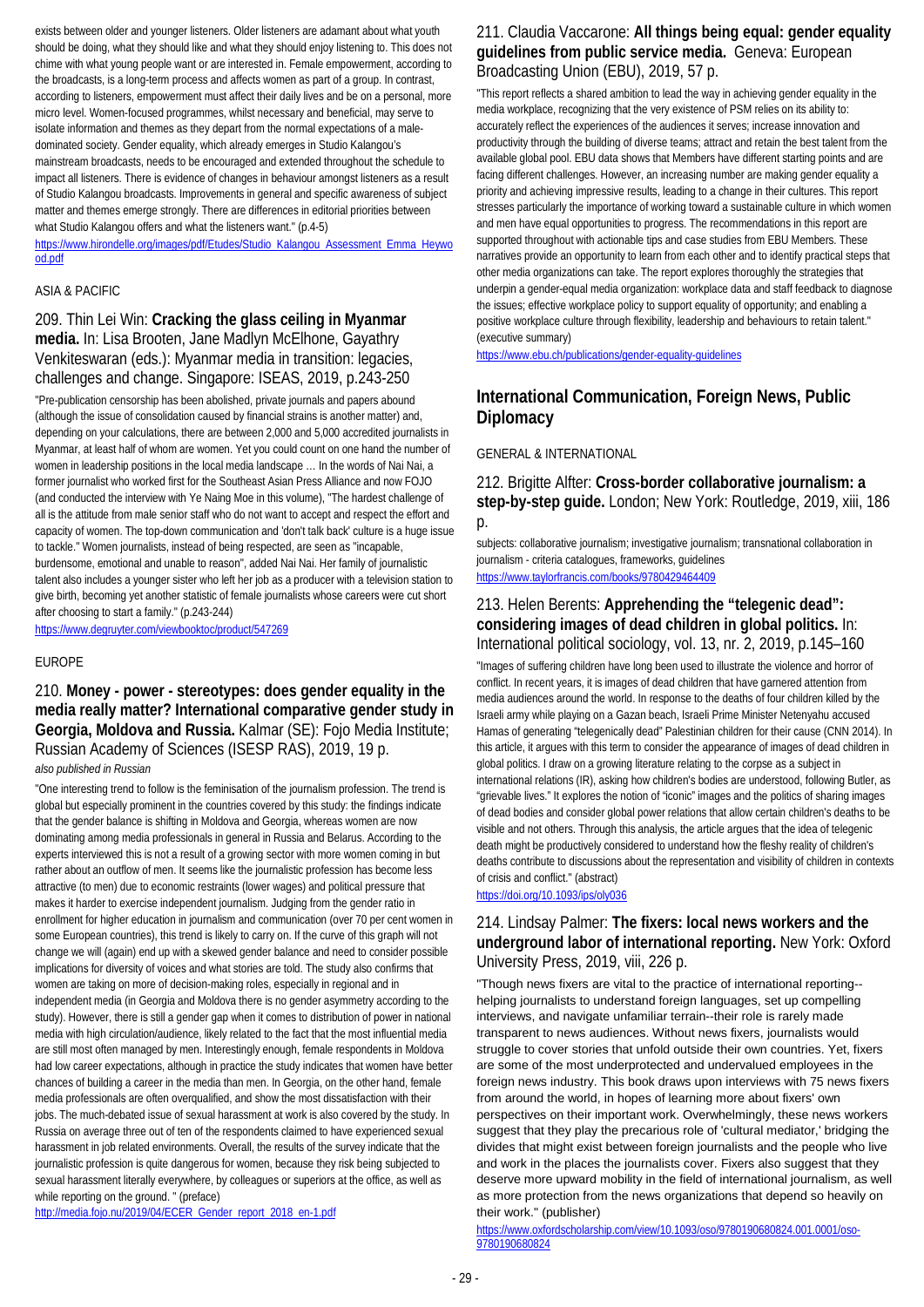### 215. Daya Kishan Thussu: **International communication: continuity and change.** 3rd ed. London et al.: Bloomsbury Academic, 2019, xxii, 369 p.

"This book maps out the expansion of media and telecommunications corporations within the macro-economic context of liberalisation, deregulation and privitisation. It then goes on to explore the impact of such growth on audiences in different cultural contexts and from regional, national and international perspectives. Each chapter contains engaging case studies which exemplify the main concepts and arguments." (back cover) table of contents: http://www.gbv.de/dms/bowker/toc/9781780932651.pdf

### AFRICA, SUB-SAHARAN

## 216. Johanna Blakley, Adam Amel Rogers, Erica Watson-Currie, Kristin Jung: **Africa in the media.** USC Annenberg Norman Lear Center, The African Narrative, 2019, 51 p.

"Stories about Africa appeared infrequently on U.S. television: a mention appeared once in every five hours of TV programming. Viewers were seven times more likely to see references to Europe. Despite the low frequency of mentions, we know that there were more than 3.6 billion views of these depictions of Africa in the U.S. in March. Five countries — Egypt, South Africa, Kenya, Seychelles and "Congo" — accounted for almost half (49%) of all mentions of any African nation. Most mentions of Africa (43%) appeared on national or local news, with over 1.5 billion views. Business, technology and economy in Africa accounted for 8% of news coverage while crime accounted for 16%. Viewers saw one out of five references to Africa in unscripted entertainment, including talk shows, game shows and reality programming. Twenty percent of those mentions were on the game show Jeopardy. Documentaries (17%) and scripted entertainment (15%) account for almost all the rest of Africa depictions." (summary of key findings, p.6[\) https://learcenter.org/wp](https://learcenter.org/wp-content/uploads/2019/01/africainthemedia.pdf)[content/uploads/2019/01/africainthemedia.pdf](https://learcenter.org/wp-content/uploads/2019/01/africainthemedia.pdf)

## 217. Anjam Sundaram: **A post-colonial model of international news: perspectives and contributions of stringers and local journalists in Central Africa.** In: Allan Thompson (ed.): Media and mass atrocity: the Rwanda genocide and beyond. Waterloo, Ontario: Centre for International Governance Innovation, 2019, p.365-391

"This chapter demonstrates the critical importance of stringers and local journalists to international news production, and how much harder we need to work to understand the motivations and perspectives of these excluded groups of journalistic actors. News bureaus should restructure to cater to the needs of these vital subaltern journalists to create higher quality journalism, while according these journalists proper credit and compensation. Postcolonial theory finds several applications in current news structures. It is my belief that this analogy, which I introduce in some detail, can be further developed to better understand how modern news production systems function and can diminish their appropriation from the margins and subalterns. Chronicles about stringers and local journalists serve to humanize and illuminate these journalists, in particular for readers generally unaware of the invisible actors behind their daily international news. With greater empathy and understanding, the gap between news producers and consumers narrows, and consumers, in seeing the inner workings of news production, come to understand just how much to trust what they read on the page or hear on television." (conclusion)

### 218. Kate Wright: **Who's reporting Africa now? Nongovernmental organizations, journalists, and multimedia.** New York et al.: Peter Lang, 2018, xiv, 280 p.

"As news organizations cut correspondent posts and foreign bureaux, non-governmental organizations have begun to expand into news reporting. But why and how do journalists use the photographs, video, and audio that NGOs produce? What are the effects of this on the kinds of stories told about Africa? And how have these developments changed the nature of journalism and NGO-work? 'Who's Reporting Africa Now?' is the first book to address these questions—using frank interviews and internal documents to shed light on the workings of major news organizations and NGOs, collaborating with one another in specific news production processes. These contrasting case studies are used to illuminate the complex moral and political economies underpinning such journalism, involving not only NGO press officers and journalists but also field workers, freelancers, private foundations, social media participants, businesspeople, and advertising executives." (back cover) book presentation; https://www.youtube.com/watch?v=NMZhMOx26-Y <https://doi.org/10.3726/b12613>

## AMERICAS & CARIBBEAN

219. Lauren Kogen: **Marketplace of ideas or little shop of horrors? Comparing US news coverage of local and distant suffering.** In: Allan Thompson (ed.): Media and mass atrocity: the Rwanda genocide and beyond. Waterloo, Ontario: Centre for

## International Governance Innovation, 2019, p.393-412

"While we might blame news audiences for their short-lived engagement with foreign crises, their reactions are far less surprising when we look carefully at what news stories truly communicate to readers. As illustrated above, the subtle lessons the news media teach audiences about foreign crises work together to suggest that there are few, if any, solutions to foreign suffering and the solutions that have been implemented do not work very well. By way of comparison, the media suggest that national crises, such as Hurricane Katrina, can and will be effectively addressed by responsible governments and engaged publics. Given these patterns in news discourse, it is no surprise that Americans engage superficially with the topic of distant suffering.… Journalists could begin to change the way foreign crises are covered and present better coverage of solutions by actually asking victims on the ground what they think rather than relying on political leaders and charitable groups for facts and quotes. For instance, despite many stories on al-Shabaab, none included any comments by Somalis themselves on what could be done to stop the group, and only a very small number of victim comments explicitly addressed causes or solutions. While several pieces stated that the famine was caused by drought, no Somalis were ever quoted regarding what government policies or international interventions might have lessened the severity of future droughts." (conclusion)

### EUROPE

### 220. Michal Boksa: **Russian information warfare in Central and Eastern Europe: strategies, impact, and countermeasures.**  Washington, DC: German Marshall Fund of the United States, 2019, 19 p.

"The dynamism of Russia's information warfare is best illustrated by the fact that over the last decade it underwent at least two strategic shifts—after the Russian-Georgian war in 2008 and in 2014 when Russia went from being risk-averse and stealthy to increasingly aggressive and risk-taking. Effective countermeasures, especially those applied in Central and Eastern Europe, must reflect this reality by being highly adaptable and agile—a factor that local anti-information-warfare capacities often lack." (executive summary) <http://www.gmfus.org/file/27616/download>

## **Journalism & Journalism Education**

GENERAL & INTERNATIONAL

## 221. **After the scoop: how investigative journalism affects media. Case studies from around the world.** Bonn: Deutsche Welle DW Akademie, 2019, 68 p.

"This publication has featured a great variety of investigative media, each of them with their unique history, spirit and organizational culture. And yet they have a lot in common: constantly being on their feet, exploring and trying out new ways to ensure their media stays viable; adhering to quality and ethical journalism, thereby building relationships of trust with their audiences; knowing who their audience is and building loyal communities; and integrating new digital technology and processes into their work where possible. This has led to another fundamental viability ingredient: a very strong brand that has made investigative journalism an integral part of their DNA. Analyze markets strategically: The The investigative media in this publication look at what their markets can offer, where the limitations are and how to deal with the biggest threats to their business-in terms of finances, legal threats and qualified staff. Integrate people dedicated to business: Rappler (Philippines), Atlatszo.hu (Hungary) and Tempo (Indonesia) are examples of media that all have staff who spend a large amount of their time, if not all of it, on ensuring their outlet stays financially afloat. Seek collaborations: Tempo has carried out joint investigations with other media in neighboring countries, Rappler has teamed up with a fact-checking agency, Agência Pública (Brazil) cooperates regularly with NGOs or international media and has a dedicated media relations officer. Cooperate with dedicated donors or sponsors that meet their standards: FrontPageAfrica (Liberia) managed to attract the biggest telecom operator in Liberia as an advertiser thanks to their quality reporting, Plaza Pública (Guatemala) is hosted by a university, Premium Times (Nigeria) has created a not-for-profit newsroom to attract funds from international donors. Invest in capacity building: Tempo, Rappler and Mada Masr (Egypt) are training their own staff in investigative reporting and journalism standards. Interact with their audience and experiment with new distribution channels: KRIK (Serbia) is using drawings instead of photos on their website, Mada Masr mixes their investigations with recipes, lifestyle pieces and sharp-tongued comics, and Agência Pública set up an interactive website to highlight the plight of those families that lost their home during the construction of the Olympic stadium in Rio de Janeiro. Make tech an integral part of their work: Whether this is about research techniques or distribution methods. Rappler has been investigating online trolling, Mada Masr continues to distribute their reports via Facebook and VPN despite being blocked by the authorities. Interact with their audience and build a community that helps to investigate by providing information, protests when the media gets threatened, pays for its products or contributes financially through crowdfunding, such as is the case at Atlatszo.hu." (synopsis, p.68)

<https://www.dw.com/downloads/50323847/dwa-after-the-scoop-web.pdf>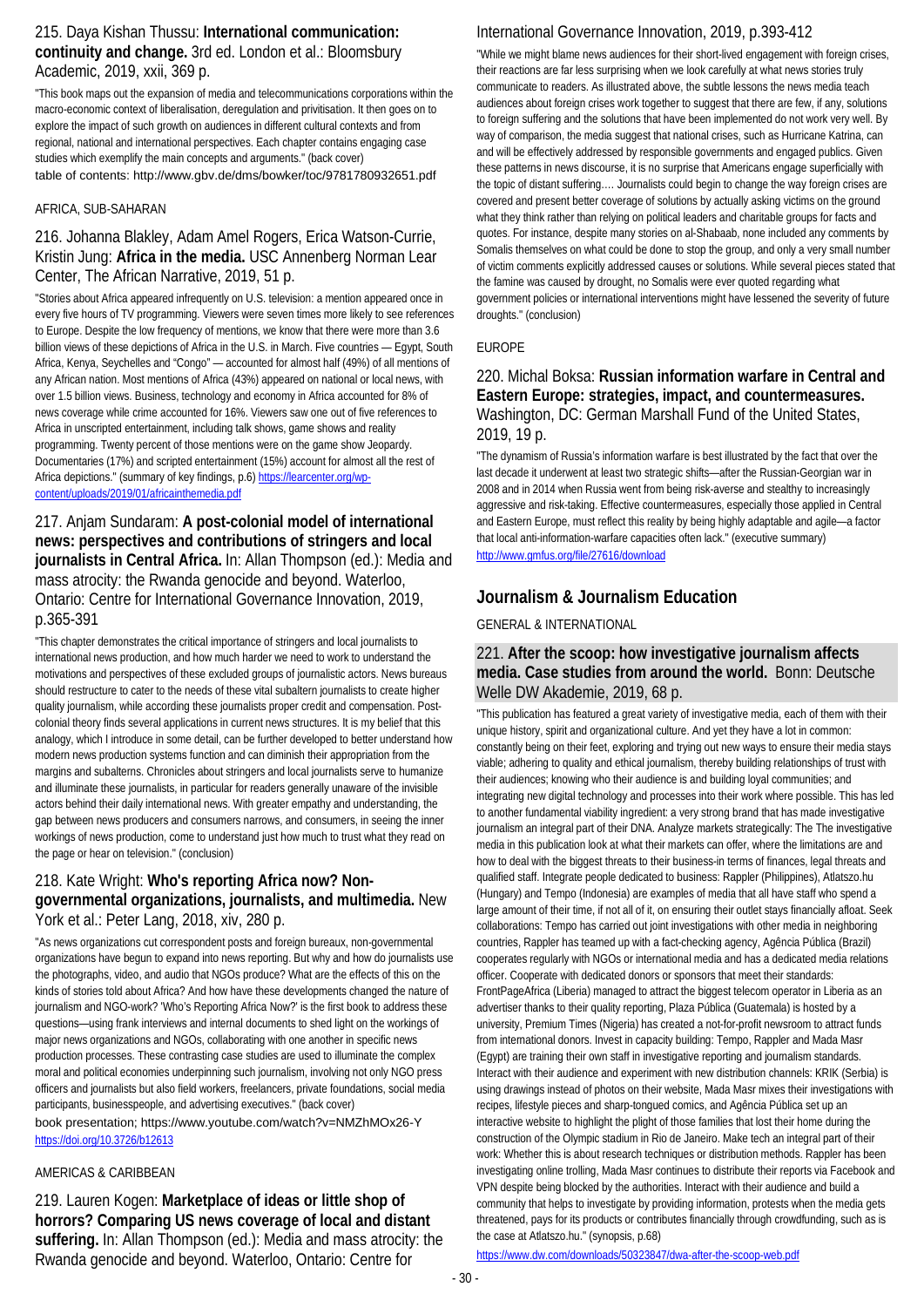### 222. Beatrice Dernbach, Beate Illg (eds.): **Journalism and journalism education in developing countries.** Manipal, Kanartaka (IN): Manipal Universal Press, 2019, 245 p.

Introduction: Journalism and Journalism Education in Developing Countries / Beatrice Dernbach and Beate Illg -- **Section l: Overview.** 1.1 Standards of Joumalism Education: An International Comparative Study in the Context of Media and Development / Christoph Schmitt -- 1.2 The Role of International Non-governmental Organizations / Barbara Thomass and Ines Drefs -- 1.3 Blended Learning is a Great Promise / Werner Eggert -- 1.4 Everything is Connected to Everything / Hemut Osang -- 1.5 Quality of Science Journalism, Measured by Content Analysis / Christoph Spurk and Michael Schanne -- **Section 2: Asia.** 2.1 Journalism Education in lndonesia: A Case Study of Seven Universities in Indonesia / Mira Rochyadi-Reetz -- 2.2 Historical Development and Current Challenges of Academic Journalism Education in Vietnam and Cambodia / Eira Martens-Edwards -- 2.3 Media and Democratization in Nepal / Yubaraj Ghimire and Dev Raj Dabal -- 2.4 Self-perception of Nepalese Jownalists within the Democratization Process of the Country / Beate lllg -- 2.5 India's Media Education: In Need of a Total Overhaul / Buroshiva Dasgupta -- 2.6 Journalism Education in India: Identifying Background Issues / Arvind Sivaramakrishnan -- 2.7 Missing Links in Practical Journalism of Developing Pakistan / Shafiq Ahmad Kamboh -- 2.8 Journalism Training in Afghanistan / Kefa Hamidi -- 2.9 Journalism Education in Central Asian Kyrgyz Republic: Teaching Journalism to Students with Outdated Soviet Curriculum / Bahtijar Kurambajev, Mary L. Sheffer and Ecaterina Stepaniuc -- **Section 3: Arab States, Africa and South America.** 3.1 Academic Journalism Education in the Arab World: A Long Journey Towards the Ideal Curriculum / Monika Lengauer -- 3.2 Journalism Training in a Changing African Society: Case of Kenya / Wilson Ugangu -- 3.3 Foreign News Selection in the Ghanaian Press: An Ideological Footprint of Western Journalism Education and Media Assistance / MichaeI Yao Wodui Serwornoo -- 3.4 Brazil's Journalism Education: The Reality in Latin America's Largest Country / Rodrigo Rodenbusch.

### 223. Julie Posetti, Felix Simon, Nabeelah Shabbir: **Lessons in innovation: how international news organisations combat disinformation through mission-driven journalism.** Oxford: Reuters Institute for the Study of Journalism, 2019, 41 p.

"This report examines how digital-born news media in the Global South have developed innovative reporting and storytelling practices in response to growing disinformation problems. Based on field observation and interviews at Rappler in the Philippines, Daily Maverick in South Africa, and The Quint in India, we show that all three organisations combine a clear sense of mission and a commitment to core journalistic values with an active effort to find new ways of identifying and countering disinformation, based on a combination of investigative journalism fact-checking, data and social network analysis, and sometimes strategic collaboration with both audiences and platform companies. In the process, each of these organisations are developing new capacities and skills, sharing them across the newsroom, differentiating themselves from their competitors, and potentially increasing their long-term sustainability, in ways we believe other news media worldwide could learn from. All three case organisations we examine here are digital-born, mobile-first (or in the process of becoming so), and at least in part enabled by social media in terms of audience development and reach. While smaller than their most important legacy media competitors, all have built significant online audiences across their websites and social media channels. They represent a strategic sample of leading digital-born commercial news media operating with limited resources in challenging media, political, and press freedom environments in the Global South." (publisher)

[https://reutersinstitute.politics.ox.ac.uk/sites/default/files/2019-](https://reutersinstitute.politics.ox.ac.uk/sites/default/files/2019-04/Posetti_Lessons_in_Innovation_FINAL.pdf) 04/Posetti Lessons in Innovation FINAL.pdf

## 224. Julie Posetti, Felix Simon, Nabeelah Shabbir: **What if scale breaks community? Rebooting audience engagement when journalism is under fire.** Oxford: Reuters Institute for the Study of Journalism, 2019, 51 p.

"This report focuses on how digital-born news media navigate audience engagement in the context of both rapid developments in a digital, mobile, and platform-dominated media environment and significant political pressure, including the 'weaponisation' of social media to target and harass independent news organisations and individual journalists, along with their audiences. It is based on analysis of data from Participatory Action Research, including fieldwork and interviews at three news organisations in the process of actively redefining audience engagement. They are Rappler (the Philippines), Daily Maverick (South Africa), and The Quint (India) – all commercial news organisations of the Global South, whose public interest journalism has been recognised with top international industry awards. We show how these outlets, two of which – Rappler and The Quint – relied heavily on social media for distribution and audience engagement at the outset, are now faced with the risks

accompanying open and social journalism at-scale, including the 'weaponisation' of online communities by political actors, and the frequently changing priorities of the platforms. We find that, in response to political attacks, and the risks associated with various forms of what we're calling platform capture', these news organisations are evolving, and are increasingly focused on forging deeper, narrower, and stronger relationships with audiences, emphasising physical encounters, investment in niche audiences over empty reach, and moving communities to action." (publisher)

### [https://reutersinstitute.politics.ox.ac.uk/sites/default/files/2019-](https://reutersinstitute.politics.ox.ac.uk/sites/default/files/2019-10/Posetti%20What%20if%20FINAL.pdf) [10/Posetti%20What%20if%20FINAL.pdf](https://reutersinstitute.politics.ox.ac.uk/sites/default/files/2019-10/Posetti%20What%20if%20FINAL.pdf)

### 225. Viviana Arinez Roca: **Traduciendo cifras a noticias: guía de periodismo económica.** La Paz: Universidad Católica Boliviana; Plural Editores, 2019, 90 p.

Antecedentes del periodismo económico -- El periodismo económico en Bolivia -- Características del periodismo económico -- Fuentes del periodismo económico -- La interpretación de datos y el uso de gráficos e infografías -- Anexos.

subjects: business & economics journalism - Bolivia - textbooks

## 226. Tina Lee (ed.): **Unbias the news: why diversity matters for journalism.** Essen: Correctiv, 2019, 221 p.

Watch your language: Why is multinational coverage so monolingual / Tanya Pampalone -- Big name isn't always big nes / Kolawole Talabi -- If it weren't for the newsroom predators / Anuradha Sharma -- Through the eyes of the orientalist / Emran Feroz -- Behind the official story: Is media independence possible in Cuba? / Mónica Baró Sánchez -- Words matter: nonbinary in the newsroom / Bex van Koot -- The lost voice: Reporting on crises in your homeland / Marielba Núnez -- No objectivity without diversity: War simulation in Lebanon / Ali Shebab -- Excuse me, that's my discovery! Bias in science reporting / Laura Vargas-Parada -- Machines without prejudices: Investigating algorithmic bias / Christina Elmer -- Connection disrupted: Internet inequality on the periphery / Priscila Pacheco -- Surviving the whitewashing of media row / Amber D. Dodd -- Why ths 'objectivity' thing has kept us broke / Chinula Mandla -- The freelancer's dilemma : Can I ever afford to say no? / Irene Caselli -- Confessions of a parachute journalist / Daniel Bates -- Journalists, trust your fixers / Jelena Prtoric -- Starting over: Making space for migrant journalists / Asma Abidi -- The myth of the criminal expatriate / Ahmad Sabri -- Not my mother's paper: Who gets left out by Australian media / Shona Yang -- Viewing privacy through another cultural lens / Qian Sun -- Half the world on mute: The fight against online harassment / Michaela Cavanagh -- Update your dictionary: What comes after #MeToo? / Wafaa Albadry -- Ableism in the newsroom: Removing barriers for journalists with disabilities / Charles Nisz -- "My body, my passport": The somber success of a femal journalist / Riana Raymonde Randrianaisoa -- Fostering a resilient media ecosystem / Michelle Soto Méndez -- Shattering the "Human Zoo": breaking through national stereotypes / Purple Romero -- Full circle: Making space for inclusion in immersive storytelling / Lakshmi Sarah -- Back in the USSR? Moving beyond "Post-Soviet" / Atokhan Ganiev -- Going to extremes: Polarization vs. plurality in Spanish media / Silvia Nortes -- Creating space for diversity / Margherita Bettoni -- Can a collaborative mindset help improve journalism? / Brigitte Alfter.

## 227. Vanessa Wiltshire: **Keeping it local: can collaborations help save local public interest journalism?.** Oxford: Reuters Institute for the Study of Journalism, 2019, 72 p.

"This research paper looks at the responsibilities of, and opportunities for, major media organisations to collaborate with regional and suburban media to break stories, cover local issues and promote democracy and asks how a collaborative model can practically work for journalists. Despite the angst over dwindling budgets, decline in the number of journalists and the digital transition in local newsrooms – and despite the competitive nature of journalists and producers who've ever fought for a hard-won exclusive – local collaborations are on the rise, with former rivals, legacy media, hyperlocals and new start-ups among those joining forces to deliver stories for their communities ... This paper looks at some examples of these types of collaborations in the UK and US, ranging from some of the largest ongoing collaborative relationships to small short-term projects, from re-investment in beat reporting of councils and data investigations with shared outcomes for the partners, to solutions journalism approaches addressing a community's economic challenges and coverage of an event like the run up to a mayoral election." (publisher)

[https://reutersinstitute.politics.ox.ac.uk/sites/default/files/2019-](https://reutersinstitute.politics.ox.ac.uk/sites/default/files/2019-09/Vanessa_Wiltshire_JF_paper_keeping_it_local.pdf) [09/Vanessa\\_Wiltshire\\_JF\\_paper\\_keeping\\_it\\_local.pdf](https://reutersinstitute.politics.ox.ac.uk/sites/default/files/2019-09/Vanessa_Wiltshire_JF_paper_keeping_it_local.pdf)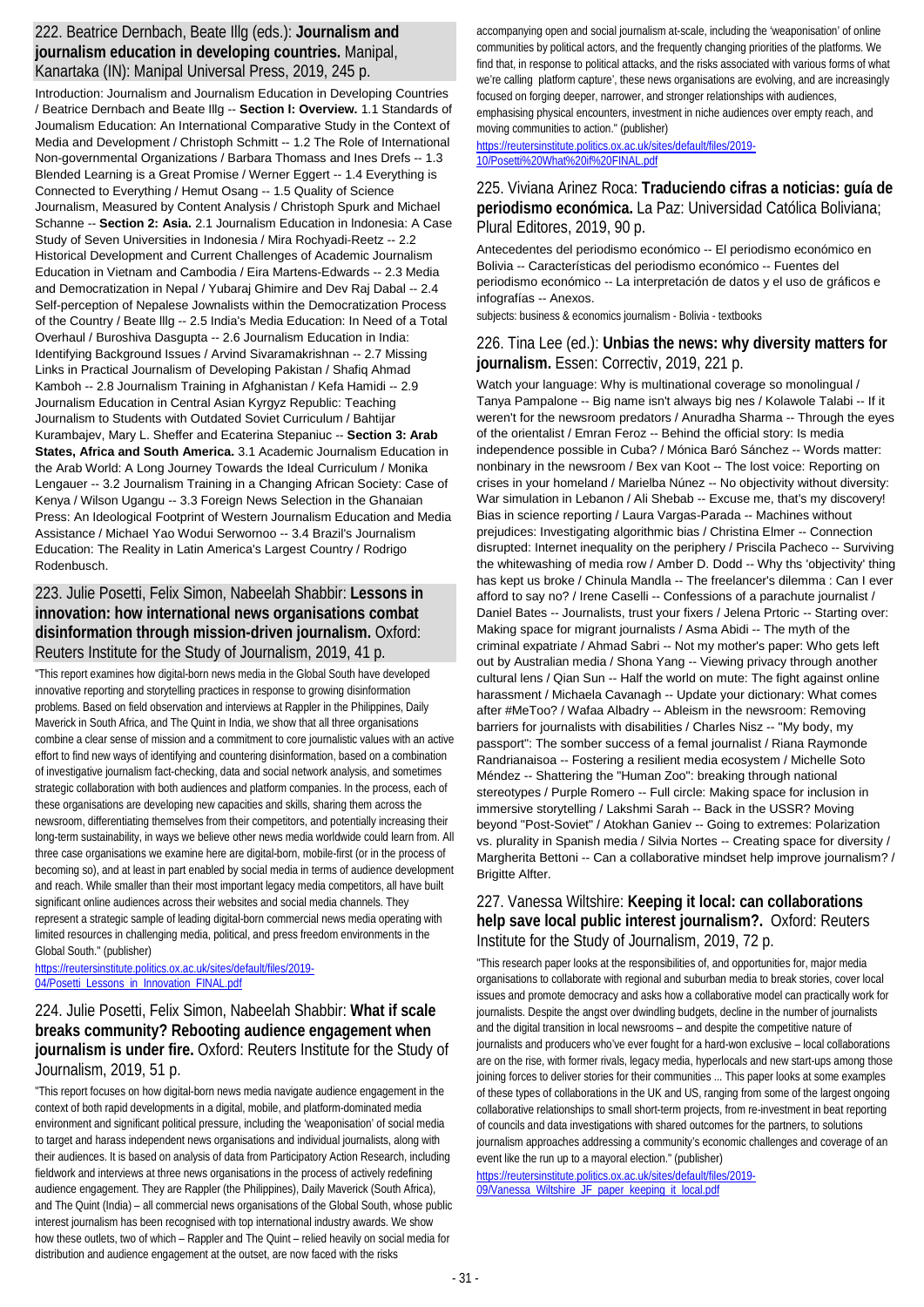### AFRICA, SUB-SAHARAN

### 228. Nixon K. Kariithi (ed.): **How African economies work: a guide to business and economics reporting.** Johannesburg: Konrad-Adenauer-Stiftung (KAS), 2019, 220 p.

**Part I. Theoretical perspectives to business and economics reporting in Africa.** 1. The Dearth of Business and Financial Reporting Scholarship in Africa and Philosophical Implications of the Absence of African Media Scholarship on the Panama Papers / Nhamo Anthony Mhiripiri -- 2. Understanding the utilisation of source generated content by business journalists in Malawi / Ellard Spencer Manjawira -- **Part II. Practical business and economics reporting.** 3. Press coverage on the extractive industries in Africa: A case study of Tanzania / Abdallah Katunzi -- 4. Reporting the National Budget / Nixon K. Kariithi -- 5. Media Coverage of Micro-finance in Ghana / Zakaria Tanko Musah -- 6. Africa's Online Press and the Stock Exchange: A Content Analysis of Selected Financial Papers / Manka E. Akwo -- **Part III. Pedagogical perspectives in business and economics reporting.** 7. Artificial Intelligence for journalism and media students / Elva Gomez De Sibandze -- 8. Seventy years of University Education in Nigeria: The State of Business and Economics Journalism Education? / Oyewo Olusola Oyeyinka -- 9. Specialised reporting fundamentals for the business and economics journalist? / Muyiwa Popoola -- 10. Media Reporting of illicit financial flows and money laundering in Africa? / Nixon K. Kariithi and Juliet Tembo. <http://bit.ly/2U7CFhS>

### 229. Gérard Guèdègbé: **Presse francophone en Afrique de l'Ouest: expériences et réflexions de pionniers.** Johannesburg: Konrad-Adenauer-Stiftung (KAS), 2019, 50 p.

Eugénie Rokhaya Aw N'diaye: « Si une femme leader n'a pas ses pieds dans la boue, ce n'est pas un leader » -- Jérôme Tovignon Carlos: « Je crois que notre génération a échappé à la dictature de l'argent » -- Diomansi Bomboté: « Le rôle des médias est d'établir un équilibre entre le pouvoir et les citoyens » -- Irène N'Guessan Bath: « La jeune génération ne doit obtenir ses lauriers que par la qualité du travail qu'elle produit » -- Sada Kane: « La plus importante de toutes les qualités que peut développer le journaliste, c'est la rigueur » -- Cheick Mouctary Diarra: « Si votre vérité est inattaquable, vous êtes à l'abri » -- Souleymane Diallo: « La corruption a fait des ravages énormes dans les médias » -- Souley Issiaka: « Avec l'avènement du numérique, nous sommes obligés de repenser le rôle du journaliste » -- Dorothée Dolibe Tabiou épouse Ibrahima: « Pour être compétent il faut apprendre, il faut se former et aujourd'hui les possibilités existent ».

### <http://bit.ly/2wY1cOo>

### 230. Chineme Carl Okafor: **Infographics, new media and media consumption habits in Nigeria.** Oxford: Reuters Institute for the Study of Journalism, 2019, [52 p.]

"This study engages in a comparative analysis of the history, importance, and benefits of infographics, in general, and in the media, in particular in Nigeria. It looks at the history of the Nigerian press, as well as the scale of use of infographics and new media tools in communicating business stories in the country by its journalists. It also measures the level of approval of this new trend in the Nigerian journalism space." (abstract, p.4)

[https://reutersinstitute.politics.ox.ac.uk/sites/default/files/2019-](https://reutersinstitute.politics.ox.ac.uk/sites/default/files/2019-08/Infographics_New_Media_and_Media_Consumption_Habits_in_Nigeri%20a.pdf) [08/Infographics\\_New\\_Media\\_and\\_Media\\_Consumption\\_Habits\\_in\\_Nigeri a.pdf](https://reutersinstitute.politics.ox.ac.uk/sites/default/files/2019-08/Infographics_New_Media_and_Media_Consumption_Habits_in_Nigeri%20a.pdf)

## 231. Christer L. Pettersson, Nigussu Solomon: **Social media and journalism in Ethiopia: setting the scene for reform.** Kalmar (SE): Fojo Media Institute; Nubia Media & Communications, 2019, 28 p.

"Social media has, in a few years, turned the political landscape in Ethiopia on its head not only as a means of mobilising people, but also as a means of spreading rumours, hate speech and disinformation ... What ultimately is happening is that digital media has made a more invasive, ultimately personalised form of marketing possible, which is changing political and commercial communication as a whole and with it the media landscape ... A number of core problem areas for social media emanate out of the digital technology shift and the emergence of social media that stakeholders need to deal with now and in the future. Among them are: Broadening access to the internet; Regulation: publishing responsibility, freedom of speech and democracy; Consumer protection: data privacy, disclosure of platform data handling and advertising; Copyright of inventions and content; Overall media finance when advertising revenues are migrating to primarily Facebook and Google (incl Youtube); Media literacy in the light of hate speech, disinformation and a completely new range of disruptive, conniving marketing that with it carries both great opportunities and massive losses." (introduction)

### AMERICAS & CARIBBEAN

### 232. Murillo Camarotto: **Local media in Brazil: draining the newsrooms in the country's poorest region.** Oxford: Reuters Institute for the Study of Journalism, 2019, 30 p.

"In spite of being one of the poorest places in Brazil, Pernambuco has historically had a combative and awarded local media. Until recently, local reporters had been winning the most important national journalism prizes with inspiring local stories and initiatives. This context has been changing dramatically, influenced both by the digital disruption in the media industry and by a "draining" process of the newsrooms. Based on exclusive data collected from media outlets and on interviews, this research shows that the local reporters have been abandoning journalism (a lot of them prematurely) in one of the most impoverished areas of Brazil, where the public surveillance is paramount. These shifts have resulted in serious failings of local newspapers in addressing community information needs. Throughout five chapters, this research describes why, how and under what circumstances many journalists have been swapping newsrooms desks for political cabinets in Pernambuco. The direct effects of this movement are also shown through a comparison of the local media coverage of two remarkable episodes in the Pernambuco political life." (publisher) [https://reutersinstitute.politics.ox.ac.uk/sites/default/files/2019-](https://reutersinstitute.politics.ox.ac.uk/sites/default/files/2019-10/Journalist_Fellow_paper_MURILLO_CAMAROTTO.pdf) [10/Journalist\\_Fellow\\_paper\\_MURILLO\\_CAMAROTTO.pdf](https://reutersinstitute.politics.ox.ac.uk/sites/default/files/2019-10/Journalist_Fellow_paper_MURILLO_CAMAROTTO.pdf)

### 233. Juan Carlos Salazar del Barrio (coord.): **Presencia: una escuela de ética y buen periodismo.** La Paz: Plural Editores; Fundación para el Periodismo, 2019, 319 p.

Prólogo: Una escuela de ética y buen periodismo / Juan Carlos Salazar del Barrio -- **I. Los primeros años.** Una gestación larga y difícil / Huáscar Cajías Kaufmann -- Nuestro propósito: Primer editorial del semanario -- Presencia nace para gritar una verdad, y las verdades no siempre agradan a todos / Alfonso Prudencio Claure (Paulovich) -- Un periódico nuevo para un tiempo nuevo / Alfonso Prudencio Claure (Paulovich) -- ¿Por qué Presencia? / Arviando Mariaca Valdez -- El peregrinaje del semanario Presencia / Carlos Andrade Quiroga -- Nueva etapa: Primera editorial del diario -- Los difíciles primeros años del diario / Carlos Andrade Quiroga -- Presencia en la opinión de dos cardenales / Alberto Zalamea -- **II. Fundadores y pioneros.** El Doctor Cajías / Pedro Shimose -- "Mi conciencia no tiene vacaciones" -- No hay razón para hablar ni escribir así... / Huáscar Cajías Kaufmann -- Paulovich, un humorista en un país de "caras largas y jetas caídas" / Juan Carlos Salazar del Barrio -- Armando Mariaca, una vida dedicada a la prensa / Luis Ramiro Beltrán Salmón -- Alberto Kit Bailey, maestro y pilar de Presencia / José Luis Alcázar de la Riva -- Sobre viejas virtudes olvidadas / Alberto K Bailey Gutiérrez -- Monseñor Prata, modernizador de Presencia / Armando Mariaca Valdez -- Gennaro Prata, un controvertido visionario / Francesco Zaratti Sacchetti -- Jaime Humérez, gestor del periodismo boliviano / Harold Olmos -- **III. Al ritmo del progreso.** Al ritmo del progreso / Huáscar Cajías Kaufmann -- La consolidación del diario / Armando Mariaca Valdez -- Presencia en el periodismo boliviano / María Elena Humérez -- La herencia más valiosa / J. Renán Estenssoro V. - - Juan León, un periodista incisivo y original / Pedro Shimose -- Raúl Rivadeneira, periodista intachable / Pedro Shimose -- Un hito en la historia del periodismo boliviano: la publicación del diario del Che / María Elena Humérez -- Un diario con vocación nacional / Redacción de Presencia -- Crónica de una vocación / Redacción de Presencia -- **IV. Presencia Literaria y periodismo cultural.** Presencia Literaria y periodismo cultural / Oscar Rivera-Rodas -- Vida y obra de Juan Quirós / Raúl Rivadeneira Prada -- **V. Presencia en la construcción de la democracia.** Una historia que es historia / Ana María Campero -- Pasión, muerte y resurrección de la democracia / Redacción de Presencia -- La huelga de hambre de 1977 / Huascar Cajías Kaufmann -- Apuntes con cargo a inventario / Presencia, período 1982-1998 -- Juan Cristóbal Soruco Quiroga -- Ana María Romero, el periodismo como forma de vida / Sandra Aliaga Bruch -- Historia de una diaria presencia / Redacción de Presencia -- **VI. Los últimos días.** La última etapa de Presencia / Mario Frías Infante -- 18 años sin Presencia, la voz de los sin voz / Pedro Glasinovic Villafán -- Comunicado de la Conferencia Episcopal Boliviana -- Pausa de Presencia: Ultimo editorial del diario -- El pecado de la Iglesia / Alberto Bailey Gutiérrez -- **VII. La escuela de Presencia. Testimonios.** El periodismo en tiempos turbulentos / José Luis Alcázar de la Riva -- Palabra sobre palabra / Moira Bailey J. -- Medio siglo en la lucha por el restablecimiento de la democracia / Víctor Hugo Carvajal -- Una escuela profesional de ética y responsabilidad / Mario E. Maldonado V. -- Algunos apuntes sobre Presencia / Harold Olmos -- Nostalgia de una escuela de periodismo llamada Presencia / Fernando Salazar Paredes -- Viajarás por todo el mundo / Humberto Vacaflor Ganam -- La mística y los obstáculos / José Tito Vila de la Viña.

subjects: Presencia <newspaper, Bolivia>; journalism history; press history; Catholic press; democracy / democratization and media; cultural & literary journalism - Bolivia

[http://media.fojo.nu/2019/04/Ethiopia\\_Social\\_media\\_in\\_Ethiopia.pdf](http://media.fojo.nu/2019/04/Ethiopia_Social_media_in_Ethiopia.pdf)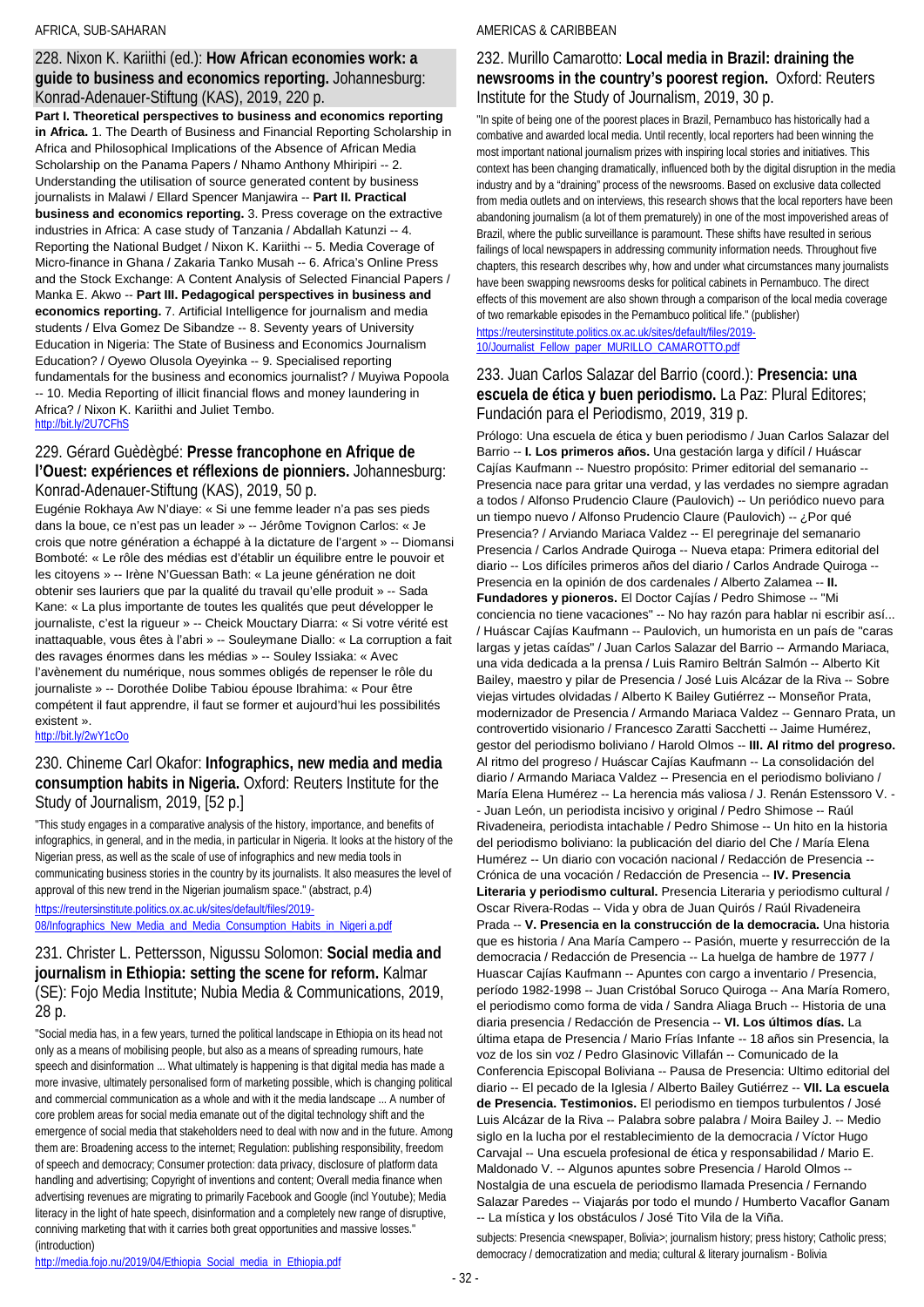## 234. Jude William Genilo, Fahmidul Haq, Shameem Mahmud: **Journalism education in Bangladesh: from aspiring journalists to career professionals.** Bonn: Deutsche Welle DW Akademie, 2019, 66 p.

"This study aimed to identify the factors that facilitate or inhibit new and aspiring journalists in Bangladesh to prepare for and join the profession. It also sought to determine the factors that would enable or restrict them from acquiring the necessary skill sets (particularly in educational institutions and media outlets) to succeed in professional journalism. Moreover, it identified the institutional policies and practices that demotivate new and aspiring journalism from continuing in the profession." (conclusions, p.47)

[https://www.dw.com/downloads/51296724/dw-akademiejournalism-education-in](https://www.dw.com/downloads/51296724/dw-akademiejournalism-education-in-bangladesh.pdf)[bangladesh.pdf](https://www.dw.com/downloads/51296724/dw-akademiejournalism-education-in-bangladesh.pdf)

### 235. Shakuntala Rao (ed.): **Indian journalism in a new era: changes, challenges, and perspectives.** New Delhi: Oxford University Press, 2019, xii, 384 p.

**Part 1. History and evolving changes in journalism.** From Akhbarat to print: the hybridity of news culture in early Indian journalism / Prasun Sonwalkar -- An inexorable watchdog of democracy: theorizing press censorship in 1975-7 as a watershed media moment in India / Deb Aikat -- A missing voice: India in the global news space / Daya Thussu -- An incomplete journalism Parivar: the story of India's missing news magazine industry / Radhicka Parameswaran, Sunitha Chitrapu, and Roshni Susana Verghese -- **Part 2. Social media and e-journalism.** Internet vernacularization, mobilization, and journalism / Taberez Ahmed Neyazi --

The media are biased: exploring online right-wing resonses to mainstream news in India / Kalyani Chadha and Prashanth Bhat -- "Tweet first, work on the story later": role of social media in Indian journalism / Smeeta Mishra -- Indian news entrepreneurs and their digital news startups / Monica Chadha -- Mapping the news app ecosystem: Indian general elections, mobile apps, and emerging news culture / Saayan Chattopadyaya -- **Part 3.** 

**Marginalization and journalism.** Gender and journalism: selection and framing of rape news in Indian media / Dhiman Chattopadhyaya -- Media and the existing news narratives in Kashmir conflict / Arif Hussain Nadaf -- Covering the green beat: environmental journalism in India / Ram Awtar Yadav and Kanchan K. Malik -- **Part 4. Ethics, pedagogy, and the public sphere in journalism.** Principle or practice?: pedagogic challenges in Indian journalism education / Usha Raman -- The 24/7 English news cycle as a spectre of neoliberal violence / Mohan J. Dutta and Ashwini Falnikar -- Journalistic subcultures: rules, values, routines, and norms of Englishlanguage and Hindi-language media / Anup Kumar -- Journalism and ethics: India media mines the private / Geeta Seshu.

### EUROPE

## 236. Joy Jenkins, Lucas Graves: **Case studies in collaborative local journalism.** Oxford: Reuters Institute for the Study of Journalism, 2019, 46 p.

"This report is based on more than 30 interviews with key figures in high-profile collaborative journalism experiments in three different countries, including journalists as well as senior management, community organisers, data analysts, technical experts, and others. The three primary cases featured are the Bureau Local (UK), 'L'Italia Delle Slot' (Italy), and Lännen Media (Finland). We also interviewed the director of CORRECTIV.Lokal, an initiative in Germany seeking to replicate the work of the Bureau Local. These cases reflect three distinct models of collaboration: (1) a permanent network of journalists and non-journalists engaged in topic-driven reporting projects (the Bureau Local); (2) legacy and start-up news organisations working together on a single extended investigation ('L'Italia Delle Slot'); and (3) regional news organisations sharing content through a collaborative newsroom (Lännen Media). These initiatives involve both similar and divergent approaches to network building, project development, and content distribution. Two of the collaborations focus on publishing high-impact stories simultaneously across multiple outlets; the Bureau Local pursues multiple projects each year, while 'L'Italia Delle Slot' is a time-limited project focused on one subject. The third collaboration, Lännen Media, includes journalists working in newsrooms around Finland to produce national and international reporting shared among 12 member newspapers. We find that these very different initiatives feature many common elements that offer potential lessons for other local newsrooms: Each collaboration is designed to facilitate concrete forms of resource sharing – of both human and technical resources – while minimising potential competitive friction among the individuals and organisations involved. All three collaborations feature diverse and dispersed networks, and are dedicated to creating connections, both virtually and in person, to allow for knowledge-sharing, skills enhancement, and mentorship. They also aim to engage participants as equal partners in editorial processes. Participants suggest that collaborative approaches have allowed them to report on topics they would not typically cover as well as engage with familiar subjects in

more comprehensive ways. Many said they have also learned how to better incorporate data and multimedia elements into their reporting. Two of the collaborations embrace strategies that allow them to connect with communities to tell their stories. The Bureau Local and 'L'Italia Delle Slot' have worked to build partnerships with individuals and organisations affected by the issues they cover, while Lännen Media journalists aim for coverage with broad appeal that doesn't favour particular localities." (publisher) [https://reutersinstitute.politics.ox.ac.uk/our-research/case-studies-collaborative-local](https://reutersinstitute.politics.ox.ac.uk/our-research/case-studies-collaborative-local-journalism)**[journalism](https://reutersinstitute.politics.ox.ac.uk/our-research/case-studies-collaborative-local-journalism)** 

## **Media Assistance**

### GENERAL & INTERNATIONAL

### 237. Bill Orme: **Strengthening the United Nations' role in media development.** Washington, DC: Center for International Media Assistance (CIMA), 2019

"This report examines the myriad ways that the agencies and bodies of the United Nations support the development of healthy media systems. Author Bill Orme highlights the role of four UN organizations in particular—UNESCO, UNDP, UNICEF, and DPO—and makes recommendations targeted to these agencies, as well as to UN member states and donors. The UN should promote greater coordination among the UN agencies active in the media sector, following on the successes from the UN Action Plan for the Safety of Journalists. UNESCO and UNDP, in particular, have untapped synergies in this field. In post-conflict states, the UN's mandate should explicitly include support for public access to information and the protection of journalists and independent media in those countries. In their support for 2030 Agenda implementation, member states should prioritize a broader and freer flow of public information on both the national and global levels on progress toward every 17 SDGs and their 169 associated targets. Bilateral and multilateral development programs should help accelerate the implementation of the SDG 16.10 (which commits all UN members to "protect fundamental freedoms," including press freedom) by supporting voluntary national assessments of the status and effectiveness of access-to-information laws and the overall enabling environment for independent media." (key findings)

[https://www.cima.ned.org/publication/strengthening-the-united-nations-role-in-media](https://www.cima.ned.org/publication/strengthening-the-united-nations-role-in-media-development/)[development/](https://www.cima.ned.org/publication/strengthening-the-united-nations-role-in-media-development/)

## 238. Sameer Padania: **How to fund investigative journalism: insights from the field and its key donors.** Bonn: Deutsche Welle DW Akademie, 2019, 40 p.

"Our findings show that there is a viable future for investigative journalism (IJ) at all levels, local to international, if systematic, predictable, stable funding for networks, centers, journalists, technologies and collaborations can be found. Funders acknowledge that most manifestations of IJ around the world will be non-profit, with remarkable, honorable exceptions. That said, all interviewees agree that IJ needs support for an infusion of skills in organizational management and development as a springboard for its future progress, especially if donors want to encourage IJ groups to develop greater revenue diversification as a route to viability." (executive summary, p.6)

### <https://www.dw.com/downloads/50303188/dwa-investigative-journalism-web.pdf>

### 239. **Case study: Media Development Investment Fund.**  Convergence, 2019, 10 p.

"Media Development Investment Fund (MDIF) is a not-for-profit fund that provides affordable debt, equity, and quasi-equity financing as well as technical assistance to independent media companies in countries where the free press is under threat ... As of December 31, 2018, MDIF has provided more than \$172 million in financing and technical assistance grants to 115 independent media companies, primarily small and medium enterprises (SMEs), across 40 countries. As the only global investment fund for independent news media, MDIF presents several insights for others considering blended finance in the media sector – or in other sectors that face significant investment barriers: While blended finance is not a panacea for financing the SDGs, it can still support private sector development for less commonly targeted SDGs; Fit-for-purpose vehicles can be used to unlock specific pools of investment capital; It can be difficult for 'first-time fund managers' to raise commercial capital – even those with a relevant track record; The larger ticket sizes required to attract investors can be challenging to reconcile with impactful investment sizes; Blended finance offers a unique opportunity to align incentives for development impact and financial returns." (executive summary)

[https://assets.ctfassets.net/4cgqlwde6qy0/72vG3KzwSfXCiaysBvDnBR/e10f6c3f5571cc505a](https://assets.ctfassets.net/4cgqlwde6qy0/72vG3KzwSfXCiaysBvDnBR/e10f6c3f5571cc505a48c4a4bab51f78/Convergence__MDIF_Case_St%20udy__2_.pdf) [48c4a4bab51f78/Convergence\\_\\_MDIF\\_Case\\_St udy\\_\\_2\\_.pdf](https://assets.ctfassets.net/4cgqlwde6qy0/72vG3KzwSfXCiaysBvDnBR/e10f6c3f5571cc505a48c4a4bab51f78/Convergence__MDIF_Case_St%20udy__2_.pdf)

### 240. **Impact dashboard 2019.** New York; Prague: Media Development Investment Fund (MDIF), 2019, 50 p.

"In 2018, 92.5 million people received their news from MDIF clients, 51.9 million online and 40.6 million through traditional media. After five years of working with MDIF, client reach increased on average by 191.1% (a median of 33.2%). In 2018, MDIF clients generated \$355.2 million in revenues, with each dollar invested by MDIF leveraging \$5.97 in client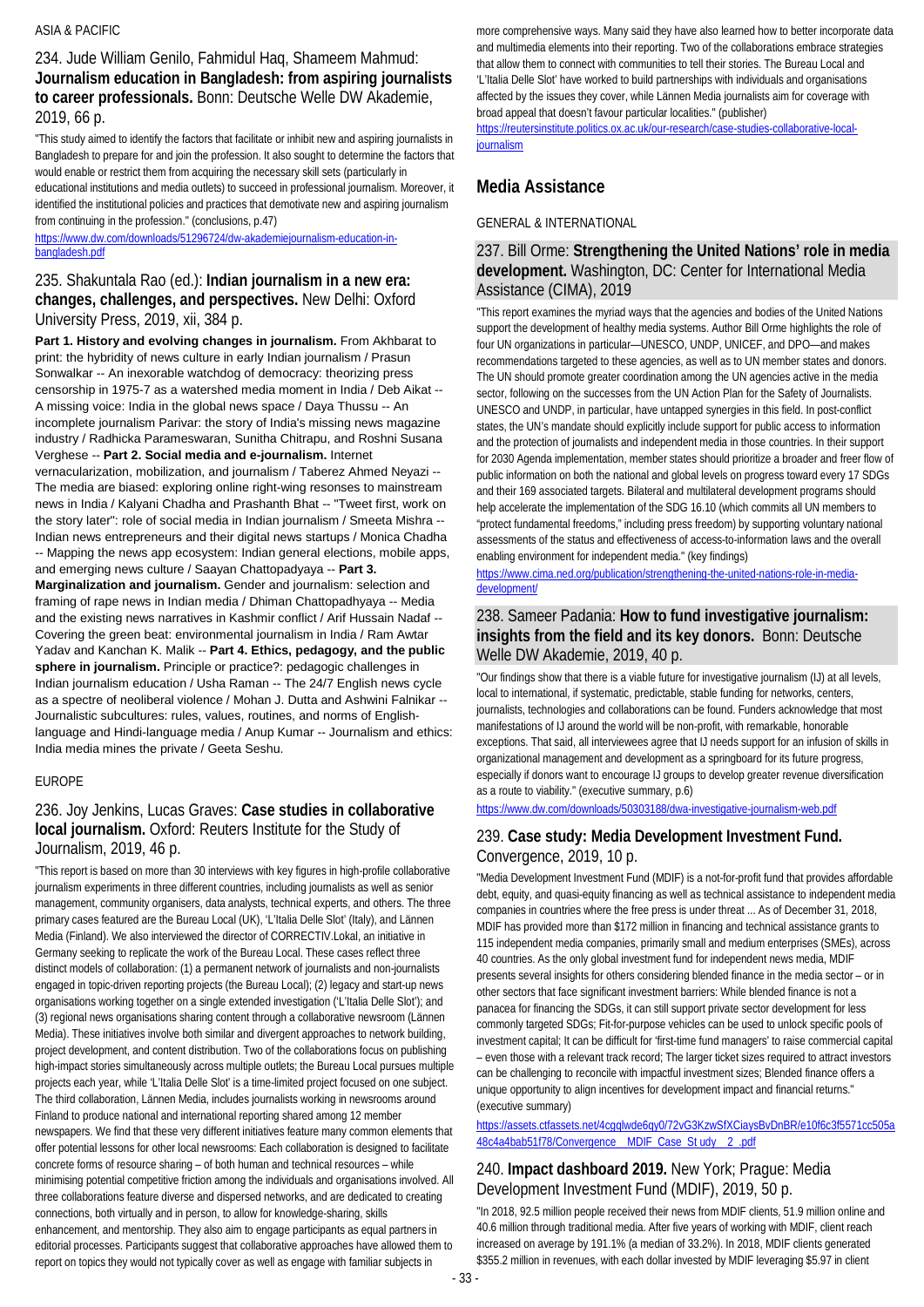revenues. After five years of working with MDIF, clients increased their revenues by 218.3% on average (a median of 80.1%). In 2018, 76.7% of MDIF loan clients were classified as having low or moderate risk. The median risk rating of our loan portfolio was 5.65, squarely within the moderate risk range and consistent with previous years. In 2018, 70.4% of MDIF clients agreed or strongly agreed that there had been positive changes in their company because of their involvement with MDIF. 82.4% of those who received capacity building support that year agreed or strongly agreed that there had been positive changes in their company because of that intervention." (executive summary, p.4-5)

[https://www.mdif.org/wp](https://www.mdif.org/wp-content/uploads/2019/10/MDIF_Impact_Dashboard_2019_Online.pdf)[content/uploads/2019/10/MDIF\\_Impact\\_Dashboard\\_2019\\_Online.pdf](https://www.mdif.org/wp-content/uploads/2019/10/MDIF_Impact_Dashboard_2019_Online.pdf)

### 241. **Medienentwicklungszusammenarbeit der Bundesregierung: Antwort der Bundesregierung auf die Kleine Anfrage der Abgeordneten Markus Frohnmaier, Stefan Keuter und der Fraktion der AfD – Drucksache 19/11730.** Deutscher Bundestag, 2019, 24 p.

"Die Bundesregierung hat im erfragten Zeitraum [seit 2008] 143 Vorhaben der Deutschen Welle (DW), der Deutsche Welle Akademie (DWA) und der GIZ gefördert bzw. beauftragt, die zum Teil mehrere Einzelmaßnahmen und -aktivitäten umfassen. Das Engagement auf dem Gebiet der Meinungsfreiheit und Medienentwicklung erfolgt in der Regel im Rahmen von Zuwendungen, mit denen auf den jeweiligen lokalen Bedarf ausgerichtete Beratungsund Trainingsleistungen, etwa in Medienhäusern, umgesetzt werden. Eine unmittelbare Projektbeauftragung erfolgt hierbei nicht." (S.2)

subjects: media assistance - Germany

<http://dip21.bundestag.de/dip21/btd/19/124/1912468.pdf>

### 242. Peter Deselaers, Kyle James, Roula Mikhael, Laura Schneider: **More than money: rethinking media viability in the digital age.** Bonn: Deutsche Welle DW Akademie, 2019, 11 p.

"Media viability challenges will not be solved at the individual outlet level. Rather, it is necessary to bring different stakeholders together to look at the bigger picture and assess the health of a country or a region's media ecosystem. Then, partners can strategically plan projects that contribute to creating an enabling environment for the media, one in which outlets have a chance to survive—or even thrive. Networks can go far in boosting viability, acting as bulwark against political influence as well as helping outlets share resources and scale their potential to access all sorts of revenue sources Finally, what is important to foster media viability at the level of individual media outlets? The most important step is to broaden the perspective beyond the isolated search for new sources of income. A viable strategy finds a balance between the different aspects of Media Viability—economy, politics, technology, content, and community—to set community radio stations, digital start-ups, and local newspapers on a more viable path."(p.8-9)

<https://www.dw.com/downloads/47825755/dwa-discussion-paper-media-viabilityweb.pdf>

## 243. Lauren Kogen: **Evaluations and impact assessments in communication for development.** In: Jan Servaes: Handbook of Communication for Development and Social Change. , 2019, 17 p.

"Within the development field, project evaluations and impact assessments are essential. Donors are increasingly requiring rigorous evaluations in order to (1) ensure that aid dollars are spent on projects that are having positive impacts and not being wasted on projects that are ineffective and (2) promote "evidence-based policy making" in which evaluations contribute to understanding best practices for development aid. These two goals are frequently referred to by the world's major donors as promoting "accountability" and "learning," respectively. However, current conceptions of learning and accountability are problematic – at times even counterproductive. This chapter provides an overview of the role of evaluations in the CDS field and the concepts of accountability and learning and then describes the problems, contradictions, and ethical dilemmas that arise in the field because of them. The chapter ends with suggestions for how the field might fine tune the concepts of learning and accountability in a way that would better serve both donors and aid recipients." (abstract)

[https://link.springer.com/referenceworkentry/10.1007/978-981-10-7035-8\\_131-1](https://link.springer.com/referenceworkentry/10.1007/978-981-10-7035-8_131-1)

## 244. Martin Scott, Mel Bunce, Kate Wright: **Foundation funding and the boundaries of journalism.** In: Journalism Studies, vol. 20, nr. 14, 2019, p.2034-2052

"Private foundations are an important source of funding for many news outlets. It has even been suggested that they may offer a partial solution to journalism's economic crisis. Yet we do not know how foundation funding shapes journalistic practice. In this article, we show that foundation funding has a significant effect on the "boundaries of journalism". That is, the ways in which journalists understand, value and practice their journalism. This argument is based on 74 interviews with the most active foundations funding international non-profit news and the journalists they support. In general, we found that these foundations did not try to directly influence the content of the journalism they funded. However, their involvement did make a difference. It created requirements and incentives for journalists to do new, noneditorial tasks, as well as longer-form, off-agenda, "impactful" news coverage in specific

thematic areas. As a result, foundations are ultimately changing the role and contribution of journalism in society. We argue that these changes are the result of various forms of "boundary work", or performative struggles over the nature of journalism. This contrasts with most previous literature, which has focused on the effects of foundation funding on journalistic autonomy." (abstract)

<https://doi.org/10.1080/1461670X.2018.1556321>

### 245. Martin Scott, Kate Wright, Mel Bunce: **Foundation-funded journalism: the state of research. Reading list.** Humanitarianjournalism.net, 2019, 6 p.

"Research into foundation-funded journalism is relatively scarce and disconnected. There is, for example, no single edited volume on this topic. This matters because while philanthropists and foundations often want to support journalism, it is not always clear how they should do this. Similarly, journalists are often unsure about common practices in this area. For those interested in carrying out further research in this area, this matters because it is useful to know what methods have been used to study this topic in the past and how their findings compare to others." (p.1)

[http://humanitarian-journalism.net/wp-content/uploads/2019/04/Foundation-funded](http://humanitarian-journalism.net/wp-content/uploads/2019/04/Foundation-funded-journalism-The-state-of-research.pdf)[journalism-The-state-of-research.pdf](http://humanitarian-journalism.net/wp-content/uploads/2019/04/Foundation-funded-journalism-The-state-of-research.pdf)

### 246. Christoph Spurk, Carmen Koch: **The use of theories of change in media and governance programmes.** Swiss Agency for Development and Cooperation (SDC); Zurich University of Applied Sciences (ZHAW), Institute of Applied Media Studies (IAM), 2019, 41 p.

"In this study, we have seen that, in contrast to causal models, narrative and overview models of Theories of Change are mainly used by donors and implementing organisations. However, causal models offer a lot more information that would help improve project planning, as well as monitoring and evaluation. That potential is still untapped, although all of the organisations involved in this study have already started to formulate concrete steps that could be parts of causal models. Our recommendation is to work on causal models of Theories of Change as a standard tool in project planning, as it will give clear context-related insights into what can be expected from projects, and what is feasible in the specific environment. In our view, media support would be much more understandable and realistic. Through formulating result chains, many hidden assumptions come to light, and additional elements that need to be tackled before outcomes can be expected will become obvious. It would also be a pre-condition to provide impact evaluations that are lacking in the sector of media support for governance." (conclusions)

[https://www.shareweb.ch/site/DDLGN/Documents/Theories%20of%20Change\\_Media%20Pr](https://www.shareweb.ch/site/DDLGN/Documents/Theories%20of%20Change_Media%20Programmes%20and%20Research%20Evidence%20_2019.pdf) [ogrammes%20and%20Research%20Evidence \\_2019.pdf](https://www.shareweb.ch/site/DDLGN/Documents/Theories%20of%20Change_Media%20Programmes%20and%20Research%20Evidence%20_2019.pdf)

### AFRICA, SUB-SAHARAN

### 247. Prue Clarke: **How foreign aid fuels African media's payola problem.** In: Project Syndicate, nr. February 12, 2019

"Today, a typical journalist in Africa is a professional workshop attendee. Non-governmental organisations from every sector "train" journalists in their subject matter, often with content conceived in Western capitals by people with no experience in journalism or in the target countries. Journalists go from workshop to workshop, turning up long enough to collect their per diems and write a puff piece. This approach is as costly as it is regrettable. In one African country, a media-development organisation with which I have worked spent more than \$1 million of taxpayer money to produce a one-hour program on governance, which was then aired on community radio, its content so sanitised to appease local officials that few people tuned in. But even more problematic was the distortion to the domestic media market. To produce the program, the NGO recruited ten top journalists from established outlets and paid them as much as ten times their normal salary. Once the project was over, most of the journalists quit their old jobs in search of better pay in the aid and government sectors. From my experience, most African journalists know how to report a well-sourced story. What they lack are the resources to put this knowledge to use. The deficiencies of African media are best addressed as a business challenge, not a training problem."

[https://www.project-syndicate.org/commentary/african-media-low-wages-corrupt-coverage](https://www.project-syndicate.org/commentary/african-media-low-wages-corrupt-coverage-by-prue-clarke-2019-02?barrier=accesspa%20ylog)[by-prue-clarke-2019-02?barrier=accesspa ylog](https://www.project-syndicate.org/commentary/african-media-low-wages-corrupt-coverage-by-prue-clarke-2019-02?barrier=accesspa%20ylog)

## 248. Lars Tallert, Peter Mwesige, Renaud de la Brosse, Christer L. Pettersson: **Challenges and entry points for regional media development support in Sub Saharan Africa.** Kalmar: Fojo Media Institute, 2019, 44 p.

"The report is written from a media perspective and focuses on regional media initiatives and challenges in Sub-Saharan Africa. Seven focus areas that are instrumental for the future of quality journalism have been investigated: Professionalism – capacity to demand accountability; Gender and media; Financial sustainability and media diversity; Access to information; Safety of journalists; Social media, disinformation and online harassment; Media self-regulation and ethics. In the second part of the study, focus is set on what donors should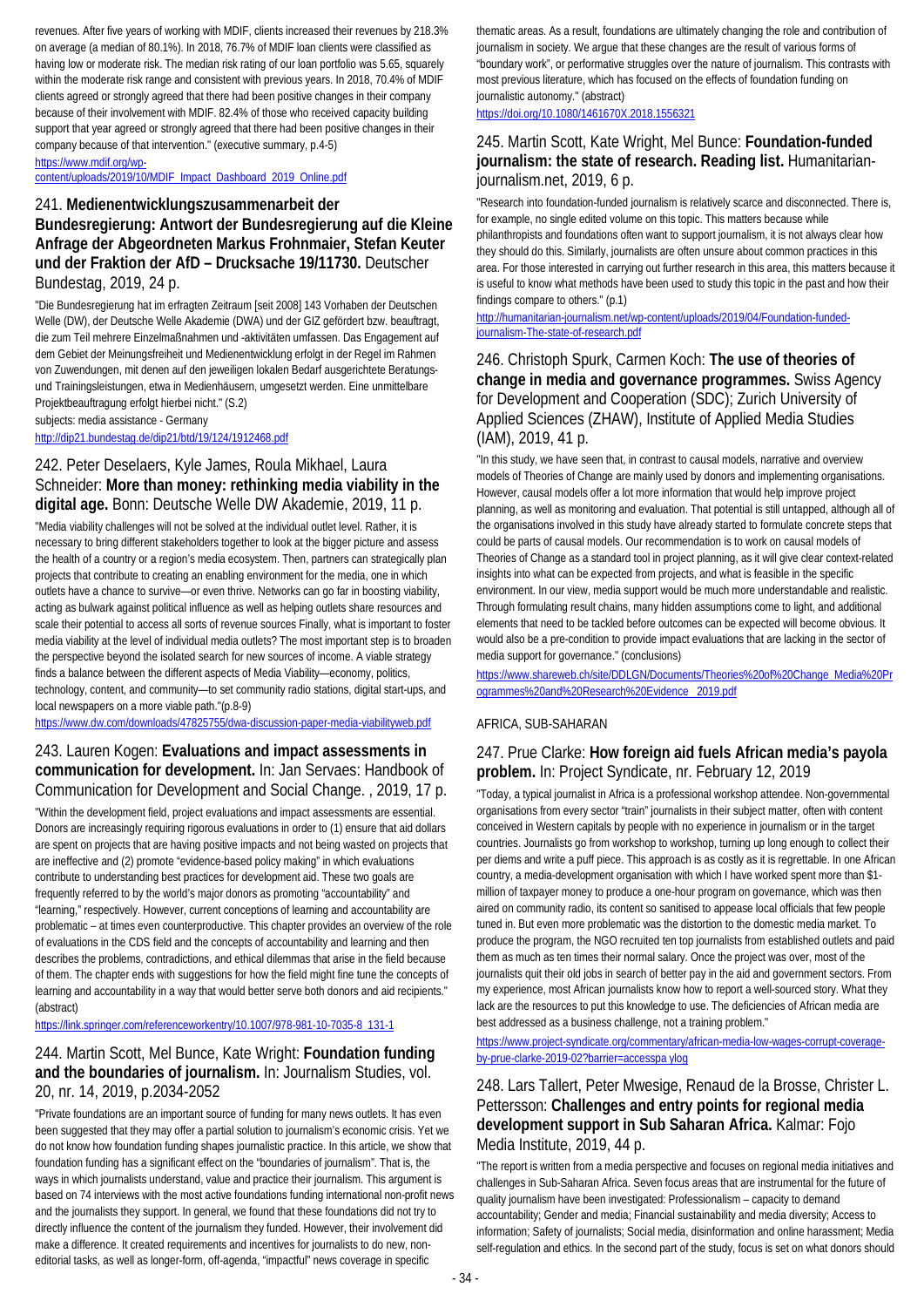consider when reviewing how regional media initiatives and processes can contribute to democracy and accountability. This second part can be seen as connecting local and national media stakeholders with regional initiatives in Sub-Saharan Africa as well as to the ongoing global dialogue on the need for increased media development, manifested at the international meeting organised by CIMA and Sida in Paris in March 2019. The report lists seven recommendations on entry points: 1. Step up regional media support; 2. Focus on integrated, comprehensive regional approaches; 3. Stimulate regional coalition building; 4. Support regional innovative initiatives that demand accountability; 5. Prioritise regional support that promotes financial sustainability for the media; 6. Strengthen regional support for institution building, supporting self-regulation and ethics; 7. Fund regional processes that are anchored in national and local initiatives aiming at building trust and giving voice to the excluded." (executive summary)

[https://fojo.se/wp-content/uploads/2019/08/SSA2019\\_v2.pdf](https://fojo.se/wp-content/uploads/2019/08/SSA2019_v2.pdf)

#### AMERICAS & CARIBBEAN

### 249. Sarah Armour-Jones: **Journalism grantmaking: new funding, models and partnerships to sustain and grow the field.** Philadelphia, PA: Media Impact Funders, 2019, 13 p.

"Since 2009, 3,106 funders gave \$1.7 billion in journalism-related grants [in the U.S.]. Of that, \$306 million was directed toward the Newseum. Excluding grants to the Newseum, the top 9 journalism funders to U.S.-based organizations have given \$550 million, via 1,776 grants since 2009. Of the \$1.7 billion, \$326 million was for investigative journalism projects; \$88 million was for constituency journalism projects; \$42 million for citizen journalism projects; \$185 million for advocacy journalism projects; \$1.6 billion for projects in the journalism, news and information, general category." (p.2)

[https://mediaimpactfunders.org/wp-content/uploads/2019/09/Journalism-report-for-web](https://mediaimpactfunders.org/wp-content/uploads/2019/09/Journalism-report-for-web-hyperlinks-1.pdf)[hyperlinks-1.pdf](https://mediaimpactfunders.org/wp-content/uploads/2019/09/Journalism-report-for-web-hyperlinks-1.pdf)

### 250. Sarah Armour-Jones: **Radio & audio grantmaking: reaching new audiences through old platforms.** Philadelphia, PA: Media Impact Funders, 2019, 17 p.

"Both radio and audio funding levels are growing, reflecting both overall funding trends in media and particular interest in using old and new sound-based formats in creative and compelling ways. Both formats are driving innovation across programming, with radio often serving as a curator of news and information and community voices, and audio providing a democratized opportunity for truly diverse creators to share their stories. Both formats provide low barriers to entry, flexibility and ubiquity, offering funders tremendous opportunities to educate and inform, tell critical stories, engage communities and counteract consolidated and one-sided programming. Perhaps most importantly, funders do not need to reinvent the wheel, and can use the data map to find projects that align with their giving goals—whether by geographic area or populations served; content focus (science, arts, news); or goal (preservation and archiving, equalizing education for learning differences and disability)." (conclusion)

<https://mediaimpactfunders.org/wp-content/uploads/2019/05/Radio-report-FINAL-5-17.pdf>

## 251. Patrick Ferrucci, Jacob L. Nelson: **The new advertisers: how foundation funding impacts journalism.** In: Media and Communication, vol. 7, nr. 4, 2019, p.45-55

"Many journalism stakeholders have begun looking to philanthropic foundations to help newsrooms find economic sustainability. The rapidly expanding role of foundations as a revenue source for news publishers raises an important question: How do foundations exercise their influence over the newsrooms they fund? Using the hierarchy of influence model, this study utilizes more than 40 interviews with journalists at digitally native nonprofit news organizations and employees from foundations that fund nonprofit journalism to better understand the impact of foundation funding on journalistic practice. Drawing on previous scholarship exploring extra-media influence on the news industry, we argue that the impact of foundations on journalism parallels that of advertisers throughout the 20th century—with one important distinction: Journalism practitioners and researchers have long forbidden the influence from advertisers on editorial decisions, seeing the blurring of the two as inherently unethical. Outside funding from foundations, on the other hand, is often premised on editorial influence, complicating efforts by journalists to maintain the firewall between news revenue and production." (abstract)

<https://www.cogitatiopress.com/mediaandcommunication/article/view/2251>

### ASIA & PACIFIC

252. Jane Madlyn McElhone, Lisa Brooten: **Whispered support: two decades of internaional aid for independent journalism and free expression.** In: Lisa Brooten, Jane Madlyn McElhone, Gayathry Venkiteswaran (eds.): Myanmar media in transition: legacies, challenges and change. Singapore: ISEAS, 2019, p.95- 130

"This chapter is drawn primarily from Jane Madlyn McElhone's thirteen years of in-field experience in Myanmar and other nations in transition, as well as key informant interviews she conducted in 2017 and 2018 ... Our discussion is driven by a series of interlinked questions. Who were the key media development actors during the time of the military junta, what kind of support did they offer, and who benefited from it? What were the assumptions driving the aid? With hindsight, what are the lessons learned that can be applied to Myanmar's contemporary media development sector, and to regional and international media development efforts? What is the legacy of the many years of pre-transition aid? What have we learned from the response to the Rakhine crisis?" (p.96-97)

<https://www.degruyter.com/viewbooktoc/product/547269>

### 253. Gayathry Venkiteswaran, Yin Yadanar Thein, Myint Kyaw: **Legal changes for media and expression: new reforms, old controls.** In: Lisa Brooten, Jane Madlyn McElhone, Gayathry Venkiteswaran (eds.): Myanmar media in transition: legacies, challenges and change. Singapore: ISEAS, 2019, p.59-94

"This chapter provides an overview of the laws related to media and free expression introduced or changed in Myanmar since 2011. We begin with a review of the literature on media legal reforms during transitions, followed by a mapping of the media laws in Myanmar and issues related to the reform process. We argue that the legal framework, while attempting to undo the controls of the past, has not been radically transformed. The paradigm of control has prevailed during this transition period, and the use of criminal laws has rendered some of the legal changes inadequate to support freedom, public interest, diversity and pluralism in relation to media and expression … Our overview of laws and cases is supplemented here with interviews with journalists and media activists. We also draw from our personal experiences and observations as free expression advocates during the transition period. As part of our work, we have attended, participated in and organized various formal and informal meetings related to media freedom and reform, which has provided insights into the legal reform process we discuss here." (p.60) <https://www.degruyter.com/viewbooktoc/product/547269>

#### EUROPE

### 254. **Supporting media for democracy (2013-2019).** Brussels: European Endowment for Democracy (EED), 2019, 20 p.

"This publication presents EED's work in the area of independent media, and reflects on lessons learned in six years of media and democracy support. It offers an analysis of the worrying trends and challenges faced by media today and calls for an urgent re-set in thinking about donor support to media in the EU neighbourhood. The document also seeks to offer recommendations for the wider donor community. Key recommendations include the need for a longer-term and more coordinated approach to media support as an essential component of democratisation, recognising the high cost of quality media and the difficulties media have of surviving in increasingly distorted markets and restrictive environments ... Over the past six years, EED has ensured a particular focus on media-based projects, funding more than 230 initiatives. This represents around one third of all initiatives supported by EED. In line with EED's added-value philosophy, support is usually focused on areas that cannot currently get funding from other donors, such as seed funding, bridge funding and emergency support, in addition to core funding and funding provided in a discrete way. It is important to note that EED support cannot replace the need for further support from other donors ... EED's media work can broadly be divided into the following five thematic areas: Ensuring media pluralism; Supporting innovation; Countering disinformation; Investigative journalism and documentation; Media targeting specific audiences." (p.3-4)

<https://www.democracyendowment.eu/en/component/attachments/attachments.html?id=285>

### 255. **Building trust in media in South East Europe and Turkey.**  Brussels: UNESCO Liaison Office Brussels, 2019, 16 p.

"The project seeks to restore confdence in the media in South East Europe and Turkey. The focus is on improving media accountability mechanisms, media internal governance, and media and information literacy among citizens to strengthen civil society support for the media and demand for quality media." (p.3)

<https://unesdoc.unesco.org/ark:/48223/pf0000367834>

## **Media Landscapes, Media & Communication General**

### GENERAL & INTERNATIONAL

### 256. Mehita Iqani, Fernando Resende: **Media and the global south: narrative territorialities, cross-cultural currents.** London et al.: Routledge, 2019, 226 p.

1 Theorizing media in and across the global south: narrative as territory, culture as flow -- 2 Imaginaries of the north and south in three Egyptian plays -- 3 They are like us: race, porn, and viewing patterns in South Africa - - 4 Popular culture, new femininities, and subjectivities: reading Nairobi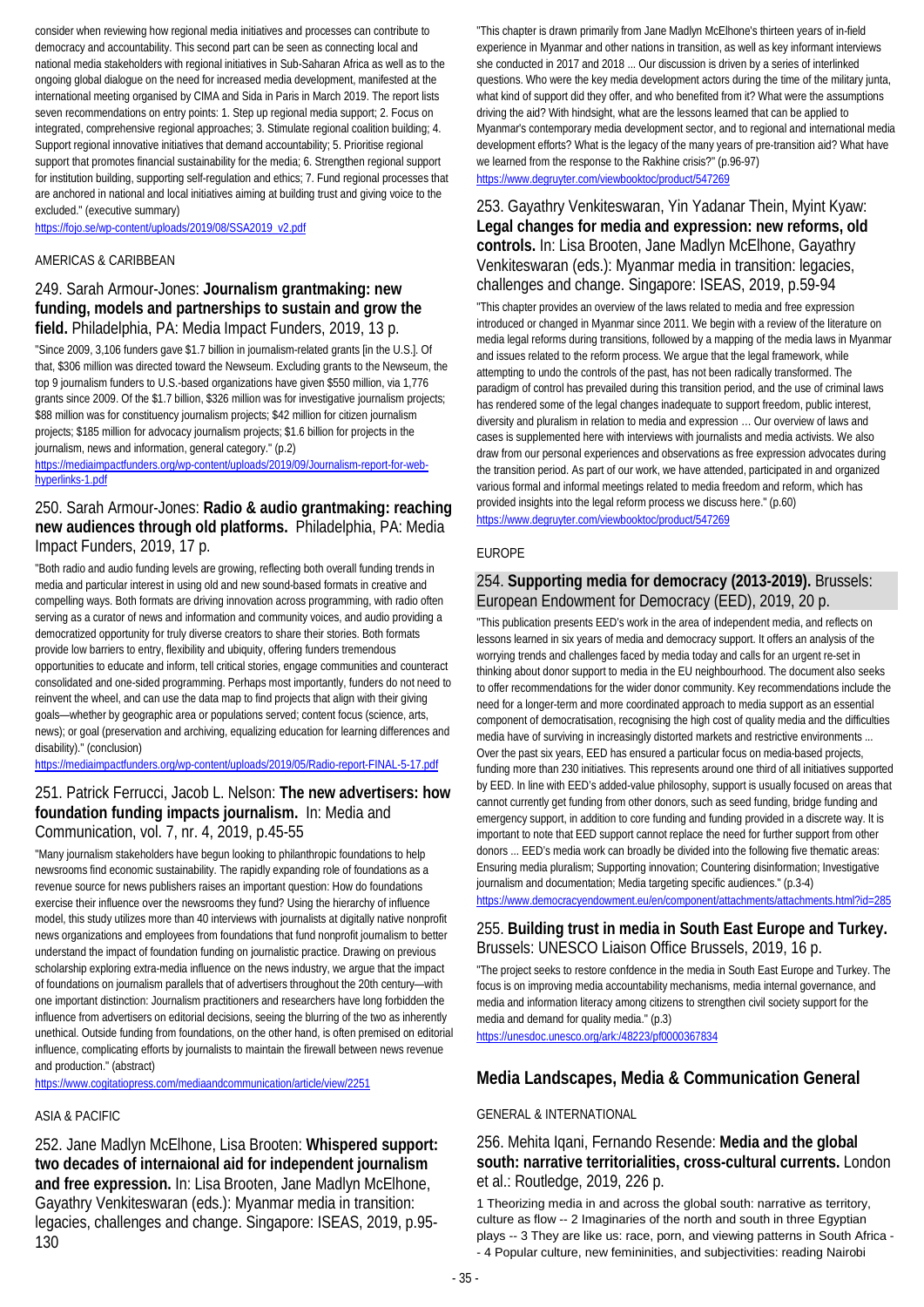Diaries -- 5 Cartographies of Brazilian popular and 'peripheral' music on YouTube: the case of Passinho dance-off -- 6 Cuir visualities, survival imaginaries -- 7 Risking images: the political and subjective production of images in Brazil's 2013 mass protests -- 8 Journalism cultures in Egypt and Lebanon: role perception, professional practices, and ethical considerations -- 9 Concrete poetry in Brazil and Germany: the avant-garde reviews history through new media -- 10 Between remembering and forgetting: memory, culture, and the nostalgia market in the Brazilian mediascape -- 11 The struggle over narratives: Palestine as metaphor for imagined spatialities -- 12 Helper and threat: how the mediation of Africa-China relations complicates the idea of the global south.

<https://www.taylorfrancis.com/books/e/9780429030109>

#### AFRICA, SUB-SAHARAN

257. Ndiaga Loum, Ibrahima Sarr (dir.): **Les médias en Afrique depuis les indépendances: bilan, enjeux et perspectives.** Paris: L'Harmattan, 2018, 268 p.

Présentation / Ndiaga Loum et Ibrahima Sarr -- Grandeur et décadence de l'empire médiatique français en Afrique / Tidiane Dioh -- Quels modèles de (dé)concentration de la propriété médiatique en Afrique? / Henri Assogba -- Forums radiophoniques au Sénégal : entre lueurs et leurres démocratiques / Fatoumata Bernadette Sonko -- Le journaliste et le politique au Sénégal. Approche diachronique d'une relation complexe entre deux acteurs majeurs de la démocratie / Ndiaga Loum et Ibrahima Sarr -- Ouverture démocratique et vivre ensemble. Discours médiatiques sur l'ethnie au Cameroun / Alexie Tcheuyap -- La couverture médiatique en ligne de la chaine télévisée publique « Wataniya 1 » de l'élection présidentielle de 2014 en Tunisie et le principe d'équité / Nouha Belaid -- L'Instance de régulation de l'audiovisuel en Tunisie (HAICA) dans les méandres politico-médiatiques / Larbi Chouikha -- Tunisie : Repenser le modèle des médias de service public / Nouri Lajmi & Renaud De La Brosse -- La formation des journalistes vue de la perspective postcoloniale. Réflexion théorique sur la base d'une approche des études postcoloniales / Jens Cavallin -- Le journalisme d'investigation en Tunisie : formation, représentations et pratiques / Hamida El Bour -- Internet et pratique du journalisme au Sénégal: évolution ou révolution? / Mamadou Ndiaye -- L'usage du réseau social Facebook dans la co-construction des connaissances chez les étudiants / Diarra Diakhaté -- Les technologies numériques : quel rôle et quels enjeux dans la performance des apprenants? / Oumou Salam Dème. subjects: post-colonial approaches; media concentration; public service broadcasting; election reporting; investigative journalism; digital journalism, online journalism; Facebook; media regulatory bodies - Africa; Cameroon; Senegal; Tunisia

### ASIA & PACIFIC

### 258. Lisa Brooten, Jane Madlyn McElhone, Gayathry Venkiteswaran (eds.): **Myanmar media in transition: legacies, challenges and change.** Singapore: ISEAS, 2019, xix, 407 p.

1. Introduction: Myanmar Media Historically and the Challenges of Transition / Lisa Brooten, Jane Madlyn McElhone and Gayathry Venkiteswaran -- **Part I. Structural Constraints and Opportunities.** 2. Legal Changes for Media and Expression: New Reforms, Old Controls / Gayathry Venkiteswaran, Yin Yadanar Thein and Myint Kyaw -- 3. Whispered Support: Two Decades of International Aid for Independent Journalism and Free Expression / Jane Madlyn McElhone and Lisa Brooten -- 4. The Changing Face of Print Media: An Interview with News Veteran Thiha Saw / Interviewed by Jane Madlyn McElhone and Gayathry Venkiteswaran -- 5. Privacy Risks in Myanmar's Emerging ICT Sector / Kamran Emad and Erin McAuliffe -- **Part II Journalism in Transition.** 6. Silencing a Snakehead Fish: A Case Study in Local Media, Rural-Based Activism, and Defamation Litigation in Southern Myanmar / Jennifer Leehey -- 7. Precarity and Risk in Myanmar's Media: A Longitudinal Analysis of Natural Disaster Coverage by The Irrawaddy / Susan Banki and Ja Seng Ing -- 8. Educating a New Generation of Watchdogs: Interview with Ye Naing Moe, Director of the Yangon and Mandalay Journalism Schools / Interviewed by Nai Nai and Jane Madlyn McElhone -- 9. The Metamorphosis of Media in Myanmar's Ethnic States / Jane Madlyn McElhone -- 10. Covering Rakhine: Journalism, Conflict and Identity / Eaint Thiri Thu -- 11. Media in Myanmar: Laws, Military and the Public / Lawi Weng -- 12. Cracking The Glass Ceiling in Myanmar Media / Thin Lei Win -- 13. Media and the 2015 General Elections / Carine Jaquet -- **Part III. Creative Expression.** 14. Myanmar's Pop Music Industry in Transition / Heather MacLachlan -- 15. New Video Generation: The Myanmar Motion Picture Industry in 2017 / Jane M. Ferguson -- 16. Films for Dignity / Mon

Mon Myat -- 17. A "Fierce" Fear: Literature and Loathing after the Junta / Ma Thida -- **Part IV. Society and Media.** 18. The Tea Shop Meets the 8 O'clock News: Facebook, Convergence and Online Public Spaces / Yan Naung Oak and Lisa Brooten -- 19. From Blogging to Digital Rights: Telecommunications Reform in Myanmar / Htaike Htaike Aung and Wai Myo Htut -- 20. Counter-Narratives: Myanmar's Digital Media Activists / Sarah Oh -- Epilogue: Media Studies in Myanmar - Where Do We Go from Here? / Lisa Brooten, Jane Madlyn McElhone and Gayathry Venkiteswaran. <https://www.degruyter.com/view/product/547269>

### EUROPE

### 259. Anja Gengo, Enis Omerovic, Kristina Cendic: **Assessment of media development in Bosnia and Herzegovina: based on UNESCO's media development indicators.** Paris: UNESCO, 2019, 139 p.

subjects: media landscapes & media systems; media legislation & regulation; media diversity & pluralism; journalism training & education; access to media - Bosnia-Herzegovina <https://unesdoc.unesco.org/ark:/48223/pf0000371223>

## **Migrants, Minorities, Indigenous Peoples, Disadvantaged Groups & Media**

### GENERAL & INTERNATIONAL

260. **Indigenous languages: zero to digital. A guide to bring your language online.** Translation Commons, 2019, 24 p.

"This document describes how to enable mobile and desktop software to support a written language. The recommended implementation allows native speakers to communicate online, share knowledge and documents, and to use software and devices that would otherwise be inaccessible to them. The intended audiences of this document are: Indigenous communities wanting to make their language accessible on mobile devices and computers; Technologists supporting the digitization of one or more languages; Organizations wanting to enable language communities. This document aims to help you determine what tools you need and how to use them. It may also assist you in discovering the available tools for using your language online." (introduction)

<https://drive.google.com/file/d/1zpZK3jfF3bDt2e5YnEw8FXSkYXSRefKu/view>

261. Jessica Retis, Roza Tsagarousianou (eds.): **The handbook of diasporas, media, and culture.** Hoboken, NJ: Wiley Blackwell, 2019, xviii, 602 p.

### <https://onlinelibrary.wiley.com/doi/book/10.1002/9781119236771>

262. Caroline Y. Robertson-von Trotha (ed.): **Diaspora: Netzwerke globaler Gemeinschaften.** Karlsruhe: KIT Scientific Publishing; Institut für Auslandsbeziehungen (ifa), 2019, iv, 212 p.

subjects: diasporas; diaspora / migrants' media use; internet & social media use: minorities; photography - Poland; Russia; Syria; Turkey; Germany <http://dx.doi.org/10.5445/KSP/1000084128>

### 263. Bruno Takahashi, Sonny Rosenthal (eds.): **Environmental communication among minority populations.** London; New York: Routledge, 2019, xi, 120 p.

Introduction / Bruno Takahashi & Sonny Rosenthal -- Models for Environmental Communication for Unique Populations: Cases from the Field / Maria Knight Lapinski, Kami Silk, Rain Wuyu Liu, and Daniel Totzkay -- The Vanishing Racial Divide: The Dynamics of Race and Socioeconomic Class in Environmental Risk Communication / B.F. Battistoli -- Voices in the Garden: Designing Social Change at the Intersection of Green Radicalism and Participatory Media / Patrick D. Murphy and Clemencia Rodríguez -- Interrogating metaphors of sustainability: Laying the framework for a more inclusive discussion of the development of the Alberta oil sands for Indigenous groups / Amanda Williams -- "So that the environment looks clean": Cultural values and environmental communication in a Nicaraguan community / Jessica Love-Nichols -- Women Farmers' Voices on Climate Change Adaptation in India / Jagadish Thaker and Mohan J. Dutta. <https://www.taylorfrancis.com/books/e/9781351127080>

264. Venise Wagner, Sally Lehrman (eds.): **Reporting inequality: tools and methods for covering race and ethnicity.** New York; London: Routledge, 2019, xii, 299 p.

Part I: A New Framework for Covering Race. 1 The Individual in Context /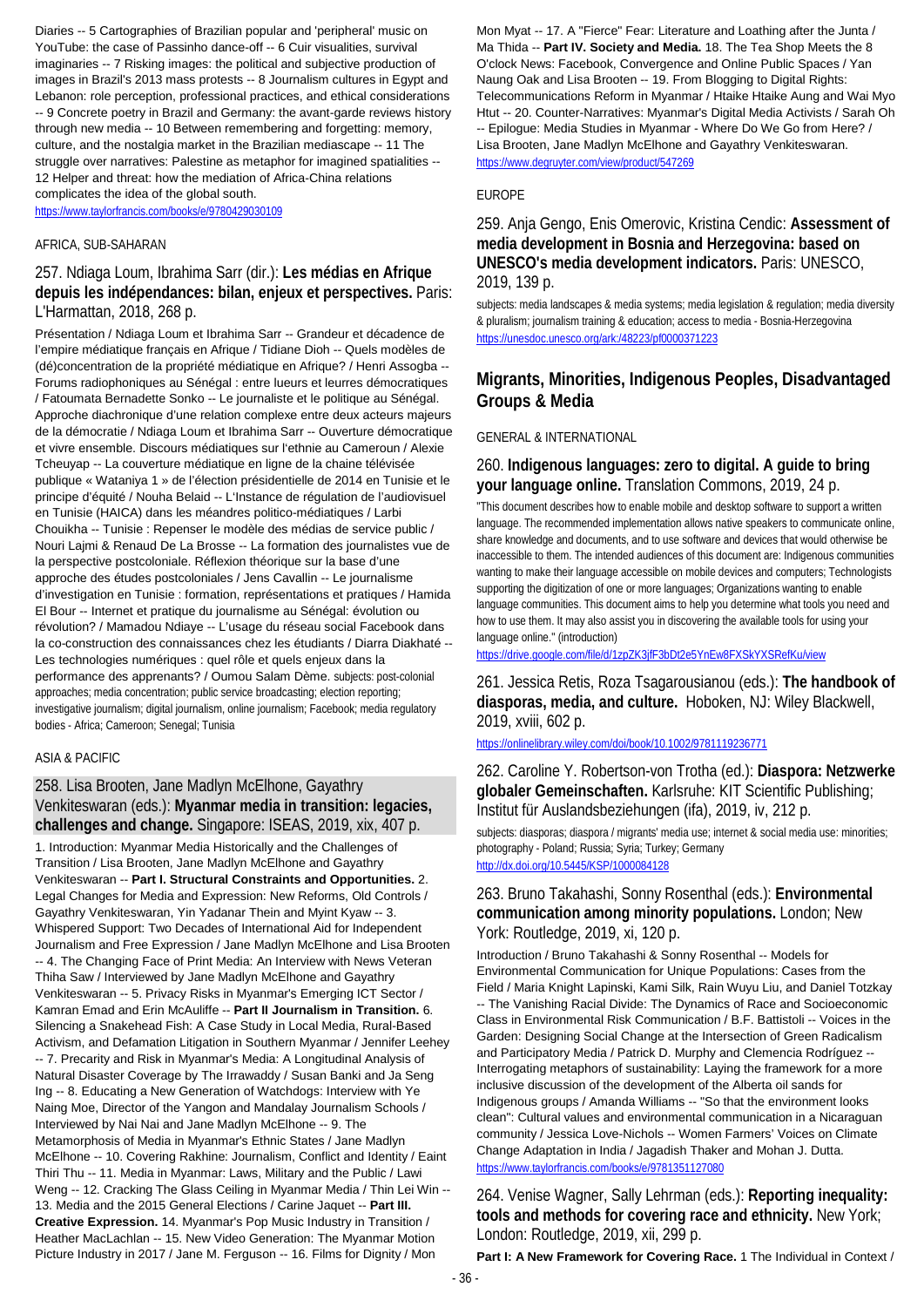Sally Lehrman and Venise Wagner -- 2 Structural Racism / Alden Loury -- 3 The Accumulation and Disaccumulation of Opportunity / Michael Brown, Martin Carnoy, Elliot Currie, Troy Duster, David Oppenheimer, Majorie M. Shultz, and David Wellman – Examining Implicit Racial Bias in Journalism / Satia A. Marotta, Simon Howard and Samuel R. Sommers -- 5 The Colorblind Conundrum / Sally Lehrman and Venise Wagner -- **Part II: How Opportunity Works.** 6 Reporting the Story Upstream / Sally Lehrman and Venise Wagner -- 7 The Opportunity Index / Sally Lehrman and Venise Wagner -- **Part III: Best Practices.** 8 Interviewing Across Difference / Omedi Ochieng -- 9 Avoiding Stereotypes and Stigma / Sue Ellen Christian - - 10 Using Fault Lines in Reporting / Marquita S. Smith -- 11 Building Relationships in Under-covered Communities / Keith Woods -- **Part IV: Case Studies.** Case Study A Reporting Opportunity in Health / Sally Lehrman -- Case Study B Sometimes School Segregation Comes From Race Neutral Policies / Venise Wagner -- Case Study C Exploring the Wealth/Income Gap / Jeff Kelly Lowenstein -- Case Study D When Housing Separates Us / Nikole Hannah-Jones -- Case Study E Gaps in the Social Safety Net / Karen de Sá -- Case Study F The Path to Legal Status Isn't So Clear Cut / Susan Ferriss.

<https://www.taylorfrancis.com/books/e/9781315725123>

### AFRICA, SUB-SAHARAN

### 265. Wunpini Fatimata Mohammed: **Journalistic griots: the marginalization of indigenous language news and oral epistemologies in Ghana.** In: Radio Journal, vol. 17, nr. 2, 2019, p. 235-252

"This study examines news production and newsroom culture in radio stations in Ghana's Northern Region. It explores the dynamics of news production and delivery in indigenous language newsrooms. Through in-depth interviews with eight indigenous language news presenters and journalists, the study critically explores the intricacies of news production, drawing attention to how news production is contextualized within this society. Through an oral epistemological approach, I argue that news journalists and presenters draw on orature and oral epistemologies to build their news-presenting personas and personalities in a way that positions them as frame sponsors who intentionally set the agenda for news content by unilaterally selecting specific stories to air. This study presents novel ways to conceptualize framing and agenda-setting while demonstrating the usefulness of customizing theory for specific sociocultural contexts. The study presents theoretical and practical implications to bridge the gap between theory and praxis while rethinking news production in Global South contexts such as Ghana." (abstract) [https://doi.org/10.1386/rjao\\_00007\\_1](https://doi.org/10.1386/rjao_00007_1)

### 266. Abiodun Salawu (ed.): **African language digital media and communication.** London; New York: Routledge, 2018, xi, 236 p.

Introduction: Not to be left behind: African languages, media and the digital sphere -- **Section A: Digital media, revitalisation and sustainability of African languages.** Access to information, skills and development in Africa: local knowledge in local language -- **Section B: Audience, African language mass media and their adaptation to the digital sphere.** Alaroye, IsoLezwe and the adoption of digital technologies -- Okun Radio Online -- Grassroots media and social media adaptation: case study of Urhobo Today -- Defying "protocol": use of local languages among online newspaper readers in Zimbabwe -- Perceptions of and motivations for accessing Swahili online newspapers among students at the University of Dar es Salaam -- **Section C: African languages in the social media.** Use of indigenous languages for social media communication: the Nigerian example -- Subaltern agency, social media and the indigenous African language question in Zimbabwe -- "Digital chieftaincy": social media, register and community policing in Kenya -- **Section D: Contents, challenges and prospects of online African language media.** New technologies, indigenous language journalism practice and development discourse in Africa -- Issues and challenges of adopting digital technologies by African language media: the Yoruba example -- African language online mass media in Malawi.

<https://www.taylorfrancis.com/books/9781351120425>

#### AMERICAS & CARIBBEAN

267. Laura Ximena Triana Gallego: **Indigenous agency through visual narratives in the Sierra Nevada de Santa Marta, Colombia.** In: Journal of alternative and community media, vol. 4, nr. 4, 2019, p.14-27

"This article focuses on the Wiwa community in the Sierra Nevada de Santa Marta, Colombia. This community has been reviving its traditional music as part of an effort to reconstruct its social network. Moreover, its members have recently embraced visual arts as a versatile medium in the context of the armed conflict. The local community of Siminke has started using visual tools not only to explicitly address their social and political issues on a regional level, but also to develop a new cultural space for self-expression and social (re)construction. Video and photography are being used here to preserve a cultural knowledge traditionally transmitted from generation to generation, a process disrupted by the armed conflict in the region. Methodology encompasses communicative methods such as interviews, visual analysis and photo-elicitation in order to understand and highlight the community's internal perspective on the use of visual arts to reinforce their agency in pursuit of political goals." (abstract[\) https://joacm.org/index.php/JOACM/article/view/1156](https://joacm.org/index.php/JOACM/article/view/1156)

### ASIA & PACIFIC

### 268. Birgit Bräuchler: **Indigenous media and conflict transformation in Indonesia.** Osnabrück: Deutsche Stiftung Friedensforschung, 2019, 39 p.

"This project set out to look at emerging indigenous mediascapes in Indonesia and at how far they contribute to transforming structural violence that is deeply rooted in the Indonesian state's treatment of indigenous peoples. More specifically, it was looking at cases in which socalled indigenous people use media to fight for their rights and challenge existing power relations." (p.6)

<https://bundesstiftung-friedensforschung.de/blog/forschung-dsf-no-49>

### 269. Eaint Thiri Thu: **Covering Rakhine: journalism, conflict and identity.** In: Lisa Brooten, Jane Madlyn McElhone, Gayathry Venkiteswaran (eds.): Myanmar media in transition: legacies, challenges and change. Singapore: ISEAS, 2019, p.229-238

"In this chapter I explore the challenge of gaining access, and remaining independent, in an ethnic state where you are expected to be on one side of the conflict or on the other. For decades the military junta restricted access to information and wielded a powerful propaganda strategy. This has had a long-lasting impact. There is a massive communication gap between the Burman lowlands and the ethnic states, characterized by historic misunderstandings and misinformation, especially now that social media platforms are the primary way to share information. This has both caused and perpetuated intercommunal conflict between Rakhine Buddhists and Rohingya Muslims. Information is a power and a weapon, with all sides distorting and exaggerating it. It is hard to trust what people say and to do accurate media coverage. Even the words you use to describe northern Rakhine and the Rohingya are highly sensitive. The fact that the military has closed off a large area in the north of the state where the Rohingya historically lived makes access and understanding all the more difficult. In this chapter I use my own experiences doing fieldwork, conducting interviews and building trust to explore identity and language politics in Rakhine State and to explain the challenges of getting to the truth." (p.229-230)

<https://www.degruyter.com/viewbooktoc/product/547269>

### 270. Jane Madlyn McElhone: **The metamorphosis of media in Myanmar's ethnic states.** In: Lisa Brooten, Jane Madlyn McElhone, Gayathry Venkiteswaran (eds.): Myanmar media in transition: legacies, challenges and change. Singapore: ISEAS, 2019, p.210-228

"In this chapter I explore the challenging move from the borderlands and the growth of the media sector inside the ethnic states. The outlets launched inside now outnumber those that have moved inside. BNI's members - now totalling fourteen - are also in the minority. Yet in many ways it is Burma News International (BNI) and its members that have put ethnic media on the map inside Myanmar, and their struggles say much about the sector." (p.211) <https://www.degruyter.com/viewbooktoc/product/547269>

### EUROPE

### 271. Giovanna Dell'Orto, Irmgard Wetzstein (eds.): **Refugee news, refugee politics: journalism, public opinion and policymaking in Europe.** New York; London: Routledge, 2019, xxiv, 228 p.

Introduction: situating the "refugee crisis" and its sociopolitical effects through 21st-century European journalism / Giovanna Dell'Orto and Irmgard Wetzstein -- Welcoming citizens, divided government, simplifying media: Germany's refugee crisis, 2015-2017 / Dietrich Thränhardt -- One sentence, many misunderstandings: a German journalist reflects on Germany's "we can do it" stance / Peter Riesbeck -- The expectations-politics-policy conundrum: assessing the impact of the migration and refugee crisis on the European Union / Vicki L. Birchfield and Geoffrey Harris -- "Fortress Europe": representation and argumentation in Austrian media and EU press releases on border policies / Sabine Lehner and Markus Rheindorf -- The gender dimension of the refugee debate: progressiveness and backwardness discourses in Austrian press coverage / Irmgard Wetzstein -- Empathy toward refugees, apathy toward journalism: hundreds of thousands of refugees in Greece, thousands of stories, just a few hundred clicks / Andreas M. Panagopoulos -- Real empathy,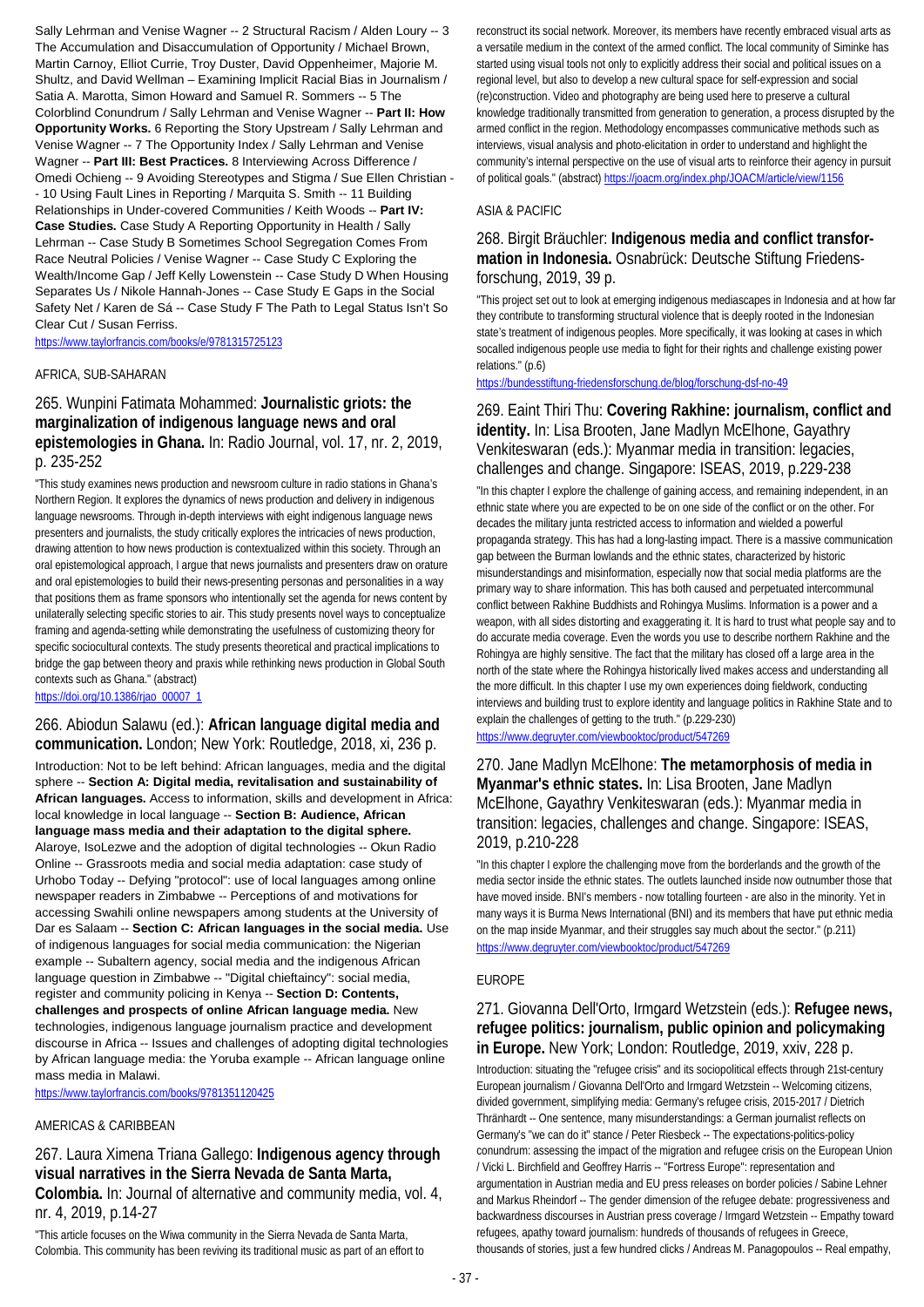fake news?: one reporter's experiences in the frontlines in northern Greece / Costas Kantouris -- Moving on and in: integration through shared and independent living spaces in Greece / Sophia Ioannou with Valia Savvidou -- Tackling the "refugee crisis" and meeting the educational needs of newly arrived refugees: programs for refugee teachers and students in Germany and Austria / Kerstin Lueck and Leonhard Dokalik-Wetzstein -- Online fake news, hateful posts against refugees, and a surge in xenophobia and hate crimes in Austria / Claudia Schäfer with Andreas Schadauer -- Trying to find the right words / Ioannis Papadopoulos -- Down & out & wet & bedraggled: navigating the emotional and ethical maelstrom of reporting from the crisis flashpoint of Idomeni / Phoebe Fronista and Sofia Papadopoulou -- Overcoming the empathy gap: covering Europe's migrant crisis for an American audience / Jeanne Carstensen -- Reporting back to the migrant audience: Afghans' exodus and perilous journey to Europe / Mstafa Mohammad Sarwar -- Avoiding the traps of the numbers game and caricatures: the responsibility of keeping the factual record for the world / Elena Becatoros and David Rising -- From empathy to hostility In 127 days: the journey of Austrian press and TV coverage / Edith Meinhart, Martin Staudinger, and Peter Unger -- Cologne's New Year's Eve sexual assaults: the turning point in German media coverage / Jan Bielicki -- Fake news and a profession in crisis: a foreign correspondent reflects on "Willkommenskultur" / Carmen Valero -- Torn between transparency and stereotypes?: how to report about refugees and crime / Eva Thöne -- Widening the focus: why writing about migration is more than writing about migrants / Caterina Lobenstein -- After the arrival: telling stories of integration in Germany for a global audience / Melissa Eddy --Conclusion: interplays of journalistic practices, news, public opinion and policies in Europe's refugee crisis / Giovanna Dell'Orto.

<https://www.taylorfrancis.com/books/e/9781351049634>

272. Leen d' Haenens, Willem Joris, François Heinderyckx (eds.): **Images of immigrants and refugees in Western Europe: media representations, public opinion, and refugees' experiences.**  Leuven: Leuven University Press, 2019, 207 p.

1. Images of Immigrants and Refugees in Western Europe: Media Representations, Public Opinion, and Refugees' Experiences / Leen d'Haenens and Willem Joris -- **Part I – Policy on Migration and Integration in Europe.** 2. Migration and integration policy in Europe: Comparing Belgium and Sweden / Paul Puschmann, Ebba Sundin, David De Coninck, and Leen d'Haenens -- **Part II – Media Representations.** 3. The Refugee Situation as Portrayed in News Media: A Content Analysis of Belgian and Swedish Newspapers – 2015-2017 / Rozane De Cock, Ebba Sundin, and Valériane Mistiaen -- 4. Depiction of Immigration in Television News: Public and Commercial Broadcasters: A Comparison / Valériane Mistiaen -- 5. Agency and Power in the Dutch-Language News: Coverage of the Summer 2015 Refugee Situation in Europe. A Transitivity Analysis of Semantic Roles / Lutgard Lams -- 6. A Diverse View on the Promotion of Tolerance and Cultural Diversity through the Eyes of Journalists: Focus on Belgium and Sweden / Stefan Mertens, Leen d'Haenens, Rozane De Cock, and Olivier Standaert -- **Part III – Public Opinion.** 7. Discordance between Public Opinion and News Media: Representations of Immigrants and Refugees in Belgium and Sweden / David De Coninck, Hanne Vandenberghe, and Koen Matthijs -- 8. Online News Consumption and Public Sentiment toward Refugees: Is there a Filter Bubble at Play? Belgium, France, the Netherlands, and Sweden: A Comparison / Stefan Mertens, Leen d'Haenens, and Rozane De Cock -- 9. The Effects of Dominant versus Peripheral News Frames on Attitudes toward Refugees and News Story Credibility / Willem Joris and Rozane De Cock -- **Part IV – Refugees' Experiences.** 10. Beyond Victimhood: Reflecting on Migrant-Victim Representations with Afghan, Iraqi, and Syrian Asylum Seekers and Refugees in Belgium / Kevin Smets, Jacinthe Mazzocchetti, Lorraine Gerstmans, and Lien Mostmans -- Conclusion / François Heinderyckx. <https://muse.jhu.edu/book/65934>

## **Production Skills & Processes**

### GENERAL & INTERNATIONAL

273. Clémence Petit-Perrot, Linda Daniels: **Using WhatsApp for radio.** Cape Town: Children's Radio Foundation (CRF); Media Development Investment Fund (MDIF), 2019, 43 p.

"This toolkit is structured around providing practical examples and tips for integrating the WhatsApp platform into four key areas of a radio station's life: listener engagement, community journalism, research and data collection, and extending or replacing the FM broadcast. It is geared towards radio station managers, reporters, presenters, and other station staff members. The toolkit is complemented by four short do-it-yourself videos recorded at radio stations that were part of the WhatsApp for radio integration platform." (p.4) <https://www.kbridge.org/wp-content/uploads/2019/04/WhatsApp-for-Radio-Toolkit.pdf>

## 274. **Memoria de sostenibilidad: la bioindustria circular del papel y su descarbonización.** Madrid: Asociación Española de Fabricantes de Pasta, Papel y Cartón (ASPAPEL), 2018, 110 p.

"Esta quinta edición de la Memoria de Sostenibilidad del Sector Papel es la materialización de nuestro doble y prioritario compromiso con la sostenibilidad y la transparencia. El documento que editamos cada tres años cubre en esta ocasión el periodo 2015-2017, a lo largo del que se han producido importantes avances en aspectos singularmente relevantes para nuestro sector como la certificación de la gestión forestal sostenible, el proceso de descarbonización en que estamos trabajando, la consolidación de un potente ciclo inversor en innovación y renovación tecnológica o las nuevas iniciativas de promoción del reciclaje en el marco de la economía circular. El sector comparte una clara visión como bioindustria circular llamada a liderar la descarbonización de nuestra economía, siendo una de las industrias con mayor capacidad para afrontar este reto a través de la innovación en productos y procesos, atrayendo talento y capital para alcanzar este ambicioso objetivo." subjects: paper; recycling; environmental protection

[http://www.aspapel.es/sites/default/files/publicaciones/doc\\_572\\_memoria\\_sostenibilidad\\_20](http://www.aspapel.es/sites/default/files/publicaciones/doc_572_memoria_sostenibilidad_2018.pdf) [18.pdf](http://www.aspapel.es/sites/default/files/publicaciones/doc_572_memoria_sostenibilidad_2018.pdf)

## 275. Erkki Mervaala: **Introduction to podcasting.** New York; Prague: Media Development Investment Fund (MDIF), 2018, 39 p.

"The purpose of this guide is to be an introduction to podcast production and monetisation, helping you through the basics of creating and launching a podcast - from recording and editing to distribution and promotion. Additionally, it will explain how to find and use the metrics and analytics to make your podcasts profitable. Because of the multifaceted production of podcasts, some of the more technical sections have been condensed .... This guide will focus only on audio podcasts. There are some video format podcasts, for which a guide would include segments on video shooting and editing. But the same basic strategies apply. After reading this guide, you should be able to start your own podcast production and turn it into a profitable product." (p.4-5)

[https://www.kbridge.org/wp-content/uploads/2018/12/Guide-5-Introduction-to-Podcasting-by-](https://www.kbridge.org/wp-content/uploads/2018/12/Guide-5-Introduction-to-Podcasting-by-Erkki-Mervaala.pdf)[Erkki-Mervaala.pdf](https://www.kbridge.org/wp-content/uploads/2018/12/Guide-5-Introduction-to-Podcasting-by-Erkki-Mervaala.pdf)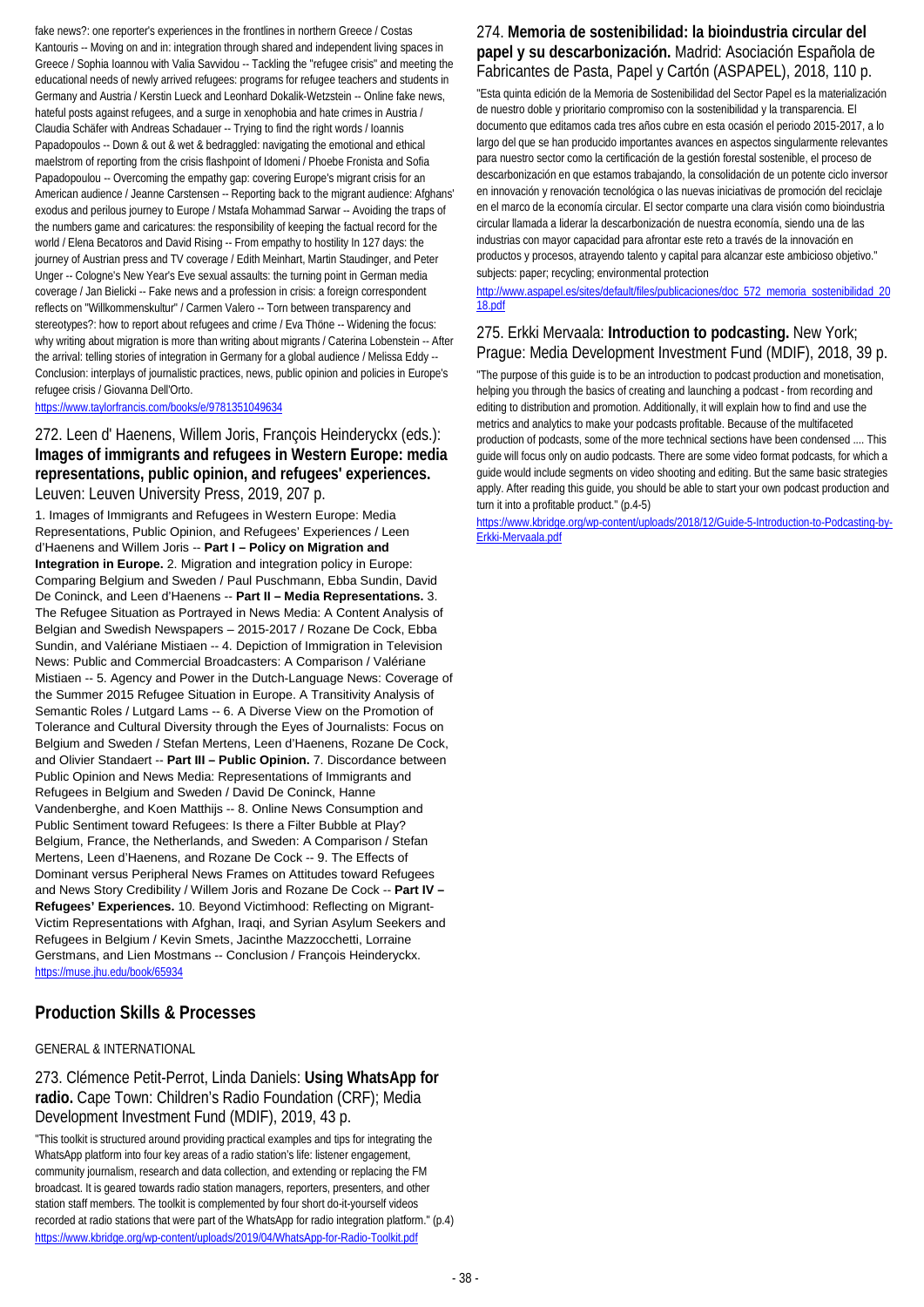Abud, Matt - 159 Assistance (CIMA) - 106, 237 , 248<br>Africa Execdom of Information Centre Center for Media, Data and Society Fondation Hirondelle - 2 13 38 208 Internews - 24, 54, 159 Africa Freedom of Information Centre Center for Media, Data and Society Fondation Hirondelle - 2, 13, 38, 208 Internews - 24, 54, 1<br>(AFIC) - 181 (CMDS) - 112, 114, 118, 162, 193, Ford. David G. - 27 Intervozes - 92, 189 (CMDS) - 112, 114, 118, 162, 193,<br>Afrobarometer - 3 196, 198, 201 Ford, David G. - 27 Intervoze Afrobarometer - 3 196, 198, 201 Ford Deza, Elaine - 95 Ipsos - 1<br>Aguaded, Ignacio - 15 Central European University, Center for Forget, Célia - 17 Igani, Mehita - 256 Media, Data and Society (CMDS) - Forsberg, Anette - 170<br>Al Saraji, Ibrahim - 200 163 163 - 100 - 100 - 100 - Francese Coutinho, Mariana - 82 Al Salaji, Iblahim - 200<br>Alami, Ilias - 192 163 163<br>Albarracín, Jorge - 151 163 Francese Coutinho, Mariana - 82 ISEAS - 36, 101, 132, 153, 195, 209,<br>Albarracín, Jorge - 151 Centre for International Governance Frank & Timme Alfamed - 14, 15<br>
Alfamed - 14, 15<br>
Alfter, Brigitte - 212 <br>
20, 66, 67, 68, 74, 91, 217, 219 Freedom House - 177 Alfter, British House - 14, 19, 2008, 66, 67, 68, 74, 91, 217, 219<br>Alfter, Brigitte - 212 (SEAS Yusof Ishak Institute - 102<br>Alhassan, Amin - 172 Centre for Law and Democracy (CLD) - Frick, Vivian - 145 Isin, Engin F. - 142 Al-Mahmood, Syed Zain - 159 181 Fricke, C. - 158 Ismail, Zenobia - 81 Informação (AFIC) - 180 180, 181 Ja Seng Ing - 132 Amnesty International - 187 Amoakohene, Margaret I. - 130 CEU Ediciones - 26 Frohardt, Mark - 63 James, Hasan - 159 Children's Radio Foundation (CRF) - Fundación Comunicándonos - 190 James, Kyle - 242 andrada Sola, Pablo - 16 - Carra, Chocarro, Silvia - 205 Fundación para el Periodismo - 233 daquet, Carine - 101<br>Appiah-Nyamekye, Josephine - 3 CIDSE - 121 Fundación para el Periodismo - 34 Jenkins, Joy - 113, 236 Arévalo Salinas, Alex Iván - 122 CLACSO - 149 Galal, Amira - 72 Jimenez, Aude - 40<br>Arinez Roca, Viviana - 225 Clarke, Prue - 247 García López, Marcial - 122 Joris, Willem - 272 Arinez Roca, Viviana - 225 Clarke, Prue - 247 García López, Marcial - 122 Joris, Willem - 272 Comité international de la Croix-Rouge, García-Marín, David - 169 Jung, Kristin - 216 Armour-Jones, Sarah - 249, 250 Arora, Chanpreet - 161 Centre régional de Communication - Garton Ash, Timothy - 80 Jurado Jurado Nacional de Communication - Garton Ash, Timothy - 80 Jurado Jurado 195<br>195 - 137 Jurado Nacional de Communication - Garti, Ma Article 19 - 136 Communicating with Disaster Affected Gedisa - 169 Kamboh, Shafiq Ahmad - 160 Kamboh, Shafiq Ahm<br>Asad, Ifra - 193 Communities (CDAC) - 154 Geis, Anna - 71 Kaplún, Gabriel - 160 Asociación Española de Fabricantes de Conroy-Krutz, Jeffrey - 3 Gelber, Katharine - 184 Kariithi, Nixon Kariithi, Nixon Kariithi, Nixon Kariithi, Nixon Kariithi, Nixon K. - 239 Karthala - 35 Karthala - 35 Karthala - 35 Kar Pasta, Papel y Cartón (ASPAPEL) - Convergence - 239 Gengo, Anja - 259 Karthala - 35 Cooper, Glenda - 157 (Cooper, Glenda - 157 (Cooper, Glenda - 157 (Cooper, Glenda - 157 (Cooper, Glenda - 157 (<br>274 Correctiv - 226 (Correctiv - 226 (Cerman Marshall Fund of the United King, Gretchen - 46 (Correctiv - 226 Associação Brasileira de Pesquisadores Coryat, Diana - 44 States - 220 Kites - 220 KIT Scientific Publishing -<br>1 de Comunicação Organizacional e de Costa, FßbioRequeira Jardelino da - 94 German NGO Forum on Environment Kli de Comunicação Organizacional e de Costa, FßbioRegueira Jardelino da - 94 German NGO Forum on Environment Klimkiewicz, Beata -<br>Relações Públicas (Abrapcorp) - 93 CPI - 5 de compositor de Compositional de Compositor - 746 Relações Públicas (Abrapcorp) - 93 CPI - 5 and Development - 140 Koch, Carmen - 246<br>Association for Progressive Cronin, Carmen - 10, 12 GIGA German Institute of Global and Kogen, Lauren - 219, 243 Communications (APC) - 136 Cruz, A. Christopher Joseph - 23 Area Studies - 103 Konrad-Adenauer-Stiftung (APC) - 136<br>Backhaus, Bridget - 48 Cummings, Sarah - 123 Global Forum for Media Development 107, 109, 228, 229 Backhaus, Bridget - 48 Cummings, Sarah - 123 Global Forum for Media Development<br>Banerjee, Abhijit - 128, 207 DANIDA - 11 (GFMD) - 79 Backridus, Bridget - 40<br>Banerjee, Abhijit - 128, 207 DANIDA - 11 (GFMD) - 79 Konrad-Adenauer-Stiftung (KAS), Media<br>Banki, Susan - 132 Daniels, Linda - 273 Global Investigative Journalism Network Programme South East Europe Bastos, Fernanda Vieira, Silva, Ellis Deeptrace - 168 (GIJN) - 78 Koopman, Martine - 123 Regina Araújo da - 93 <sup>de</sup> deligiorgis, Dina - 206 de de Gordon, Janey - 50 de groupo - Kostakis, Vasilis - 141<br>Ali wens Michel - 141 de de Dell'Orto, Giovanna - 271 de Gordon, Michelle - 10 de groupo - Kretchun, Nat - 194 Bauwens, Michel - 141 **Dell'Orto, Giovanna - 271 Gordon, Michelle - 10** Kretchun, Nat - 194<br>Bedford, Charlotte - 49 **Democracia & Desarrollo Internacional** - Gorwa, Robert - 80 Krüger, Steffen - 203 Bednarski, Maciek - 82 95 Graham, Ian - 201 Krøvel, Roy - 185 Beighley, Paul - 55 **Demos, Harvard Humanitarian Initiative - Graham**, Mark - 138 Benkirane, Manal - 206 2 Benkirane, Manal - 206 2 Graves, Lucas - 236 La Ferrara, Eliana - 128, 207 Berghahn - 155 Deselaers, Peter - 242 Gruffydd-Jones, Jamie J. - 99 Landesanstalt für Medien Betz, Michelle - 55, 62, 183 Deutsche Gesellschaft für auswärtige Grupo Comunicar - 15 Nordrhein-Wester (Lifem<br>Bigo Didier - 142 Folitik (DGAP) - 199 Gruska, Ulrike - 197 Larkin, Brian - 31 Bigo, Didier - 142 Politik (DGAP) - 199 Gruska, Ulrike - 197 Larkin, Brian - 31 Deutsche Stiftung Friedensforschung - Guèdègbé, Gérard - 229 Lawrence, Michael - 124 Bjola, Corneliu - 56 Blakley, Johanna - 216 71, 268 Haenens, Leen d' - 272 Ledizioni LediPublishing - 73<br>Blakley, Johanna - 216 71, 268 Haenens, Leen d' - 272 Ledizioni LediPublishing - 73<br>Bloomsbury - 33 Deutsche Welle DW Akademie - 9, 79, Ha Bloomsbury Academic - 215 221, 234, 238, 242 Haq, Fahmidul - 234 Leehey, Jennifer - 195 Bogula, Werner - 143 Deutscher Bundestag - 241 Harish, Srividya - 123 Lehrman, Sally - 264<br>Boksa, Michal - 220 Díaz, Juan Camilo - 20 Harvard University Press - 137 Leuven Universi Boksa, Michal - 220 Díaz, Juan Camilo - 20 Harvard University Press - 137 Leuven University Press - 272 Boukala, Mouloud - 17 Dragomir, Marius - 111 Henry, Jehanne - 202 Livingston, Steven - 58 Driver, Sahar - 29 Heywood, Emma - 208 Lokniti – Centre for the Study of<br>Bräuchler, Birgit - 268 Driver, Sahar - 29 Heywood, Emma - 208 Lokniti – Centre for the Study of<br>Brant João - 96 Dulong de Rosnay, Mélanie - 37 Höfne Brazilian Network Information Center Dwyer, Maggie - 86 Holdis, Dumitrita - 198 Loum, Ndiaga - 257<br>(NIC.br) - 148 Dzebo, Semir - 112 Holloway, Kerrie - 156 LSE Middle East Centre Dzebo, Semir - 112 Holloway, Kerrie - 156 LSE Middle East Centre - 75 (NIC.br) - 148 Eaint Thiri Thu - 269 Howard, Philip N. - 85 Lublinski, Jan - 9 Bringel, Elder Paes Barreto - 94 Brison, Susan J. - 184 Eide, Elisabeth - 52 Htaike Htaike Aung - 153 Luce, Ann - 167 British Film Institute (bfi) - 33 European Broadcasting Union (EBU) - Human Rights Watch - 188, 191, 202 Lupion, Bruno - 84 Brito Cruz, Francisco - 96 211 Humanitarian-journalism.net - 245 Macassi, Sandro - 69 Brosse, Renaud de la - 248 (CEN) - 175 Illg, Beate - 222 MacLeod, Alan - 60 Brot für die Welt - 135 European Endowment for Democracy Impe, Anne-Marie -<br>Bryant, John - 156 Madha Trust - 254 (EED) - 254 elt - 136 elt - 136 Bryant, John - 156 (EED) - 254 Ingelaere, Bert - 64 Mahapatra, Sangeeta - 103<br>Bryant, John - 156 (EED) - 254 (EED) - 254 Ingelaere, Bert - 64 Mahapatra, Sangeeta - 103 European Parliamentary Research Initiatives Conseil International - 13 Mahmud, Shameem - 234<br>Bundesministerium für wirtschaftliche Service (EPRS) - 113 Institut für Auslandsbeziehungen (ifa) - Majó-Vázquez, Silvia - 104 Bundesministerium für wirtschaftliche Service (EPRS) - 113 Institut für Auslandsbeziehungen (ifa) - Majó-Vázquez, Silvia - 104 European Policy Centre - 110 143, 262 Manchester University Press - 222 Manchester University Press - 222 Zusammenarbeit und Entwicklung European University Institute, Robert Institute for Security Studies - 90 Manipal Uni European University Institute, Robert Institute for Security Studies - 90 Manipal Universal Pre (BMZ) - 134, 139<br>Buschow, Christopher - 165 Schuman Centre for Advanced Institute of South Asian Studies - 107 Mann, Joshua L. Buschow, Christopher - 165 Schuman Centre for Advanced Institute of South Asian Studies - 107 Mann, Joshua L.<br>17 Butcher, Paul - 110 Studies - 7 Buschow, Christopher Advanced International Committee of the Red Marone, Fran Camarotto, Murillo - 232 Evronia Azer, G Harindranath, Yingqin Cross - 38 Martins, Helena - 96 Cameroon Community Media Network Zheng - 119 International Development Research Mateus, Julio-César - 16<br>CCMN) - 39 International Development Research Mateus, Julio-César - 16 International Development Research Mate CCMN) - 39 (CCMN) - 39 (CCMN) - Fabijanic, Darija - 109, 116 (Centre (IDRC) - 138 Maweu, Jacinta Mwende<br>Campo Stuart - 11 (Falicov, Tamara L. - 33 (Free Americanal Media Support (IMS) - 43, Mawokomayi, Betina - 42 Cantavella, Juan - 26 Ferreboeuf, Hugues - 144 Ferreboeuf, Hugues - 144 55, 183, 205 McElhone, Jane Madlyn - 252, 258, 270<br>Carballo William - 190 Ferrucci, Patrick - 251 Ferreboeuf, Hugues - 144 55, 183, 205 McGonagle, Tar Carballo, William - 190 Ferrucci, Patrick - 2<br>Carney J. J. - 190 Figueroa, Nina - 10

Carney, J. J. - 19

Index Development of Communications Cendic, Kristina - 259 Fletcher, Richard - 113 Development of Communications<br>Abdulai, Muhammed - 172 Center for International Media Fojo Media Institute - 179, 186, 210, 231 (IPDC) - 192 Central European University, Center for Forget, Célia - 17 Iqani, Mehita - 256<br>Media, Data and Society (CMDS) - Forsberg, Anette - 170 Irawanto, Budi - 100 Centre for International Governance<br>
Frank & Timme - 98 252, 253, 258, 269, 270<br>
Innovation - 53, 58, 59, 61, 62, 63, 64 Free Press Unlimited - 72, 79 ISEAS - Yusof Ishak Institute - 100 Centre for Law and Democracy (CLD) - Frick, Vivian - 145 Isin, Engin F. - 142<br>181 Ismail, Zenobia - 81 Fricke, C. - 158 Ismail, Zenobia - 81 . . . . . .<br>Informação (AFIC) - 180 Friedrich-Ebert-Stiftung (FES) - 160, Ittefaq, Muhamma<br>Informação (AFIC) - 180 - 180, 181 Aoutail, Khalid - 8 273 Fundación COPE - 26 Jangiani, Giorgi - 162 Appiah-Nyamekye, Josephine - 3 CIDSE - 121 Furtado, Gustavo Procopio - 34 Jenkins, Joy - 113, 236 Communities (CDAC) - 154 Geis, Anna - 71 Kaplún, Gabriel - 160<br>228 - The Marithi, Interversity of the Selber, Katharine - 184 Daniels, Linda - 273 Global Investigative Journalism Network Programme South Ea<br>23 Eveptrace - 168 Global Investigative Journalism Network Koopman, Martine Democracia & Desarrollo Internacional - Gorwa, Robert - 80 Krüger, Steffen - 203 Bedford, Charlotte - 49 Dernbach, Beatrice - 222 Grüne, Anne - 98 Lamoureaux, Siri - 89 Berents, Helen - 213 Bloomsbury - 33 Deutsche Welle DW Akademie - 9, 79, Hafez, Kai - 98 Lee, Tina - 226 Boc Society - 29 **heinderyckx, François - 272** L'Harmattan - 28, 40, 19<br>Bragomir, Marius - 111 Henry, Jehanne - 202 Brant, Mélanie - 97 Höfner, Anja - 145 Developing Societies (CSD) - 96 Developing Societies (Dulong de Rosnay,<br>Brantis (Corns, Naggie - 86 Developing Societies (CSD) - 98<br>Developing Societies (Dulong Holdis, Dumitrita - 19 European Committee for Standardization ICREDES - 2 MacLellan, Stephan<br>60 MacLeod, Alan - 60 Illg, Beate - 222 Falicov, Tamara L. - 33 International Media Support (IMS) - 43,<br>Ferreboeuf, Hugues - 144 55, 183, 205

**Author & Publisher** Cavalcanti, Davi Barbosa - 94 Fisher, Pablo - 45 International Programme for the Uniternational Programme for the Uniternational Programme for the Uniternational Programme for the Centrational Programm Abdia Institute - 179, 186, 210, 231 (IPDC) - 192, 200<br>137 - Internet Society - 179, 186, 210, 231 Arora, Payal - 137 38 Gatti, María Isabel - 21 95 German Marshall Fund of the United King, Gretchen - 46<br>States - 220 King, Greentific Publishing - 262 International Committee of the Red Marone, Francesco -<br>Cross - 38 Martins, Helena - 96

CIGA German Institute of Global and Kogen, Lauren - 219, 243<br>Area Studies - 103 Konrad-Adenauer-Stiftung (KAS) - 95,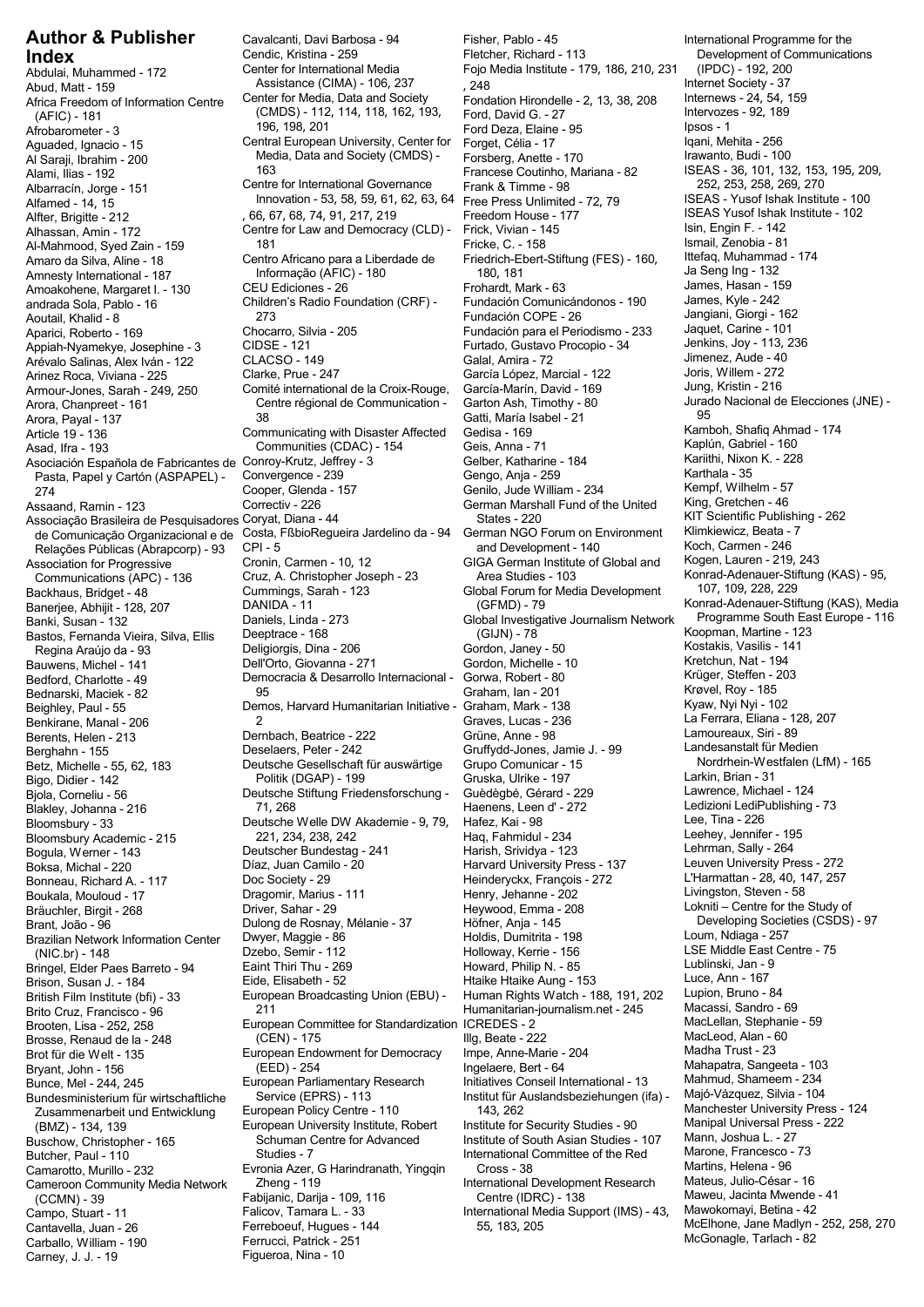Media Development Investment Fund Pompper, Donnalyn - 126 Stukal, Denis - 117 York, Geoffrey - 91<br>99 MMDIF) - 11240, 273, 275 PONARS Eurasia - 117 Sundaram, Anjam - 217 Zanatta, Rafael - 96 (MDIF) - 111240, 273, 275 PONARS Eurasia - 117 Sundaram, Anjam - 217 Zanatta, Rafael - 96 Media Foundation for West Africa Pontificia Universidad Católica Sureau, Timm - 89 Zed Books - 86 Zed Books - 86<br>25 Argentina. Doctoral Thesis - 21 Swedish International Development Zeiler. Xenia - 25 Media Impact Funders - 249, 250 Posetti, Julie - 223, 224 Cooperation Agency (Sida) - 136 Zerbini, Adrien - 38<br>261 Media Programme South East Europe - Priyadharma, Subekti - 98 Swiss Agency for Development and Zielinski, C Media Programme South East Europe - Priyadharma, Subekti - 98 Swiss Agency for Development and Zielinski, Chris - 12<br>Puddephatt, Andrew - 83 Cooperation (SDC) - 246 Zimin, Arthur - 82 109 Puddephatt, Andrew - 83 Cooperation (SDC) - 246 Zimin, Arthur - 82 Merolla, Daniela - 35 Radu, Roxana - 178 Takahashi, Bruno - 263 Zurich University of Applied Sciences Mervaala, Erkki - 275 Rahemtullah, Omme-Salma - 46 Tallert, Lars - 248 (ZHAW), Institute of Applied Media Meyer-Resende, Michael - 84 Rao, Shakuntala - 235 Tavernaro-Haidarian, Leyla - 129<br>Mikhael, Roula - 242 Raymond, Nathaniel - 11 Tavernor, Rachel - 124 Mikhael, Roula - 242 Raymond, Nathaniel - 11 Tavernor, Rachel - 124 Milton, Natasha - 72 Mintal, Jozef Michal - 114 Regional Center for Studies on the Thin Lei Win - 209 MIT Press - 138 **Development of the Information** Thomas, Dawn - 10<br>Mobarez. Mahmood - 192 **Development Cetic.br**) - 148 **Thomas. Pradip - 127** Mohammed, Wunpini Fatimata - 265 Reineck, Dennis - 9 Thompson, Allan - 53<br>Molony, Thomas - 86 Reporters Without Borders - 197 Thussu, Daya Kishan - 215 Molony, Thomas - 86 Reporters Without Borders - 197<br>Mon Mon Myat - 36 Resende, Fernando - 256 Mon Mon Myat - 36 Resende, Fernando - 256 Tietaah, Gilbert K. M. - 130 Morales, María Julia - 149 Reuters Institute for the Study of Toit, Peter du - 54 Mozilla Foundation - 146 Journalism - 80, 104, 120, 161, 223, Toralieva, Gulnura - 163, 196 Mugarura, Cavin - 123 224, 227, 230, 232, 236 transcript - 146 Murali, Vani Swarupa - 107 Ristic, Katarina - 71 Translators Without Borders - 158 Musabende, Alice - 58 **Rivera Rogel, Diana - 150** Tréguer, Félix - 37 Mutluer, Nil - 52 Rivoir, Ana - 149 Triana Gallego, Laura Ximena - 267 Mwesige, Peter - 248 **Rjabinska, Natalja - 115** Tsagarousianou, Roza - 261<br>Myint Kyaw - 253 **Robertson-von Trotha, Caroline Y. - 262** Tsai, Kellee S. - 133 Nassa, Dabié Désiré Axel - 147 Rogers, Adam Amel - 216 Tucker, Joshua A. - 117<br>Naumann, Katharina - 107 Romero Rodríguez, Luis M. - 150 UNESCO - 8, 17, 82, 83 Naumann, Katharina - 107 Romero Rodríguez, Luis M. - 150 UNESCO - 8, 17, 82, 83, 148, 176, 182, Nelson, Jacob L. - 251 Rosenthal, Sonny - 263<br>
Nelson, Mackenzie - 193 Routledge - 16, 25, 27, 32, 56, 60, 65, Nemer, David - 152 126, 142, 157, 167, 212, 256, 263, UNICEF - 10, 12 Nielsen, Rasmus Kleis - 104 Rowman & Littlefield - 171 Equality and the Empowerment of Nikunen, Kaarina - 125 Rubio, María Ángeles - 151 Women - 206 Nordicom - 52 **Rusnák, Alex - 114** Computing and Society, Department<br>Nubia Media & Communications - 231 Russian Academy of Sciences (ISESP of Political and Peacebuilding Affairs -Nyst, Carly - 61 RAS) - 210 51 oekom Verlag - 145 Rød, Espen Geelmuyden - 77 United States Institute of Peace (USIP) - Oficina Nacional de Procesos Sáenz, Nancy - 190<br>Electorales (ONPE) - 95 Sage - 125, 127, 131 Univer Electorales (ONPE) - 95 Sage - 125, 127, 131 Universidad Católica Boliviana - 225 Okafor, Chineme Carl - 230 Saillant, Francine - 17 Derecho, Centro de Estudios en Oliveira, Tassiana Moura de - 94 Salawu, Abiodun - 266 Libertad de Expresión y Acceso Oliveira, Tassiana Moura de - 94 Salawu, Abiodun - 266 Libertad de Expresión y Acceso a la<br>Omerovic, Enis - 259 Salazar del Barrio, Juan Carlos - 233 Información (CELE) - 96 Open Society Foundations - 84 Sandoval-Romero, Yamile - 15 Universidad Mayor de San Andrés<br>Organización de Estados Sanovich, Sergey - 117 (UMSA), CIDES - 151 Organización de Estados Sanovich, Sergey - 117 (UMSA), CIDES - 151 Iberoamericanos para la Educación, la Sarr, Ibrahima - 257 University of Birmingham - 8<br>Ciencia y la Cultura (OEI) - 14 Save the Children - 11 University of Sheffield - 208 Ciencia y la Cultura (OEI) - 14 Save the Children - 11<br>Orgeret, Kristin Skare - 52, 185 Savelsberg, Joachim J. - 66 Orgeret, Kristin Skare - 52, 185 Savelsberg, Joachim J. - 66 University of Westminster Press - 141<br>Orlando, Paula - 63 Sawadogo, Boukary - 32 USC Annenberg Norman Lear Center, Orlando, Paula - 63 Sawadogo, Boukary - 32 USC Annenberg Norman Lear Center, Orozco, Victor - 207 Schmidt, Sabrina - 98 Vaccarone, Claudia - 211 Osunkunle, Oluyinka O. - 42 Schneider, Laura - 242 van Reijswoud, Victor - 123 Ott, Kate M. - 171 **Schneider, Nathália - 47** Veilleux-Lepage, Yannick - 74<br>Ousmane, Abdourahamane - 43 Schoenmakers, Michiel - 123 Venkiteswaran, Gayathry - 25 Overseas Development Institute (ODI), Schot, Evaline - 72<br>Humanitarian Policy Group (HPG) - Schürhoff, Roland - 9 Humanitarian Policy Group (HPG) - Schürhoff, Roland - 9 Vizcaíno-Verdú, Arantxa - 15 156 156 Schwarz, Elisa - 108 Vogt, Guido - 166<br>166 Xford University Press - 34, 77, 85, Scott, Martin - 244, 245 Oxford University Press - 34, 77, 85,<br>178, 184, 214, 235 178, 184, 214, 235 Sen, Ronojoy - 107 Vüllers, Johannes - 108 Padania, Sameer - 238 Seneviratne, Kalinga - 131<br>Palmer, Lindsav - 214 Sengupta, Ami - 10 Pamment, James - 56 Serrano Oceja, José Francisco - 26 Wai Myo Htut - 153 Pastinelli, Madeleine - 17 Seto, Ario - 70 Wang, Qingyan - 133 Pazaitis, Alex - 141 **Shift Project - 144** Watson-Currie, Erica - 216<br>Pearson - 14 **Sigsworth, Romi - 90** WeCAN Communications -Pearson Educación de Perú - 150 Simon, Felix - 223, 224<br>Peiris, Sulochana - 24 Sittig, Hendrik - 109, 116 Peter Lang - 218 Smith, Marquita S. - 130 Wetzstein, Irmgard - 271 Petit-Perrot, Clémence - 273 Solano, Esther - 96 White, Nancy - 123 Petrovic, Vladimir - 71 Soldatov, Andrej A. - 199 Wiley Blackwell - 261 Pettersson, Christer L. - 231, 248 Solomon, Nigussu - 231 Willitts-King, Barnaby - 156<br>Phandeeyar - 6 Sood, Suruchi - 10, 12 Wiltshire, Vanessa - 227 Phandeeyar - 6 Sood, Suruchi - 10, 12 Wiltshire, Vanessa - 227<br>Phillips, Peter M. - 27 Souza, André Ricardo de - 22 Wodui Serwornoo, Micha Placeres, Giulliano - 22 Spurk, Christoph - 246 Woolley, Samuel C. - 85 Plagemann, Johannes - 103 Stevens, Sarah - 10 World Bank Group - 128 Pleines, Heiko - 105 Stratton, Caroline - 152 Wright, Kate - 218, 244, 245 Plural Editores - 225, 233 Straus, Scott - 67 Yin Yadanar Thein - 253

metaxa, Rezaur - 159 Fanai, Nangyalay - 192 Rao, Shakuntala - 235 Fanai, Tavernaro-Haidarian, Louis Society (Cetic.br) - 148 Robertson-von Trotha, Caroline Y. - 262 Tsai, Kellee S. - 133<br>Rogers, Adam Amel - 216 Tucker, Joshua A. -Russian Academy of Sciences (ISESP Salazar del Barrio, Juan Carlos - 233 Información (CELE) - 96 Sayah, Rita I. - 28 The African Narrative - 216 Schmuziger Goldzweig, Rafael - 84 Valente, Mariana - 96 Schoenmakers, Michiel - 123 Venkiteswaran, Gayathry - 253, 258<br>Schot, Evaline - 72 Vilar Sastre, Griselda - 122 Shabbir, Nabeelah - 223, 224<br>Shift Project - 144 Sigsworth, Romi - 90 WeCAN Communications - 164<br>
Simon, Felix - 223, 224 Weidmann, Nils B. - 77

Argentina, Doctoral Thesis - 21 Swedish International Development Zeiler, Xenia - 25<br>Posetti, Julie - 223, 224 Cooperation Agency (Sida) - 136 Zerbini, Adrien - 38 Quiroz, María Teresa - 16 **Democracia - Szakács, Judit - 118** *Zuccolotto, Vinicius Rodrigues - 94* Tirant Humanidades - 122 Translation Commons - 260 UNESCO Liaison Office Brussels - 255 United Nations Entity for Gender United Nations University Institute on Universidad de Palermo, Facultad de Wahutu, J. Siguru - 68 Wellbrock, Christian - 165 Wodui Serwornoo, Michael Yao - 173